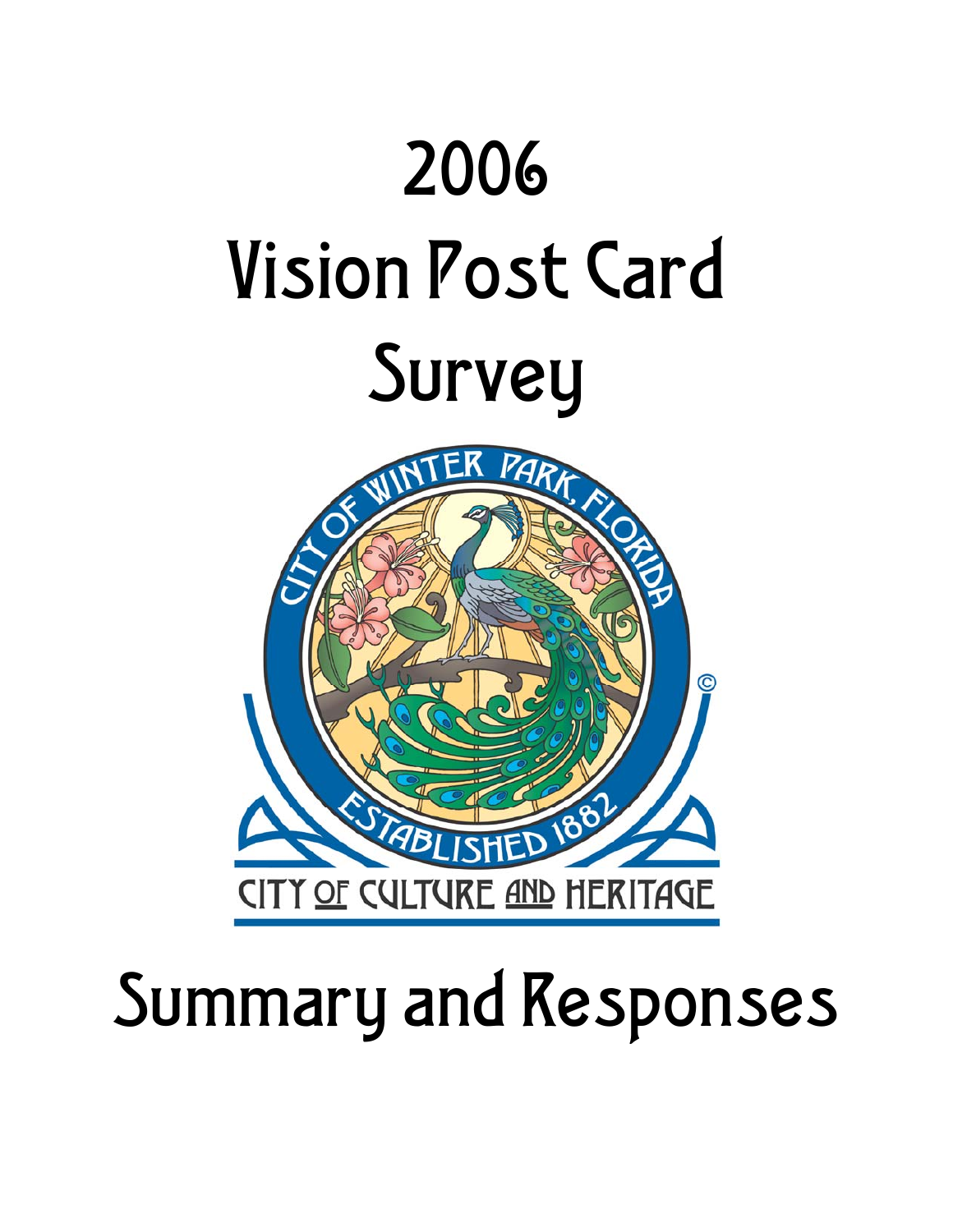# 2006 Vision Post Card Survey Results Summary

The following is a summary of the 792 comments the city received in response to the Vision Post Card Survey regarding resident's vision for the city over the next ten years. They are listed in order of most mentioned to least mentioned.

## **Traffic-216 mentions**

- Traffic was mentioned 216 times out of the 792 responses. (27%)
- Most of the comments discussed the concerns on how the new development will impact traffic.
- Several comments addressed cut-through traffic and suggested bricking streets to alleviate this problem.

# **Height-165 mentions**

- One hundred and sixty five out of the 792 comments mentioned building height. (21%)
- Most of the comments mentioned what heights are acceptable in certain areas. Taller heights for buildings along Fairbanks and 17-92 are suitable. Two to four story height limits are appropriate for buildings in the CBD.
- Residents want to ensure that city staff regulates the height of buildings.

#### **Village Atmosphere-107 mentions**

- One hundred and seven out of the 792 responses referred to village atmosphere. (14%)
- Of the 107 in this category, 93 want the quaint village atmosphere to be maintained.
- One resident specifically mentioned they want a village atmosphere with no obstacles.
- One comment mentions that the city needs to maintain the older homes in Winter Park in order to maintain the village atmosphere.

# **Brick Streets-74 mentions**

- Seventy-four of the 792 responses referred to brick streets. (9%)
- Residents believe brick streets are acceptable in some areas of the city.
- Several comments stated that it is not cost effective to maintain brick streets.
- Twenty-five of the 74 comments are in favor of bricking streets as long as the bricks are smooth.
- Fifteen of the 74 comments are against bricking any street in Winter Park.
- Seventeen of the 74 responses stated they do not want any more streets to be bricked and to finish the areas they have already started.
- Ten of the 74 comments mentioned in some areas the brick streets are in disarray and need to be repaired.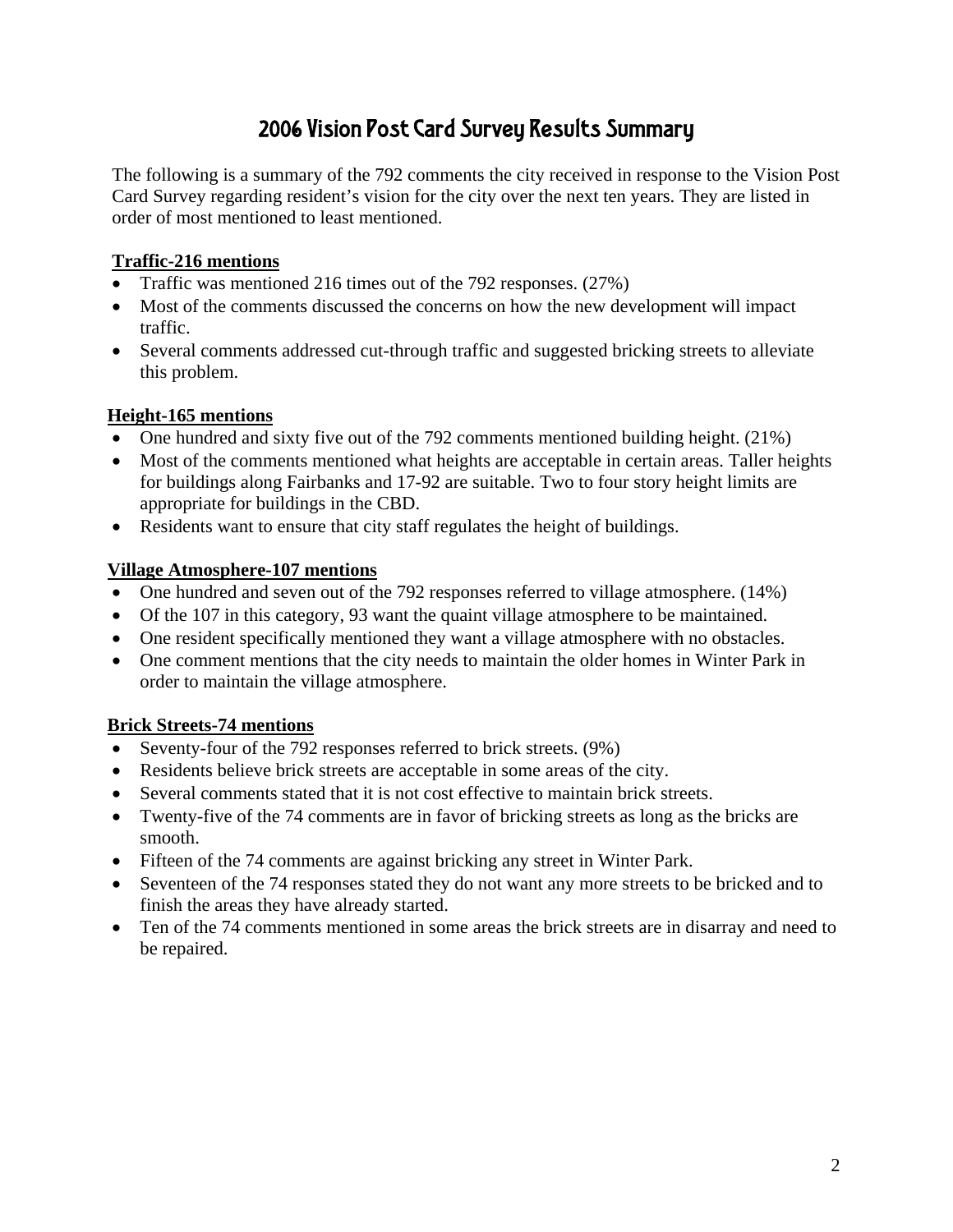## **Parking-65 mentions**

- Sixty-five of the 792 comments referred to parking. (8%)
- Residents want the city to find a solution to the parking problem.
- Eighteen of the 65 do not want to see anymore parking garages built.
- Nine of the 65 responses favor more parking garages.
- One resident wants to keep curbside parking for quick shopping.
- One comment stated they do not want anymore parking meters.
- One resident wants to see a parking code developed.

# **Carlisle-52 mentions**

- Fifty-two out of the 792 responses mentioned the Carlisle project. (6%)
- Thirty of the 52 comments are against this project and want to stop the project from being built.
- Twelve of the 52 responses wanted to see this project continue to move forward or are for the project.
- Two of the 52 comments wanted to see the Carlisle development scaled back.
- One comment addressed the concern of traffic management because of the new development.
- One resident would like to see more mixed-housing alternatives like the Carlisle project in Winter Park.
- One comment stated that the argument against construction is too late and all the city can do now is prevent similar projects.

# **Parks-47 mentions**

- Forty-seven of the 792 responses referred to parks and green/open space within the city. (6%)
- Twenty-three of the 47 comments want more parks in the city.
- Ten of the 47 responses want to ensure that the city restores and maintains the quality of the parks.
- Six of the 47 comments stated that Winter Park has great parks.

# **Schools-28 mentions**

- Twenty-eight of the 792 comments refer to schools and education. (3%)
- Eight of the 28 think Winter Park has great schools.
- Three of the 28 mentioned schools should be the top priority for the city.
- Three comments stated the schools are currently at capacity and more schools need to be built.

# **Electric Category-26 mentions**

- Twenty-six of the 792 responses referred to electric. (3%)
- Sixteen of the 26 comments in this category referred to the need to underground the power lines.
- Four comments addressed the need to upgrade the distribution system.
- Three comments mentioned the frequent power outages.
- Two comments referred to high power bills.
- The remaining comments were random and offered suggestions. One suggestion was a free home energy audit and another was automatic payment.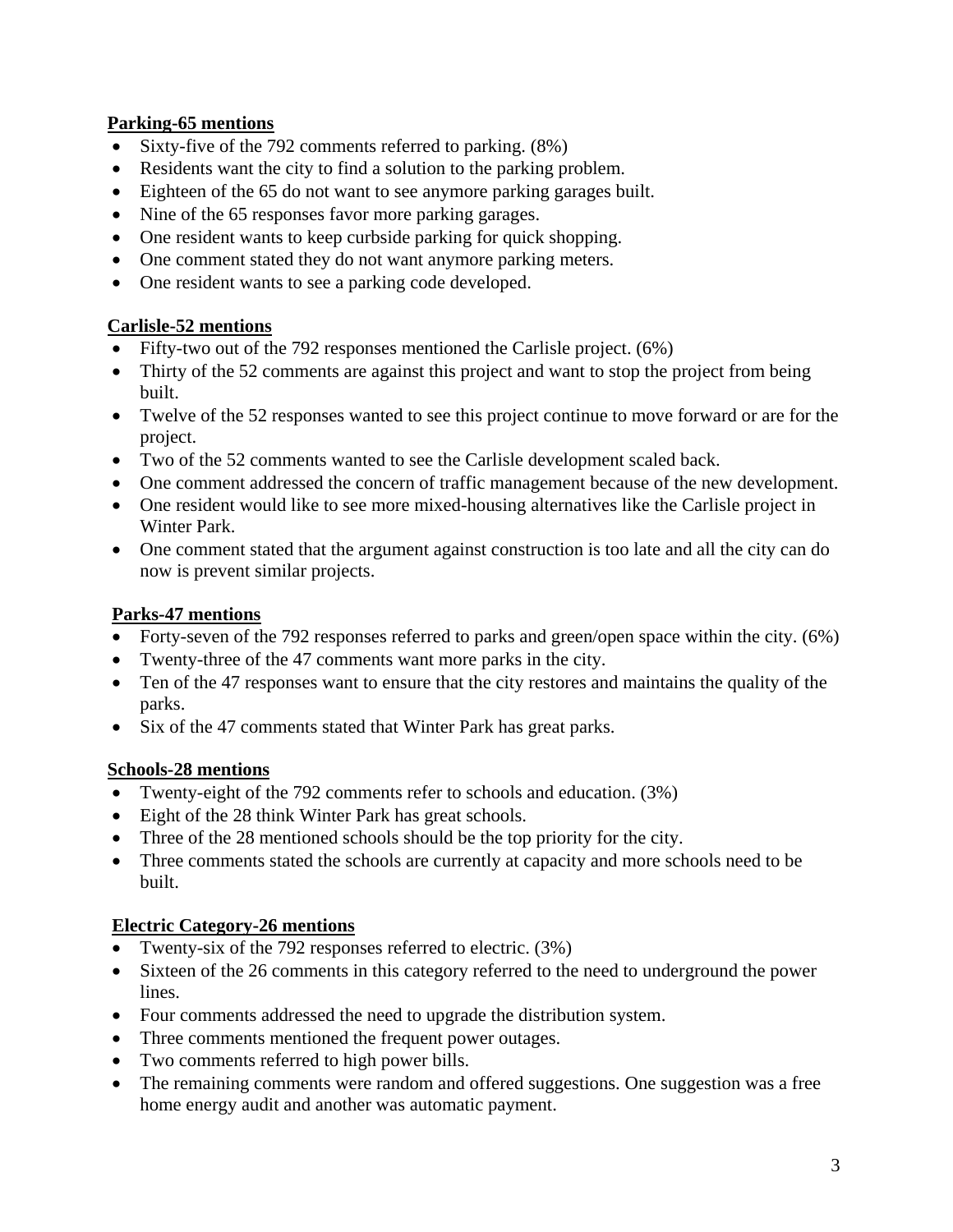# **City Hall-19 mentions**

- Nineteen of the 792 responses referred to the redevelopment of the city hall property. (2%)
- Eight of the 19 comments stated they did not want to see a public/private partnership for this project, and prefer it to remain city owned.
- Two comments want to see the redevelopment of city hall move forward.
- One comment asked if a public/private partnership was the only way to redevelop the city hall property.
- One resident wants the redevelopment of city hall to set the example for future development.
- One response mentioned the need for limitations on the amount of retail/commercial space in the facility.

# **Architectural Review Board-17 mentions**

- The phrase architectural review board was mentioned 17 times out of the 792 responses. (2%)
- All 17 responses would like to see the creation of an architectural review board.

# **Commuter/Light Rail-17 mentions**

- Seventeen of the 792 comments specifically mention either commuter or light rail. (2%)
- Eleven of the 17 responses are in favor of commuter rail. However, two of the 11 do not want a station in Central Park.
- One comment out of the 17 is not in favor of commuter rail.
- One comment brought up that rail should be free to the consumer and everyone should pay for it.
- One resident is concerned how the commuter rail project and station got approved.
- One resident mentioned that light rail should be along I-4, not in Winter Park.

# **Enzian Theater-15 mentions**

- Fifteen of the 792 comments referred to the Enzian Theater or having a theater in downtown Winter Park. (1%)
- Nine of the 15 want the Enzian to come to Winter Park.
- Three of the 15 do not want the theater next to the church.
- One comment mentioned they do not want a theater in the new city hall.

# **Holler Property-12 mentions**

- Twelve of the 792 comments specifically refer to the redevelopment of the Holler Property.  $(1\%)$
- Four of the 12 responses mentioned that a large development on that property would make matters, specifically traffic, worse.
- One response suggested a discount parking garage be built on the property.
- One resident mentioned that this area might support an increased height limit.
- One comment addressed cutting off access to Fairbanks from the property, and said residents should use North and South streets.
- One comment stated a good plan for redevelopment of this area needs to be in place.
- The CBD should be the focus of the city right now.
- The recommendations of the task force appointed to this area need to be followed.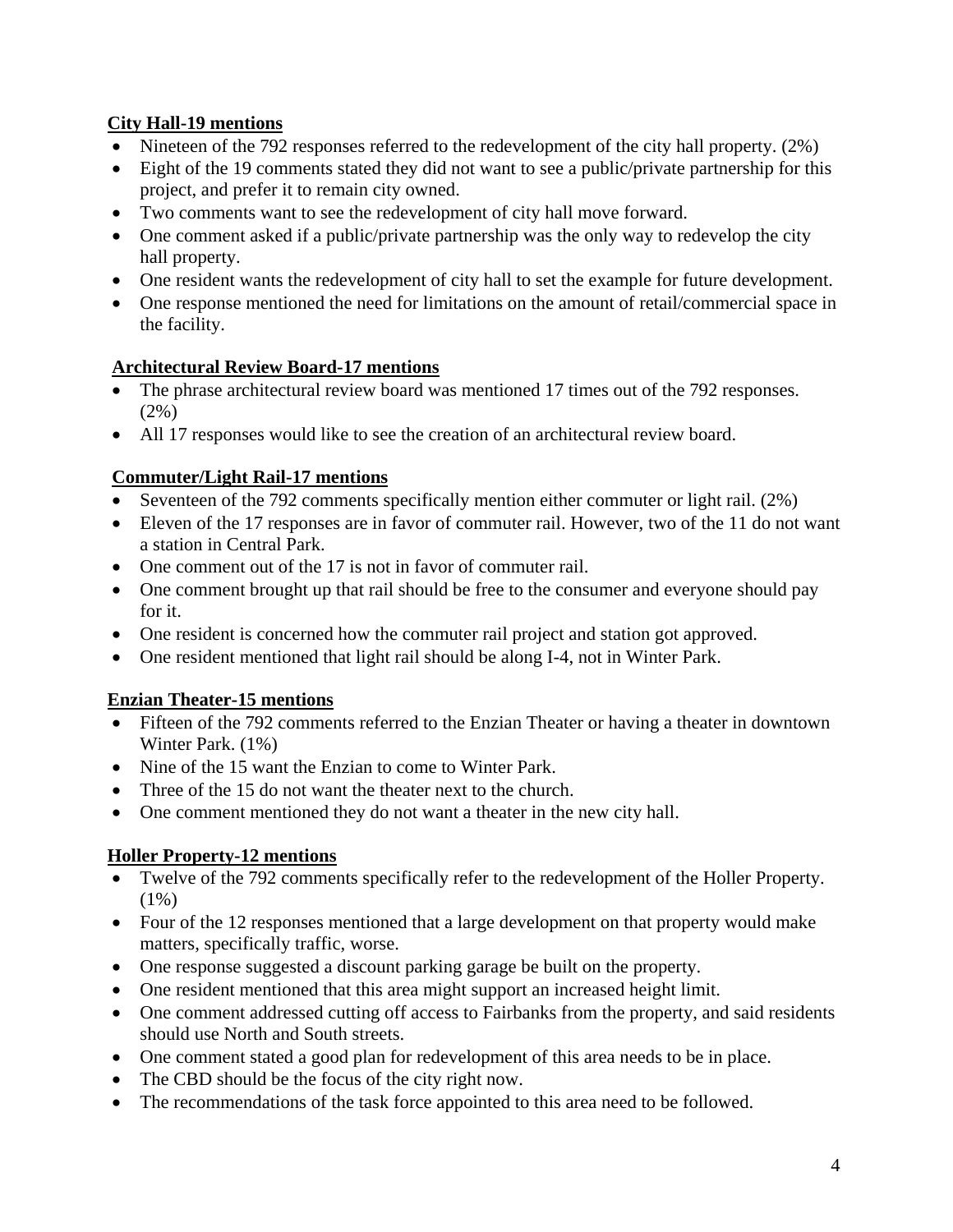## **Annexation-11 mentions**

- Eleven of the 792 responses referred to annexation. (1%)
- Nine of the 11 are against any further annexation.
- One response wants to see fewer annexations.
- One comment stated that it is a fallacy to think annexation broadens the tax base.

### **Leadership/Trust-10 mentions**

- Ten of the 792 comments mentioned leadership/trust of city government/staff. (1%)
- Of those ten, five of the comments said they thought the commission was doing a good job.
- Two comments stated that city leadership can control development and protect the character of the city.
- One comment specifically mentioned he did not trust the leaders of Winter Park.
- One resident mentioned the city can grow with the proper leadership.
- One comment stated that the Mayor can demonstrate leadership by doing what is in the best interest of the city.

### **Misc.**

- The West Side neighborhood of Winter Park was mentioned 24 times. Half of the responses addressed protecting this community and providing affordable housing to residents of the West Side.
- Twenty of the 792 comments specifically mentioned the comprehensive plan.
- The specific phrase "mixed-use" was referred to eight times out of the 792 responses. Of those eight responses, six comments mentioned they were in favor of mixed-use developments. Two of the eight comments want large mixed-use projects to be limited to certain areas.
- Floor Area Ratio (FAR) was used five times out of the 792 responses. One comment wants the FAR to be set at 65 percent. Another wants it to be maintained at 200 percent with the exception of cupolas, which must be limited in height. Additionally, a comment discussed the FAR being rescinded.
- The specific phrase "smart growth" was mentioned four times out of the 792 responses. They all addressed how smart growth is controlled growth and that is how Winter Park needs to operate.
- The specific phrase "economic development" was mentioned three times out of the 792 responses.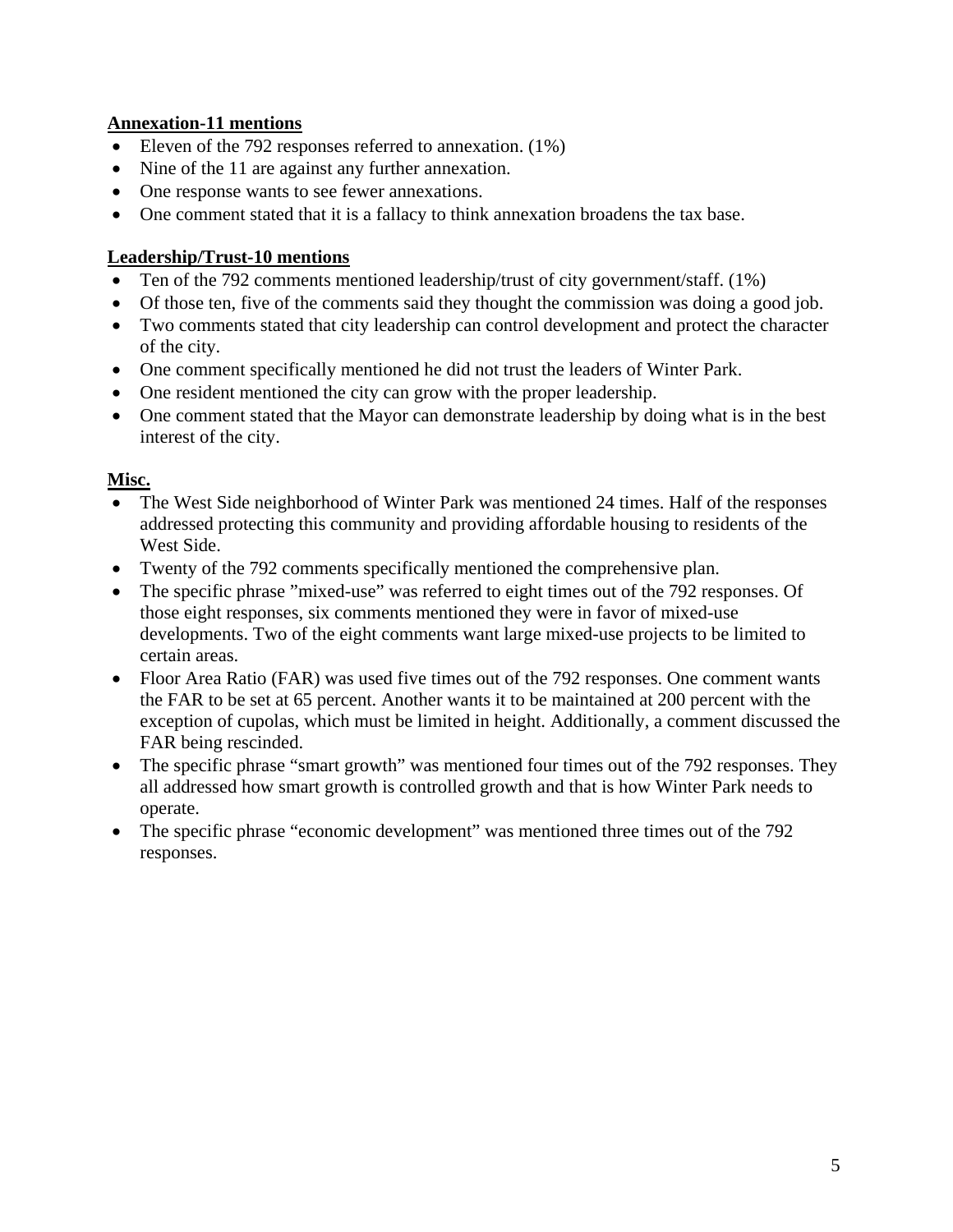# 2006 Vision Post Card Survey Responses\*

*\*This report reflects the 792 responses the city received by the April 28, 2006 deadline, with the exception to 11 responses. The city has withheld the 11 responses because they have been deemed to include personal attacks on individuals which would distract from the legitimate debate, and would if spoken at a meeting be in violation of the city's rules on meeting decorum. These and all responses are available for review on request."* 

# **ELECTRIC**

- The Winter Park Utility Company needs to offer a free program to inspect ductwork, AND a free home energy audit, like Progress Energy does!! Thank you! (Lots of customers are waiting for you to do this, and it is energy saving for the company!)
- Underground power. Small town atmosphere. Reduce cut through car traffic. Move railroad out to I4 replace with a trail that would connect WP to downtown Orlando and Maitland.
- I would like to see the preservation of our historical Park Ave and all of WP. I do not want to see big apartments buildings like the one that was allowed at the site of the post office. I do appreciate the reforestation program. Also, I would like all the electricity put underground and remove the light poles and the electric wiring,

Allow the WP utility to debit my credit card for monthly bill payments, automatically.

- Look at Miller Ave brick stop-finish it all. Keep WP small, comfortable. 5 more years you will have to pull out all the brick street. Maintenance will kill you. It happened in the 60's.. Here it comes. You people will kill us on electric bills. Ha!!! Here it comes.
- I would like to be of help on these issues but I can't seem to get a simple response out of city staff regarding the cost of replacing my electrical underground at our WP home. I am very frustrated!!! Maybe our new Mayor can help me.
- I would like relatively small scale buildings. I would like homes that are purchased by builders or owners for speculation not to be allowed to remain vacant and in bad condition for over a year. I would like better care for roads and sidewalks all through the residential areas. I am talking about hoes and cracks in streets and sidewalks. I would like underground electric wiring for safety and hurricane protection such as underground buried cables.
- No new buildings higher than 3 stories. Keep as much green space as possible. Don't 4 lane Lakemont Ave. No annex of additional geography. Keep city as is. Send maps to residents of utility grid. What is the present time line for under grounding utilities?
- No big high-rises, more parks and bike trails. East-west highway that bypasses Winter Park. Take load off Aloma to Howell Branch. Seems like our power goes out too often.
- Underground electricity on residential streets to improve the area cosmetically and to prevent power outages. More police presence. Playground in Winter Park-younger parents more of an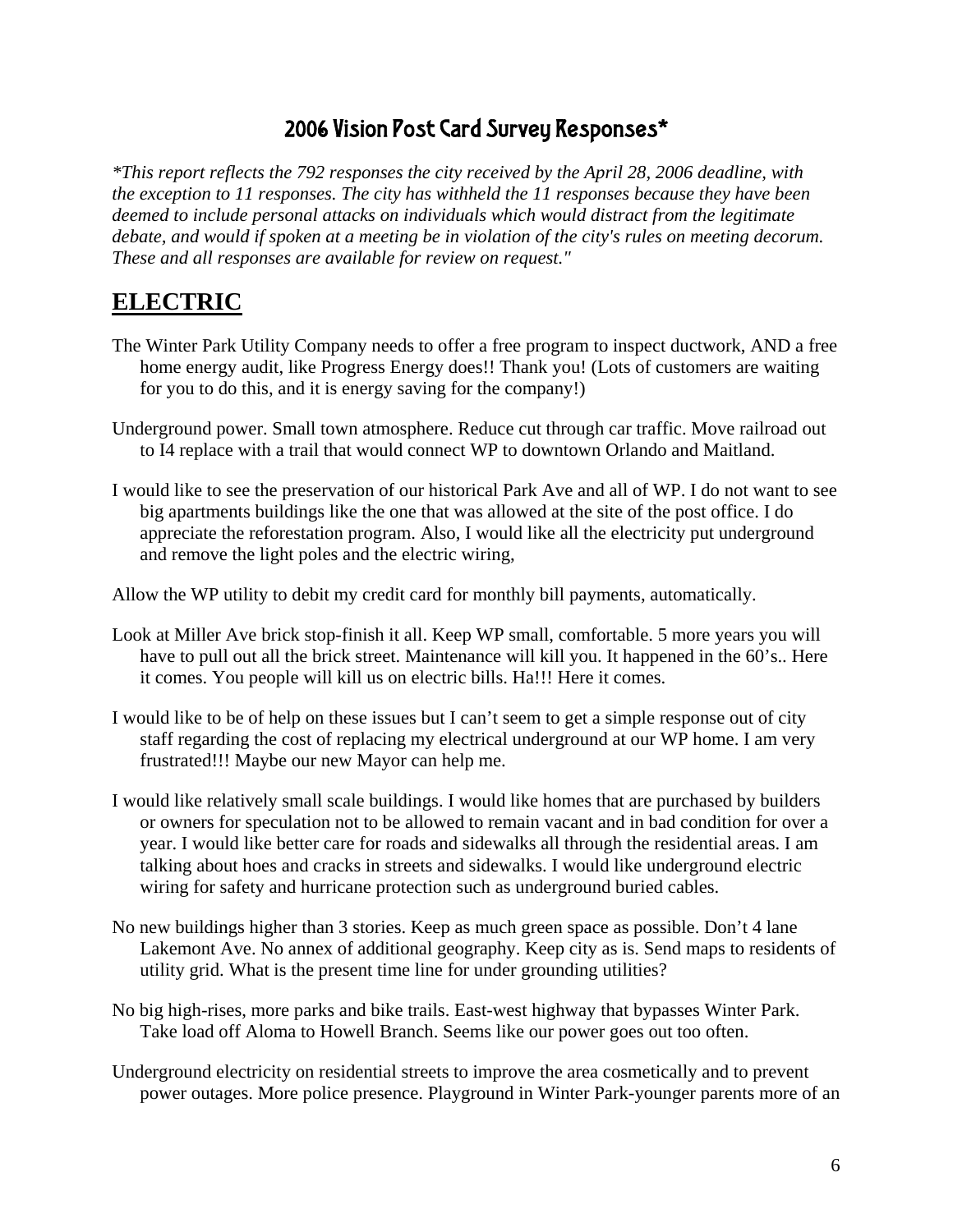economic boost. The flowerpots and hanging plants are unnecessary extravagant expenditure. Who is getting the contract for this? The parking spaces recently made on NY Ave just slow down the traffic and are not adequate for the amount of over development.

- My wife and I want to have the utility lines put underground quicker.
- The price is too expensive. There are power turnoffs or outages more than 11 times a month. Could it be made less costly and more efficient and effective
- Please bury power lines and poles! Split cost city/residents
- Limit building heights. Limit variances on building codes. Keep upgrading power lines. Limit city debt.
- Please consider these ideas along with your concerns about condo development: 1. grounding all electric lines 2. pressuring the transportation authority to lift tolls to alleviate traffic in Winter Park 3. repaving of Palmer Ave-it is a mess!
- Visit comparable communities and learn from their successes and failures; accumulate surpluses in the strong economic times and build an endowment, maintain significant green spaces and have a few high concentration areas, upgrade the frequent power outage areas and maintain a strong professional police force. Improve water quality of lakes, do not sell off valuable commercial property to developers, initiate some small city owned commercial development, and incent long-term residents with tax breaks.
- Would love to see Winter Park with underground utilities, all brick streets, vintage street signs and vintage lighting. Building heights should be restricted to four stories.
- No more rough streets (brick or cobblestone) that screw up my car's suspension. If you must put down brick, make it smooth. Put a stop to brief power outages-this has grown worse lately. Plant more oak trees to replace lost trees from storms. Put overhead lines underground.
- Start improving the water drainage systems. Especially in "right ways". Stop employing contractors who use "illegal aliens" for city work. Start changing power distribution system to underground. Stop wasting money on changing streets to bricks, which heavy city vehicles destroy within months. Start enforcing codes on developers who push limits.
- No more buildings over 2 stories on Park Ave. or on the east side of New York Ave! Low cost housing for those being displaced on the west side. Fix Temple-the road is beyond terrible. Increase budget for tree trimmings. Underground electric, phone and cable. Improve electrical system to cut down outages.
- Winter Park has lost its quaint small town appeal. When I hear people talk about Orlando they include Winter Park as an offshoot not a separate city. Also, the power rates are too high since taking over from Fla Power. Bricking the streets forcing people to pay for it who are against it! This does not slow traffic. They drive faster to get off the bricks.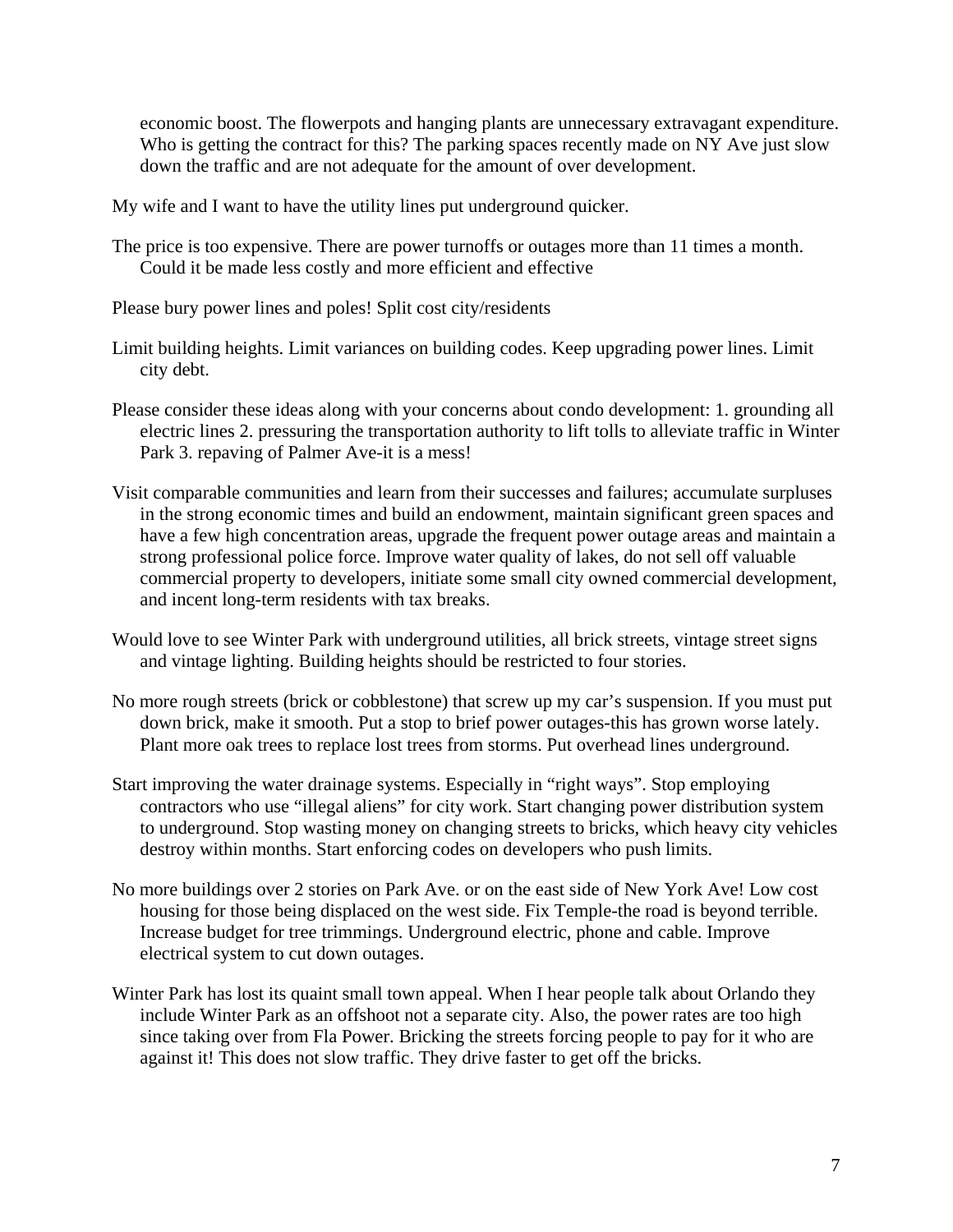- Address traffic increase resulting from Baldwin Park. Do not allow lots to be subdivided to smaller lots to allow increased houses. Proceed with moving electric/telephone underground. Revise old tree cutting policy and increase your service to remove potentially dangerous trees.
- Speed bumps on Lyman Ave, from across tracks to Denning Dr. for cars speeding. Too many tall buildings, living in Winter Park is like living in a business section not residential. Change City of W.P. utilities-bills much higher.
- Leave it the way it is. Stop so much construction, such as the Carlisle, and save the ambience of Winter Park. Also, it would be nice if we didn't have a quick off-and-on in the electrical current almost daily.
- It's unfortunate that each year I'm away from mid June to mid Sept., when W.P. holds its critical Public Hearings! The population explosion has hit W.P. as well as the whole state. Developers trying hard to put more building and less quality on valuable WP land are common knowledge! How a group of qualified WP architects and designers to decide topics such as building height, scale, color, density and traffic sense? Also, I would like to see the City bury all the power lines. That would enhance beauty and prevent hurricane destruction, money well worth the expense! Overall- it's wise to prevent errors than undo mistakes like giant condos-Thank you for asking!
- Focus on getting power underground, on "quiet zone" for trains in WP, on lakes/waterways (cleanliness), on live oak trees, on protecting central park (& expanding), on architectural integrity/consistency in the downtown areas.
- Updating building codes for hurricane loss prevention, protections Need red light cameras, trimming of large trees to prevent electrical outage, prevent spoilage of lakes, lower rates for people who conserve water, electricity

# **ON TRACK**

Move forward with current plans. Change is good.

Thank you for sending the card regarding the above. Unfortunately, we are seasonal residents from the UK and, as such, do not know so much yet about the locality. We just know that we prefer to be on the north side of Orlando, rather than with all the other British who tend to congregate near the Theme Parks. That way we have got to know some really nice American neighbors and we enjoy the peaceful surroundings.

All we can say is try not to change things just for the sake of change. Winter Park is a really lovely area. In some areas, it feels almost European, especially around the lakes and Park Avenue.

Good luck with formulating your plan.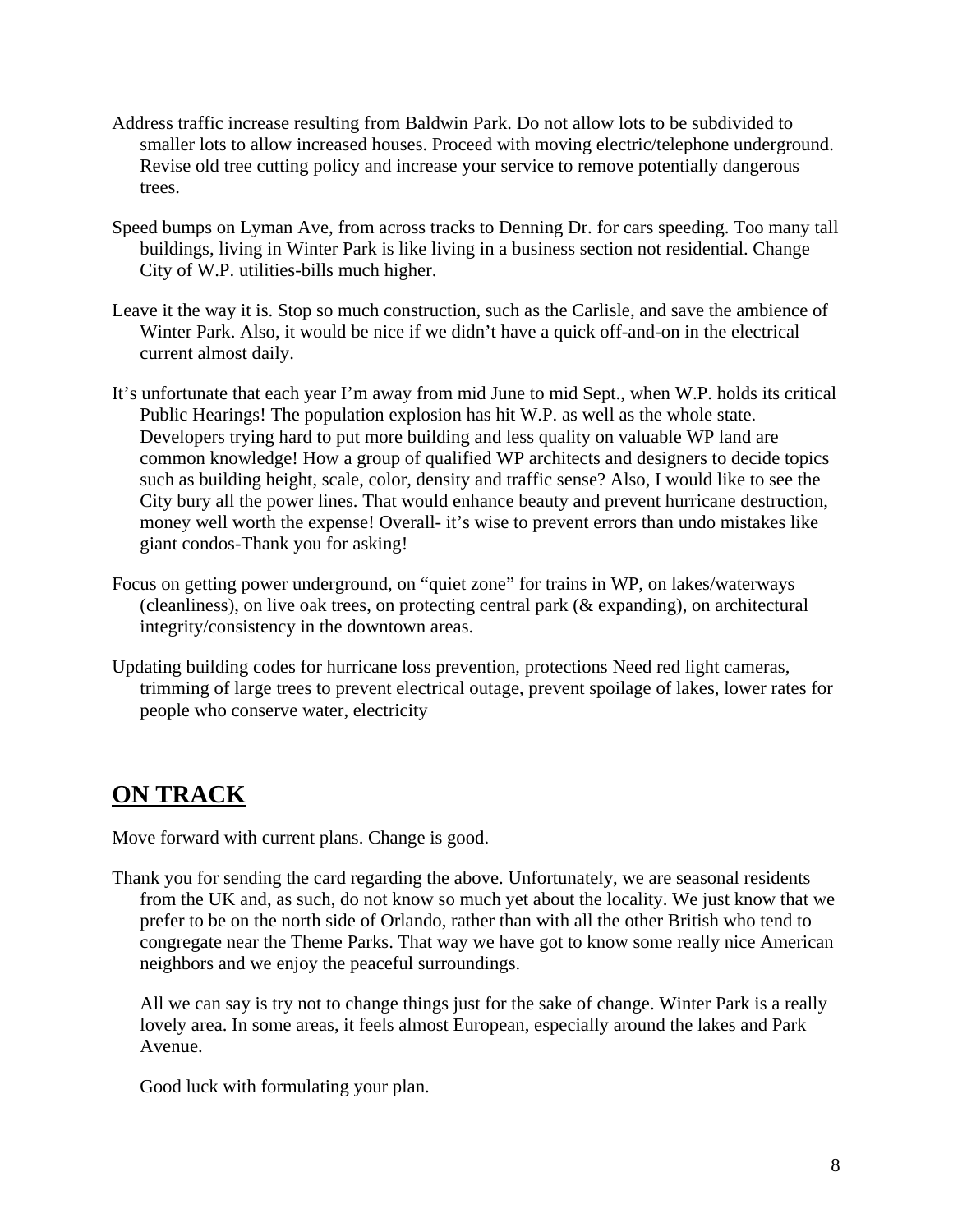I love Winter Park as is.

The comprehensive plan that was approved was not to bad, we do like WP the way it is today.

- We are hopeful that Winter Park will NOT adopt a reactionary "no growth" policy that ultimately will park avenue merchants in jeopardy. We don't want to see more empty storefronts & whether people like it or not, the city need more density in order to sustain viable commerce. Unfortunately, problems with parking as well as upscale shopping destinations like the Mall at Millennia, have hurt Park Ave. Put more people within walking distance of stores and restaurants- and it's hard to imagine why that wouldn't be a shot in the arm for the business community. Before we moved to WP, we probably shopped here 5 or 6 times a year…maybe. Now we patronize local restaurants and shops 3 or 4 times a week! Responsible carefully planned growth is the answer. But no growth is a bad policy also; we'd love to see the new Enzian here! And we're members of First Congregational.
- More redevelopment projects in the central business district...4-story building are ok! The Carlisle must go forward as originally presented. City must give more support to Chamber of Commerce, Park Ave association in the form of advertising dollars. Support economic development!
- Our city needs to be progressive and allow our city to keep-up with the times. Recent development of commercial and residential has been good for out city with the exception of the old Jacobson site-especially the height of the garage. Many people would like to work as well as live in Winter Park.

Keep on keeping on. Mind growth, clean industry. Replace lost trees.

- As things are going now. I visualize a city of expensive/large homes on small lots. Many new condos about 3 stories highway too much traffic. Many high ends stores. Good restaurants. A greatly expanded West side. Winter Park will still be a wonderful city, but way too congested.
- I like Winter Park as is. Existing buildings and facilities should be maintained, repaired, and replaced as necessary. I am against any new or additional development. I am also against any further annexation.
- I believe the city leaders over the past few years have moved the city in the right direction. While I believe policies and regulations are necessary for orderly growth, I think the past and current city leaders have been exercising good judgment in approving recent Park Ave/Central Park projects. Keep up the good work.
- My husband and I are both happy to see Winter Park grow smart- it will grow, so I'm happy the city is taking a proactive role and planning for the long term. I was saddened to see Kip replaced-I have been happy with all that has been done. Growth is inevitable-so let's not bury our heads in the sand. Thanks for the new urbanism!
- Remain on present path for steady improvement and more density. This is essential to keep economic balance and diverse community amidst metro Orlando.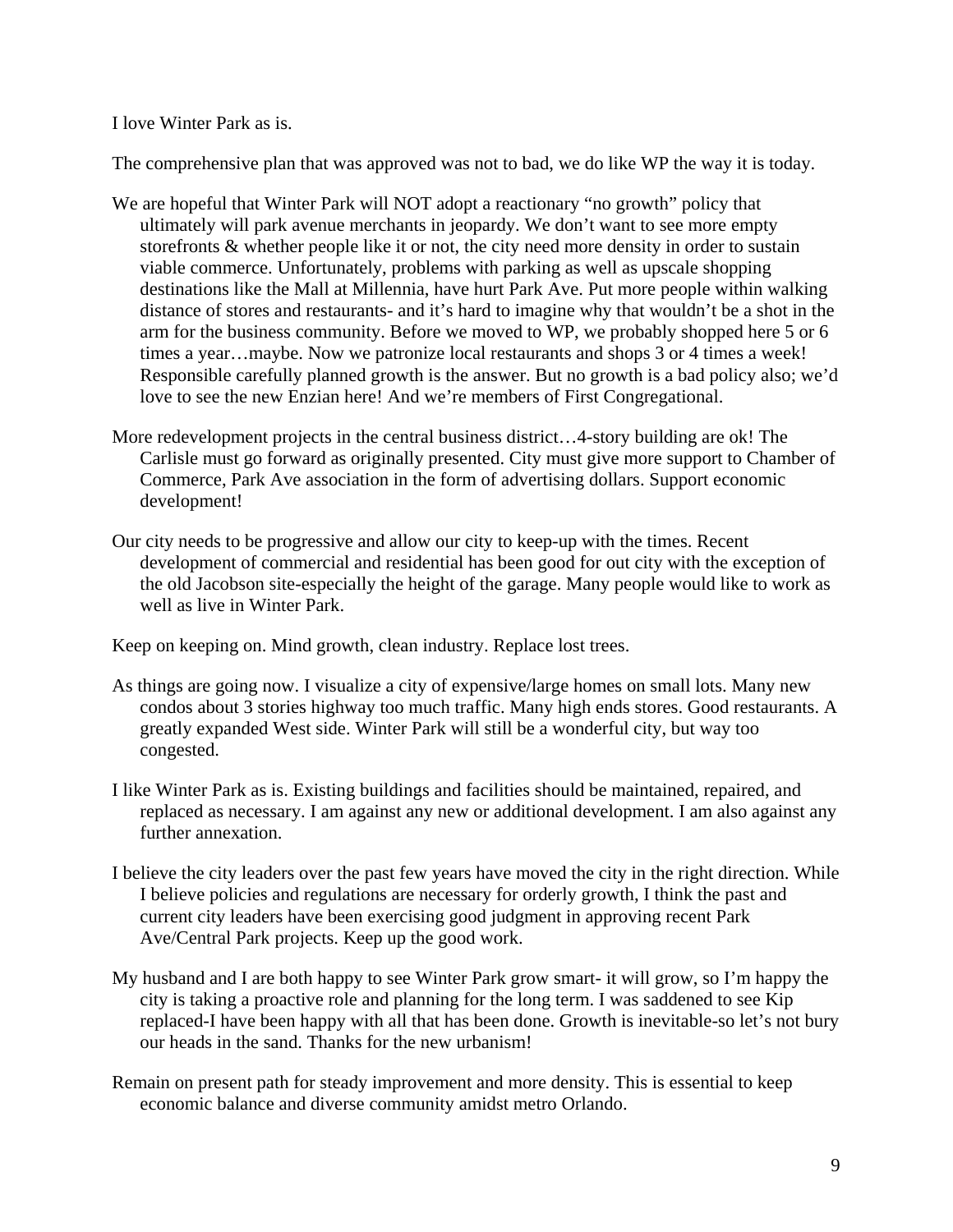Winter Park must retain its unique Park Ave-encourage non-franchise stores to join us. Do not encroach upon Central Park. Continue to allow outdoor eating and to welcome dogs. As for the residential areas of Winter Park I live on Lake Knowles and am impressed with the constant and good care our neighborhood receives.

Whatever our elected leaders decide-I trust them. Don't like much change.

- The start up expenses are paid for in Winter Park. Stabilizing the township, lockup the town with its current population allows the current population to enjoy a stable community- no additional support services required. No new taxes required.
- Just the way it is-that is what attracted me to Winter Park-I moved from Tallahassee in 1988. Winter Park offered tree covered streets, long time families with family values and great school. As a native Floridian I do not think big is better. I love Winter Park just the way it is.
- I support new development. I enjoy seeing our city change and grow. I do hope that the scale is kept small, "quaint" and appropriate to the original architecture of the city. I like keeping Park Ave. Building 2 story but I also like that the other side of Central Park is being developed (a bit large, however) keep moving forward but modestly please.
- Winter Park is an oasis and poorly zoned, chaotic sprowl. Further, it is date, an example of a livable city to the nation and the world. It is in the same category as Santa Barbara, Park Forest, and Carmel. As such it has an obligation to preserve those qualities that make it so special. Among these qualities are; scale, workability, parks, character, etc. The WP must identify those qualities and guide further development accordingly.
- Continue building and expanding- quit worrying about new construction- it is very important that WP expands its building program, be they big or small.
- As a business owner and resident of Winter Park, I believe in responsible growth. It is ridiculous to expect the city to stop developing and growing. I am interested in beautifying the Fairbanks stretch into the city (including developing the Holler property) and the Orange Ave corridor from 17-92-Fairbanks (including developing the Fla. Power property). I am not opposed to bringing more people to our city, but these corridors and their intersections need to be corrected and improved. Regarding building height, I think a limit on height is important with a good balance throughout.
- We need to move forward not to be stuck in the past. Larger, higher buildings are fine as long as they are in scale and are beautiful. City services are great and the new town hall needs to reflect the excellence of our community.
- A community that allows controlled, tasteful growth. If we look at several years ago, Park Ave. retail was suffering. It is now booming. We need to encourage controlled development that supports the business community. PLEASE let's not bury our heads in the sand. Look at where Dexter's is now located, what a wonderful change.
- An urban village-high density residential-walking distance to everything-no need for a car. Build them as big and as high as you can!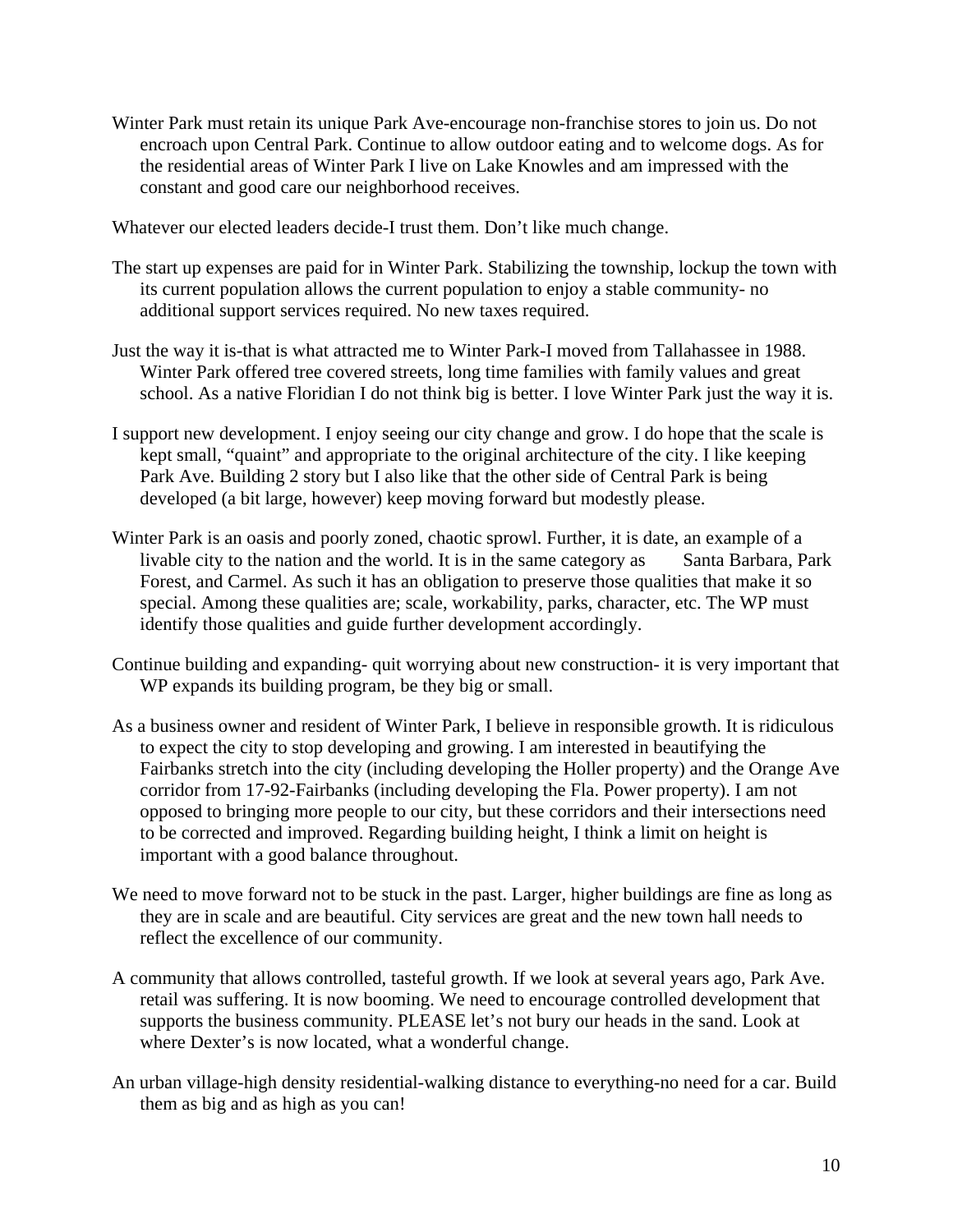- My family supports all growth that Winter Park is able to achieve! We wish it would be more liberal and progressive so that our children can have a better future! We support all forms of urban growth!!
- I hope to see the city keep on the same path it has been. I love the new high-rises going up. As a storeowner on Park Ave. I love the direction and seeing people coming back to the avenue! Let's move forward, stop living in the past!
- It is my belief that the big uproar in Winter Park started with the construction of the building at Park and Canton which is looking better with the landscaping and could be improved more with change in color. As far as the Carlisle, which I'm confident, this is addressing. From seeing the rendering I feel this is will be a wonderful addition to Winter Park with the added park area, courtyards and landscaping they have planned coupled with downtown homes, restaurants, shopping, and post office. What a terrific addition. We receive lots of comments on our lovely town and for the most part "extremely" complements from visitors, young people, middle aged and retirees. Let's not go backwards in our fabulous community. We are a vibrant, fun community-with shoppers, restaurants, etc., a far cry from 3 years ago with all the empty stores. Keep us growing. I see 4 stories, 55 or 60 ok in many locations. The trend nationwide in vibrant communities is bring residents in to town- we're doing it.
- A vibrant community with a small town feel and a viable downtown having retail, restaurants and residential establishments. I visualize a "walking" city.
- I am please with the work done by Mayor Marchman and the commissioners and the staff during his tenure. We must move forward with the times and carefully select the best for Winter Park. I am concerned about the increased educational activity of the Baptist Church. There are 5 or 6 school buses apparently used, cars and giant food delivery trucks and their landscaping on Beloit does not screen the parking lot. Thanks to code enforcing and current rules.
- I would like to see Holler Honda developed soon because it is becoming an eye sore, and is collecting trash, broken beer bottles, and strong alcohol containers worries me as to who might be using the property

I agree with the position taken by Mayor Strong during the recent campaign.

# **TRAFFIC**

- All brick streets to discourage non-residents from cutting through our neighborhoods. Sidewalks on all our neighborhood streets (i.e. Magnolia, Hibiscus), closer inspection of blueprints so we don't have homes unfitting the style of WP. Police seem to be way over funded for the size of the city-please redistribute.
- More density in the urban core so as to create a walking neighborhood environment. Not excessive but tasteful infill and redevelopment. I do not see a problem with the R3 height of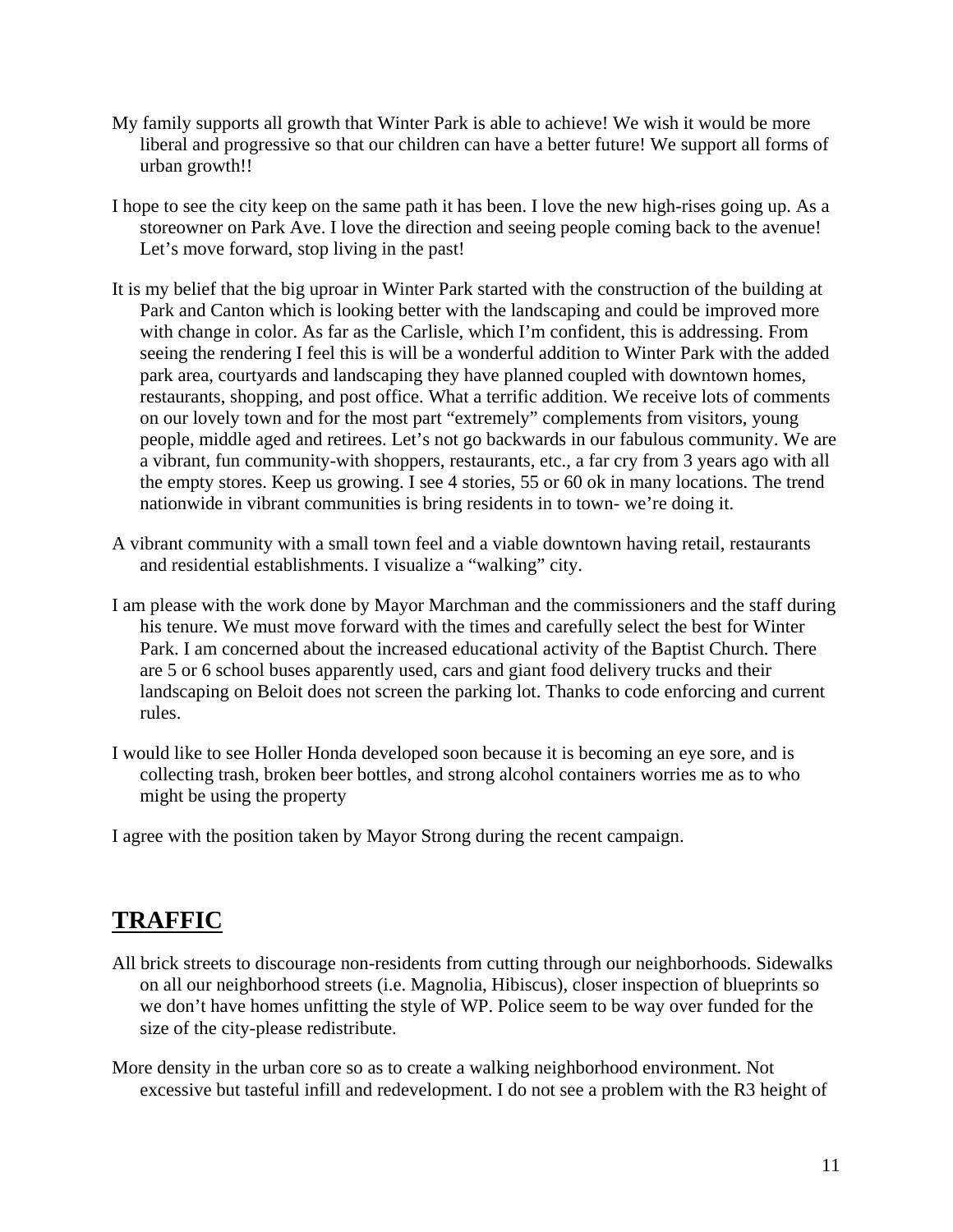35' nor the R4 height of 55'. More traffic calming by allowing buildings closer to the street and by adding brick. More retail in the core.

- Growth is inevitable, but we need to plan the growth. One idea that I offer to control traffic in our downtown is to close off Park Ave and make it an outdoor pedestrian market-charming, European style as a designer I have many ideas, feel free to call
- Either make Country club Rd really a private road or make it two lanes all the way from Gay Dr to Lee Rd. Cars parked in the street, plus parking area at the attorney's office at the corner of country club dr, where cars are actually parked in the road, make it a one lane road much of the time. There are too many cars cutting through from 17-92 to Lee rd for a one lane rd. Keep the Park –it is the essence of WP.
- I am very concerned not only with the height of the buildings on Park Avenue but also loss of the tree shaded sidewalks. Buildings need to have setbacks to keep green space. Development is the cause of traffic congestion. People do not walk! More density=more traffic. Baldwin Park is evidence of the traffic problems on LAKEMONT
- Too much traffic already! Would like to see WP keep all upscale village feel with 1-3 story buildings, window boxes and small non chain stores. No more large condo buildings!
- Regarding tall buildings- go to Edgewater College Park see how that looks to a once small area, traffic should be number one when thinking about what that would do to residents/ Look at Lee Rd what a mess not much you can do after the fact.
- A diverse community where " progress" is always balanced against the impact on individual families, homes to the city's history. A specific concern is the aggressive driving on Fairbanks and Aloma that at times rivals I-4. The issue is not the amount of traffic. It is the reckless disregard of the 30 mph speed limit. Brewers curve has tire treads on the sidewalk as if it were part of the road. Moms with strollers, Rollins college students, joggers and residents pulling out of their driveways are all at risk from these reckless drivers. There needs to be a formal campaign to control the speed.
- No more condos on City center. No more high-rises. What can be doe about traffic situation? Lakemont traffic is especially bad.
- Low density residential. No more high-rise developments in Park Ave area. Traffic control-more speed humps-more traffic lights-timed-ex: Phelps and Aloma needs a left arrow.
- I have no problem with structures up to 6 stories in the downtown district as long as they are residential or mixed-use. In order to maintain the viability of the downtown district we need more housing. However, I would like those structures to fit when certain constraints such as setbacks( i.e. SunTrust Bldg) this country is moving toward a more urban lifestyle-live, work, play. yes people will walk have you seen gas prices? That helps alleviate traffic
- Brick streets damaging my car. Avoid all eating and drinking establishments located in these areas.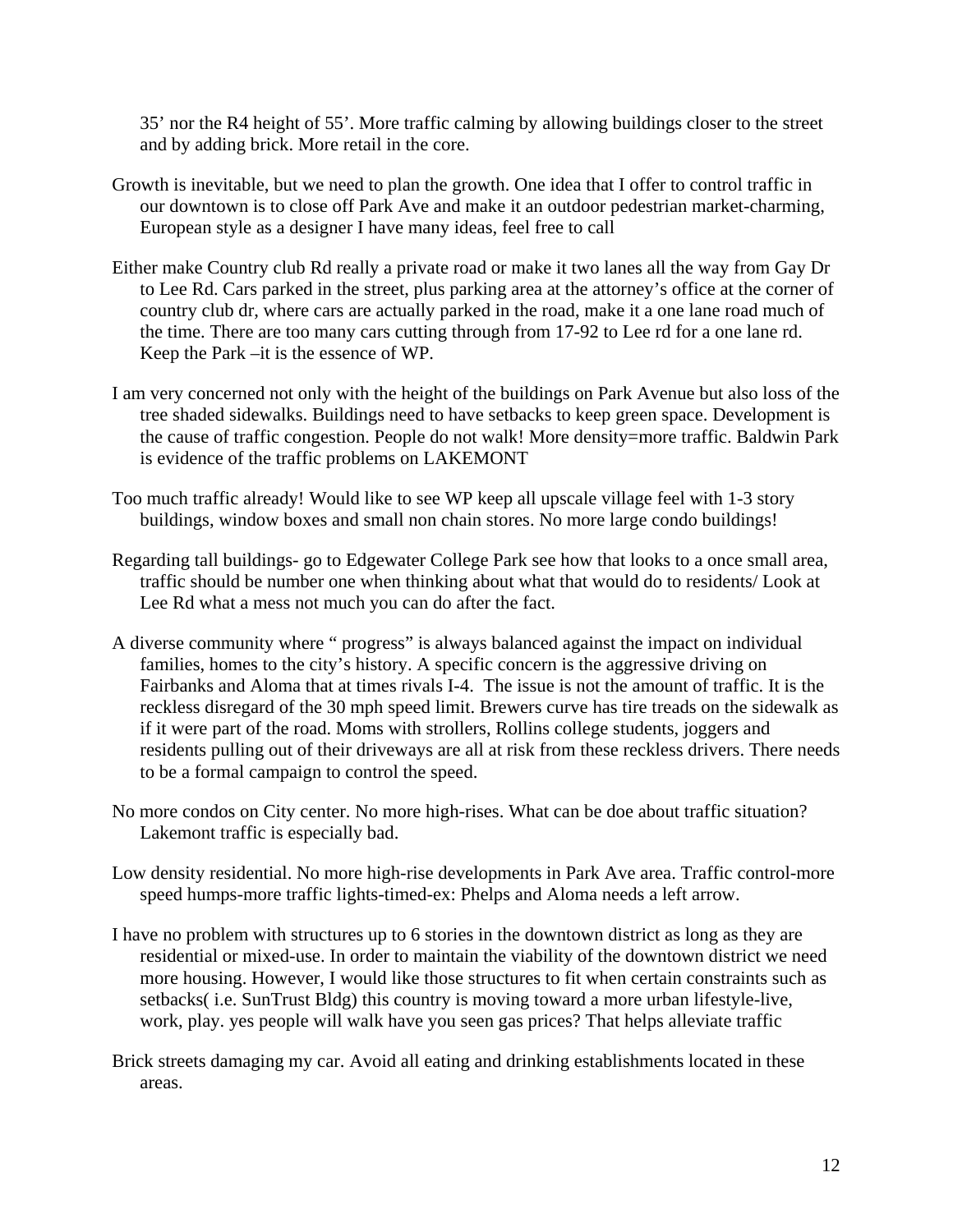- All of our roads need serious attention! I think I am living in a 3<sup>rd</sup> world city-Minnesota has potholes everywhere! Brick streets are appalling in heir unevenness!! As far as buildings we are losing our small town atmosphere! I think it is called progress.
- Something needs to be done to alleviate traffic congestion on Fairbanks Ave. Building a large condo on the former Holler Property would make matters worse.
- A few years ago, the road was repaved (great) and widened to include a bike path. BUT the problem is that cars RACE down the portion between General Reese and Winter Park Road. The speed limit is 30 and most go 40-45 or more. This is not acceptable for a once quiet neighborhood. Thank you!!
- WP doesn't need any more condos or multi-family type facilities. Each new family will add at least one and possibly two more cars to our already overcrowded roads. Aloma, Fairbanks, Lakemont, and 17-92 can't handle the traffic it ha snow.
- One of WP's most important assets is Rollins College. We should promote this asset and provide an agreeable and desirable atmosphere of the college town for businesses that want to settle here. It should be apart of our mission statement to establish a favorable milieu. Gainesville and DeLand should do the same. On a more mundane note. We should keep our raids in top repair. Generally speaking we are way behind Orlando in road maintenance. Whoever in the city was responsible for the Gen Reis repair should be removed from office.
- We should provide development opportunities to both residential and commercial that enhance the community. We need to maintain a "quality" perception in the mind of the public when WP is discussed. We should eliminate traffic signs with traffic restrictions on an hourly basis. This is prolific on Lakemont Ave. Senior citizens have enough challenges obeying traffic signs. The hourly restrictions are ridiculous. We need to concentrate on driving not watching our clocks while driving.
- Informed by its past, WP should be move forward for a better future. 4-5 story residential buildings in the downtown and other parts of the city will reduce traffic, put feet on the street and make WP a better place to live. Every effort should be made to encourage outdoor dining on park Ave and other parts of the city.
- Due to so many houses being , unfortunately, demolished in my neighborhood, there's an increase in heavy traffic. The brick streets are in disarray. I don't know if that's worse or the newer brick streets that get your car radio and car out of alignment.
- I live at a condo located on 1500 Gay rd. If something isn't done immediately to resolve the parking and traffic flow problem created by the strip center by ABC, the ice cream store and now the new fish restaurant , someone or worse, multiple injuries and promise then deaths will occur. Please help before a child is killed.
- Stop wasting taxpayer's money on brick streets. Synchronize traffic lights to save gas money and peoples tempers. Do not allow buildings over four stories tall. Save money on speed signs no one drives that speed. On Aloma the posted sign is 35 and the cars go 50. Stop using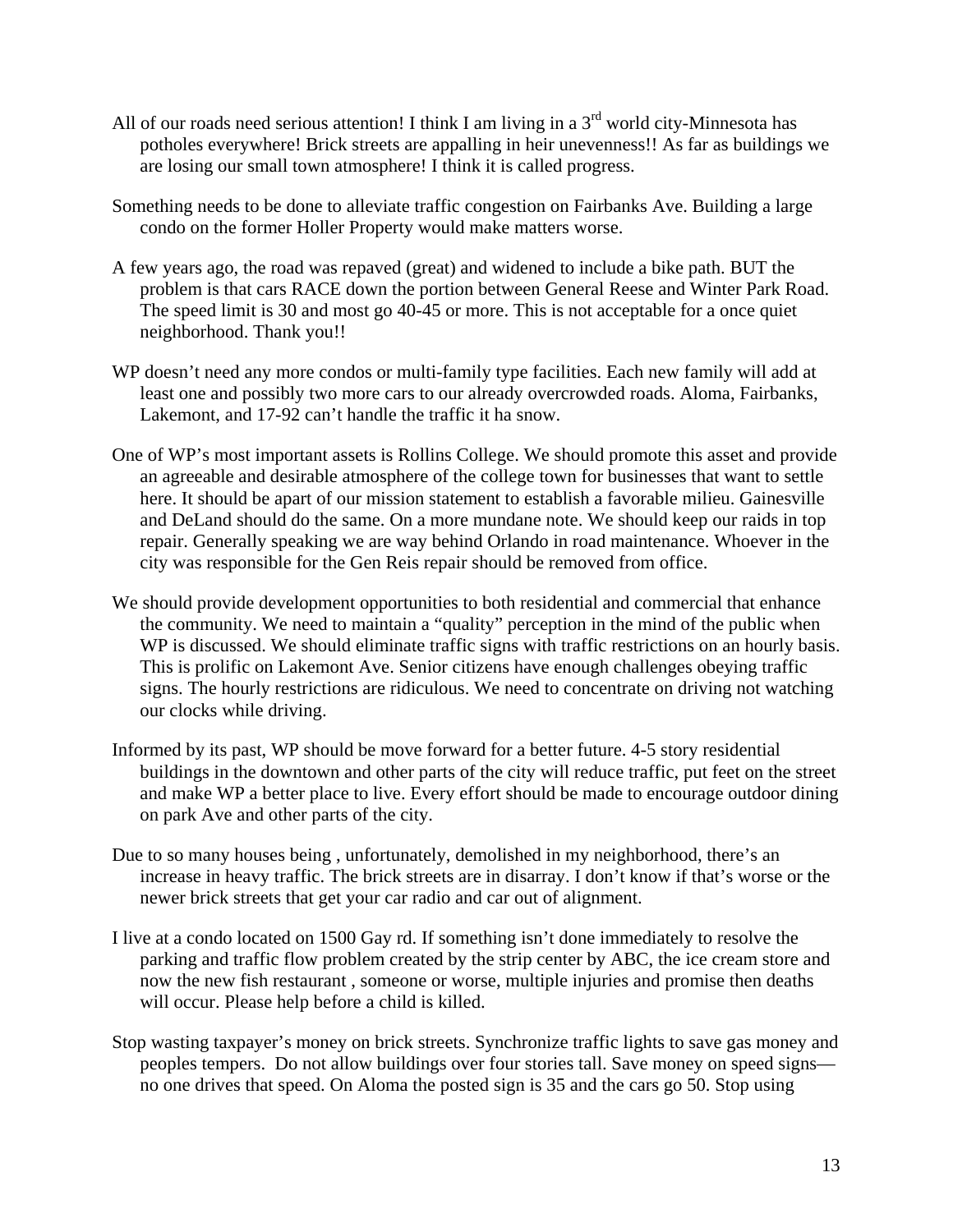speed bumps—let Police give tickets to help pay their salaries. Why does a fire truck have to follow an ambulance.

Traffic congestion is the biggest problems we have in the City today. It is detrimentally affecting our quality of life. Stalled in gridlock has become a daily occurrence. Although much of the traffic is generated outside of the control of the City, we must manage what is generated in the city. Future redevelopment, wherever it is located in the City, should be planned as traffic generation neutral or minimal impact as part of our overall strategy. Our downtown is the center piece of the community and should be maintained as a "village scale". As it had been for years, the height of buildings should be limited to two stories to avoid creating a canyon effect, cutting off sunlight and destroying our unique quaint downtown. Setbacks with street frontage should be far enough from the street to allow for pedestrian friendly sidewalks, landscaping and trees; all open to the sky. The length and width of new buildings should be limited to allow for light, air and where possible create additional green space. A special emphasis should be to protect Central Park from the kind of development around the park that could negatively affect its open space and views of the park.

No more Brick roads! Affordable utilities, and have a care about more than just the rich people.

- Traffic, building height, density-subjects that concern our neighborhood. Also the destroying of perfectly good black top street-just to install car destroying brick-has angered many residents. Baldwin park is and will continue to cause heavy traffic in our area. We need curves and sidewalks.
- Winter Park has almost reached capacity. Having lived here for 60 years I like how the city has grown but traffic is a big problem-also too much on street parking causing vision problems at intersections. I hope the Carlisle project is approved- its too far along to deny and people waited too long to object- Let's be open miracles- WP is for all it's citizens not just cliques that want it all its way.
- Support the Carlisle project and other projects that have favorable economic impact in the city. Find a resolution to the traffic and noise caused by the freight trains (many frequent long blockage from stopped/ok long teams and extended horn blowing)
- As the city of WP grows, I think it is important to keep two factors in mind: beauty and traffic. As the buildings are added, please don't forget the beauty that "green" can bring to our community. Also, traffic is something to keep in min. More business brings more traffic. I avoid I4 for a reason. Please don't bring it into my neighborhood.
- Growth is inevitable due to the popularity of living in Central Florida. Density increases made possible by development should be paired with road capacity increases (adding lanes, etc.) If this is not possible or desirable, this will either create traffic problems or "stunt" growth and redevelopment of WP land. Neither is good. How do I envision WP? As a nice place to live where people care about each other and their town. Slow, Careful growth has my vote.

Please- no more brick streets they are a waste of money and tough to drive on!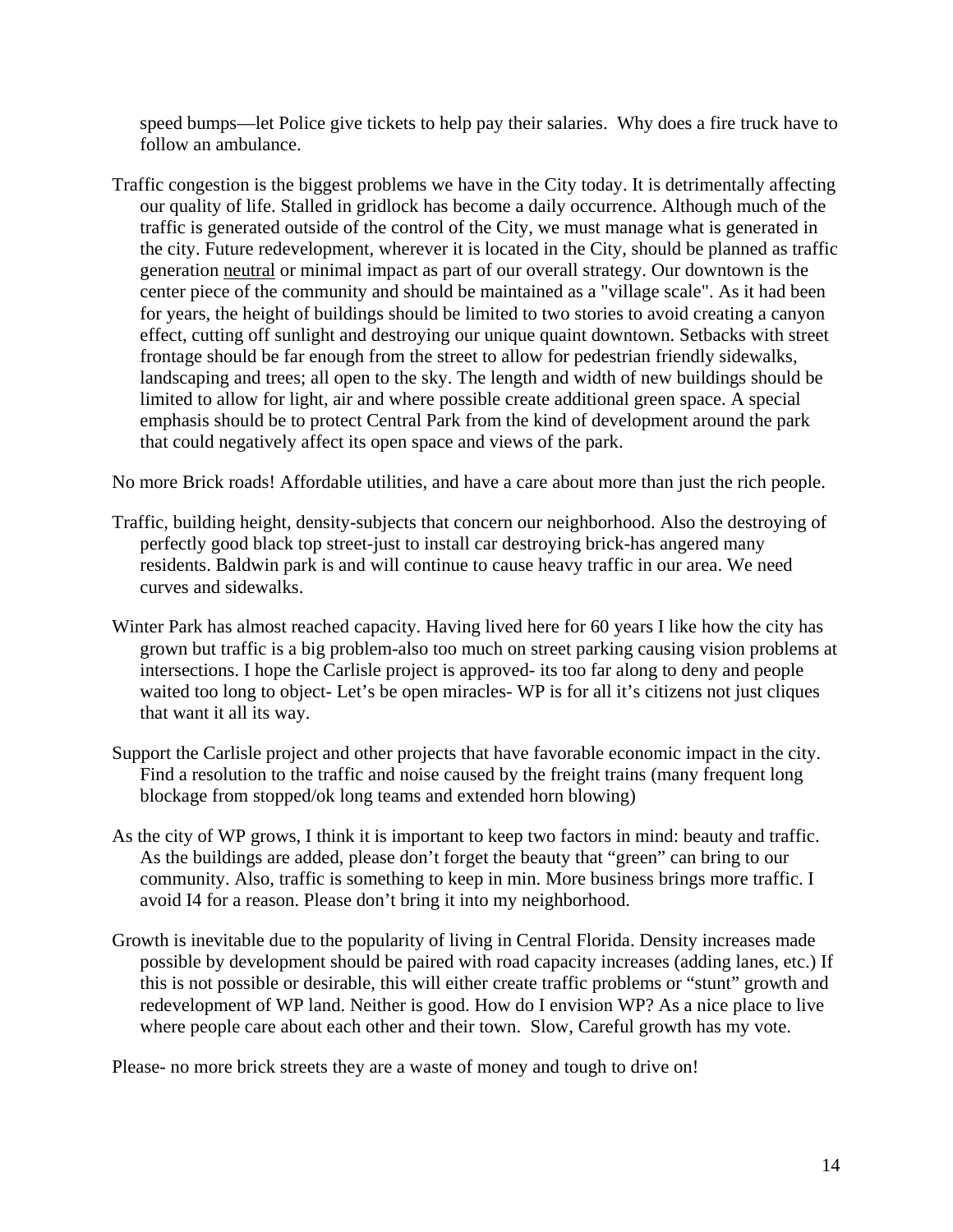- 1. Get rid of ALL the Brick Roads, or at least keep them in decent repair. They are ruining our cars!!
	- 2. Fix the power outage problem. It's too frequent.
- Way too much traffic on Pine Ave. in Winter Park. Please make our street "one-way" or redesign the intersection at Lakemont and Lake Howell such that cars cannot cut through our street to avoid the light at Palmer!!!!!!!!!!
- My vision is to never have to drive down a brick street again. What a waste of money! The wear and tear on our cars is enormous based on the poor installation!! Why aren't they all like the little section at New York and Holt? I would also love to see an equalization of taxes based on the true value of your property, not on how long you have lived here. The newcomers are paying way too much!
- 1. Get rid of brick streets- damaging cars, noisy, can't bike
	- 2. Too many stops signs; wasting gas, slowing traffic

3. Build higher density near Park Ave. Good for downtown

4. Set backs are too small, allow more height, get more green space. With Giant tress, higher homes, condos, would allow for more green area, from between buildings

- 4 Lane south Lakemont. Permanent Barrier to Lake Baldwin subdivision. Build sidewalks on all residential streets. Realize there is much more to our town than Park Avenue. Get School buses off Wood crest. 3 Lane traffic on Aloma during rush hours.
- Those brick roads are ruining our cars, and due to heavy trucks on them, they are getting potholes and in the long run, they will be costly to repair.
- More traffic control-speed bumps are needed on North Phelps. Also 15-mile zone for school on North Phelps. Police officers without radar guns are useless in traffic control. (all police cars do not have radar guns). More residential code enforcement. Vacant houses need to be identified; some are vacant as long as 3 years with selling or renting!

No high-rise building. More affordable homes for low-income families. No more brick roads.

- Keep building codes etc same. Please, no more brick streets built as these were. Traffic and parking are bad enough now in downtown Winter Park. I am opposed to development plans that would make these even worse. Preserve the beauty of Park Ave and Central Park.
- 1. Keep trees trimmed. This would result in less damage during storms. 2. no more speed bumps or "round abouts" 3. No more bumpy brick streets 4. Open Lakemont Ave at Baldwin Park.
- The development of the Holler property should not provide access to Fairbanks Ave, but be limited to North/South streets.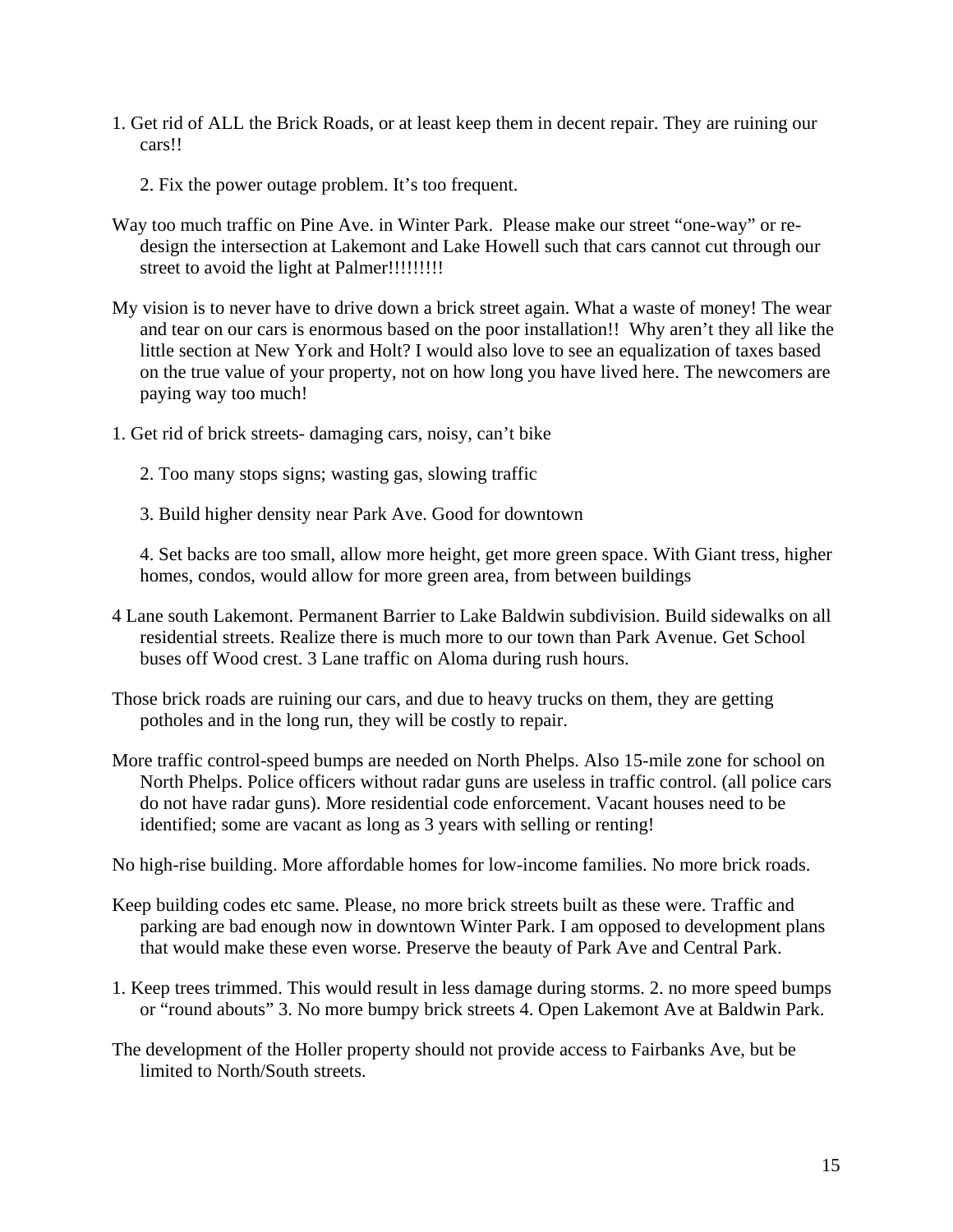- I would like to see the roads and schools considered before adding any further stress on them. Quality of life is suffering because of both the traffic is awful in Winter Park –it is worse by the day. And education needs to be #1 job-kids are our future. It's a crime to have our schools be so poor! Have you driven around lately? Everyone is angry! Too many people-too few road/parking, think about it please!
- Keep the height of buildings on Park Ave and Central Park at 30 ft according to the comprehensive plan. Keep Winter Park village image, no more condos. If any septic tanks still in city, get rid of them. No more land annexations. Make Fairbanks attractive. Monitor closely the health of our lakes-always.

Do day bus stop here?

- Very strict guidelines for tearing down existing residences, i.e. only if the planned replacement fits neighborhood and is in the best interest of the surrounding area. Fairbanks Ave west of I-4 is a blight and an eyesore. City needs to put area on sewer system, get rid of the car dealerships and tacky businesses there and encourage aesthetic development of the area. Relieve traffic congestion of 17-92 and Fairbanks roads.
- The site and proliferation of condo buildings is very upsetting to me. I'm for growth but am very disappointed by the city's willingness to allow so much development while ignoring traffic concerns. It appears to be all about money. Traffic is a huge issue also, look at all the cars parked by Manor Care making it difficult to maneuver.
- Any plan must include plenty of space for parking-not just valet parking or 2 story-parking garages. There must be convenient and safe entrance and exit to the area. We think another area similar to Winter Park Village would be nice with restaurants and small shops that will give space priority to the mom and pop store owners that you forced out of the high (rent) prices on Park Ave a few years ago.
- New Urbanism-residential infill to support the downtown is needed! We also need mass transit! Winter Park would be doing its citizens a grave disservice to not support light rail with a stop in downtown Winter Park!
- Relocate rail lines and depth along Denning Dr. Use present rail right-of-way for walking and biking trail. Relocate post office into new city hall and expand Central Park area to include all area north of Morse. Organize land west of Interlachen between New England and Lyman up to backs of stores on Park and create Urban Park similar to Bryant Park in NYC. Brick Interlachen and Palmer to slow traffic. Park Ave to become a walking street-no cars Fri PM to Sunday. Thanks for asking!
- I do not want parking garages in downtown Winter Park. Women, mothers and older people do not feel secure in garages. Most people avoid them. Do not eliminate any more surface parking.
- The city needs growth. This is essential to maintaining the financial health or merchants on Park Ave. Also, we need recreational growth-bike lanes and parks (e.g. the Morse0Genius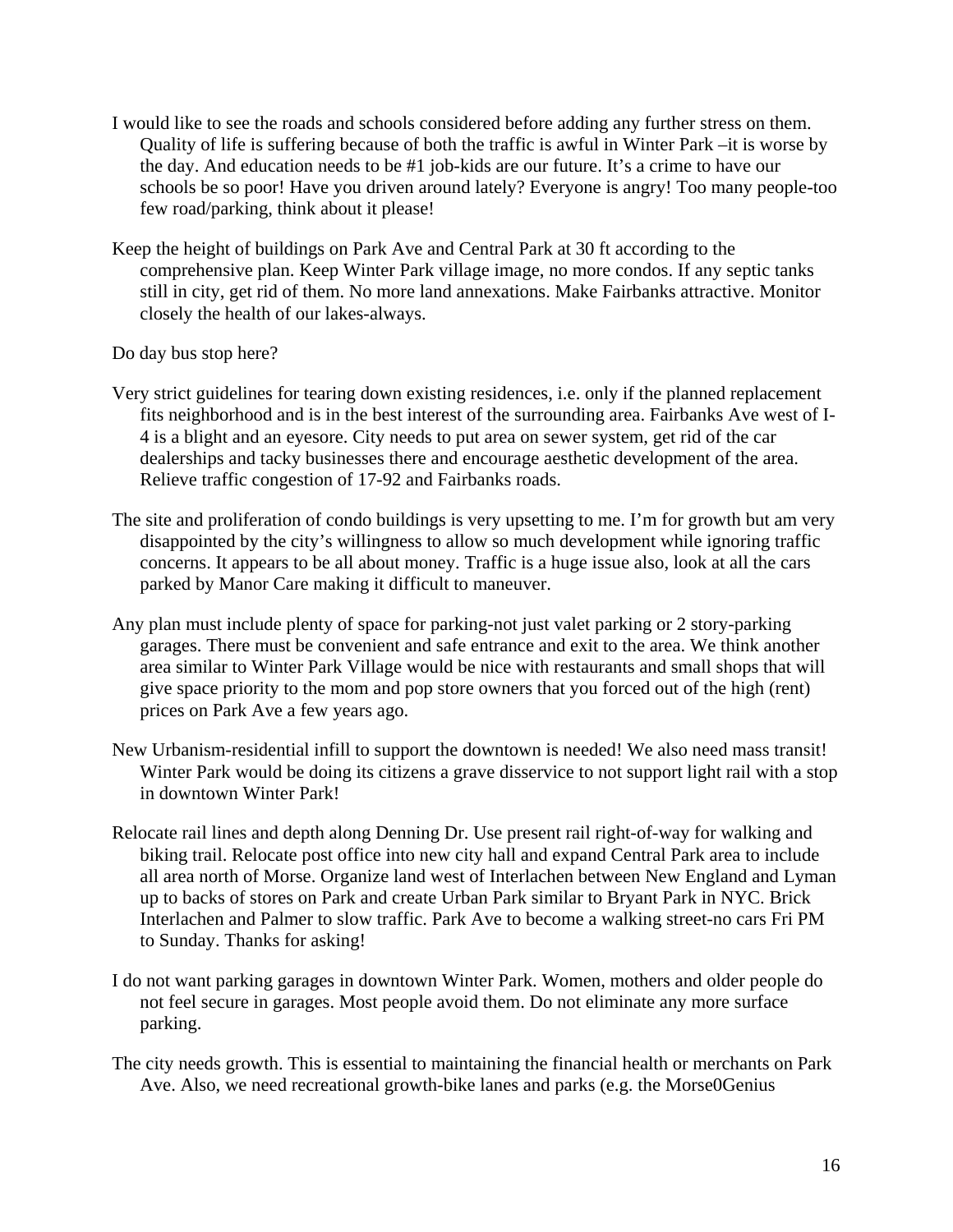property on the lake should be granted to the public) the Morse-Genius and Edith Bush foundations should pour more funds back into our city.

- Two developments in our city are examples of desirable design: the Sun Trust Plaza building and its parking structure, and the Winter Park Village. Let's analyze their characteristics, capture them in a set of principles to be expressed as ordinances or guidelines to impose on plans for commercial structures and for shopping/dining/entertainment complexes. Adopt plans (not just goals) including annual budget provisions to: brick all much-traveled streets. Eliminate all septic tanks, underground electric utilities along all feeder line streets.
- I have no city planning experience, but I do believe it is vitally important to control traffic. We must maintain our business tax base and even increase it, but if customers cannot access businesses conveniently, particularly Park Ave, they will drive (no pun intended) to the large malls. Perhaps a system of always available shuttle buses from fringe parking would help.
- All of the issues in you letter concern me-land use (no more condos) building height (condos again), scale, density and most especially traffic!! Noise abatement is another concern. The trash collection occurs way too early in the morning-sometimes 3:30! Not a pleasant sounds or easy to sleep through!
- My vision for the city of Winter Park is avoidance of the plight of Casselberry- a road to somewhere else. Vehicular traffic I see as our most pressing problem, imprisoning residents and restricting our own freedom of movement. Most of this traffic neither originates in nor ends in Winter Park. Express bussing of commuters should be encouraged. Traffic impact from new developments should be primary concern before approvals are granted. We should preserve what' s left of the scale and character of the CBD-before it is completely replaced with big boxes. Respect the comprehensive plan, restrict variances to rare events. Limit new building heights in the CBD to 3 stories, with setback on the  $3<sup>rd</sup>$  floor. Public and private enterprise should be kept totally separate-no joint-venture real estate developments enabling private profits from public needs, whether a city hall, post office, or parking garage. Preserve Central Park and residential west side from encroachment by commercial interests. Condemnation should be used only for meeting public needs, not for increasing the tax base, in spite of the decision in Kelo vs. New London.
- Use utility bills to communicate with residents of Winter Park matters more frequently. Poll for awareness and understanding and fro pro/cons. Enclose west side swimming pool. Originate more fines for code enforcement items. Create more staff for enforcement. Sidewalks free from sprinkler water, broken concrete and uneven heights, overhanging foliage, and cars parked across the sidewalks, and dogs that lunge and bark at you. Street crossings-that are safe for pedestrians, children, strollers and pets, and not scary of frightening or risky to cross; that include coordinated traffic lights, crossing lights, cameras, automatic fines for infractions, speed bumps to control speed, posting speed more frequently, painted crosswalks in neon yellow with red accents and signs at every crosswalk that sys "cars may not enter the crosswalk when pedestrians are present" and the amount they will be fined. Spell out car/pedestrian relationship and include utility bills. Architectural review board-to review buildings constructed in Winter Park that are commercial, industrial, residential, recreational. Physical models mandatory where visual speaks to the population more adequately than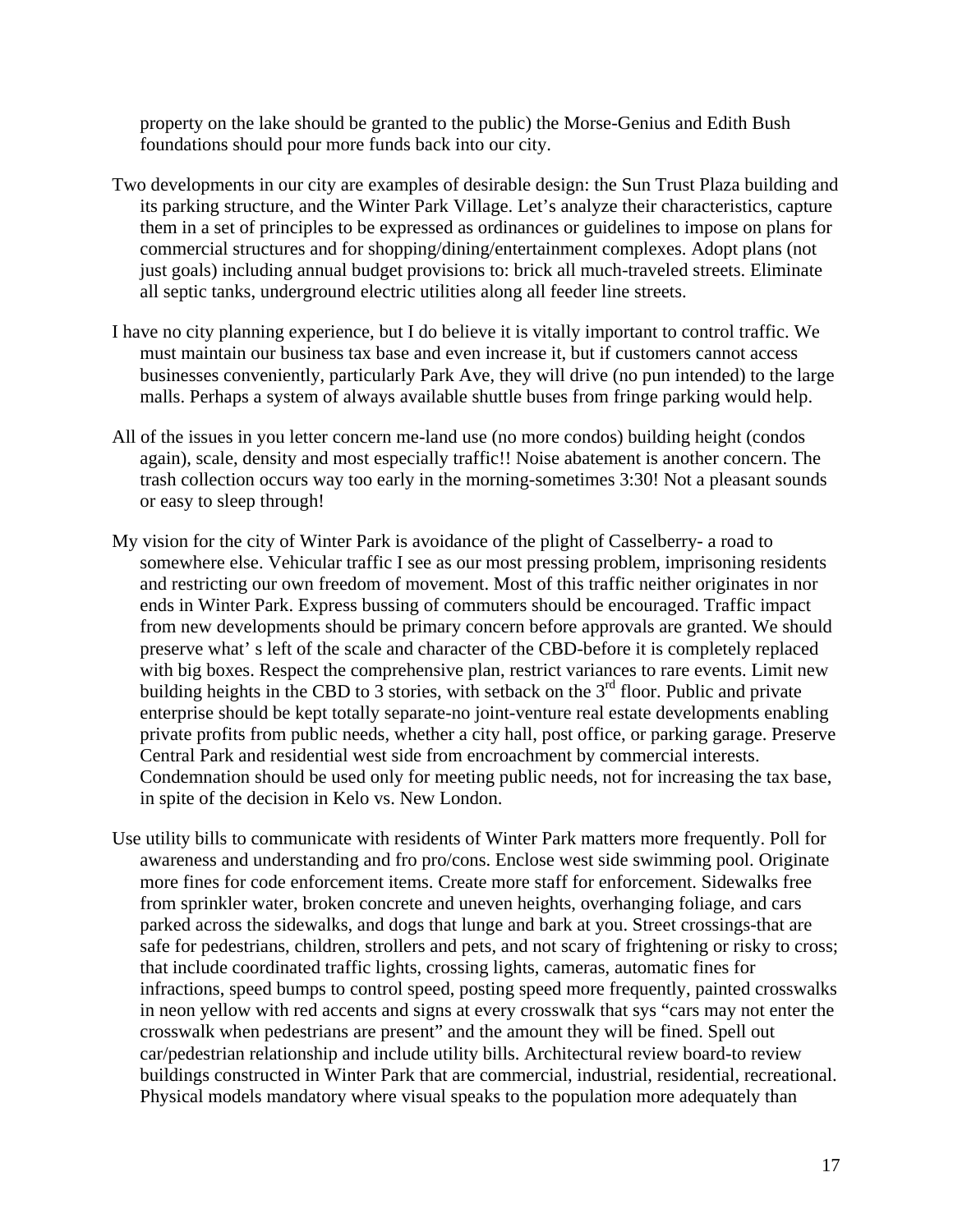words or drawing and paid for my construction/developers. Eliminate buildings that do not conform to the village scale and that intrude over sidewalks, or public property viewed by the public; enforce population sampling for awareness an approval of projects.

- More brick streets-never mind what the folk with fancy Suv's say. They add to the quaintness of the town. Have some green spaces in the redevelopment of the Holler and Project energy properties. Stop taking over the west side!
- The city's efforts to slow traffic through Aloma/Lakemont result in more traffic through residential areas. Effort should be directed to creating a more efficient and faster route through the city. Road construction often ties up 2 or more parallel streets, creating additional traffic problems. The city should coordinate improvement projects to allow/facilitate maximum traffic flow.
- Need more bike parking/racks (Like in Baldwin Pak). I only know of 1 bike rack over by the train station.
- Beautification of Aloma Ave from Lakemont to 436 to include landscaping and thoughts of limiting height of store signs. This area does not do the city of Winter Park justice. It is somewhat of blight on our image as an elegant, prestigious, historic town.
- Stop annexing! The name Winter Park is losing its cache and meaning. Also the stretch of Aloma Ave between Lakemont and 436 looks terrible! We should consistently landscape the median and the land bordering the roads of each shopping center. Limiting the height of store signs and billboards as is done in many cities in affluent neighborhoods.
- Please have the pedestrian walk lights hold a little longer. It is very difficult trying to cross the street with a walker or cane before the light changes and the cars start to come through. They have no patience with people with disabilities. I have come close to being hit several times.
- Finish bricks via Tuscany-(the paved portion has become a speedway). No condos higher than 4 stories. Most street signs are bad and should be replaced by signs fitting the character of Winter Park.
- There is too much traffic on Symonds Ave directly across the street from my new home. All night partying should be stopped. All the old homes should be torn down and rebuild or ask home owner's to sell. Home that no one lives in next door should be sold . all property should be cleaned up.
- Winter Park beautiful homes and gardens have gone by the way of condos and garages. There is a sturdy flow of traffic from Park to the village, which makes it difficult to come out of my driveway. Please replace the light on Canton and Pennsylvania. Quaintness has gone with the tall buildings.
- Please smooth the stones on Pennsylvania Ave. I have both a car and scooter, which has required maintenance because of the constant rattling on that road. On my scooter, the handle bars vibrate so violently that they actually came apart while I was riding. If I had been injured, this could lead to a BIG LAW SUIT!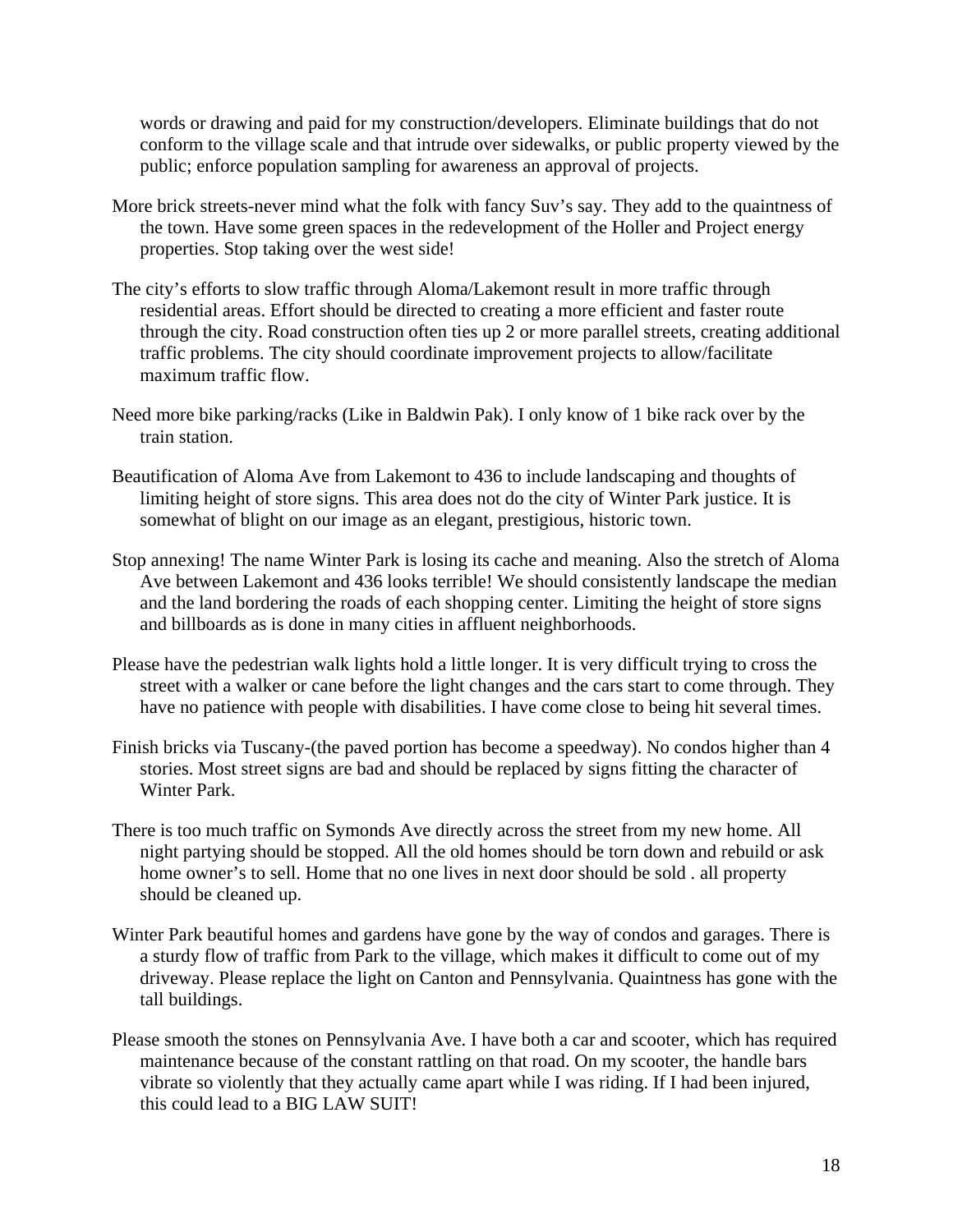- Growth is inevitable-it just needs to be appropriately managed. Frankly, I'd like what I've seen, although the magnitude of the Carlisle has been a concern. My question is "how will traffic be managed?"
- Subject: bricking of Pennsylvania/Lake Sue Dr. I had written to commissioners when this project was started without any response. I believe that the extreme roughness of this road is a disservice to the residents of southwest Winter Park who must use this arterial road to go to downtown Winter Park and other locations across town. Perhaps someone would speak to me about how it might be connected.
- Try not to overpower us with high-rise building and congestion. Do (no right turns) off Lakemont (so many) help all of us? (coming from Glen ridge)
- I hope Winter Park don't end up like downtown Orlando. The density and traffic is too high now. Limit the number of high buildings, that's what I mean about Orlando. What bothers me the most right now are the streets. Brick streets look good, but do they have to be so rough? I don't use those streets.
- I would like better traffic control. Most cars are going 50-55 mph on Lee Rd-the car noise has increased because of Winter Park Village. We also need more parks and green areas. I do not feel safe walking on sidewalks next to these busy roads. I would like more attention paid to residents-local interests, not just bringing tourists and visitors from outside Winter Park area.
- Traffic with resultant noise is a major problem affecting the quality of life in Winter Park. Aloma Ave is particularly bad! How about putting on some "quiet-residential neighborhood" signs that are used in other cities. The city could bring in a lot of added revenue by having the entire police enforce the noise ordinance that the city already has by writing tickets for people who play their car stereos with the volume cranked so loud it rattles the windows of residents who live in the city. They should have a permanent stake out on Aloma Ave especially b/w Phelps and Lakemont when traffic comes to a stand still everyday at noon and late afternoon to early evening. My vision for Winter Park is a quieter city.
- Hedges and landscaping doing cemetery on New York Ave. build bicycle and sidewalk paths to allow people to walk and ride safely and reduce auto usage. Require train to stop blowing whistle b/w 7 pm and 7 am. Build speed bumps on all Winter Park roads heavily traveled.
- Over the past 10 years the traffic on Aloma/Fairbanks has become ridiculous. The only thing the city does to deal with traffic is brick more roads and put up more stop signs. That doesn't help those of us who live off of Aloma and can't get out of our streets because of traffic. Winter Park does not need anymore multi-family units. With \$150,000 homes being torn down and \$1 million replacing them, I'm sure the city is doing with the tax revenues. Winter Park is a city of homes, not condo buildings that add to the downtown congestion. Fairbanks and 17-92 has always been a problem intersection and now they want to develop the Holler property? The quality of life is really going out of Winter Park. Someone, even the state, didn't do its job protecting us from the traffic coming out of east Orange County and Baldwin Park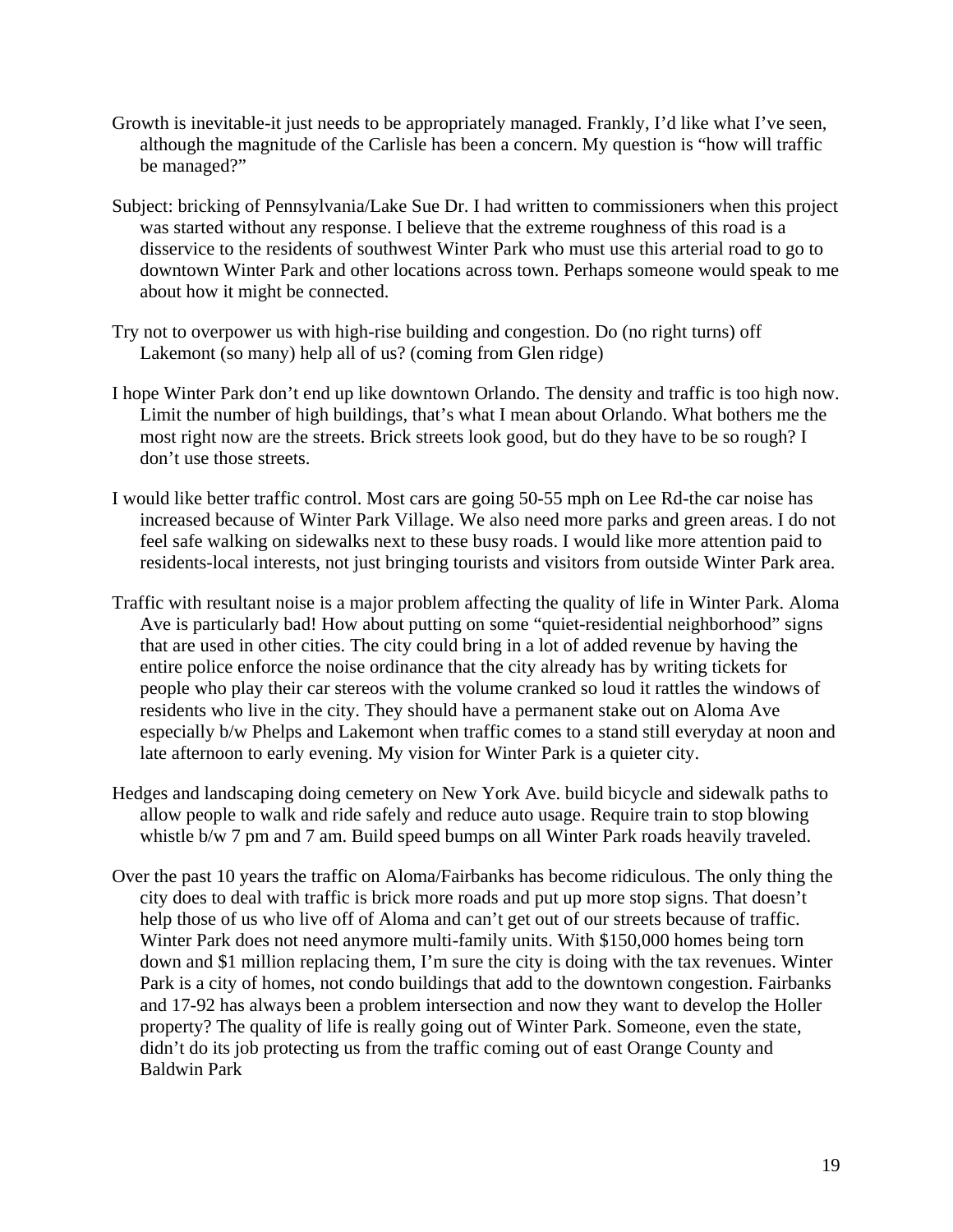- My vision is improved infrastructure with better roads (repairing and better work) for Temple Dr and Palmer Ave in particular. The completion of underground utilities (electric) for more reliability. Contract with a private vendor to run Osceola Lodge as a bed and breakfast for the city (to generate revenue). Utilize the other Charles Morse Foundation property on Lake Osceola as a park across from the lodge so visitors to Winter Park can enjoy the beautiful lake and to expand our towns feel and character of Winter Park and continue to have town meetings on major development for public input.
- Maintaining ambience of Winter Park. Lots of attention has been given to the too large commercial developments (they Are), but I feel the residential development trend for LARGE houses is beginning to ruin the "park" in Winter Park. Many lots are now covered primarily by building or hardscape, so entire blocks have lost their park-like feel. Traffic speed is bad: more brick streets!
- In 10 years, Winter Park will have doubled present population (evidence many multiple family homes replacing single family homes). Gridlock is going to be constant unless we widen the streets, remove traffic-calming devices and provide schools parking, etc.
- My biggest concern with respect to new growth in the community is traffic. The traffic on Aloma in the mornings and afternoon is nearing gridlock and detracts from the charm of the community. I support housing and development downtown, but nothing-existing setback and height limitations. Three stories development around the park.
- I would like to see the roundabout on Greene removed! The kids that go up to Winter Park High and most adults don't know what to do so they run through it. I could hit a car at least 3 times a week
- I cope with dirt/dust/noise every day. The DOT needs to put a no parking sign on the entire west side of Virginia. I am greatly concerned about the people density and traffic in our neighborhood. My vision is for eventual quiet and respectful neighbors of city ordinances.
- Are we thinking at all about the impact on Winter Park that our roads are going to be practically grid locked with all the condos being developed? No roads are being widened-our infrastructure will be overcome in future and I think we all want our park downtown to be left alone. No condos overshadowing it.
- Too much traffic faced with so many brick streets, the cost will be prohibitive to keep the streets smooth. The traffic on Lakemont will be a parking lot most of the time. There will be too many luxury condos, apts, and homes so you will have one class of citizens.
- We love our brick streets that have been re-done throughout Winter Park. We would love to see more. It really helps slow traffic through residential neighborhoods and they look beautiful! (Residents of Orwin Manor)
- Please keep our quaint city as lovely as it is. Let's keep the tall buildings in Orlando, we don't need them to cast shadows on our beautiful park on Park Ave. the brick streets look nice, but we all have to drive on them every day and rattle our cars as well as those that cut through.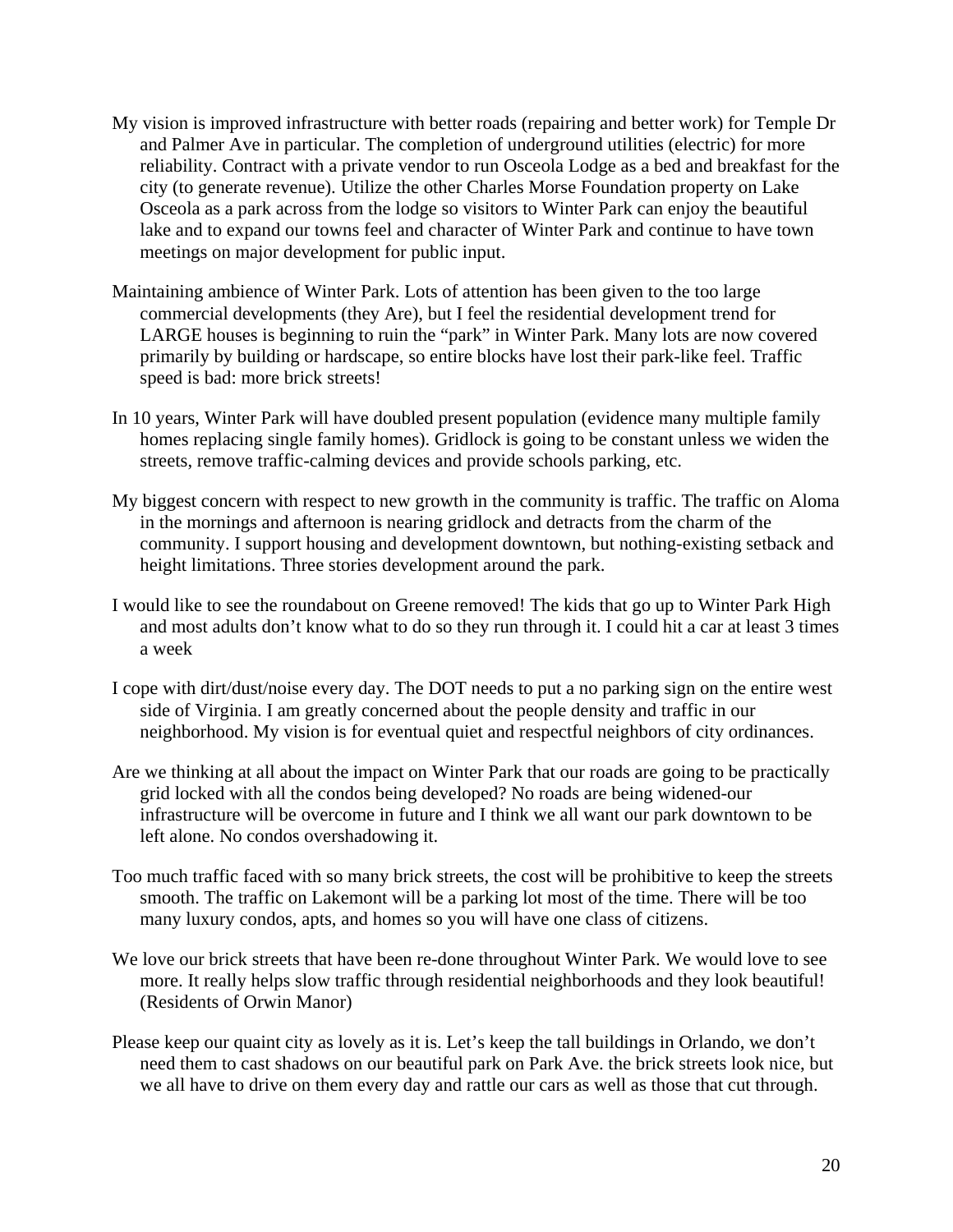- Decades of missed opportunities (e.g. ignoring consultant's recommendations on roads) have created many problems, which, even with the best efforts will make progress difficult. In view of the present highway problems (I-4, Fairbanks and Aloma) and the difficulty of acquiring the needed right of way to enlarge these heavily traveled routes to 6-8 lane highways need to serve present and future needs makes planning and execution extremely difficult. Adding more multiple dwellings, which only put more cars on the streets, does not seem to be a sensible approach. We will surely have a similar problem with water. Unfortunately, some (if not all) of the blame for planning lies at the feet of County Commissioners and surrounding municipalities for their consistent lack of planning and execution. Much can be said that the voters have not helped, insisting on one of the lowest tax policies (except sales tax) in the nation. Good luck!
- The City of Winter Park is really growing a lot. I love to see improvement, but it is such a rapid growth it endangers our children with so much traffic. Canton Ave early morning is a speedway, cars doing at least 45 mph. A lot of cars don't stop at the 4-way stop signs. I would love to have a traffic light back at Pennsylvania and Canton.
- Careful review of comprehensive plan to redefine those parameters, then show them to residents in drawings and words. Then a straw vote perhaps on "are we together on this?" Secondly, let's get our current streets repaired, please! Potholes, brick streets have dips and wash outs in NE side of town. Above all, let's fix what we have now over say a 1-2 year period. Thank you
- I just really do not think that the city is well equipped to handle any more traffic- I think building any more condos or homes near Park Ave is just going to make it Closter Phobic. I feel like the city is losing its hometown – small town feel! Also I hate that the neighborhood between the WP village and Park Ave is being depleted-that is a shame- have you thought about where they are going to go!
- The site and proliferation of "condo" buildings is very upsetting t me. I'm for growth but am very disappointed at the city's willingness to allow so much development while ignoring traffic concerns. It appears to be all about money. Traffic is a huge issue, also, look at all the cars parked by Manor care it is making it difficult to maneuver!

Safe Bicycle path from WPMH to downtown WP.

- Make WP truly friendly for pedestrians and bicyclist.-enforce the statue that motorists yield to pedestrians in all crosswalks. –Provide wide sidewalks both sides of arterial and collector roads. –Built multi use paths that are connected throughout the city. –Put in bike lanes along roads ---3 lane Denning. –Create and find a staff position dedicated to ped/bike issues. – Close Park Ave. weekend nights for Pedestrians.
- My concerns: -traffic flow in and around WP needs to be studied. –Speeding, stop sign avoidance, and red light running need to be policed. – Downtown WP parking needs to be evaluated and perhaps increased. Forget building height. More important is mobility into and around WP.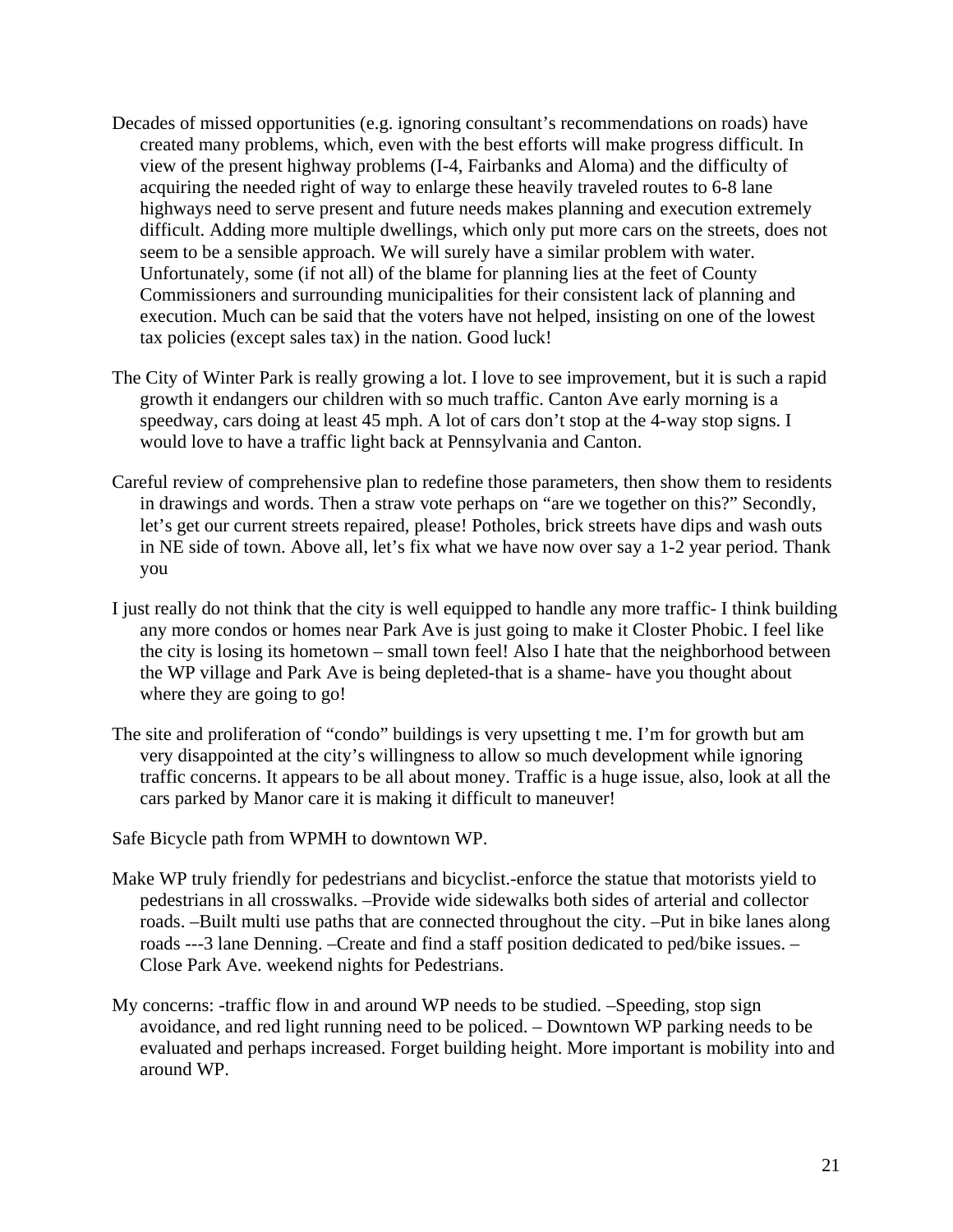There is a definite traffic issue on Fairbanks/ Aloma that needs to be addressed. I NEVER see any cop issuing citations to all the people making left turns over the double lines on Fairbanks which then causes traffic build up. Also there are so many speeders ion my neighborhood Kenilworth shores.

Slowdown the traffic! TOO much speeding in our town WP!!

- 1. Traffic is crazy. My husband and I have been passed on palmer and Phelps. WP needs to be a speed trap. Purchase state of the art equipment to enforce the speed limit. More of a police presence is needed. WP village, Park Ave., etc. 2. Max height for buildings should be 2 stories- let the impact of the residences that have been built take effect before future buildings are considered.
- Please stop the growth. No more variances. Stop Traffic---close Lakemont at Baldwin Park. Do not widen roads. Stall al new plans; no growth. Only small boats on lakes (6 hp or less)
- Buses should not be allowed on Maryland Ave.- street is to narrow and buses go to fast. With parking allowed on one side of the street, only one at a time can fit and this makes the street very dangerous. Yellow lines need to be extended further from the end of the street and no parking zones enforced. Also, some no parking areas should be place periodically down street to allow cars to pull over when cars are coming in the opposite direction. Speeding needs to be enforced on Maryland and Huntington- people cut corners TOO fast. There have been several accidents recently.
- My vision for Winter Park is primarily aimed for public safety projects. Many of us pedestrians face traffic concerns i.e. crossing roads such as Lee road safely. Although, with regard to a petition for a crosswalk on Lee Road, I suggested/ requested safety crosswalk, the DOT of Deland has finally agreed to place one at Lee Road eastbound-with much appreciation from us residents at (formerly Legacy apts) –now condos-additional crosswalks were needed. Thank you DOT!
- We must constantly consider the impacts of traffic. Aloma through WP is ridiculous-people drive way too fast. This is a residential neighborhood not an interstate. Fairbanks is a narrow, dangerous nightmare.
- Traffic is our biggest problem-77% (cities number) are non-resident though traffic. Solution 1. Put traffic lights at all cross streets and make it impossible to go through WP then maybe traffic will really have to go around us. Solution 2. Build 6 lane, No access rd from NE WP to SW WP- Local traffic can use their own streets. The people causing the problem will get their own problems back. Solution 3extend University Boulevard to 6 lanes West to the bicycle Path run S. to Baldwin Park(cit limit) and let Orlando handle the problem Orlando caused the problem we care it through WP Let them have the rest!
- Barker Road needs speed bumps to avoid tragedy. During rush hour speedsters do not pay attention to the speed limit. A police officer should be assigned to that road to catch violators.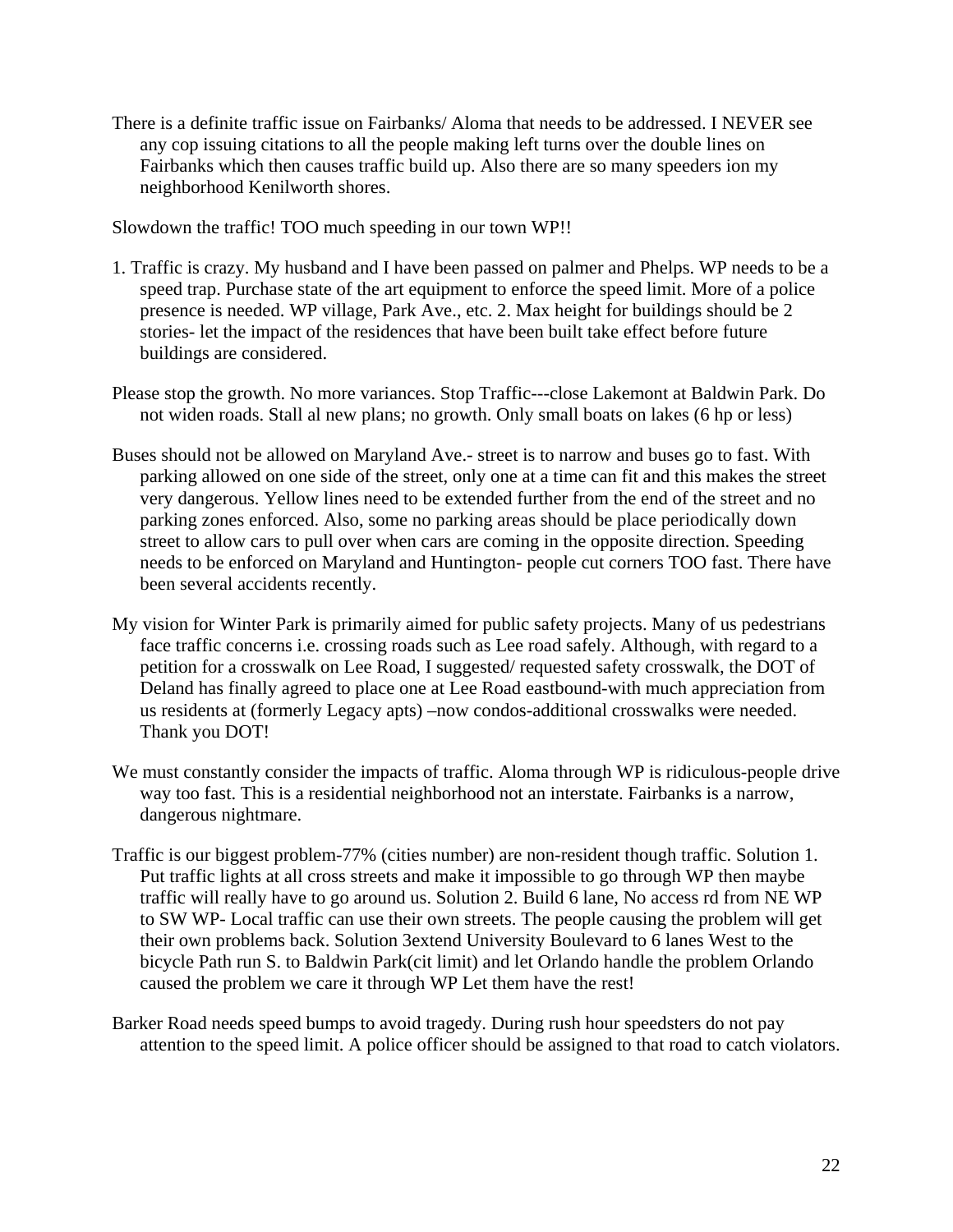- The city needs to create a plan that will improve the streets, sidewalks etc of all areas. It is very important to not focus only around Park Ave. Regarding traffic, the speed limits are too slow and the streets are a real shame, they all need to be improved and maintained.
- Please limit pass through traffic. Please keep our neighborhoods safe with perhaps more patrol cars, motorcycles. Please limit speeding with more attractive islands in thoroughfares such as Phelps Ave. Thanks!
- 1. Do not increase population density. Reduce it if possible 2. reduce traffic. Growth increases traffic 3. 1 or 2 story buildings near central park. 4. 3 story buildings w/ deep setbacks, max allowed away from Central Park. 5. Maintain small town ambience we moved here to enjoy

# **AMBIENCE**

- Less commercial encroachment in residential areas, restriction on building heights, traffic calming devices, beautification of streets, medians, replacement of trees damaged by hurricane in Westside. Village concept with preservation of older home. Underground electrical wiring.
- Maintain village atmosphere-promoting walking to downtown farmers market, easy parking (parking garage-nicely landscaped) consistent upscale street signs, buried minimize overhead utilities, brick streets or brick accented streets, numerous restaurants, cafes in downtown (Park Ave and West New England), better Park maintenance, limit of building heights to four stories, traffic calming needed around Aloma curves, replanting trees, traffic light between Aloma/Phelps and Fairbanks/Park Ave needed. No development in preserved Genius Drive areas
- It is of utmost importance to maintain our waterways and natural habitats. Howell Creek, which connects Lake Virginia and Lake Sue, has ongoing problems with hydrella and weeds it has been understood by residents that a grant was to dredge the creek as many streets are now being drained into the creek as well as not keeping weeds sprayed. Many nature land eagles and wildlife live on the island. It is most a valuable possession and treasure.
- Slow growth! Keep more green grass, tress etc. don't lose the small town charm that is left. Keep Winter Park for ALL residents, not just the rich and wealthy.
- My husband and I are life long residents of Winter Park. Recently the question of how the Citizens view the recent, current and future development in our City has arisen and we have been asked to contact our Commissioners with our input. We believe that Winter Park was one of the "Crown Jewels" in Florida. Recent changes to our downtown seem to be ruining the character and charm we have loved for so many years. We question how Commuter Rail got approved much less a station in our park. We question too the size and scale of the developments which are recently completed, under construction and in the planning stages. Our Downtown area needs to retain its small town feel. Buildings over 2 stories should be limited to outside the Central Park/Park Avenue area. Growth and development don't have to be bad things - they just need to be done with conscience.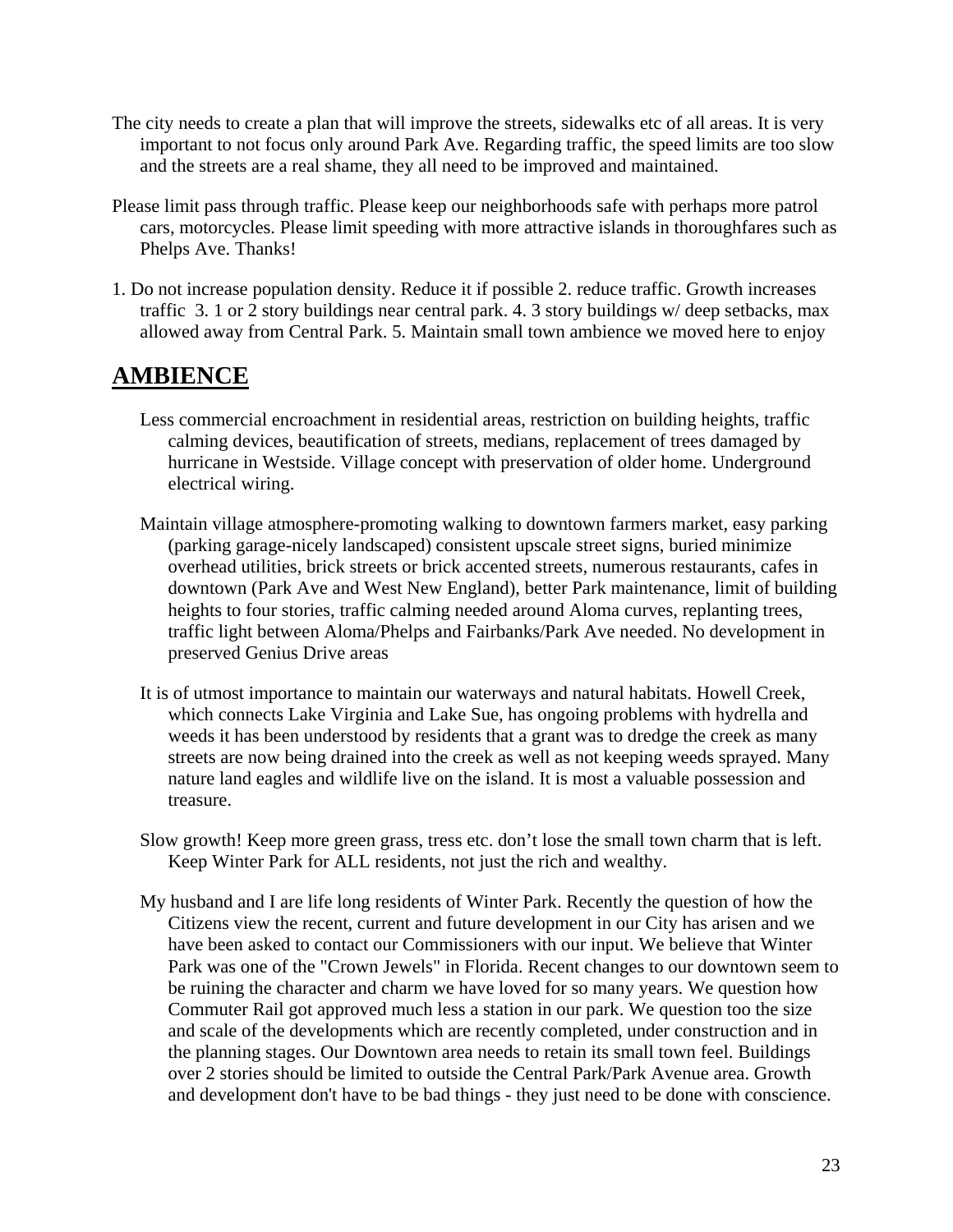We don't believe the current projects under consideration are being done with conscience. Consideration for parking, traffic and set backs also seems to be lacking. Please help us retain the charm of Winter Park by not allowing any large-scale developments in the Central Business District.

- Controlled growth and improvement while maintaining the quaint, small town, historic charm that is unique to this town. Great schools, parks and green areas, which can be utilized by all citizens. Continued small community events flicks in park, July  $4<sup>th</sup>$ , Egg roll, etc.
- Winter Park could be redefined and polished, but no more development! It's built-out. Save any remaining open or natural spaces. Encourage environmental protection and resourceful use of water. Encourage the arts. Taxes could support: neighborhood police, parks and rec, livable neighborhoods. In pursuit of perfection, muffle trains and incessant sirens.
- It will truly be a city. When I moved here in '88 it was called a city but I thought of it as a small town like what I was used to in New Jersey. As I ride through Winter Park it's getting more and more new buildings. I'm glad I moved here-I do love Winter Park but it's changed a lot and wonder how much more it will change. It's sad.
- Building height on Park Ave has been destroyed forever. Once you build it you will never tear it down. Water cleanliness looks great. Building scale per foot of land on new construction has gotten ridiculous…better put some serious planning into the Holler Chevy Project!
- I think all of this building in the city of Winter Park is horrible. How will we ever be able to get around as this continues? Park Ave certainly cannot be widened. PLEASE let us keep the beautiful park-don't let growth take this away from what used to be such a wonderful and beautiful small city. The traffic is so bad now. What in the world are we going to do as these condos fill up?????
- I would like to see the city leaders limit the growth and not lose sight of what makes Winter Park the quaint, beautiful town. We chose to love here because we don't want massive buildings, lands covered with parking lots, too much traffic to enjoy driving in our neighborhoods. Leave the canopy of beautiful trees (what's left after the hurricanes). Stop allowing every lot to have the old bungalows torn down and massive homes put in-there's enough already.

Control size and height of buildings. Keep open spaces open.

- Less development. Keep the city simple. Make police friendlier, respectful, especially for young people.
- To continue to maintain the charm and eclectic nature of Winter Park with mixed housing alternatives (including Carlisle and others) more Park Ave dining opportunities-with outside seating.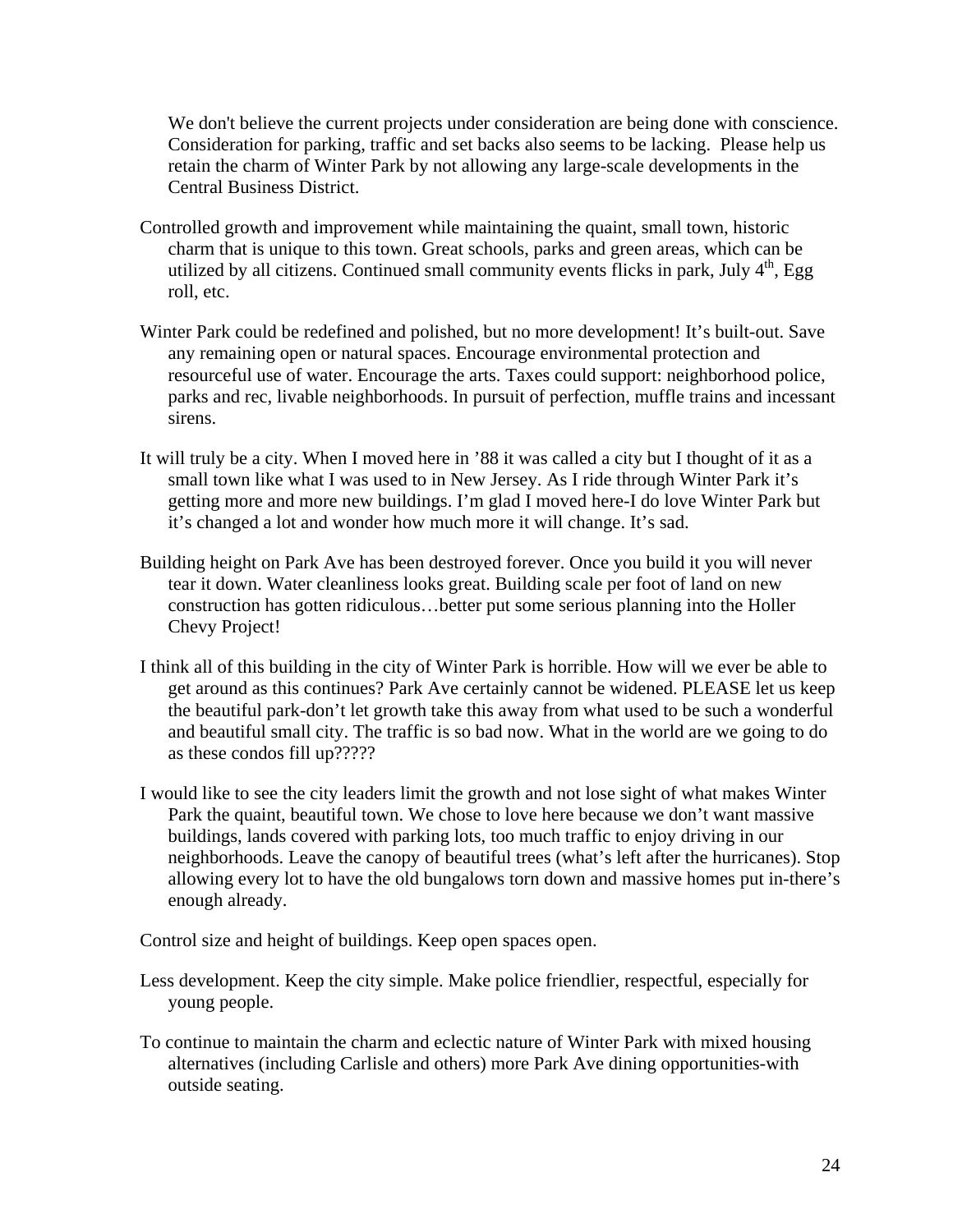- The city maintains its small town atmosphere. Another parking garage is badly needed for Park Ave businesses. Open spaces need to be preserved. Add 4 more tennis courts at Cady Way Tennis Center and practice walk. Keep Mead Gardens, wildlife friendly and catch feral cats and neuter them. Stop putting poison to kill certain plants as poison is going into the streams going through Mead Gardens and spreading into lakes.
- I envision a city of about the same population, with improved major road arteries as well as improved ground transportation-such as a light rail station. The recent growth in high density housing and high story buildings is a bit overwhelming and threatens to diminish the charming town we currently have!
- My vision is to preserve the quaint, small town feelings of Winter Park. The greenery, small roads and variety of homes add to its charm. My biggest fear and concern is for traffic and congestion especially in the downtown area. I don't see large condos and retail projects a benefit. I think strict restrictions on size, height, and density are needed to keep Winter Park appealing and beautiful.

We are 90 years old and deplore the changes-control the growth as much as possible.

- I am a 4<sup>th</sup> generation Winter Parker. My family arrived in 1887! I love brick streets, trees, stately homes, and clean lakes! We need to attract the very best new residents-we need to keep Winter Park unique! Reduce traffic. I endorse responsible growth, not big, boxy, ugly blogs-those with character and charm.
- We do not want to see Winter Park become the next Palm Beach- an exclusive enclave only for the very wealthy. We believe there needs to be a diversity in population, housing options and retail operations. We feel that a lot of development has been allowed to proceed at the expense of the poorer residents of this community, and that a privileged few developers have been allowed to overdevelop some areas.
- I would like to see progress in WP, which is in keeping with the small scale of buildings and charm preserved. I think the post office should be updated and preserved as a mi-century modern building-just as Palm Springs has done. Landscaping and architectural accents would be all that is need. We voted for David Strong and want citizen input!
- If I wanted to live in an urban area, I would have bought a home in downtown Orlando. I moved to WP because I wanted to live in a charming town. I would encourage you to preserve ordinances that have made WP such a wonderful place and apply them justly. If you are going to have zoning laws, then they must apply to everybody. When the city starts granting major exemptions to a few and not all, that's an invitation for corruption. So, don't increase the residential density, limit height to 2-3 stories, maintain open space, and keep reasonable setbacks. Traffic is bad enough, don't make it worse.
- A place where more people can live, work, and entertain in and around downtown area.
- We would like to keep WP more like a town and less like a big city. (Downsize) We like charming and quaint a place where the buildings are not bigger than the trees.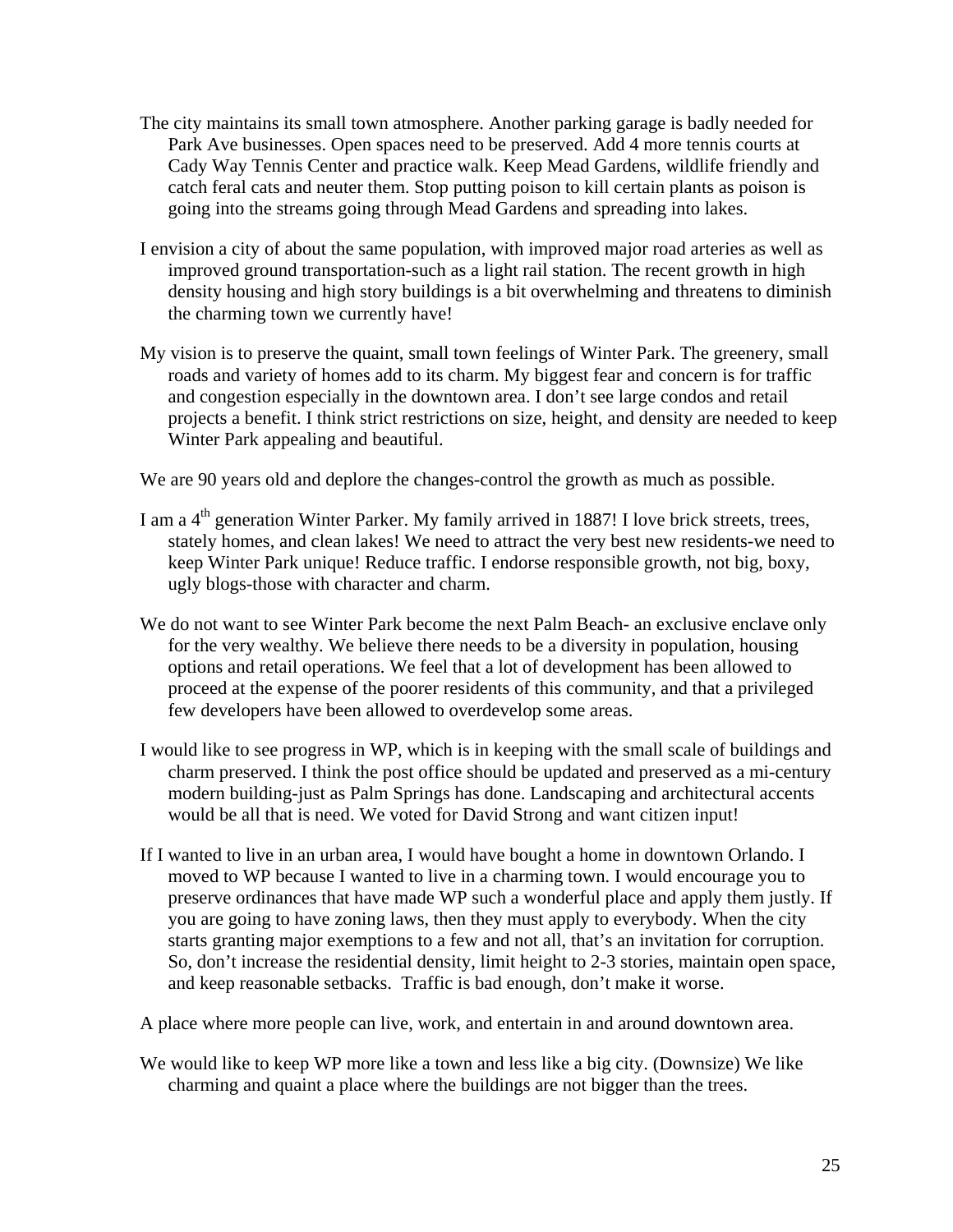- I see WP making plans to retain the people friendly scale and aesthetic charm which has attracted me and many others to love this intimate feeling city of lakes and trees, founded to truly be a "Winter Park." This means keeping building heights in the downtown areas to 3 stories, having wide safe sidewalks, promoting more greenery and flowers away from Park Ave, and keeping traffic in control by not crowding in condos-Lets keep our uniqueness.
- I saw a proposed change to WP's City Hall in a publication recently and was taken aback….building cam almost to the street with a combination condo/city hall/retail space. Looking back at the current site, it isn't necessarily the most charming building …but it sits back with beautiful landscaping and a little simple. Sort of nice change to the concept of everything big, encroaching the streets that we've seen recently. Building heights should be kept @ 2 stories in Central Core…if higher story, it should be setback. Trees do matter. O don't object to the expansion Westward, but I wan it to be in scale with the charm that makes WP what it is!!
- Classic, orderly growth. Okay for tall buildings along 17-92, and ok re the old Langford property. Please keep the charm along Park Ave. No more 3-4 story structures. Please, no time shares on NY Ave if new structure goes up. Temple Dr is so noisy w/ City trucks hauling down to facility at Howell Branch. Please reroute City trucks over to 17-92
- I believe that is absolutely essential that WP retains its "village" atmosphere and that our downtown business district does not become "canyonized" with tall buildings that set close to the curb. SunTrust and North Park almost do us in! Our downtown has a real feel of openness that we can't loose. Otherwise we will just become and ordinary urban center. We also need to be very mindful of development in West WP It is primarily residential and these residents play an important role in the diversity of our community.
- A vibrant, energetic lifestyle with outdoor cafes, restaurants, small retail shops, wine and cheese, city activities in the park, and exciting foot traffic. A place we lie and others wish they did.
- A quiet, beautiful town that values quality of life and peace of mind over mindless growth.
- When we moved to WP nearly 40 yrs ago we were please to discover we were residents of a remarkable small town-good schools, reasonable traffic, racially integrated, spirit-filled churches, great shopping on park Ave, an much more. Today it has changed and not for the better. For the future, please: Reduce growth (No more high-rise condos); quit displacing West WP residents; try to maintain small town atmosphere (local ownership, where possible) We're already badly damaged
- We do not want to see WP lose all of its "village" appeal and charm, Lets not have anymore high-rises and condos. Reduce traffic problems.
- We believe the buildings in WP built and scheduled to be built are way too big for our city in square footage and in height. WP is a small city. It is beautiful but we want it to remain small. We don't want a megapolis. The size and quaintness of the city is what attracted us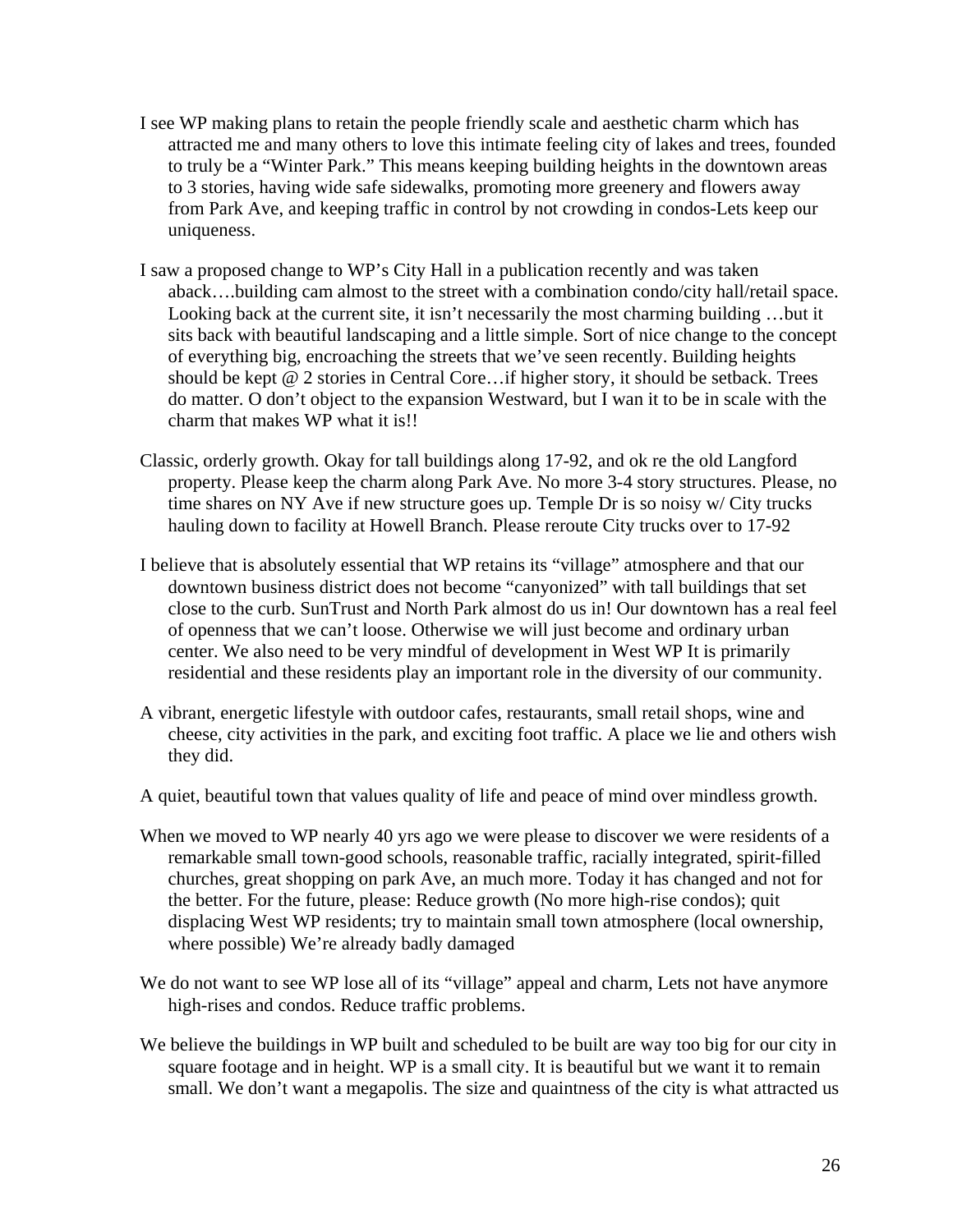50 years ago. Please, please do not destroy our park with huge condos, parking garages, etc.

- Preservation of the village atmosphere in WP downtown should be a priority. The scale of the new project detracts from the existing properties. I hope the recent changes adopted by the commission, which have permitted the Carlisle and Landmark top propose such hideous, large buildings be repealed.
- WP has a unique village atmosphere; here is nothing like in all of Florida. It is "the reason" real estate prices are rising faster than I the tri-county area. We must maintain the 30' limits strict setbacks landscaping between bldg and street and lots of trees!! After seeing the ugly building on the old Jacobson's site and the coming Douglas Grand, it is a must to pursue an Architectural Review Board no more of these. Don't canyonize WP Keep it as it is with tasteful development. Keep the old scale for new 2-3 story buildings and allow no more than 2 stories on Park Ave Hannibal Square is looking good no more Douglas Grand.
- When WP was begun, it was to be a "city unique, different" a village look and feel. A place not to be homogenized with Orlando-bigger, taller, less history, destruction. If we keep the "village look" people will come-to stroll thru the streets, parks, arcades, cafes, and shops. Because they will be "slower paced" no "stressed out" feel- but a relaxed peaceful, not overwhelmed feel, tall buildings do not bring this! They add to stress and being overwhelmed.
- That the comp plan be an enforced document, not a planning tool for guidance. Retain quaint nature of WP w/o new urbanism- that's fine for Orlando and Baldwin Park. Transparency in gov't dealings with developers. Architectural standards for CBD.
- I would like to see WP keep its small town feel. Keep the Post office and library in a central location, so they become and continue to be easily accessible to residents of WP.
- Do not want the area developed with apartments/ condos over 3 stories as they do not enhance the charm of WP.
- Preserve the character of Park Ave where people came to shop and dine in this kind of atmosphere.
- Hi, Sorry I must have misplaced the Post Card. Pease accept this. I would like WP to remain the quaint village I grew up in. I am for more green space and less big buildings. I realize that businesses are important but please limit them to 2 stories downtown. Please consider how the long time residents of the Westside would feel. I would not like the Westside turned into some huge business center and the residents get squeezed out.
- When I transferred to Rollins College in 1947, graduated in 1949, I never dreamt that the lovely village of WP (pop.5000) would become a crisis center 50 yrs later. Back then, I pursued a career in NY for a few years I returned to WP for a staff position at Rollins and have lived here ever since . After 45 years of retail merchandising on Park Ave, I retired in 1994, and still live in "downtown" WP. Although I lie in the only "high-rise" condos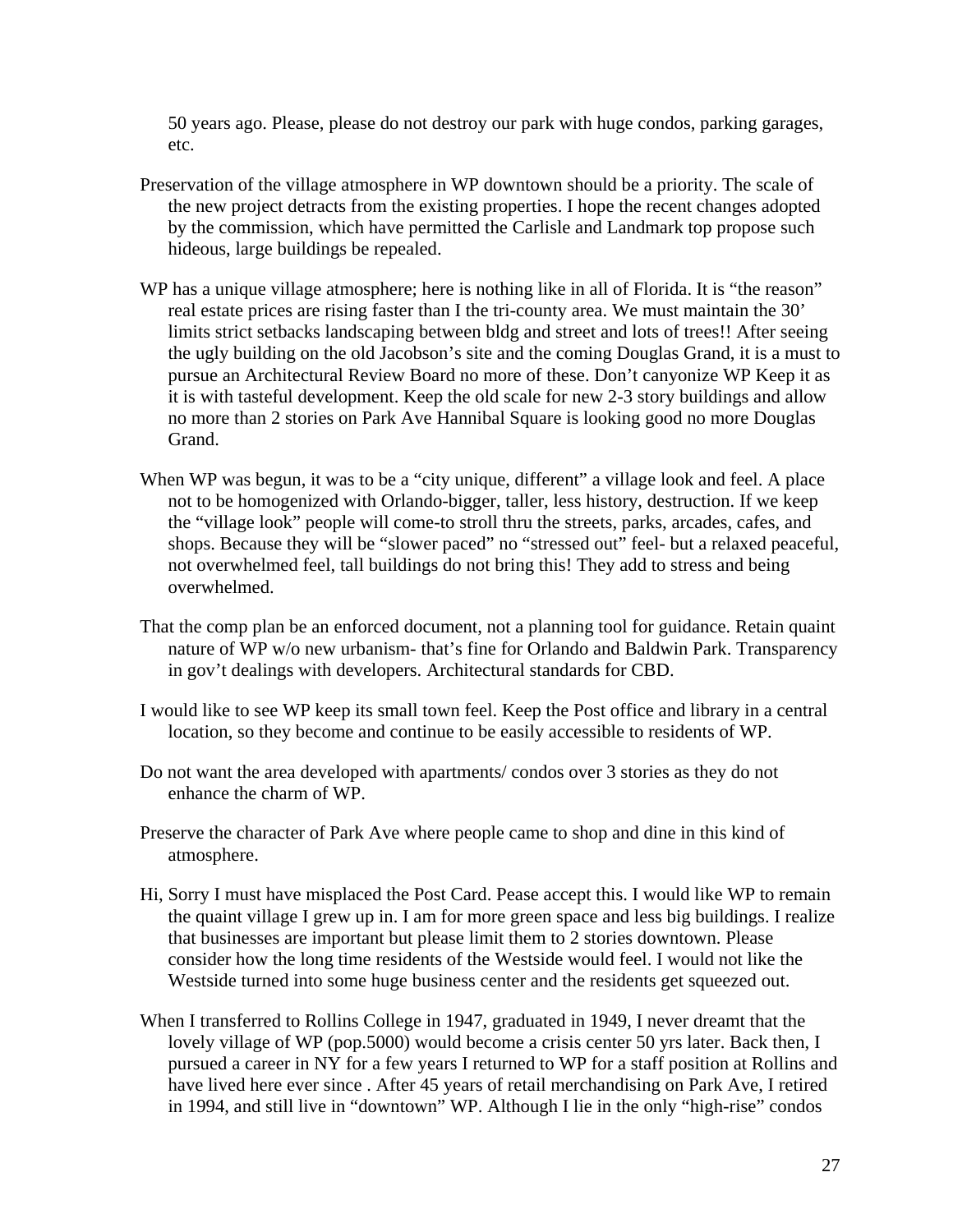(Wenterset/1971) its small compared to the under construction and proposed condos in our downtown area. I am totally opposed to the Carlisle project and the one at Knowles and Canton as well as the ones already approved by the city and under construction, such as Douglas Grand (Morse and New York) and the Langford, which appears to be at a stand still. I welcome progress, but not to the extent of destroying the ambience of our charming downtown area. Please don't allow the greedy developers to ruin Park Ave. as well. The new comers won't know the difference but we who have cherished WP as a very special place to live, will never forgive the city commissioners for allowing such drastic changes in our much admired city.

- As I do understand that improvements are greatly needed in public offices, post offices and zoning, I feel it can be done in a smaller scale. My vision is efficiency with simple class. Money should be spent on personnel answering phones and not on some gaudy, oversized building. Like City of Ocoee's city hall for example.
- Low density-use old Winter Park 50 years ago as a standard. Keep European village scale, small buildings kept back from street. Develop a Winter Park parking code-current code is not adequate for # of spaces RQD in restaurants, theaters, etc-need stricter! Residents come first! Merchants come 2<sup>nd</sup>! Developers come last! Quality of public buildings must be high.
- I have lived here all my life and do not understand the need for any condos. The traffic has become unbearable, why increase the population? We have already added many homes with Wind Song and now new homes will be added where Glenridge once stood. How can our roads handle any more?
- 37 years ago our family bought a new home on Palm Ave. Our children and grandchildren were blessed with Winter Park and Maitland schools, the past leadership from the mayors and depts. If it's not broken, why fix it? Let's keep Winter Park a wonderful place to live.
- A no-exception enforcement of existing codes, the Central Park area should be maintained and protected from the impediment of developers. The preservation of the traditional Winter Park must be continued. Developers should not control our city.
- My vision of Winter Park for the future remains mostly static. I have lived here in Winter Park for 48 years and I love Winter Park as is! I know things change but I don't believe massive huge outsize buildings are either desirable or any fit in my hopes of the future. The current trend seems to be that Big is the answer to everything! Houses, buildings, furniture, SUR's-you name it. My answer is NO! quality over quantity every time! Change can be for the better rather than bigger.
- I was born here and have lived in Winter Park for 47 years and the development and construction I see saddens me greatly. Tearing down the quaint little Winter retreats and replacing them with Mcmansions is progress, I guess? Downtown Orlando, with an eye on historical preservation is both attractive and classic. Winter Park, the so-called "city of gracious living" is a big time sellout to the highest bidder.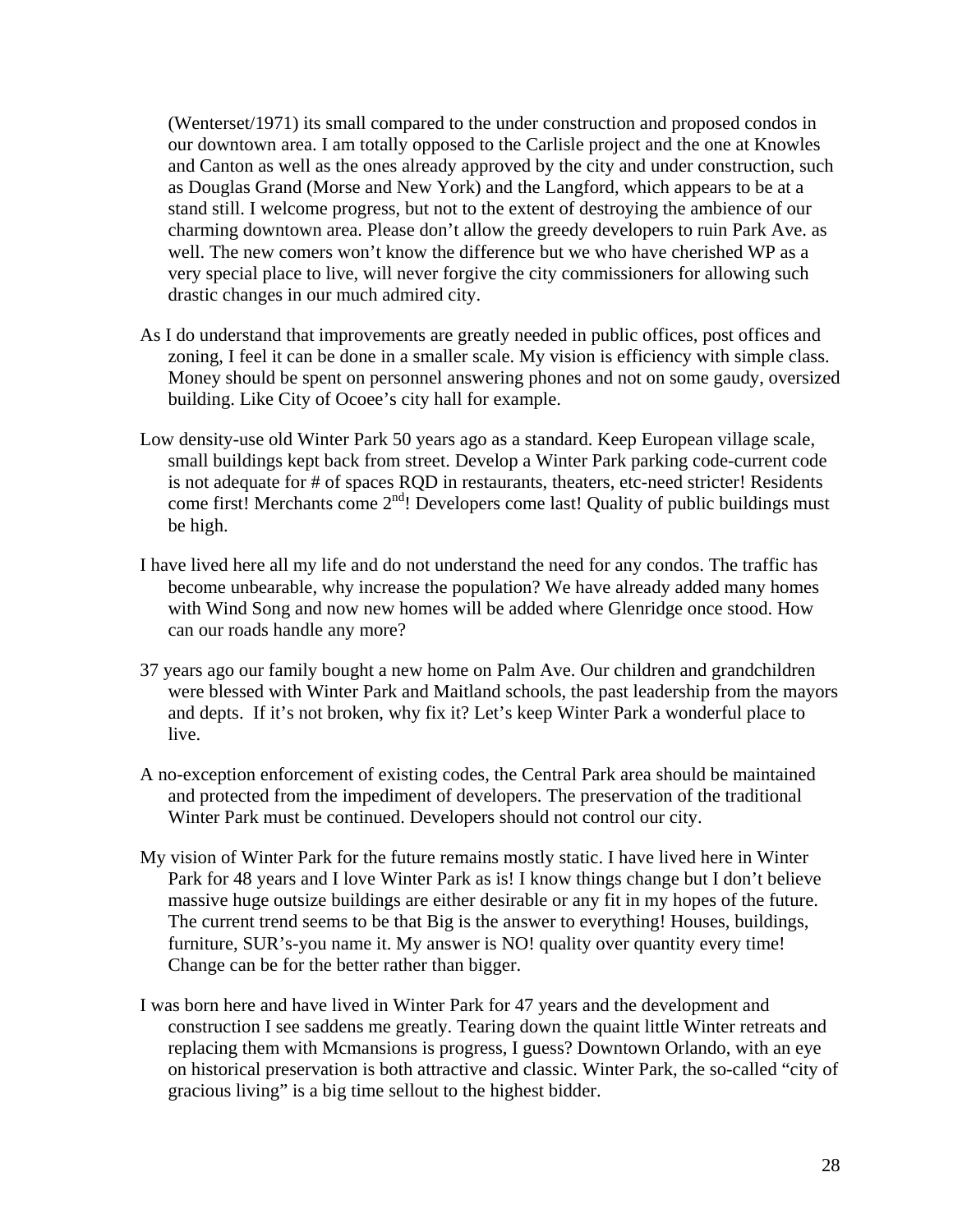- Stop all this building!! Many of our citizens moved to Winter Park because pf the beauty and the small town feeling which is fast disappearing!!
- I think that no matter where there is building, the size and height should be restricted so that the area will still continue to have the light and airiness which helps to make Winter Park so desirable. Also, the density of new construction should be carefully watched in concerts with the traffic and its flow.
- I think the thing we have totally lost sight of is charm. These 3-story buildings given time will destroy the Winter Park most of us love. You have the power to change and restrict growth, use it. Take a look at Carmel CA. it feels and looks like Old Winter Park. It has restricted height and density and maintained its character and value. Maybe a group trip to Carmel would be helpful. Holler and Progress are not core Winter Park projects and need normal guidelines.
- The city of Winter Park needs to remain a city without big buildings, bug business and big developers. The huge building where the old Langford Hotel used to be is an abomination. People, trees, homes, and small shops-that is what Winter Park should be.
- The charm and draw of boutique villages is the key to a successful tourist destination. Some very good examples are: Mt Dora, Black Mt, NC, Maggie Valley, NC, Sedona, AZ. I am afraid that your greed will kill the charm of Winter Park as a tourist destination.
- Please maintain the old-town feel with less modernization and no more tall buildings. The brick road additions are great-keep up with those. Don't widen any roads! More tress added to Winter Park golf course area to replace ones lost down the center. Fine tune Winter Park utility issues with power outages!
- I appreciate Mayor Strong and the commission saying no to the Carlisle project. I continue to be an active resident and welcome all info regarding our Winter Park Comp. Plan. I plan to remain active in any way I can!
- I have been a resident in my house for 38 years. I have always loved the "small town" atmosphere in Winter Park. It is very discouraging to see developers come in and try to overbuild with huge buildings, high density and more traffic. Why? So they can make lots of money! It doesn't make sense.
- City should maintain the charm that attracted long-term residents, not high turnover opportunists. Nor more high-rises, condos, Holler scale palaces, Windsong mansions. The character of the Winter Park of the 60s (when I moved into this house) is being lost to mostly outside investors. The  $P \& Z$  recommendation to repeal the Feb 05 ordinance is a good start, "play by our rules, baby, or look elsewhere." De-Carlisle and de-landmark Winter Park.
- My vision? Vision implies change, and I don't want Winter Park to change much-perhaps we should veer away some from our recent emphasis on growth and grandeur-make more affordable housing available-try to keep more greenery between buildings-make our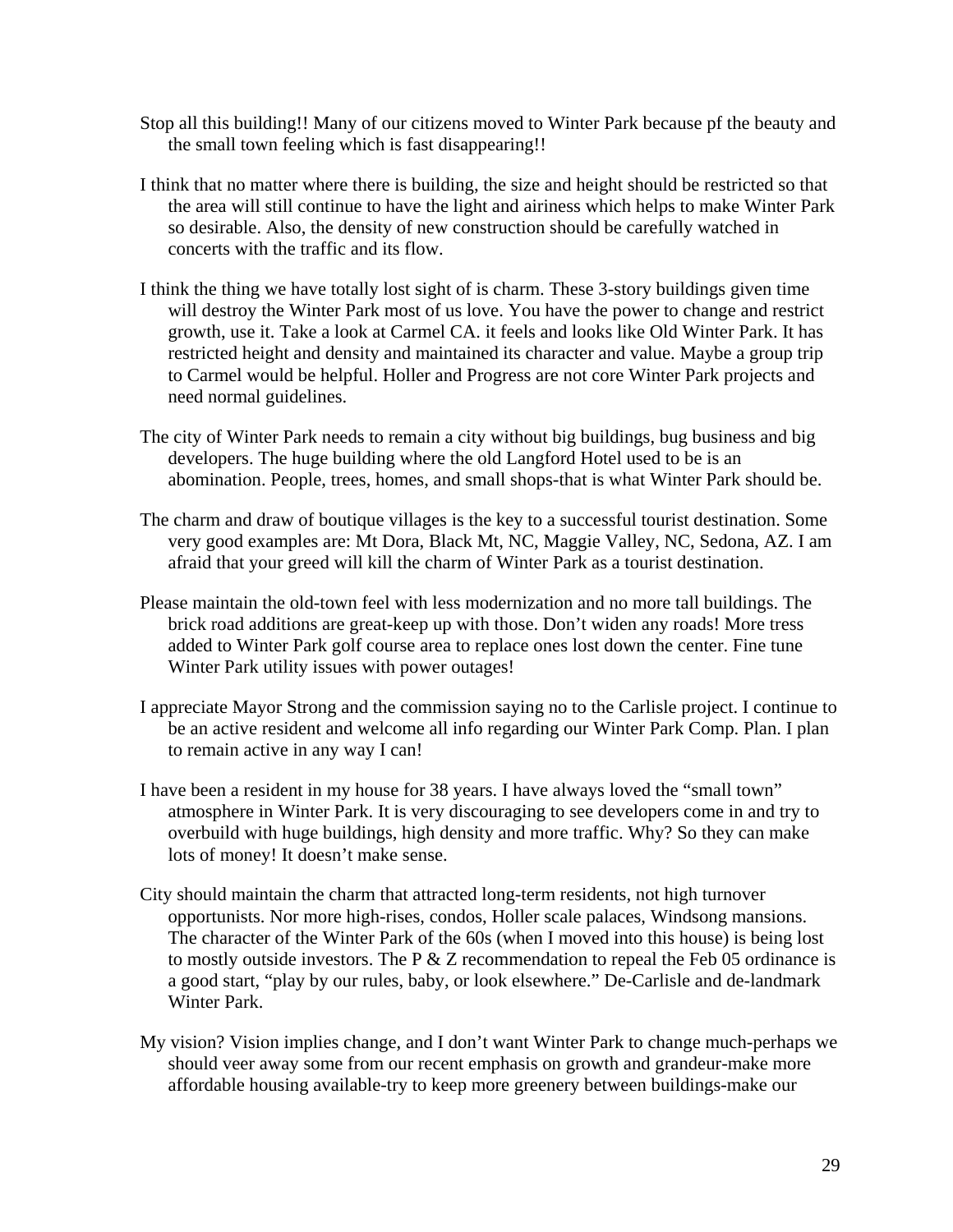many and beautiful lakes available to those of us who don't have the privilege of living on them.

- Make progress but keep the same trademark values. Maintain a balance-we need to keep up the Winter Park image of beautiful trees, unique neighborhoods. I even think the brick streets add charm. But keep from becoming too commercialized, too much asphalt parking lots, etc. Some change is good. I would have to say that some of the old, rundown homes which have been torn down to make room for small condo complexes has resulted in attractive upgrades. My old town of Winter Haven did not see a need for progress, and has resulted in the old areas near the schools, hospital, etc in becoming run down, undesirable and almost ghetto-like. Try to keep traffic controlled, let Winter Park grow, but stay pretty and cozy. I'm always proud to say we live in Winter Park.
- Plans that honor the wants and needs of the institutions and individuals that have contributed so much to Winter Park's growth and development and culture over the years. Wellcontrolled, high value residential and business developments that does not outplace the infrastructure that supports it (eg water, power, sanitation, telecommunications, etc) Local routes in and through Winter Park that do not become major east/west north/south routes in Central Florida. Plans that encompass set areas for green spaces equal to the space devoted to development/redevelopment.
- Keep politics down-make decisions fair for all! Really listen. Do not allow the Enzian to build in town. Stop favoring construction that complicates parking! (Bank of America renovation and recent Morse Foundation Building on Park Ave). Consider the impact of too much construction all at once-noise, congestion, traffic snarls. Police construction that spills into the streets during business.
- Please leave the face of Winter Park the way it is. Buildings should not be allowed higher than 2 stories, and we certainly don't need the traffic that taller structures (i.e. more people) will create
- Maintain the village atmosphere that has attracted residents and businesses alike to this fine community. Change is inevitable, but I do not believe it must come at the expense of our community values. We can allow and even encourage new and modern buildings but it must be done within reasonable guidelines that are part of a carefully considered master plan. Once the plan is in place, variances should only be granted when unusual circumstances exist or unintended hardships would result. We citizens count on our elected officials to represent us, not the developers.
- I am no different than all other older Winter Park people. I do not like the big tall buildings. Being a shop owner, I also wish you would consider timing construction. We have been surrounded by massive construction for 4 years. It is hard in business to have street closings and big cement trucks let alone the noise. Those buildings don't jump up in one day. It usually takes a year.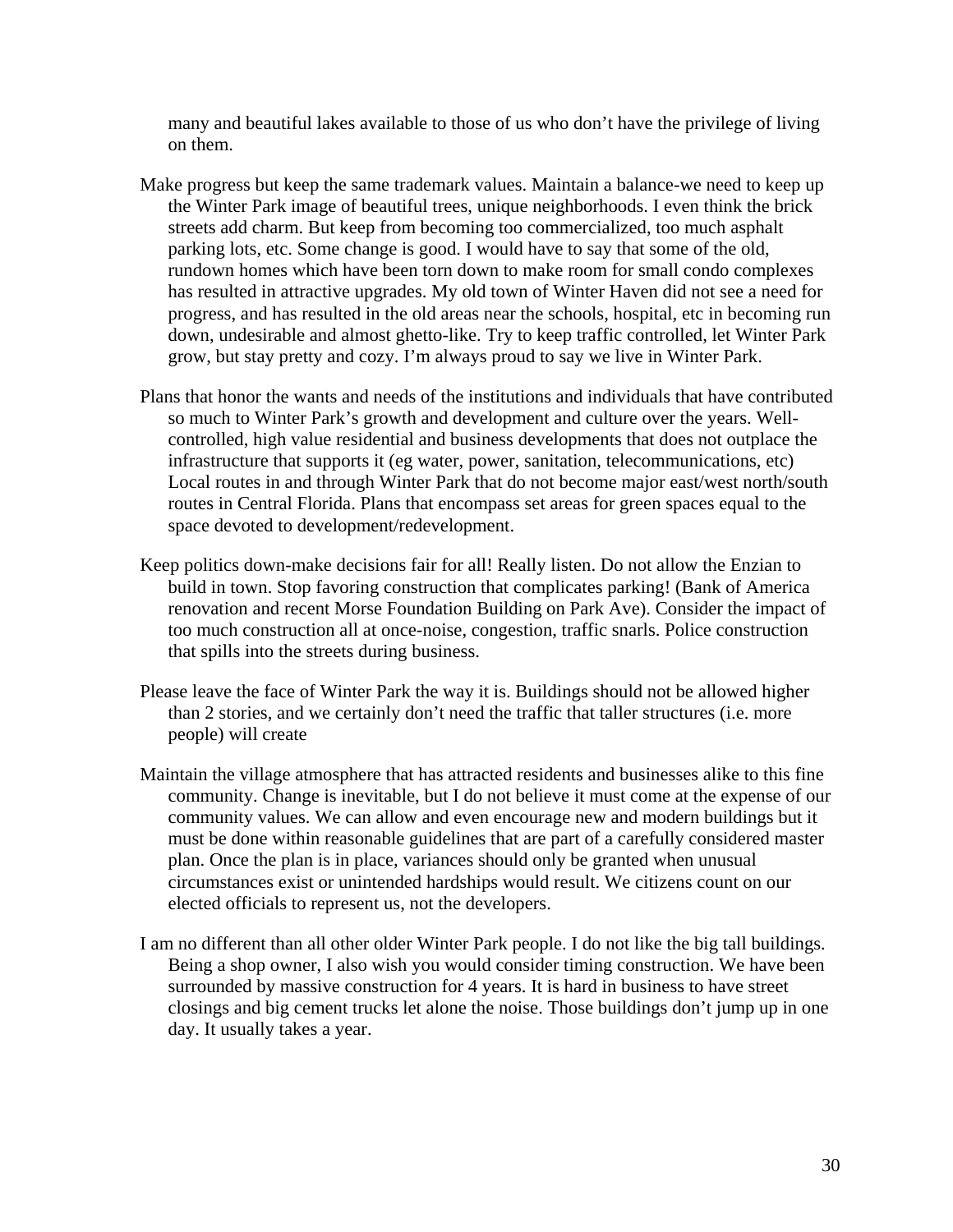- Responsible growth. Beatification of Fairbanks Ave between 17-92 and New York. Encourage Park Ave business to remain open in the evening by attracting more shoppers and diners with entertainment.
- As a  $3<sup>rd</sup>$  generation citizen, it is important to me to retain the charm and small village feeling we have long enjoyed. I'd like to see a soda shop pr Park Ave. O'Brians was a favorite. We have become too posh for my taste. Charm and prosperity are comparable.
- Improve entrance from I-4 into the city on both Fairbanks and Lee Rd. avoid building close to train tracks. Maintain Park Ave in its present state. Having code enforcement do their job on the newly annexed areas of Winter Park.
- Keep building heights low, scale small, density thin and traffic slow. This sounds frivolous but it is most sincerely meant. We don't need another I-4, Millenia Mall, high rise condos etc. in Orange County. Why ruin Winter Park?
- We would like Winter Park to thrive as a community but maintain a small town atmosphere that supports local merchants and community endeavors. Increased police protection and neighborhood watch programs are essential to maintain a sense of security.
- You have a perfect town as it is (or at least up to about a year ago. I am from California and I saw the SF Bay blitzed and ruined by growth; building everywhere. Traffic a mess, etc. The developers will ruin this town if you let them. Once you start, it won't stop. Leave Winter Park the way it is.
- My vision of Winter Park ended when the developers took over and the high-rises began. Until that time Winter Park was a small town, very comfortable. Now crime and traffic have increased. Why do we have to compete with Orlando? I have lived in Winter Park since 1971 and considered it a great place to live, but you are changing the whole picture.
- Less major development in our central downtown. Preserve the charm!! Enough of the condos, townhouses, etc.
- Fewer of these mcmansions that are being built on narrow lots around town, destroying the charm and graciousness of the community! There is a way to remodel existing homes that more fits the space and proportion of the whole.
- Please maintain our village character without losing sight of our role/presence un the greater Central Florida community. We must cooperate with others regarding matters of road planning, light rail, education, etc. If we look out for our own interests the point of isolating ourselves we will not be serving the best interests of our citizens. Let's also work to maintain diversity among the citizenry in race, culture, and economic status. It adds to the richness of life and helps us to protect us from isolation. Our comp plan should be designed with these goals in mind.
- The 1992 photographic essay, "A Sense of Place, Winter Park, Florida" by Clark Schreyer depicts what we are in danger of losing. A town is very like an individual, its character is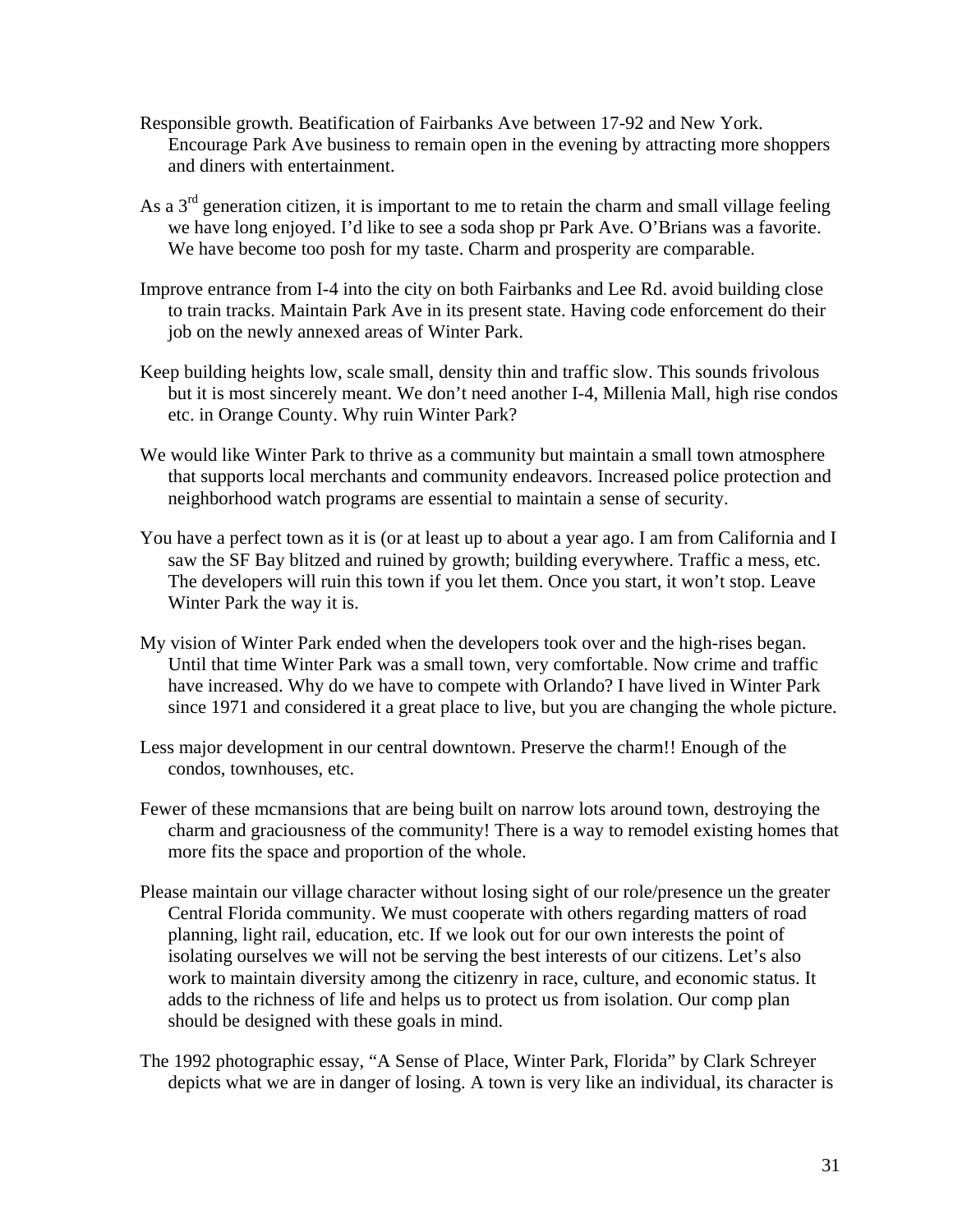the result of its own will and purpose. Like Vero Beach, let us use our 2 follies as a format for what NOT to do.

- To see Winter Park look like the days of yester year. You have damaged so much of that old look now, so please do not add to it. Don't ever move the train station and keep the park looking like it is now.
- Having resided in Winter Park for the past 39 years I am terribly saddened by the insane growth management policies, construction around Park Ave, Central Park, the proposed building in the post office site. Etc. we will see traffic at its worst in these areas, more population growth in downtown. Please save Winter Park, stop selling it to greedy developers.

Keep the unique look of Winter Park. Height and scale important to keep under control.

- I would like to see the city stick with some strict rulings about high-rise buildings-especially in the downtown shopping area of Winter Park. Let's keep it updated, quaint and beautiful!
- Would like to see more areas designated for parks, trees, bike path etc. rather than building homes or more commercial centers.
- Winter Park, especially the downtown area is very historic and should not be changed. No condos (tall or short), no tall office buildings. No more tall parking garages. The area is charming as it is. No developers should be allowed to change anything. No Carlisle on NY Ave!
- I think the historic, low scale buildings should be maintained. More needs to be done to provide affordable business space for minority, especially, African American business owners. There should be land set aside for multi-purpose use that can be owned and developed by African Americans.
- Please reface or repaint the new building on Park Ave with the new parking garage. It does not get the theme of Winter Park, it's too tall. Upgrade all Winter Park road signs with the nice wrought iron one. Plant trees the city takes down. I lost 4 and it ups from the city taking turn down. I have had no replacement.
- I think that they already commercialized and glitzed Park Ave and now the post office site. In Winter Park the post office was a familiar site now they're putting it into a co-op building. Puhleeze follow the money. I think we were in need of 2 story (affordable) coops for a long time near Central and Park Ave, not on it. Keep it simple.
- The historic beauty of Winter Park preserved and continued in building and restoring buildings and parks. I see Winter Park with many beautiful outdoor and indoor places as well as the convenience of shops and businesses so close by. We have young children so great schools, great parks, great recreation is also a part of our vision. Thanks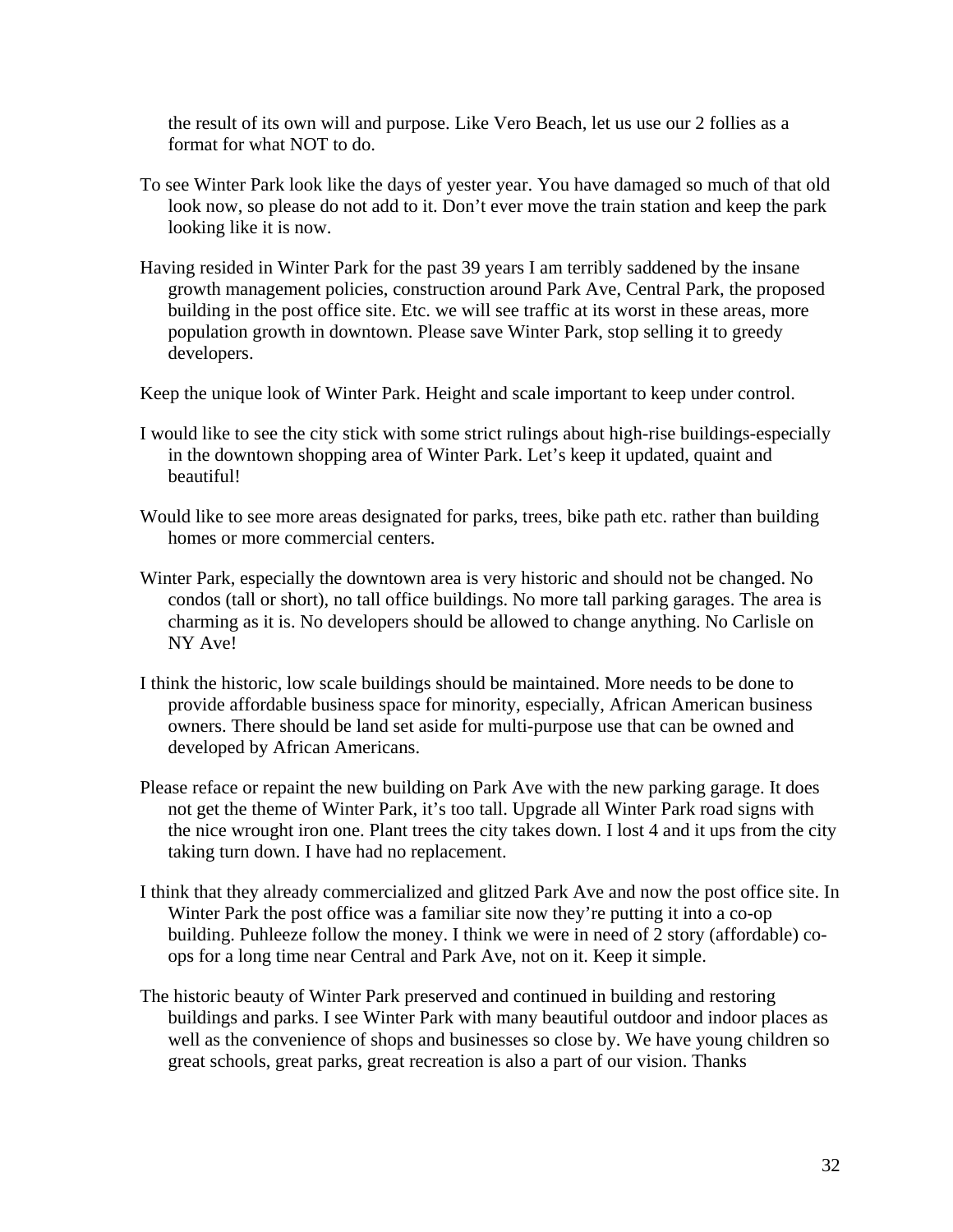- The charm of this beautiful little town is slowly dying because of all the above. Please do something to turn it around before it is too late.
- I feel the maintained of height should be no more than 2 stories for Winter Park residences, including condos and apts. I feel the Holler Chevy property properties energy should not have exception and be no more than 2 stories. I come against the city expanding its current foot print. More parks less traffic.
- Maintain the city's character as a residential village with a park-like atmosphere. Winter Park's future should be strongly influenced by its past. Ordinances which protect it from and discourage high density condo sprawl should be strictly enforced.
- My town of birth is Chapel Hill NC. Some 35 years ago in-town development projects were allowed that began to threaten the town's character, but awakened a public outcry. Ultimately, this unique character (similar to downtown Winter Park) was largely preserved. This is my hope and vision for Winter Park.
- The charm of the little shops made Park Ave "special" now it will be like any other street in Orlando-there should have been help to keep the small shop owners profitable.
- I came to Winter Park years ago from Maine because it felt "homey' as a New England Village. I reared a family house-now, in a wheel chair I can't even enjoy Park Ave-it's become a little Miami-with dog shows! Please bring back our village atmosphere! I and my family support you and still liver here.
- It's all about scale; houses that are in scale with the existing character of the neighborhoods, condos that are in scale with the rest of downtown, retailing that is in scale with our local shops. We want light rail transit. Pleas protect or ass to open space, particularly around the lakes.

Please do not change the ambience, that is the attraction.

- My vision of Winter Park a beautiful city with nice people. Buildings that are being built should be then 3 stories high. No big buildings, traffic is often. Pot holes in roads should be filled. And for trash there should be a bulk pick up date. Over time more trees should be planted.
- My vision of Winter Park is to keep the ambience and special places that mean so much to all of us and to keep diversity (racially and economically) in the city. Of course growth is necessary but I don't think it has to be at the expense of the character and livability of our city. My suggestion is to identify those places we hold dear (e.g. Park Ave, Central Park, golf courses, craft gardens, our lakes and the west side community and established protective zones around them. The rules for the zones could be different-more restrictive. Also I think duplexes, 4plexes and row houses can also bring higher density0we don't have to have all high-rise condos)
- Keep Winter Park quaint and viable-retain character. Keep schools good-the 100s of portable are a shame. Keep building heights low-keep density low. Be fair to our neighbors on the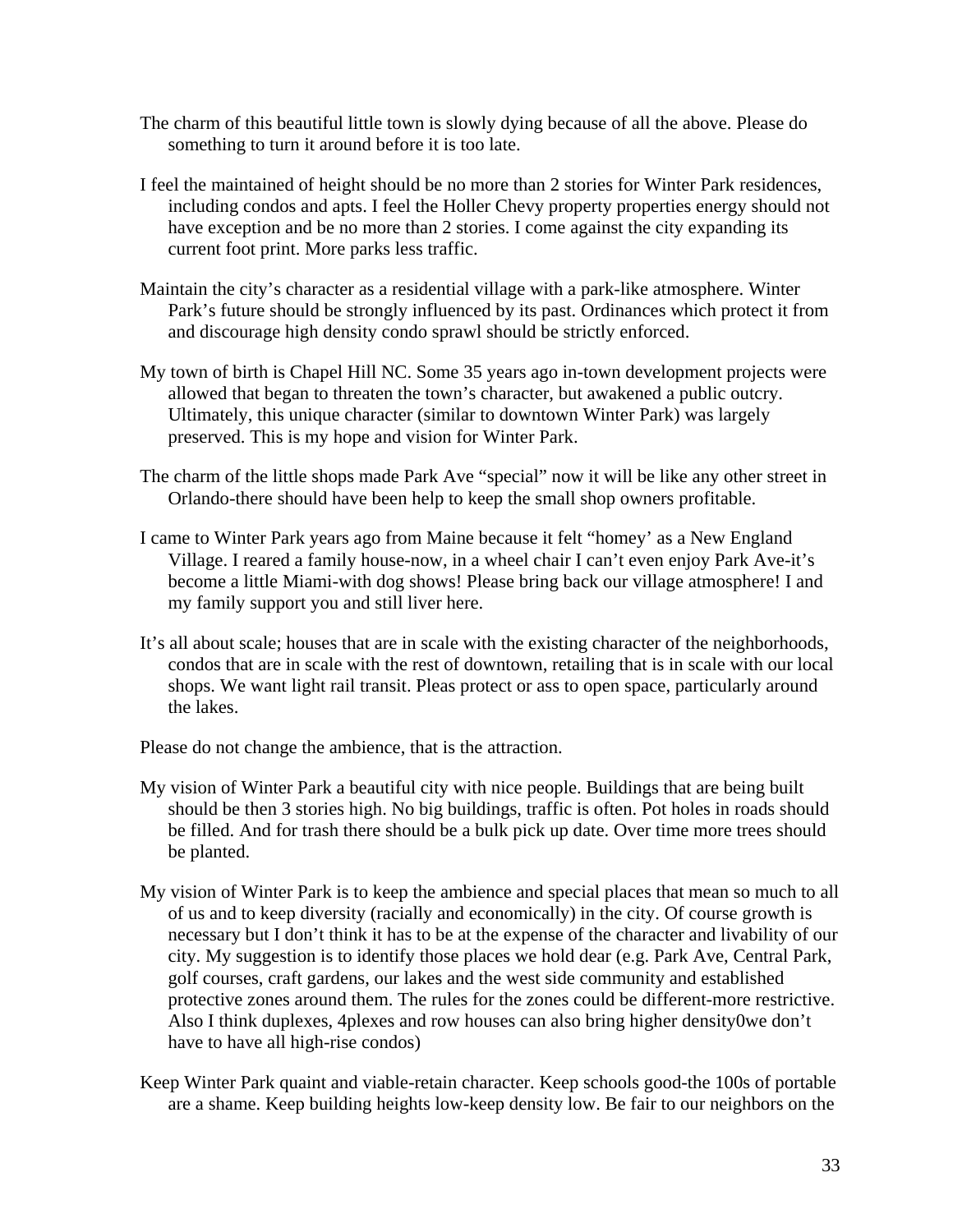West side. Maximize park space-quit selling it! Buy back as much as possible! Don't worry so much about taxes, do what is right!

- We would like to see a nice residential town with scattered businesses, not a metropolis, and a place where animals of all kinds are protected and housed, as remembered alive to other suitable or natural environments.
- Winter Park is primarily a residential village that benefits from a low density, quaint downtown shopping districts with the convenience of suburban shopping on its outskirts. It is also the home to the regions best public schools. It's residents chose to live here for these reasons and want those characteristics and their property values preserved.
- 1957 we moved into a beautiful little town within a year we spoke to most people by name. There were no big buildings except the Landford hotel, churches, the Alabama and Seminole Inns. You can't go backwards, but we should make every effort to control growth. It will grow in spite of our effort to maintain our small village atmosphere.
- Please no more building!! The law of diminishing returns has already been fulfilled. We need more green space, more schools (fewer portables), less traffic. A better ratio between house and lot size-fewer cars. We have already lost much, we had enough before. These inflated values do not give us better quality. Winter Park is becoming another urban sprawl.
- I would like to city to preserve the small town ambience of downtown Winter Park by not overwhelming the character and charm of Park Ave and Central Park with over buildings, that are out of character and/or overly large.
- Do what we can to maintain what we've got. All decisions on new development should consider 2 aspects-aesthetic and financial.
- We moved back to Winter Park after we retired-mainly because we always remembered what a special place it was for us in our time before-I wish and hope it remains as unique and special.
- Looking for a balance between growth in some larger structures in appropriate places and maintaining the casual atmosphere we all enjoy. By the way, wouldn't some beautiful palm trees along Park Ave be great (it is Fl you know). Canopy is all right in "somewhere" up north. Guess what? Palms don't blow over in hurricanes.
- We are long-term (around 40 years) residents of Winter Park and love the city for its quaintness, charm, and neighborliness. We'd like to keep development to an appropriately small scale, in keeping with its tradition. More affordable housing; favor starter castles.
- My vision for the City of Winter Park: I want the city to maintain its uniqueness, its differentness, and its pedestrian scale! I do not want it to turn into another condo haven. I have lived here for 35 years and the reason I have stayed is because I can still walk to Park Ave for breakfast, lunch or dinner and meet neighbors along the way. If Winter Park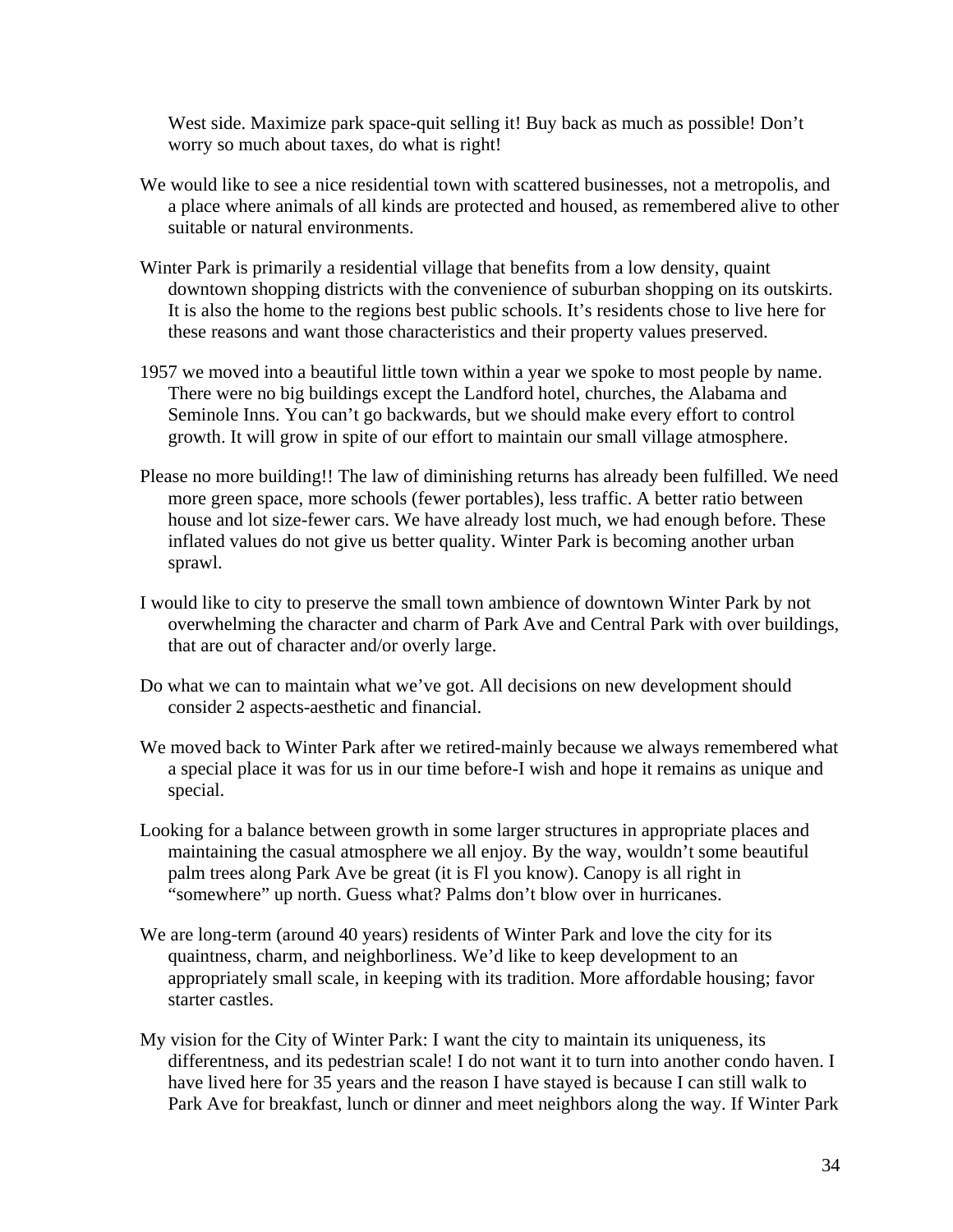turns into just another Metrowest I will sell my house and move to a place that has respected and celebrated its unique character.

Keep Winter Park quaint. Work on traffic-it's horrible. No more tearing down historic homes/buildings. Return to mail delivery-REMOVE mailboxes. Thank you for the dog park at Lake Baldwin and for the replacement of oak trees.

Keep downtown vibrant. Provide apartments downtown. Repair Holt Ave.

- Maintain small town atmosphere-quality of lifestyle instead of development traffic-regulate flow through the city-do not increase density, that will add more local traffic. Continue to improve lakes and parks. Stop bricking streets. They're beautiful but awful to drive on. Improve street lighting and signage.
- Maintenance of village scale. Limitation of new condo and apartment development (traffic is already seriously affecting lifestyles and safety-more condos equal more cars/traffic/problems). Make every effort to enrich Winter Park's heritage of community activity and integrity. Not becoming a "tourist destination". A trash free environment.
- In describing Winter Park, I have always told people that "Winter Park has done an excellent job of maintaining a small-town atmosphere in the midst of the explosion of population in Central Florida." Unfortunately, I don't think I can say that anymore, what a shame.
- I envision a vibrant small city that is attractive to parents of young children. I see amore young families walking Park Ave. I am not interested in seeing unoccupied properties on Park Ave just to please those of us who've lived here a long time and remember that business that used to occupy them.
- Quaint, tree lined streets-slowing down of the huge mega buildings!! No more condos. Thank you for listening.
- No city should try to exist in a time capsule. Yet it must strive to protect and preserve the best of its past. It must not only shelter it citizens, but also be a sanctuary for the landmarks that created its character. What brings visitors to Winter Park is its uniqueness, not its conveniences. It is wrong to think, "build the parking garages, and they will come". It is right to think, " plant trees and build fountains, and they will come". We are first a community of homes and small businesses. Most would agree that squeezing more into the Winter Park footprint at the expense of our sense of space is wrong. Yet we can also be misguided in our attempt to retain scale. Large buildings can both inspire and fit within the landscape. And architectural integrity is not preserved by regulating that  $2<sup>nd</sup>$ story of a home must be set back further that the  $1<sup>st</sup>$  story. Beware of good intentions with ugly consequences. Let's not become an "I remember" city: " I remember when there was an eagle's nest on Interlachen Ave…I remember when there was a gamble Rogers home on that property...I remember the old school building on Park Ave. There's a parking garage there now."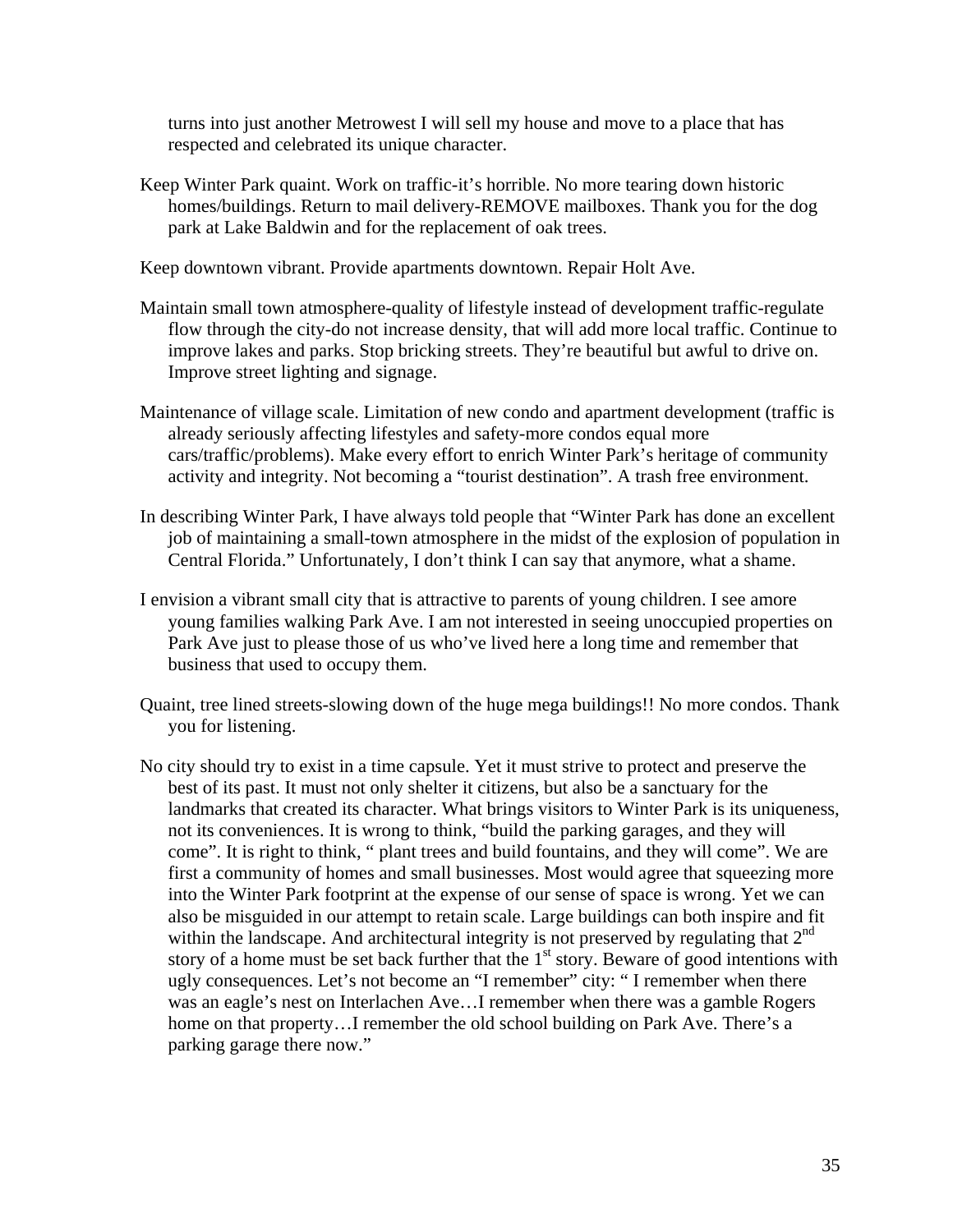- Please preserve the village characters of Winter Park. I do not like the misappropriations of our park and aesthetic resources for/by a few real estate developers. Developers and orderly progress is fine, but NOT land groles, such as proposed for the park.
- Mayor Daniel Strong I am happy you are our new mayor and hope you have the love for the new Winter Park and never permit a monstrosity like that are on Park Ave and Canton again, it is a disgrace to Winter Park. The Carlisle is another mistake, stop it. I know we have to use our land and grow but let's keep it Winter Park.
- Absolutely no high-rises. Anything to overpower the quaintness of Winter Park! What would our predecessors have done? The wealthy New-Englanders and New Yorkers who gave Winter Park its "class" and "prestige" would be extremely disappointed if we destroy what makes our city so special.
- Winter Park has gained its structure and prominence as a residential community. High density and high rises do not fit this profile. Which is why the recent election went as it did. Aloma traffic cannot continue and grow or we cannot get around the city.
- I am deeply concerned about the character of our city. Whoever is allowing inappropriately designed architecture to flourish should be fired. I see a pedestrian, brick-lined Park Ave with no vehicle parking so everyone WALKS (go to Boulder, CO for model). I see serious restrictions on chains and slick stores. I see preserving raw land with NO condo development within downtown area. I see an effort to restrict rents (exorbitant) on downtown buildings so Mom and Pop stores have a chance to survive.
- Don't let Winter Park end up looking like downtown Orlando. I was born here and the skyline is bad. When we would come into Winter Park it is nice, it gives you a sense of a close-knit community. It is hard to get that from large 80 story buildings. That is why I moved here to Winter Park away from that busy downtown Orlando. Thank you.
- I moved to Winter Park in 1978 for the beautiful, peaceful neighborhoods, lovely trees, diverse neighbors small village feel of downtown and love nature and culture instilled by our founder, Charles Morse. I would like to retain this character. The city is selling out to wealthy developers. If we don't do something now, nothing will remain of our once enviable unique quality of life. Why are wealthy transients shaping our city?
- I would like to see us keep the village-like charm of Winter Park. This means keeping as much greenery and as many open spaces as possible. Including no building structures in Central Park. No more enormous straight-lined buildings. Let's return to artistically designed structures.
- My vision is that Winter Park would be more like the small town that it was in 1978 when I moved here. I know that it is impossible with all the growth that is here, but please-slow down the development for awhile-see how we look then-maybe we will know whether we've had enough or not. Do not let the big developers destroy our town!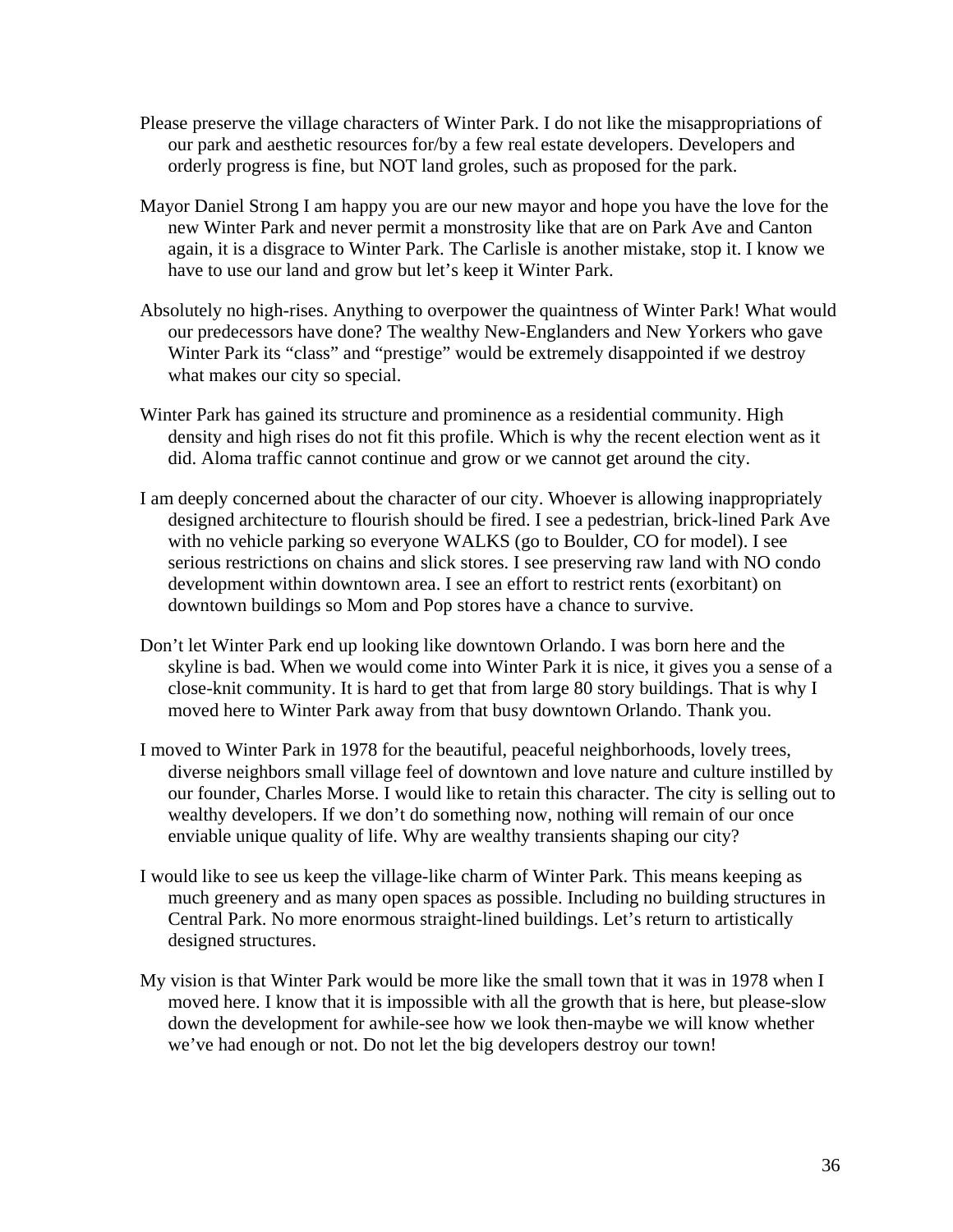- Try to maintain the village atmosphere that Winter Park is noted for, do not change or alter established perimeters for building height, etc! let Orlando have the high rises and major traffic. Growth is inevitable, but must be controlled.
- I want Winter Park to maintain and preserve the unique, small town, village atmosphere which has separated it from the rest. I want to be able to drive through "my town" unencumbered by traffic joins and safety concerns. I would like to see a cap on building height, not more than 4 stories. I would like the population increase, which result from new development, be carefully thought out and controlled so that no one area becomes saturated by hundreds of condos within a .25-.5 mile area. Parking garages are not the answer.
- Winter Park was never meant to be a large city. It's charm lives in the diversified small shops and open green space provided by our beautiful Central Park, presently unencumbered by large buildings. Let's have a comprehensive plan that is strong and avoids variance 35 ft in height should be the limit!
- To keep WP the beautiful unique town/city it has been for the 45 years we have lived here. To keep developers form changing that uniqueness-especially when they push for more changes in codes and variances. Creative change or additions are possible when contained within city law.
- As a life long resident of WP I would like the growth to be limited to maintain the quaintness that we are known for. I do approve of single dwelling homes being restores and/or renovated on pre-existing properties. I would like to condos to be tasteful and limited to ease our already over eroded streets, shops, PARKING, and special events
- A small city/village with a small village character. Redevelopment is fine as long as it is tasteful by some standards and is in SCALE with it's surroundings. Rexpanding downtown, Fairbanks and Denning, I4 redevelopment, all should have lower profile. Density greater further from Central Park.
- Keep the city of WP "quaint" and "Charming" We want NO NEW commercial development that would compromise the character of our beautiful community. No tall buildings-no tall condos. Keep the park and train station (maybe remodel train station building
- Keep WP "small town" and quaint. Say no to the developers- we don't need or want their behemoth projects in WP. No to 3 and 3+ story buildings. Down w/ the Carlisle project!! Let's walk away -fast and furious- from the "all about money" invests plaguing our American Society.

That it be keep as is. NO new high-rises. No more Large Huge Ugly buildings.

- Maintain village atmosphere-we must curtail developers from ruining WP!
- My vision is of a beautiful little gem of a city-develop/redevelop blighted areas or areas in need of improvement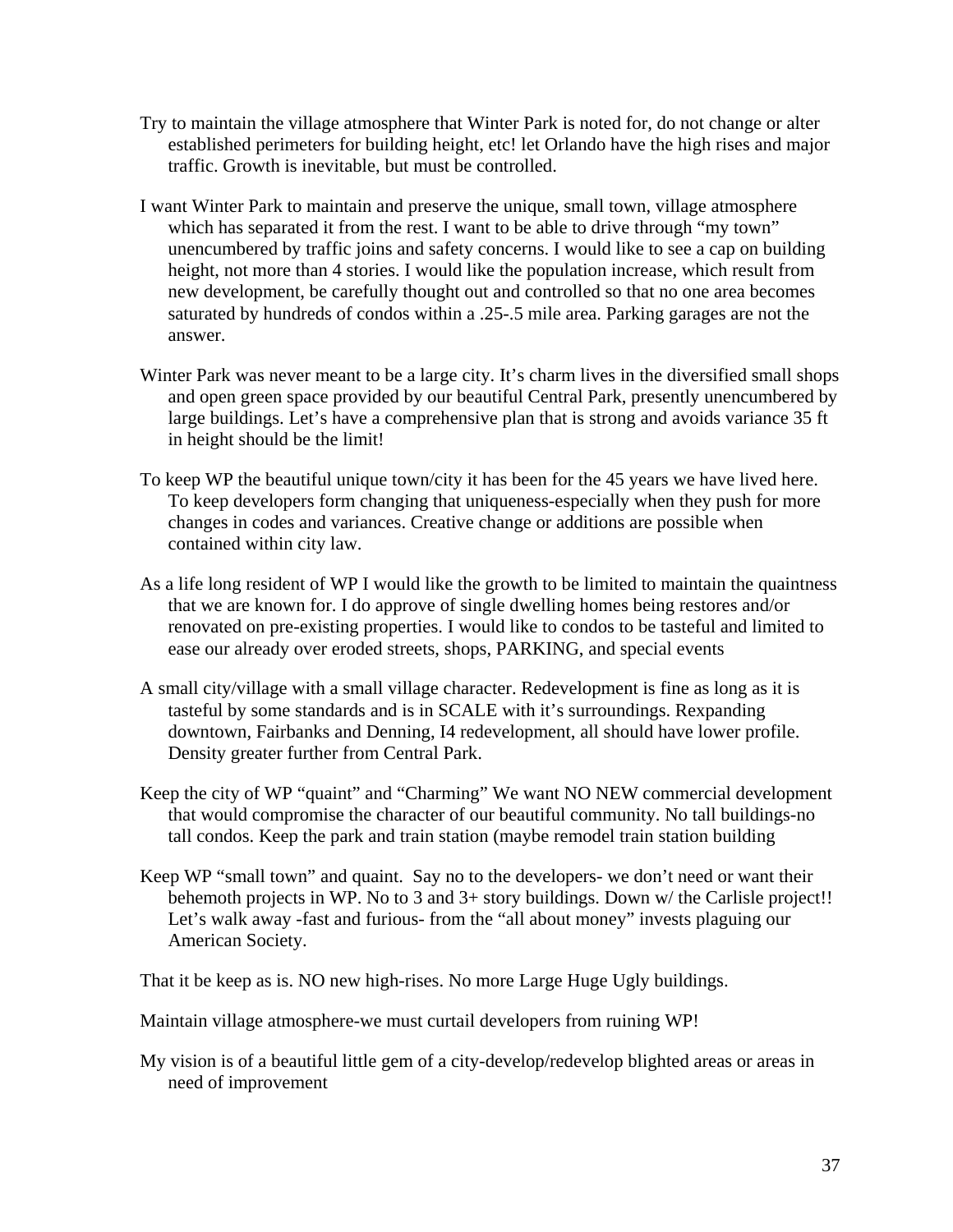- With lower density development-boutiques, sm. Condos, town homes. On the West Side, more pretty two story homes like on Carolina Ave. The West side of NY Ave. north of Carolina to the Golf Course could be improved. I am worried that traffic will clog the city in the future.
- Winter Park is a unique place to live. Our future must be compatible with our past. High rise housing should have no place in downtown WP…and certainly not contiguous to the city's. Citizens become justifiably suspicious of their leadership when that leadership approves a high-rise (the Carlisle) where the big benefit is to the developer
- A resident of Winter Park for nearly 35 years and a graduate of UCF (FTU) in 1970, I've seen tremendous growth. We personally have raised two homes and built newer, larger homes-I'm for growth but as I look at the parking garage at the corner of Park and Canton, all I see is ugly cement. Height is definitely a problem. Please reveal the beauty of WP as it is with some growth and taste- Not so much cement!
- Our vision is to never lose the unique, village feel that sets us apart from other cities. By restricting building height and setbacks it would help control growth that would be out of character for our beautiful city.
- In order to preserve its charm and character, WP must retain its "pedestrian scaled village" We can't permit any more park place sized buildings on Park Avenue. I don't think we should allow 4 story buildings anywhere. Density only brings more traffic. We must not displace our Westside neighbors. Our quality of life must be the city's highest priority-Developers must play by our rules. Something should be done about the ninth grade center. These children deserve better. The portables look like a trailer park.
- My vision for the city of Winter Park is one that maintains the ambience that WP currently has, grows with architectural integrity consistently diverse design. Four stories is too high. I also suggest rule governing the café merchants that allows café dining. This social interaction promotes a sense of community.
- To keep the quality and character of WP, which is generally acknowledged to be outstanding. Ordinances defining building codes were laid down to achieve this aim, and any variance of this code should considered extremely carefully, not freely handed out, to the detriment of the quality of our "village" environment. Multi-story monoliths can only be detrimental.
- Maintain. "Try" to keep the "positive character" of old Winter Park with the understanding the city must build "up" instead of "out" (because of increasing population and automotive fuel costs) In order to keep form being plagued by park place and such, building codes must be reviewed and revised.
- I believe we can enjoy progress and preserve the charm of WP. Look to Naples charming shopping, walking area. 4 story buildings. Sidewalk cafes, walking friendly and accessible but camouflaged parking garage areas! Please learn from Downtown Orlando's mistakes. Concrete is not friendly or inviting- without bodies to spend the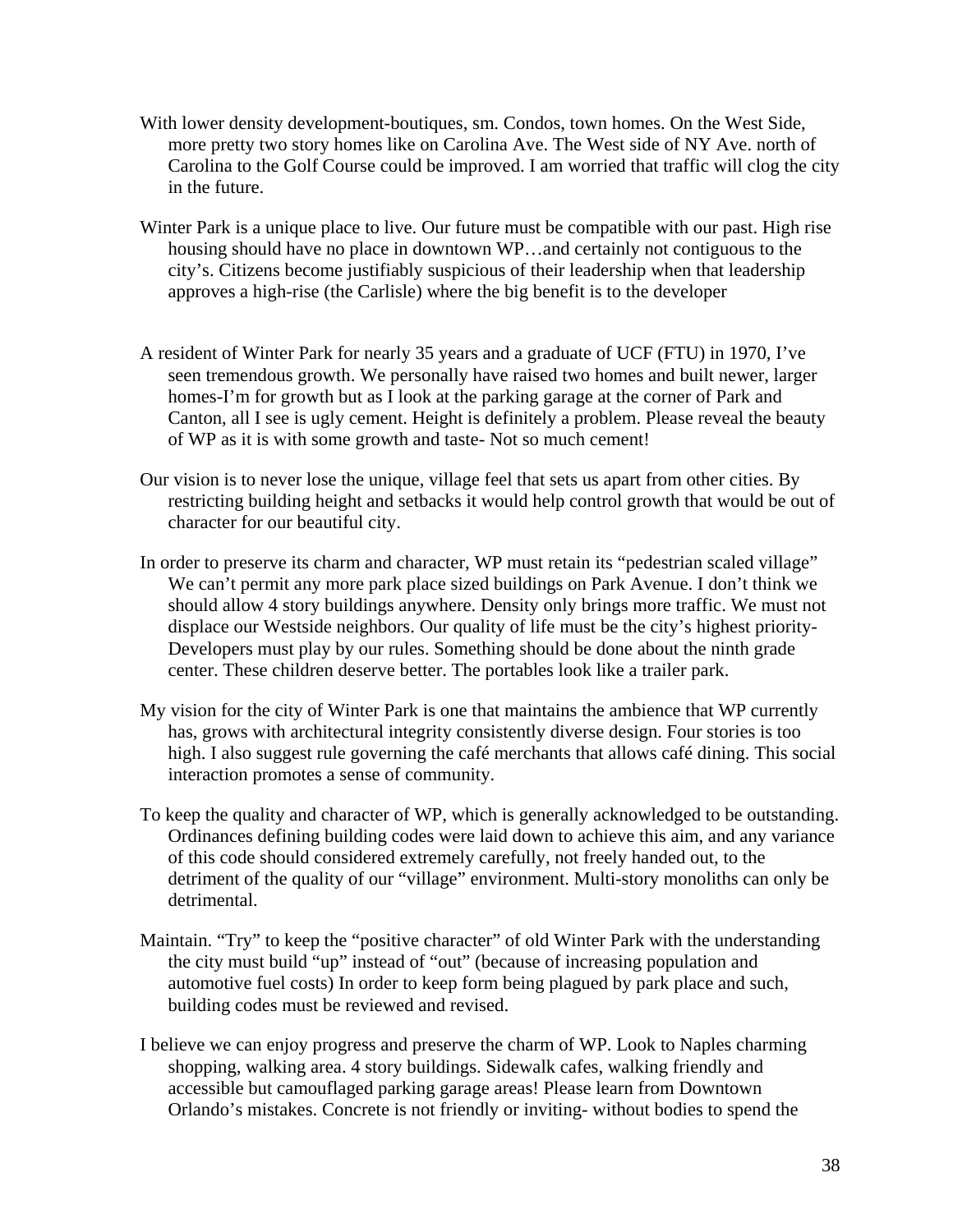money the WP economy will suffer- Please keep WP charming and inviting. The most recent updates are WONDERFUL!

- Preserve the present, lovely, charming character of WP. Limit size, height of buildings- no more than 3 stories and limit the height to feet also. ALL of Winter Park should observe height limits. No more buildings should be on street (such as the building where old Jacobson's was) Architect designing that building should be run out of town. Plant trees, blooming flowers, and plants.
- I was raised in Winter Park and am now back living here. I came back because of the "feel" and "beauty" of Park Ave. and the surroundings. I would really hate to lose that special feel of WP. It is like no other. I would like to see buildings built over 2 stories, built at least 2 blocks away from the center of town. In the 50's my father was a ,mailman in WP thru the 70's. The post office was on Park Avenue as well as a service station and sporting goods store where we bought our worms and tackle to fish the local lakes. I know Park Ave. can never go back to these wonderful times but be very diligent lest we lose our special "feel." My husband and I now live in a "historic designated" home and we care very much about not forgetting our past. Please rethink ideas that may spoil why we live here.
- Please maintain the quality and feeling of the "Village looks" that those before us have so well established. Building height, density, laws are and scale and traffic flow. Lower level GARDEN APARTMENTS preferred to multi-level giants.
- My vision would resurrect the now-battered respect which we Winter Parkers of old treasured in our lovely "village town." Central Park must be preserved from encroachment by buildings that do not qualify as being 1. aesthetically pleasing 2. of height conforming to the legendary 30 some odd feet 3. of architecture that is graceful, village-like, and non-bunkeresque.4. far enough apart to allow the park to be easily visible from all directions 5. not encroaching on the Park land itself. Winter Park should preserve its traditional "City of homes" title. Homes of all sizes and value must be guaranteed to belong to their owners, until the owner agrees to sell. "Takings" of homes by the government shall be prohibited by municipal legislation unless for legitimate public use- i.e. for infrastructure schools, roads etc. Property should never be taken from private individuals for the purposes of "increasing tax revenues." The word "blighted" shall not be used to describe any property other than that which is "unkempt, in despair, run down i.e. an eye sore." Bar and restaurants closer than two blocks from residential areas shall not be allowed to operate later than 11pm on weekdays and 12 pm on weekends. Truck R.V.'s boats, and trailers must not be kept in open driveways and front yards or on public streets.
- Small, village feel to community- no large developments-no large condos or apartments –no more annexations-willing to pay more taxes in exchange for a smaller community-divert Baldwin Park traffic flow away from my home and surroundings- too many cars use Pennsylvania Ave. for this purpose-beautification of existing areas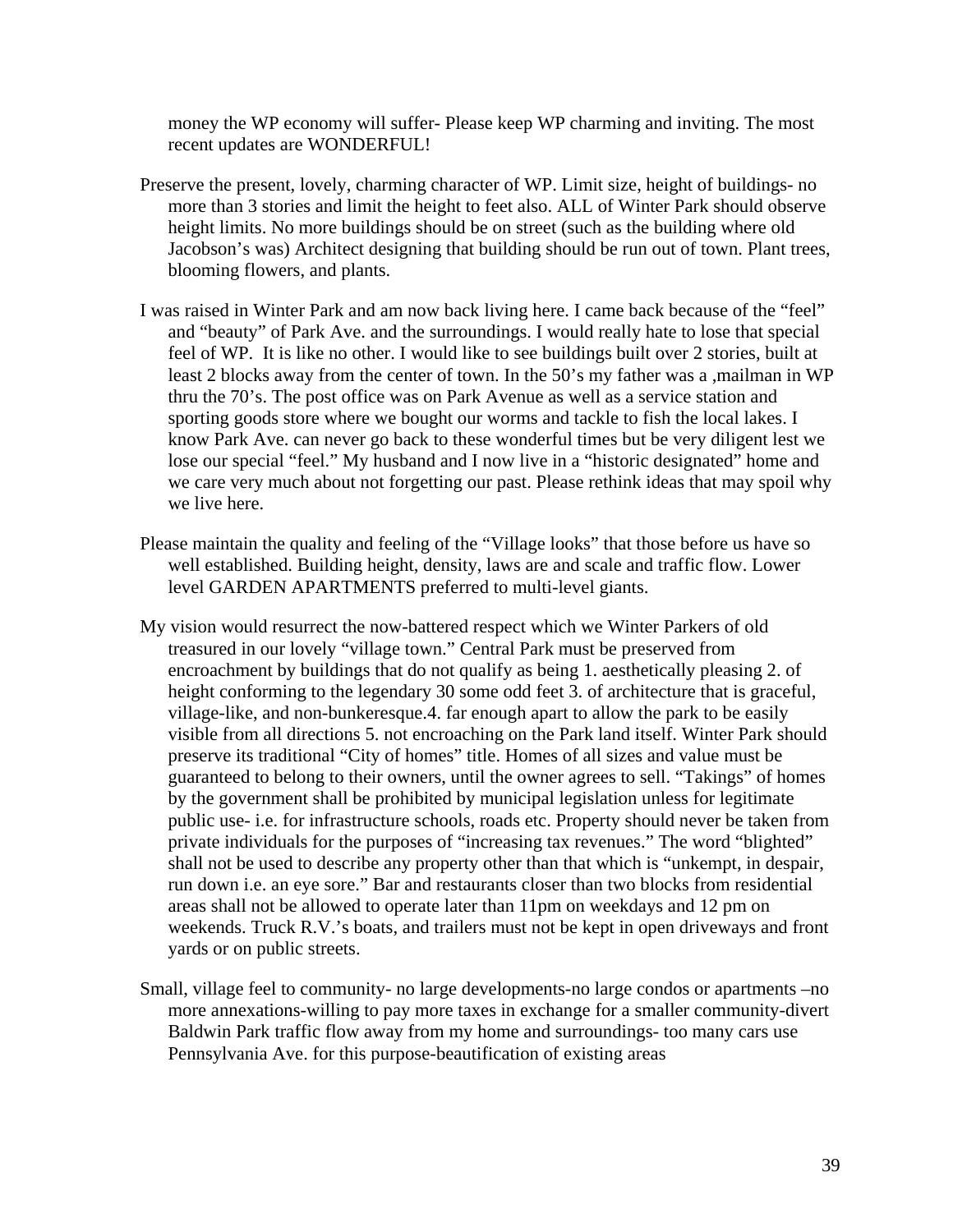- Please keep Winter Park a village and not a large city. Keep its charm. The planning and zoning is recommending that an ordinance adopted by the commission in Feb. 2005 be repealed. I support the Ph 3 position. Keep WP a village!
- My vision is to allow development on the fringes of the city (away from Park Ave) to preserve the "small town" and quaint appearance of the downtown Central Park that gives WP so much character huge buildings in town are not appealing and detract from the small town flavor that's worth preserving. One "special" vision would be the renovation of a "gem" in our city and that is Mead Gardens. The boardwalk is no longer usable and the nature area has evolved into an ugly and foul smelling swamp. Please include revitalization of the Gardens in your future planning.
- Why destroy something we are al proud of? I moved to WP 12 ears ago-attracted by the village atmosphere. The park is a valuable assess for everyone. We must not let over building-greed- destroy it all.
- Exactly like it is today. I have seen so many changes in the past 10 years it turns me off. We are losing our uniqueness and I feel smothered by the growth- up and out we need to replace the trees and in that effort I see progress of the positive nature.
- We hope the "quaintness" and "uniqueness" of WP will continue to be so. High rise condo's, glass office buildings, and such take away the charm. Example: the truly ugly building that replaced Jacobson's. It is a monstrosity and the majority in WO, would love to have it demolished. What may I ask is the purpose for it? It sits empty. Let's not let it happen again we hope.
- It is vital that WP retain its village atmosphere. There should be no four story buildings in the downtown area. New buildings should be restricted as to their length and height. Set backs and green space should be a priority. No more buildings going to the sidewalks and/or with arcades. No building should be built in Central Park or adjacent to it and over shadowing the Park and the streets. No more annexations. Existing street side dining ordinances should have been enforced rather than making new ordinances that complied with restaurant encroachments. Post office should stand-alone.
- My vision for WP is to keep the quaint, little city it is, no big or tall buildings. Just a happy, friendly, little safe community.
- WP has a unique "small town" atmosphere with the park in WP being the centerpiece-Downtown should maintain that atmosphere and let all the development occur outside the line of sight from the Park.
- 1. I would like for WP to remain as a village, which enticed me to the area 36 years ago.

2. Set backs should remain as they once were-not sitting right on the street, too many exceptions to the rules.

3. The mayor and commissioners should represent the "people" not the developers. If it isn't broken don't fix it.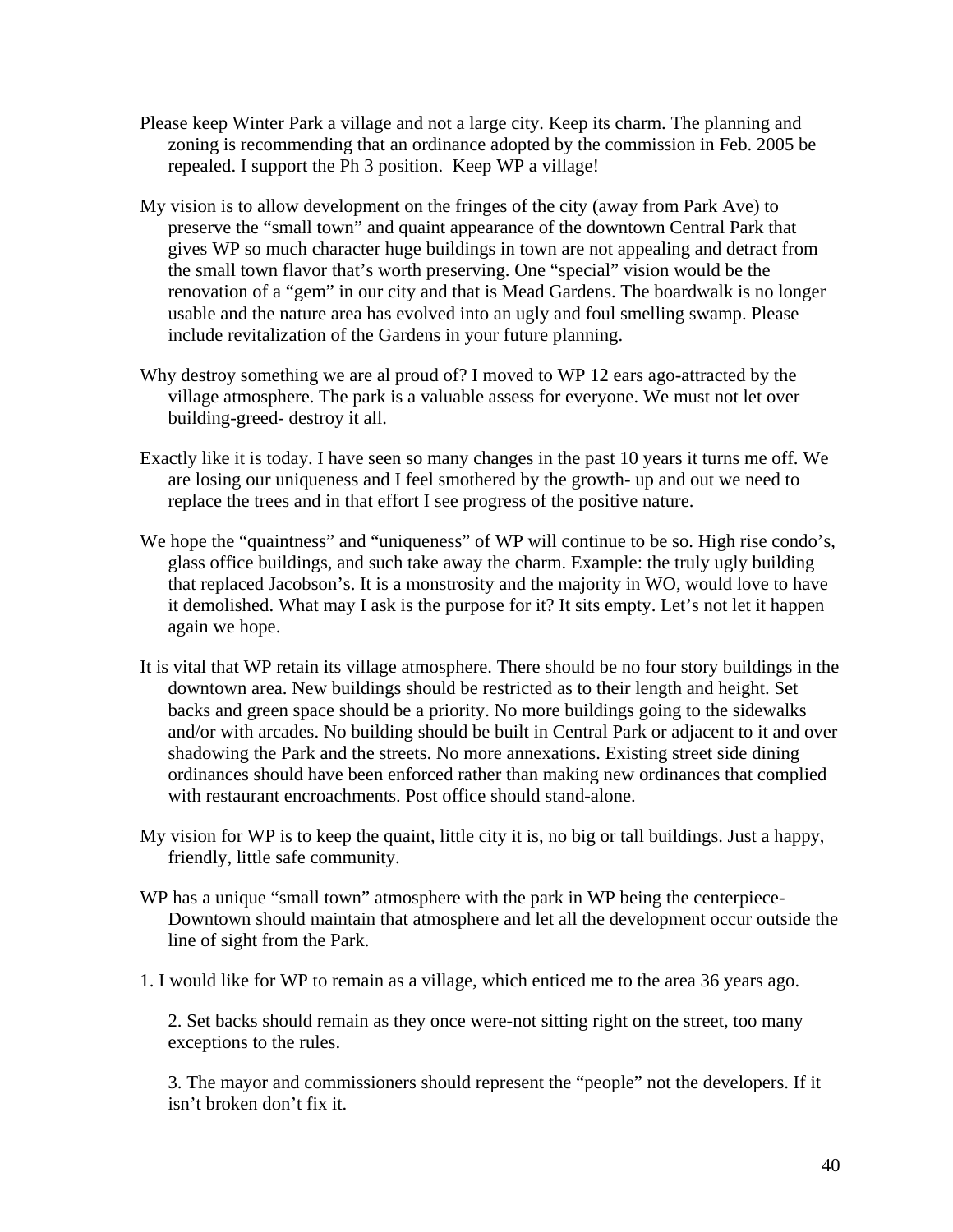- Winter Park must remain unique to survive as a quality village. The small town, friendly atmosphere, with low building height, uncrowded residential neighborhoods, tree lined avenues, and slow traffic flow, must be achieved. We are willing to pay the higher price for better living. Geographical growth is no the answer. A sophisticated people mover (mass transit, if you must) is inevitable and unavoidable. Planning needs to be made now for a route and for a station inviting , impressive architectural design. The plan must include close- in public transportation to move both the business person as well as the casual traveler from their Winter Park homes to and from this station. The need for massive parking areas must be minimized. People will pay for what is "in vogue." Make a future Winter park the rage of small towns. Shaker Heights, Ohio, started with the right formula.
- My vision of WP is to maintain its village charm and to restrict greedy developers and more commercial areas such as Fairbanks Ave and 17-92.
- As a developer I realize we will have "tear down" and new construction. I move to WP 35 years ago because of the village concept, the parks and low rise buildings. I would like to see the Commissioner require developers to comply with area zoning, set backs, and density laws. The organizations of planning districts are pushing high density. We should inform all PP that we do not want high density.
- No variances! Green spaces, vistas, sun around not just up, no alley ways between high buildings, t the curb architectural integrity w/character, charm, no high density, bringing high traffic and narrowing streets. Please don't crowd us out!
- 1. Continue to have a village feel 2. Maintain public areas-Cady way trail is in awful shape; clean it up and keep homeless from sleeping there. 3. Allow condos in downtown areasresidents in town give life and revival to the area.
- I would prefer to see WP remain a laid back SPECIAL small city. We have Orlando for the many up to date shopping and activities. Lets remain quiet and comfortable.
- I would like to see WP stay village like. I don't believe we need high rise buildings-we will look like downtown Orlando and everywhere else. We have something very unique and small town-like. I grew up in Boca Raton and with all the development it lost so much of its charm. I don't want that to happen here, greed is the only thing fueling the recent pus to grow. And a post office on the 2<sup>nd</sup> floor Good God! How inconvenient!! Let's be very cautious, avoid displacing the Western WP neighborhoods and enjoy this special place.

Protect WP from developers Keep it a small quiet town!

- It would be nice of the charm of WP and Park Ave could stay the same. It has already changed too much and has congestion problems. Park Avenue shouldn't look like Downtown Orlando. It would be nice if Park Avenue stayed a couple of stories in heightof course that has already changed.
- The city of WP is one of the most unique in the US; it is one of the few true "working villages." Please take consideration to keep it a walking friendly city, an most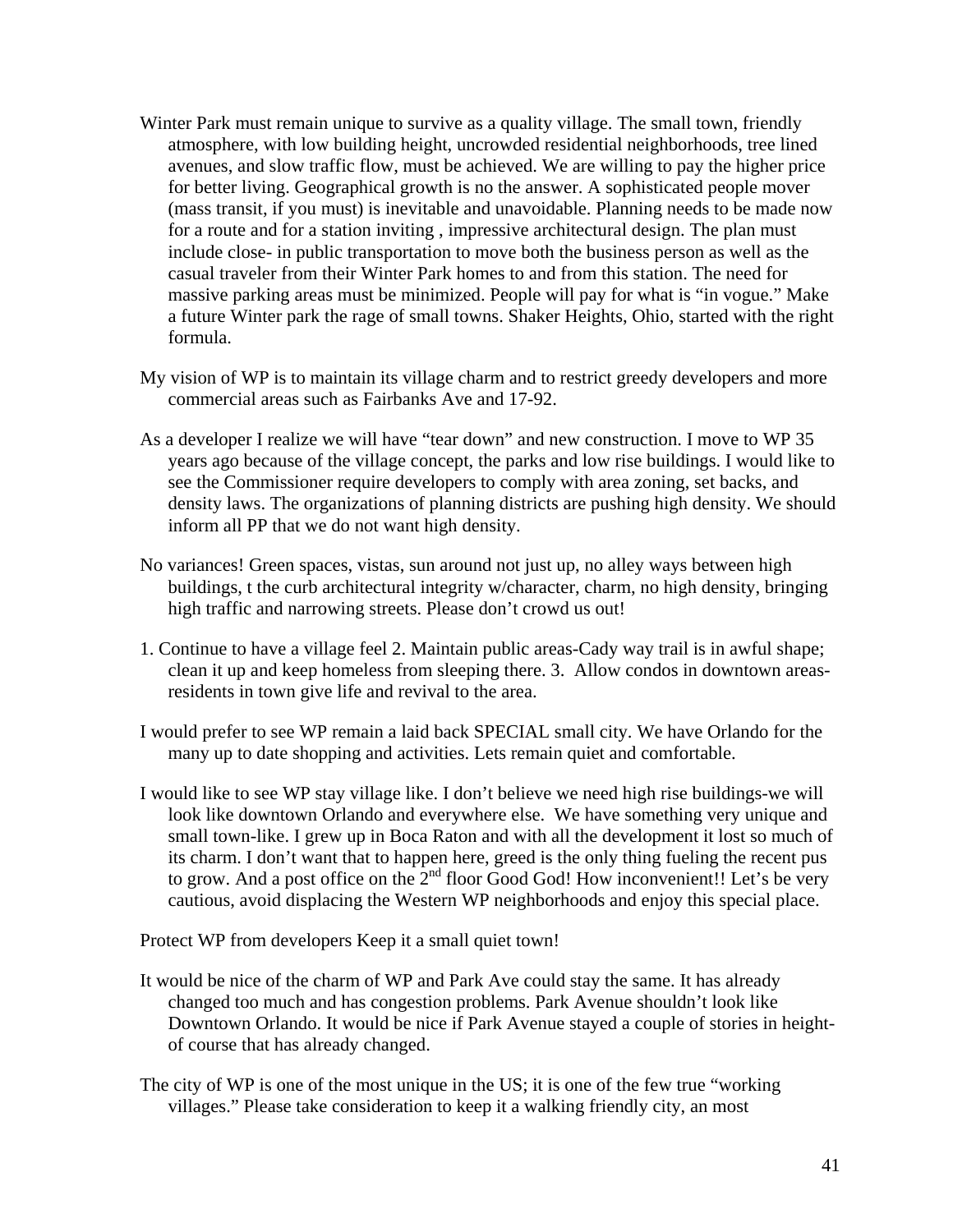importantly keep it unique. Architectural design is VERY important. Also, keep the European (old Europe) feel…the secret courtyards, gardens and fountains help this feel. The public green spaces are important, as well as places to gather and socialize. When one is on foot or bicycle, it brings many more people together than when we are speeding through town in cars.

- Winter Park is a beautiful town because of the trees, parks, brick streets, and a quaint downtown. Let us keep it that way. You can still develop a plan for the city and maintain the uniqueness of WP. We do not need 4 story concrete boxes in this town. We can go to any mall or newly developed area to see that.
- Winter Park is all about charm  $&$  "old money." The idea of skyscrapers doesn't fit the old Winter Park style, regardless of how much money they'll bring in. The two story retail/living space buildings on Park Ave. should be expanded around the Central Park, Morse Ave and others to give people more reasons to walk around down there and increase parking.
- My vision for the city to remain the charming village of house and trees. New buildings are a given but please leave some green space around them. We moved to WP because of the charm, quiet atmosphere. Why do we want to look the same as other Florida cities. Let's be different.
- I'd like WP to maintain its identity and sense of community. Not to be swallowed up and paved over. Please maintain the trees and lakes. Central traffic. Make our own neighborhoods safe from crime. Keep Park Ave. and Central Park. Maintain library, churches, farmers market. Try to recognize that our city is made up of all ages and income levels.
- Our vision of Winter Park includes limited to moderate development that is in keeping with the current village-like feel of Park Ave. and Central Park. We are opposed to massive building projects like the few that have been recently approved by the city. Instead we would like to see smaller structures that are no more than 3 stories high with an old Europe style of Architecture. Our main interest is in preserving the intimacy and charm of downtown WP-which has made WP such a prized place to live and visit. In the surrounding areas, we would again like to keep the small town feel We generally approve of the changes to the West side, but would lie to keep plenty of open space to reduce density and congestion. We would also like to have expanded bike trails, including bicycle right of ways on all streets. Finally, we would like to see a comprehensive plan for the redevelopment of Fairbanks Ave from I4 since it is the primary gateway to our city.

Keep this unique village as is.

Our vision of WP is an affluent, vibrant, and dynamic community whose people enjoy the wonderful location and lifestyle it offers. Park Ave. needs to remain and continue to be the primary focal point of this community-as it goes-so does WP! We need to do something with Kmart shopping center access from village- definitely brings us down!!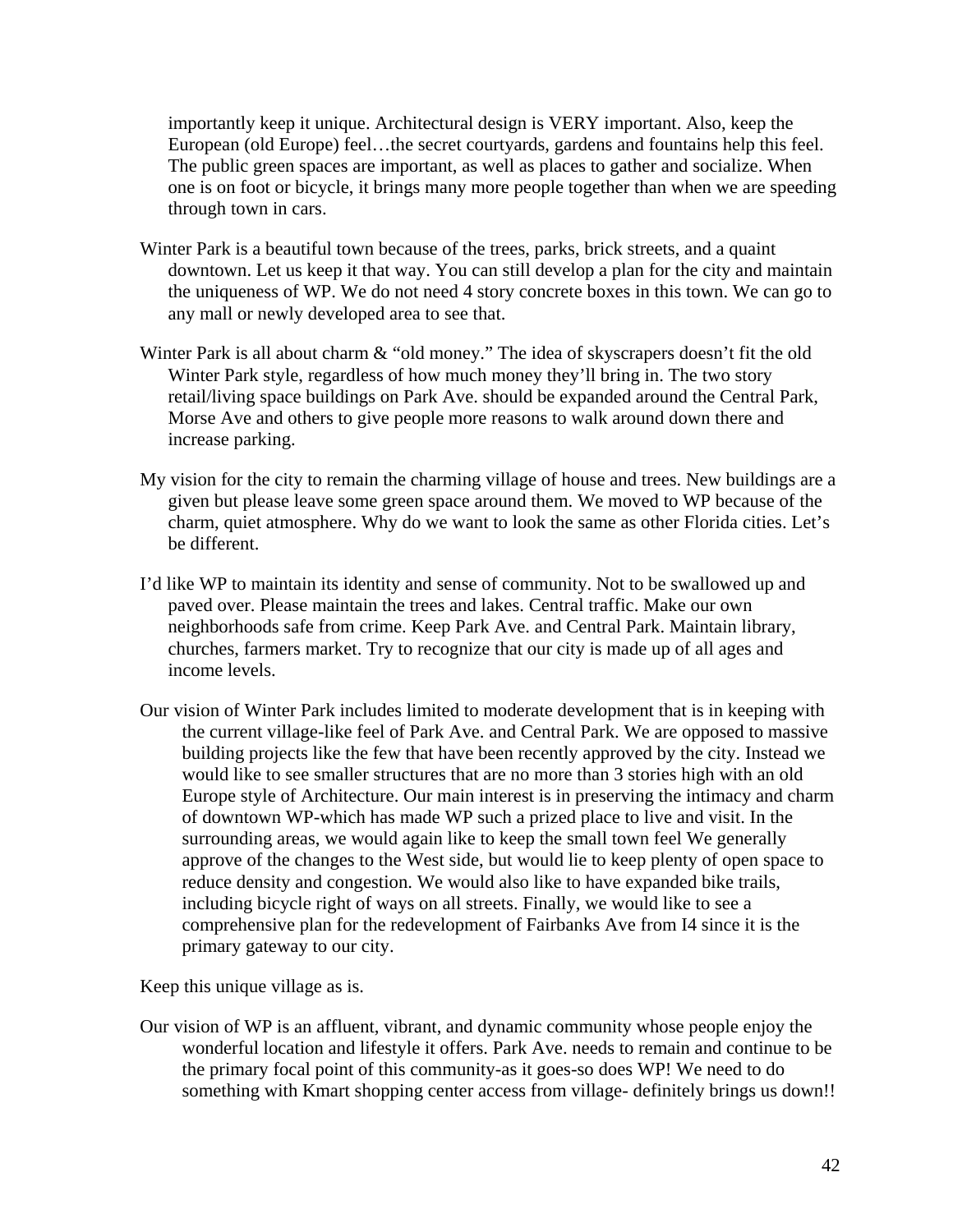- The city needs to preserve its charm. Too many big buildings in the downtown area are being approved. Homes too big for their lots are going up. ( I thought there are codes for coverage) Lots are bring sub-divided to increase builders profits. All of this will only make the traffic problems worse and create a city like most others. Winter Park should stay unique.
- Maintain the ambience that makes Winter Park special e.g. limit height of buildings and density. Beef up conditions around dumpsters of Cater street. Establish "neighborhood " shops and grocery! Such as Publix City Market in Buckhead a suburb of Atlanta in line with the new urbanism.
- Preserve beauty, traditions, and neighborliness of WP. Please, no multi-level apartments. Each lower s to curtail undo growth at expense of mid level apartment reuters. Preserve our park! Can you lessen traffic back ups on Fairbanks? Preserve our lakes-curtail jet skis on small lakes, i.e., Lake Berry. Power boast must be regulated to preserve our threatened wild life.
- To keep the village "feel" by restricting the scale of new buildings. To honor the black community by not encroaching on their residential areas. To address the horrendous traffic problems on Fairbanks, Lee Rd, and Aloma. To say no to future development when our roads, schools, and services are maxed out.
- Please try to keep the TOWN of "city" of Winter Park small, charming, and beautiful with new young oak trees planted (Thank you) -even in parking lots! For summer shade. We have more traffic and vehicle traffic, and high rise buildings than we need.
- 1938 was a good year for the small town of WP. Small! Small! Small! Thank you very much for this important survey. It is like a referendum, we need more referendums and surveys.
- A quiet city with severe noise restrictions put on yard service lawn mowers and especially LEAF BLOWERS. Every day of the week we are plagued with these machines.
- Maintain charm and small city feeling of Park Ave. limit condos and office space- control traffic and density-promote green space and parks. Maintain programs for families.
- We would like to see WP remain the eclectic, quaint town it has always been but we are in support if responsible growth and development. We believe there is a balanced approach that can successfully be achieved. We like the idea of a project, where the post office is currently. We think it can be done tastefully and in accordance with the laws and in similar style to the surrounding areas.
- First and foremost, WP must continue to celebrate and preserve it charming and unique "small town" character. We do not like the size and scale of the four story building on Park Ave and Canton. We are appalled by the size of the Carlisle and do not want it built. We want to keep WP being a residential city with a focus on single-family homes. We do not want condos on Denning, nor on the Roger Holler property. Mostly, we want a city that is dedicated to providing and maintaining a high quality of life for its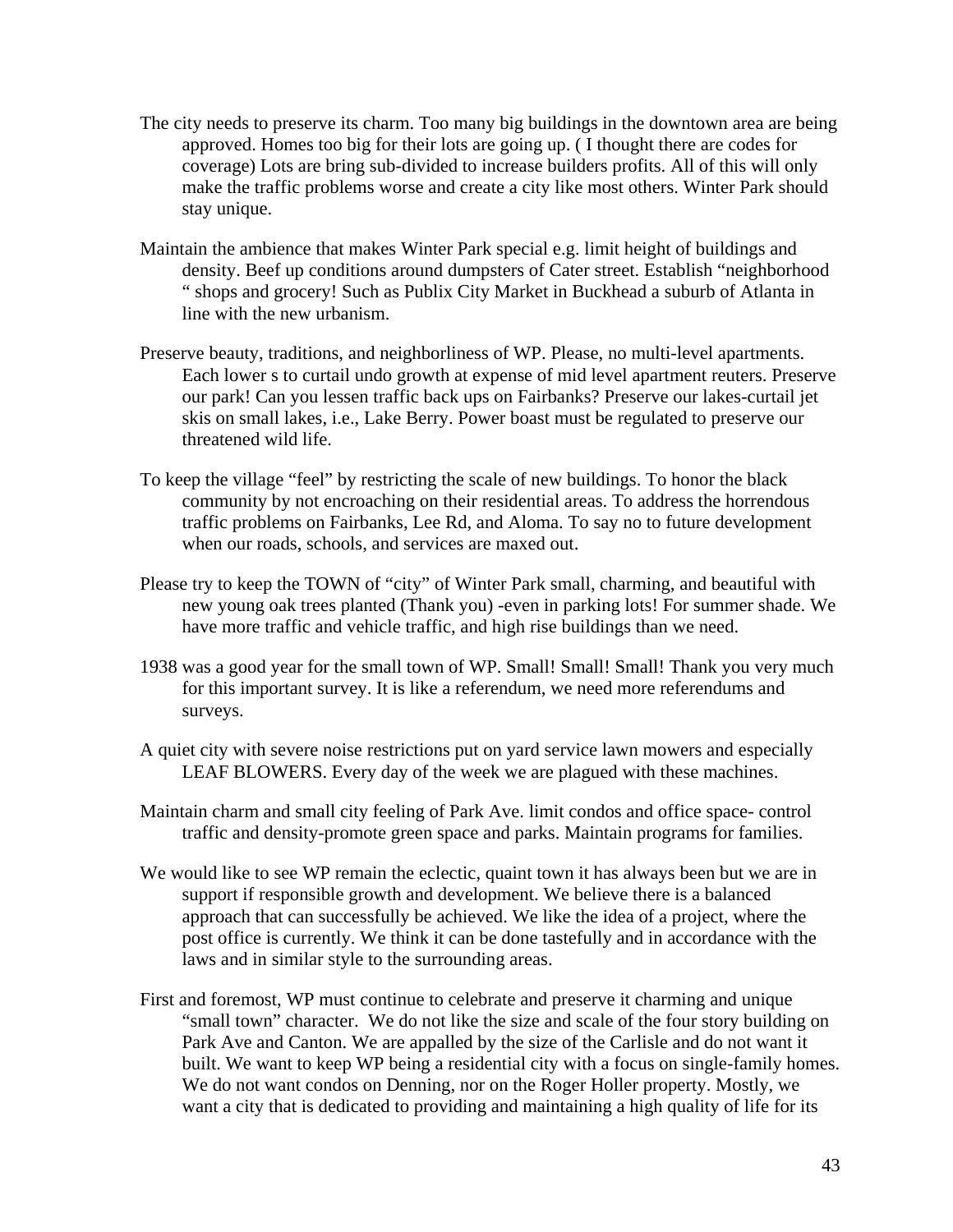citizens. We want clean lakes, clean air, beautiful parks, well-maintained streets, and reliable utilities (water, sewer, power, and garbage). We want efficient and responsive government that communicates openly and honestly with its citizens.

- Keep WP a unique and small town. Uninvolved growth does nothing for the quality of life, which is one of the sweet important things. Protect the Downtown Park and Gardens.
- Small quaint village with small boutiques and eateries. Keep the quaint railroad station and Central Park. Move city hall and utilize that are for quaint shops, outdoor eateries, and green space. No buildings over 3 stories. Buildings should have setbacks, with green space.
- We moved to WP in 1958. We liked the small town. We don't need anymore brick streets especially like Penn Ave. Many of our roads need repair. This Budget should be revised to eliminate all misc. spending so as to concentrate on important issues. We understand that the business people want more growth in people for their business, but this is still government by the people not the few.
- WP should remain a "town" and should remain homey. Renovation and development that is architecturally considerate is vital to keep WP from looking new, while maintaining its vitality. Park Ave. and Hannibal Square look great! WP village is excellent, but the new building across from St. Margaret Mary is hideous and looks cheap. Aloma into goldenrod needs to be made more beautiful. Keep building heights to 3 stories or fewer and keep making WP green! Thank you

Keep it simple-keep it village- keep it trees- keep it special

- I wish to retain the small town charm and ambience that WP is nationally known for. Please restrict building size and height including business, residential, and medical facilities. Encourage small specialty businesses in downtown and continue to streetscape across town.
- Keep the perspective of being quaint. Not over run with large unattractive buildings. Never let the city golf course go by the wayside. Improve the Electric Utility infrastructure. Of course all while not axing us to death.
- WP has to develop with the years but still hold its character and heritage. WP needs to improve the parks and maintain their beauty. The const. of new townhouses and condos ahs been vital to bring more people into the city so they can support business. Keep the scales of the new buildings current w/the rest of the city. This is the best place to live in Orlando; lets make it even better w/top notch community programs and services.
- Much as is possible, to keep small town but upscale atmosphere. Keeping Central Park the size it is so we can continue such community events such as fourth of July gathering, concerts, popcorn flicks, etc. To accommodate everyone who wants to participate. Let's keep the condos out of the downtown area.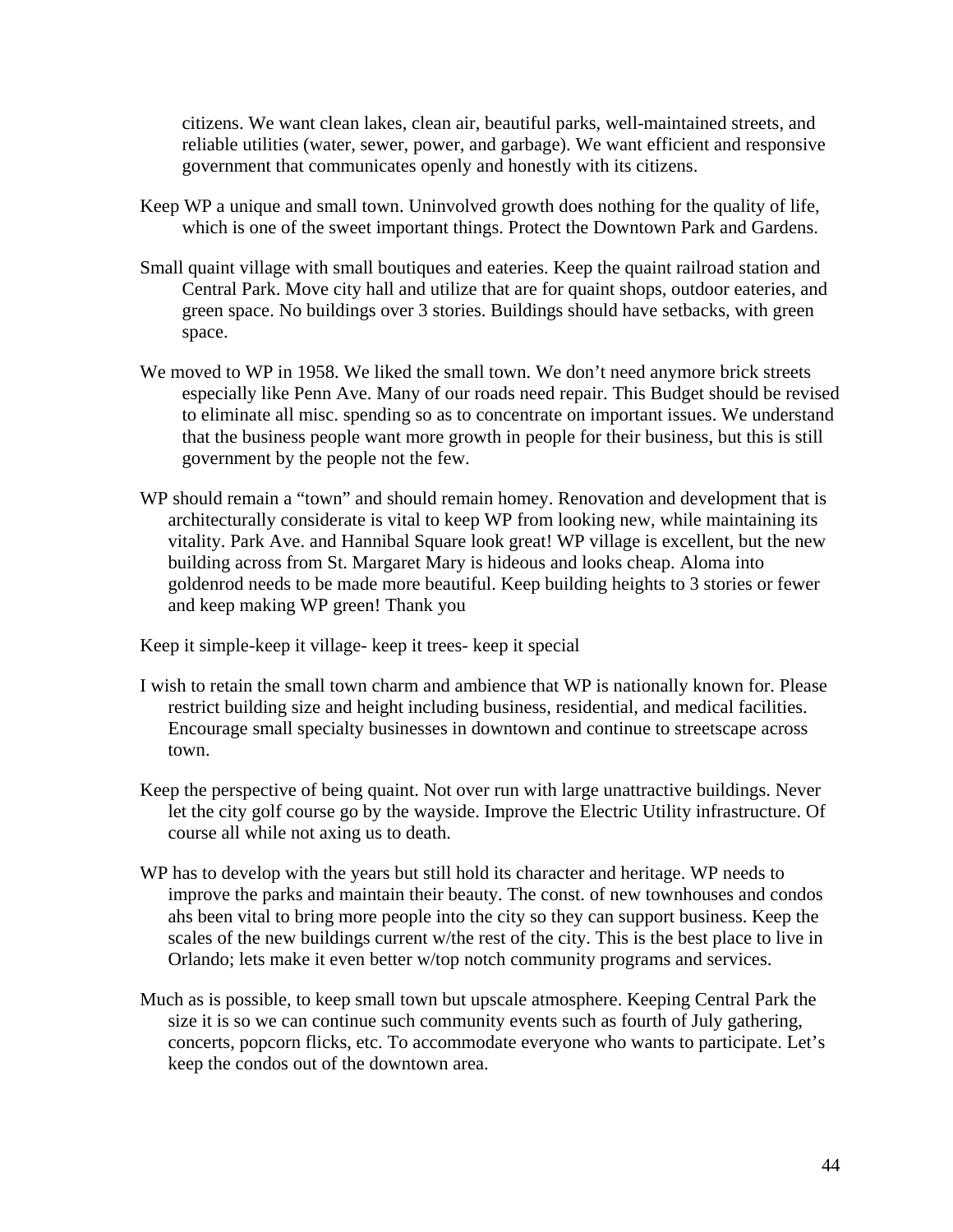- I would like to see WP retain its small town charm and not become overdeveloped and overrun with traffic. I would like to see properties such as Holler Chevy and Glenridge MS carefully redeveloped so as not to become abandoned eyesores or new structures that do not blend with the existing environment. We need to be very careful about the amount of and type of new development allowed or we will lose what we value most.
- Keep our city "quaint" and "unique" as it has always been. Restrict size of the buildings and location that affects traffic flow. I have been a resident for 38 years, and I don't want drastic changes to our quality of life.
- 1. Retain our SMALL TOWN feel no overbuilt, mammoth buildings homes or commercial allowed. 2. Improve our streets; fill potholes, repair broken sections, level bricks, Our streets are deplorable and a sad commentary of self image
- I think the various boards and the governing bodies should always think of WP as a very unique village. There is no need to mimic large cities in the scale and density of our buildings and the accompanying deterioration of the quality of life of its citizens.
- We all know we cannot freeze time and stand still. However, would it be possible for us to stand slow? In other words, let us preserve as best possible that which makes WP appealing.
- I hope the horse is not out of the barn; I've lived here for over 40 years and like the flavor of "old" WP. 1. Land use- the majority wanted park (old Glenridge Middle School) and we still need more green space-not cement. 2. Building height- 3 levels is enough 3. Trafficif we limit growth we can limit traffic-parks/green space don't cause traffic. I know progress is inevitable- but don't change as a city so much that it is no longer recognizable.
- I grew up in WP and recently moved back with family after 9 years in Austin, TX (a lovely place). WP is still charming and development can be much smarter. We should have architecture that matches. WP is unique and doesn't have to do what others are doing. If I had 3 goals to achieve: 1. Beautify the parks and maintain 2. Place power lines underground (the view would improve significantly and the value in storms etc.) 3. Smart Development
- I would like the city of WP to protect the authentic look mainly Park Ave. The new building on the far end of the Ave. is hideous and not keeping with WP's feel. I would like to see less cut through traffic M-F during business commute hours. (7-9am and 4-6pm). I would like to see more high profile special events in WP- a lot fall downtown and I think WP can gain some leverage w/ Park Ave attracting the right people. Overall IO WP to work, live, and play. Not difficult for planning and visiting but also place where people can connect with one another in parks increasing our community value.
- I would like to see fewer annexations on outer parts and concentration on cleaning up the areas that are newly annexed- some are mess and embarrassing!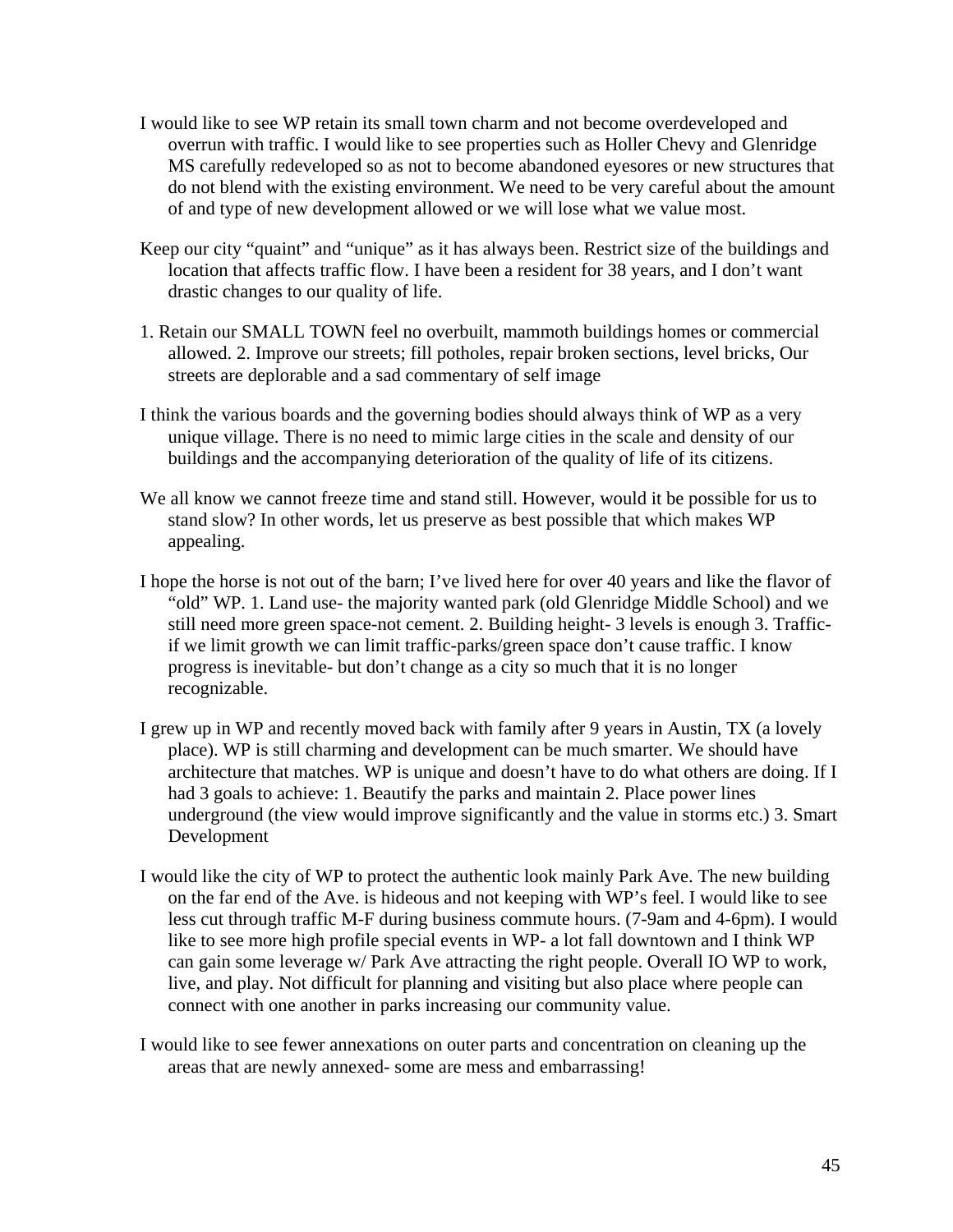- I would like WP to maintain the current "feel" as much as possible. That means limiting the development of offices, condos and businesses around Central Park so that buildings do not crowd the park, maintain the tree cover and keep houses compatible with the size of lots on which they are located. The area around the outside of WP will continue to develop but hopefully we will maintain an "urban village" feel within the surrounding urban development.
- To keep the "charm" and "village-feel" while encouraging growth and development. The balance is easily achieved by not violating common sense, e.g. not letting developers do what they want with their projects, nor have city officials pin them in violating setbacks and height issues. Other towns don't do this and those who have look really terrible with too much concrete and steel, poor aesthetics, and traffic problems.
- NO more monstrosities like where Jacobson's was. Keep Park like it is. No more Brick Streets. Keep city a village. Encourage Orlando to repair Sereese Rd. Slow down building more houses. We have lived here since Sept. 1969
- To maintain a fine balance of future growth with keeping the charm and beauty of WP. Encourage Business growth but in a well defined style, spirit, and shared vision of a unique WP. Concentrate on all areas within WP and make great strides to bring all areas up to higher standards.
- Maintain the village scale 1. By permitting only 2 story (30 feet) on Park Ave. 2. By permitting 3 story buildings in the CBD with front and back setbacks 3. By permitting 4 story buildings, with setbacks for the fourth floor, adjacent to major arterial streets where it does not damage existing residential use and 4. By defining max heights in feet as well as by number of stories. Maintain the unique character of our community 1. By preserving and protecting Central Park 2. By preserving the residential character of the West side 3. By requiring setbacks that provide opportunities for landscaping and protection of trees 4. By encouraging the preservation of historically significant structures 5. By preventing our city from becoming a WP parking garage (no more 4-story garages in the CBD and 6. by rarely allowing variances. All city property should remain and be utilized as city property and no joint venture real estate developments should be entered into by the city.

### **CARLISLE**

- Do not allow development of the Carlisle or encroachment of Central Park. No condominiums over 3 stories-Have apts over commercial buildings. Maintain low income homes on West side. Defeat moves toward urbanism and county consolidation.
- I envision a village scale feel -- meaning one and two story buildings should be the norm and 3 to 4 story buildings should be the exception. I support 1-2 story buildings for focal point areas of the City such as Park Avenue, Winter Park Village, and Hannibal Square. In addition green space needs to be better incorporated to break up the massive buildings.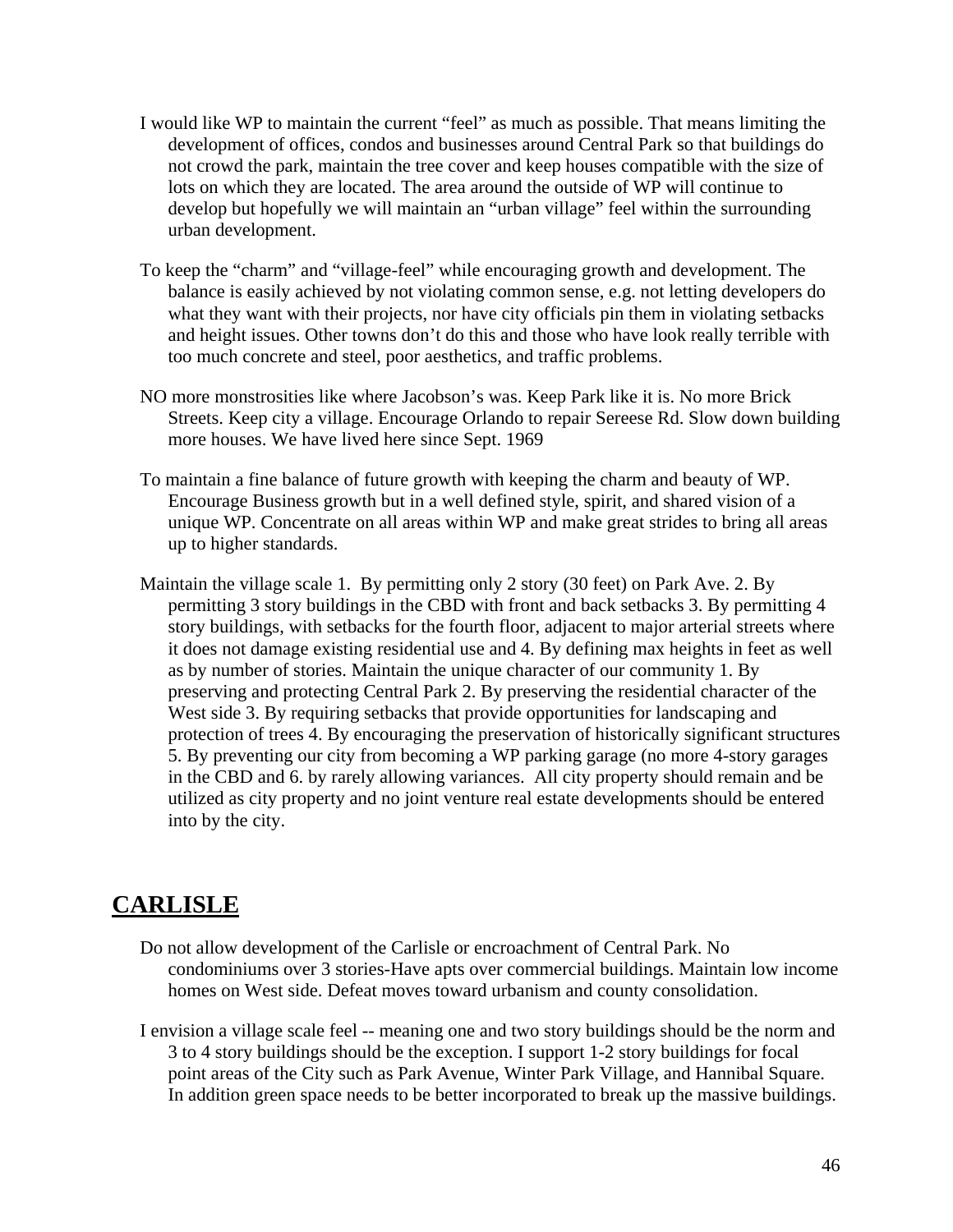I understand staff's rational to bring buildings to the forefront to "hide" the parking in the back. However, buildings that tower over you right next to road are too overpowering. If you want to place parking in the back -- fine - but then leave green space in the front of the building so that it creates a friendlier more welcoming pedestrian way. The current City Hall building is a good example of this. The parking is in the back and you have a nice green space area in the front of Park Avenue. Speaking of City Hall, this building needs to set the example for future development. Keep it two story with the current green space. I am adamantly opposed to making a deal with private development to finance any re-modeling. Public property needs to stay publicly owned and free of conflict of interest. I am opposed to the Carlisle project due to the massive scale, heights, and the fact that it blocks the view of the Park. The comprehensive plan previously required that waterfront areas in Windsong, for example, remain visible from the road so that people driving or walking by could enjoy the view of the lake. This same principle should apply to our most treasured public asset. It is wrong to block from public view such a large portion of the Park on New York for the benefit of private development. Finally, I am troubled by the amount of conflict of interest in some of the advisory boards that influence policy particularly the Comprehensive Plan Task force. It is only fair that developers have a voice on these boards. However, given that most of the voters in the City of Winter Park are homeowner's not commercial property owners or developers, it is citizens not developers and their consultants that should make up the majority of these boards. I also question the appropriateness of developers and their consultants to be serving on boards that influence policy while at the same time trying to get approvals on their projects at City Hall. Finally, if we want a pedestrian friendly city, where people are motivated to walk and ride their bikes in a climate that is very hot most of the year, we have to have green areas that maintain a canopy to provide shade and relief from the Florida heat.

STOP the Carlisle save the (our) park! Out of scale!

- I am an average citizen just trying to buy a home. The problem is you people keep delaying the Carlisle and therefore my future house is in jeopardy. Please stop this nonsense and let me have shelter. I just want a nice roof over my head.
- I am so happy that somebody is finally asking for the input of WP residents. My biggest concern is that downtown maintain a small town feel with buildings no> 4 stories. Please try to stop the Carlisle from being built. Also, limit dividing residential lots to "postage stamps" Thank you!
- I have been a resident of P for 49 years. I have three children who also pay taxes to WP. I am against the density of all the condos being built and especially the Carlisle. We need to bring back the quality of life that WP was noted for.
- Maintain its small town charm- and we don't think this can be accomplished w/huge million dollar condos/ complexes. And stop projects like the Carlisle.
- My vision for the city of WP is very much in agreement with Mayor David C. Strong's vision. I had the pleasure of hearing him speak before the election and I agree with what he had t say. Fro m what I observed, he is listening to the majority of WP residents, not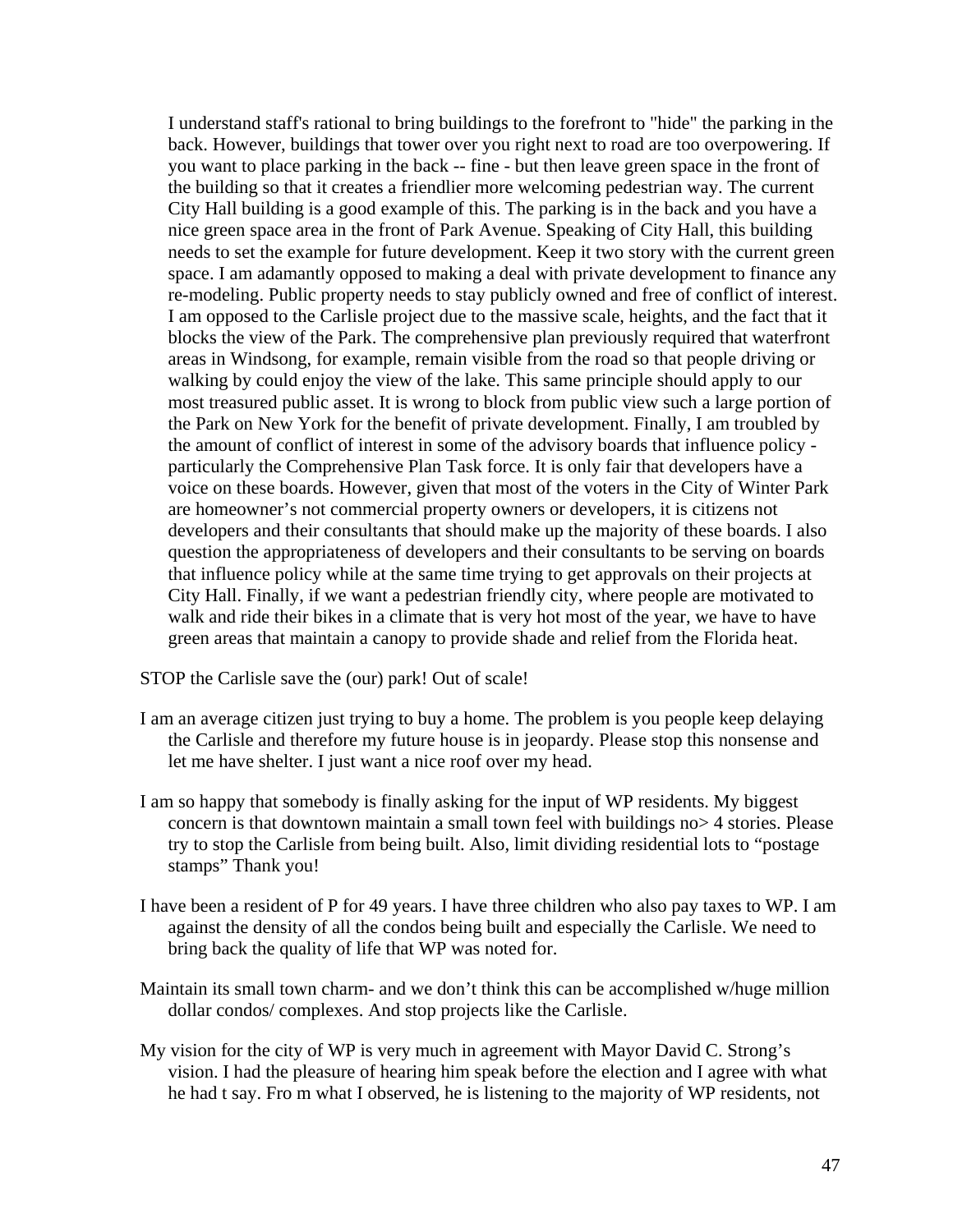just the developers. I trust his vision and judgment. That is one of the reasons I voted for him to represent our family. Also, the Carlisle project is a perfect example of what we don't want. Too high, out of scale, too dense, and too much traffic.

DO NOT let the Carlisle group or any other group build tall buildings downtown. This project will ruin the quaint nature of our town. Visitors have commented on how pleasant the Park Ave area is now. I live on Darcey Dr our next-door neighbor built a 2-story monstrosity home that does not fit in and ruins the cottage type setup in our neighborhood. Please control sizes of homes on small lots!

Do not overdevelop! Do not grant variances to the Carlisle.

We are totally against the Carlisle Project or any building that tall around the park.

- Do not build the Carlisle, which will infringe on Central Park & create enormous congestion on New York Ave. Don't build any huge high-rise buildings keep buildings in scale with surrounding building. Winter Park should be kept with its charming small town feeling.
- Don't want and PD overlays and I want 2 stories only on Park Ave and no higher than 35 feet. And I don't want Carlisle like projects anywhere is the Central Business District. How about keeping WP as a village and not a developers get rich dream playground. We want a town where we can trust our commissioners to do the right thing. A good comprehensive plan will keep them in check.
- We strongly oppose the Carlisle as presented. Too many changes to plans, too big and intrusive on park and out-of-scale in WP. We will also oppose other large out of character buildings in WP and encourage the commissioners to slow down all such new large-scale development. We will vote you out of office if you fail the voters again. Traffic is terrible in downtown. Parking is one thing but traffic is quite another. We have been accosted by panhandlers at the post office. What will security be like at the underground lots? The "residences" have gone from a field of dreams to a field of weeds. What is their latest plan for completion if any?
- If we had wanted to live in downtown Orlando we would have bought a condo there. We wanted small town, community living-seeing people we know in town, attending activities in the park, etc. Tall buildings and dense population create a feeling of being anonymous and disconnected from your town which in turn creates, people who don't contribute their talents and ignore crime and run down surroundings. You are killing "he goose that laid the golden egg" with you're out of control development. Either NO CARLISLE or a SCALED BACK- want to be able to access post office from outside not underground garage.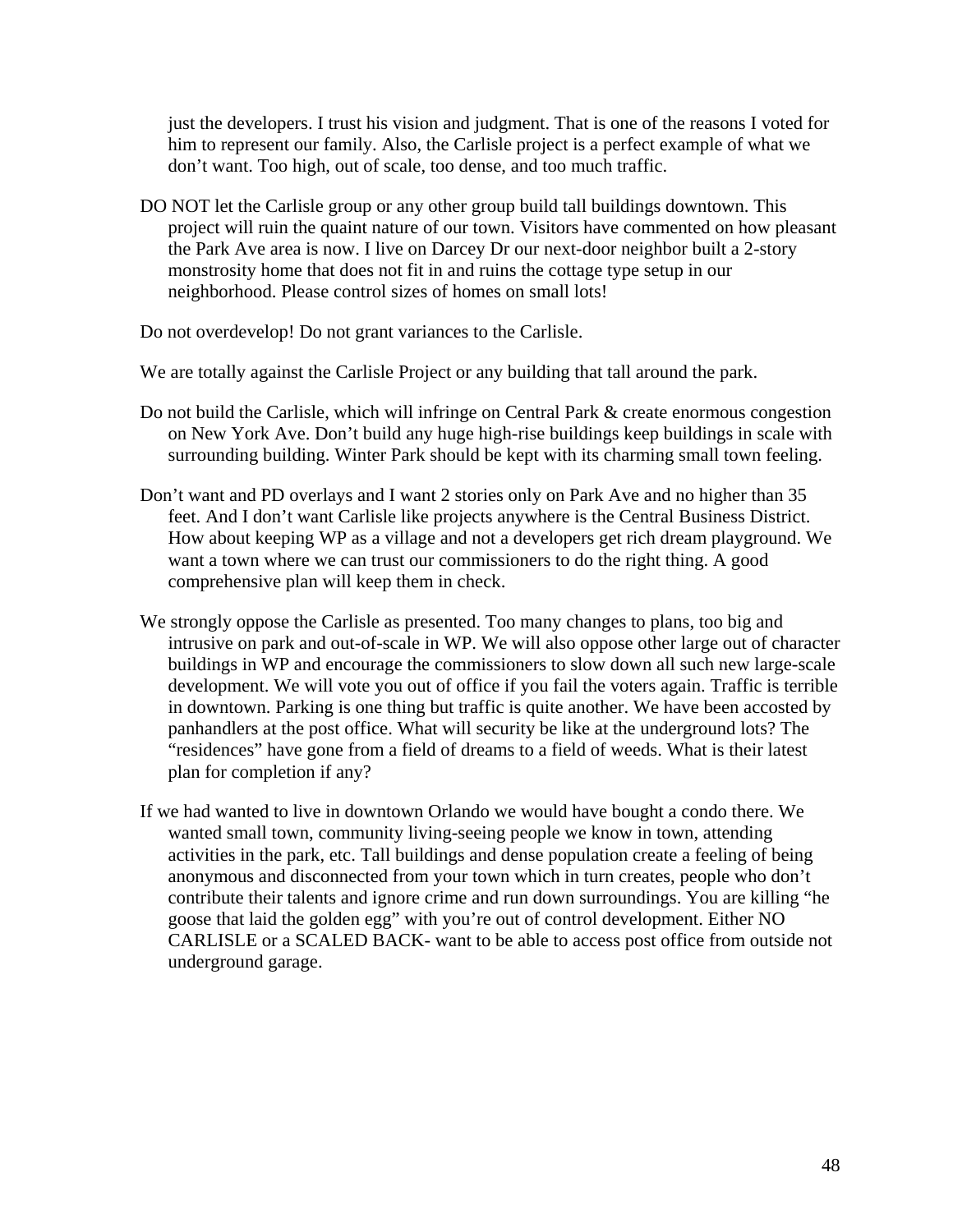# **MIXED USE**

- I would like to see greater density of multi family/ mixed use with a trade off of developer purchased micro parks and/or open spaces. For instances higher buildings with more units of the developer provides more on site green space or mitigation through land purchase off site but within 5 miles of downtown. Also more railroad tracks down Denning and work on commute rail/mass transit.
- To continue to grow, evolve and improve in a responsible, quality oriented vision. To support a balance of new development and businesses that compliment the residential village. To remember that " If you don't need change you die…" The lesson that Park Ave, learned twice over the last 12 years and is thriving again because of the anticipation of exciting new quality mixed use redevelopment. Keep the hypocritical blue bloods from retreating to a time that has come and gone!
- I envision WP a high-end, highly diverse, mixed-use walk able community that focuses on creating opportunity for chance encounters among its residents. The unique urban character should be emphasized not by an architectural style but by a building typology that brings the private realm into the public realm. Glass should be a main component of building as trees are for streets the street is a place to inhabit and move about.
- Lots of trees required. Heavy landscaping required. Maximum 3 stories except for along 17- 92. Pedestrian and bicycle friendly. To heck with thru cars. Good design required. Keep current flavor. Mixed use okay. Livable neighborhoods, interconnected. Inclusionary zoning. Some affordable housing required.
- Replace all of the crummy buildings with new construction mixed-use infill. Clean up Fairbanks to I4. Mixed use and higher density with 3-4 stories and perhaps 6-7 stories in some areas. Use graduated setbacks on taller buildings-UPGRADES the train station. A touch of Europe
- If anything, theme is too much citizen input! The review and approval process is too cumbersome and time consuming. Allow developers to build quality, mixed-use projects, maximizing the use of each site. I have no problem with 5 or 6 story buildings, so long as the design and construction is quality.
- Village Concept with low to medium density- I like mixed use areas such as the new development along Morse and New England-w/bldg height not to exceed four stories. I think the floor ratios currently in place are good for single family. Traffic-particularly in cut-through areas from Baldwin Park should be abandoned esp. along Lakemont Ave. to Palmer Ave,
- Create a denser, more urban downtown with mixed-use buildings. Don't build so close to streets and sidewalks! Whatever happened to logical setbacks? Even NYC puts buildings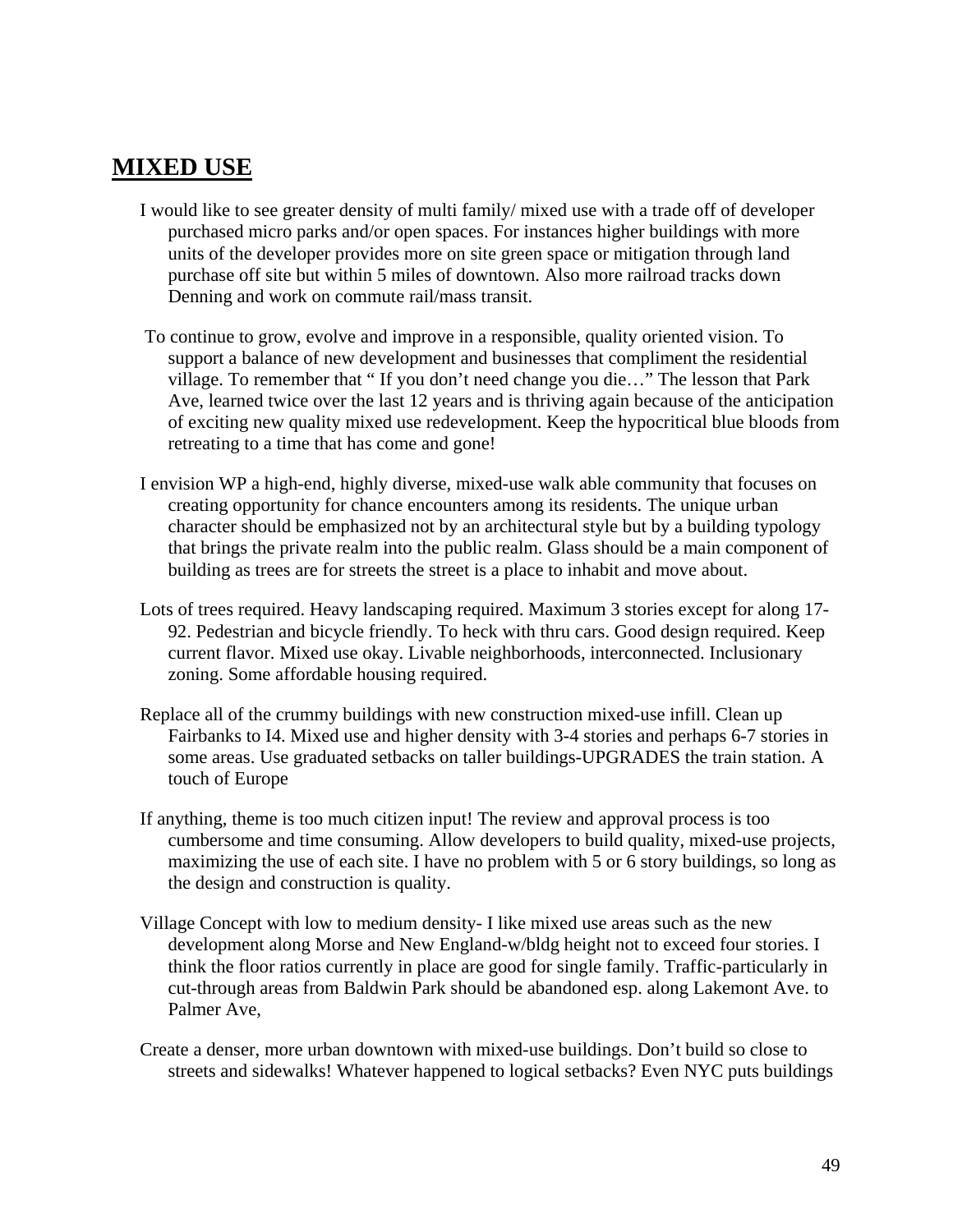further away from the street than WP/Orlando. Bring Enzian to WP we can't set movies at Pottery Barn

The city of WP should be the best community in Central Florida with: 1. Vibrant and attractive commercial corridors (Park Ave, Orange Ave, 17-92, and Aloma Ave) with higher densities and mixed-use projects; 2. Residential areas protected from oversized homes; 3. Historical neighborhoods that are valued and preserved; 4. Outstanding parks, clean lakes and healthy tree canopy; and 5. Transportation options including pedestrian, bicycle and transit facility

## **SOCIAL/GOVERNMENT**

- 1. Keep the Golf Course 2. Don't worry about the Jones's, we don't have to keep up with anybody, we are the model. 3. The cost shouldn't matter (or be the bottom line). 4. If we have a light rail, make it free to the consumer, but have everybody pay for it. This is the only way it will pay for itself; you would be surprised how full it would be. The more people on the rail the fewer on I4.
- I have lived in Winter Park for over 42 years. I strongly believe that we should retain our long held reputation of a beautiful city without the addition of huge, multi- storied buildings. We should continue to maintain our clean and pleasant city, as it currently exists. Thank you.
- What's wrong with the way Winter park used to be? Slow down and smell the daisies. More base and taxes aren't the answer to everything.
- Get a tram/train for seniors to the beach/parks/concerts/fair-good-fast clean rail will make I4 much safer.

Too little to late!

- Here's an idea, if you want to pave with cobblestone for the purpose of making the city look quaint and attractive, figure out how to install them so they don't interfere with driving; i.e. as it is, if one can keep their dental fillings I place while driving through WP it's a miracle. If your purpose is to keep people from driving through the city, don't pretend to welcome visitors—it's hardly hospitable to cause internal injuries to those you invite into your community!
- I am sure there are others that would ask that commission meetings be held at a time when working people can attend, 3:30 pm meetings isolate a large part of the volume, citizens, evening meetings should be considered.
	- I would like to see WP put more of an emphasis on preserving our beautiful historic homes, I am a 28 year old teacher in WP and it saddens me that my own children will never get to see landmarks such as the Annie Russell home, and the beautiful estate on Isle of Sicily, If I wanted new construction I would have moved to Celebration.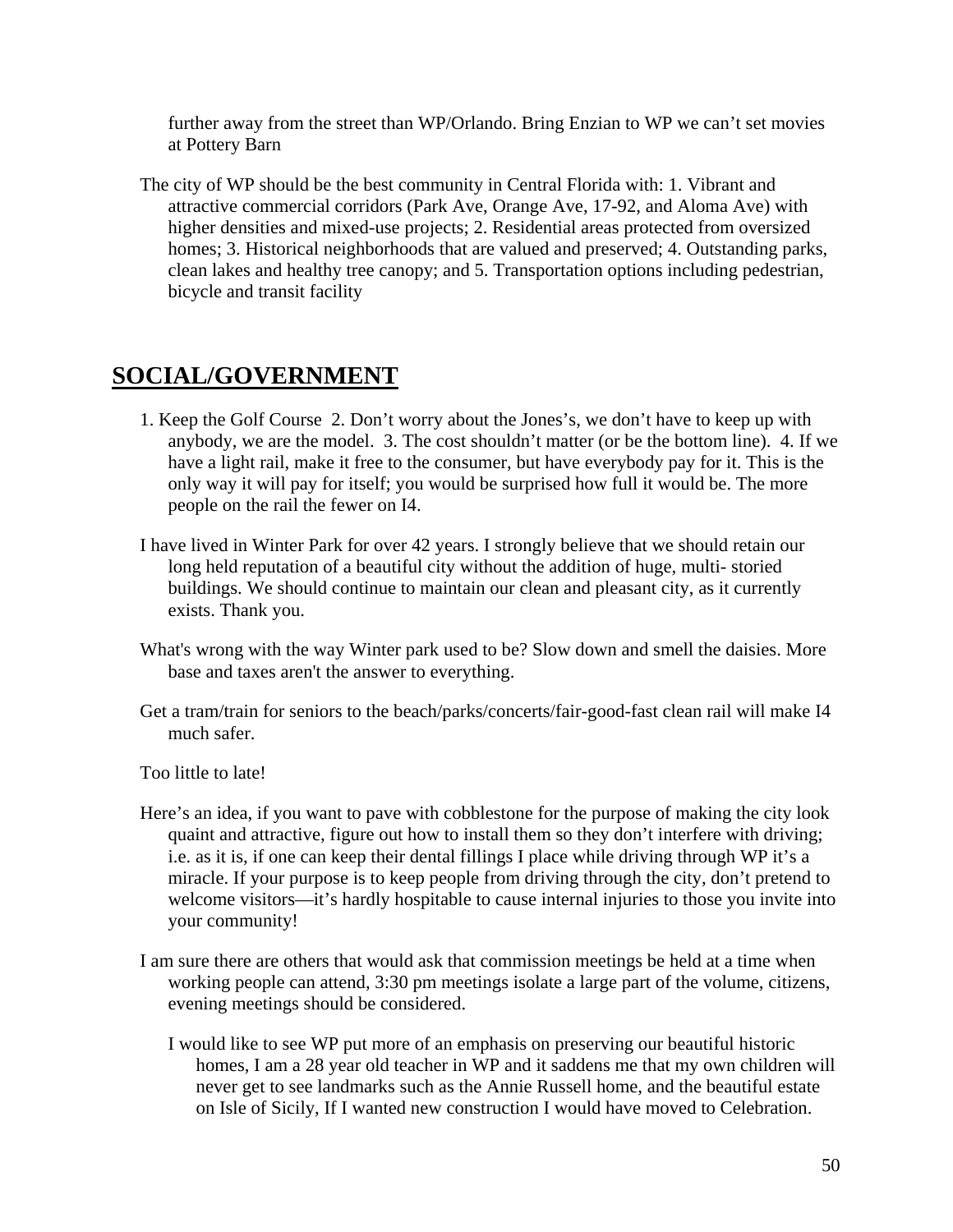Continue to support Brookshire, Lakemont WP Police and Fire Dept. Can we follow in the footstep of Downtown Orlando's historical District and be stricter with destroying old homes.

- Do not continue to move our city limits North, South, East, or West. We settled here because it was a clean small beautiful city with many wonderful rules and regulations. Wish we had a code enforcement officer 24 hours  $-7$  days a week- many homes are not being cared for the keep WP beautiful.
- WP is a wonderful place to live. My one concern is the difficulty in getting a permit to improve one's property. This hinders progress in making our neighborhoods more attractive.
- Keep the area bordered by NY-Canton-Center and New England a height restrictive zone. Don't let high-rise buildings over shadow Central Park. Put a plan in pace to work with Amtrak /CSX to tear down and build new and architecturally acceptable train station. Something with some Antique flare that would fit in downtown. The current station is ghetto, Improve sidewalk conditions and "please" repaint worn or paved over crosswalks.
- WP is known as the "City of Beautiful Homes" no condos, apartments or town homesjust because people come to Orlando to work, but want to live in WP, does not mean w have to provide a place for them. On other matters, I trust our Mayor and his associates to make the right decisions for the city and its residents. Since I have not reviewed the Comp plan I can not comment on the plans.
- The traffic has obviously been of utmost importance and the city has made changes; Bricking Temple, Lakemont. Please don't forget hibiscus, Magnolia, Oneco, and finally Brick also. Park Ave and WP village look marvelous=) Can't you make the beach area at Dinky Dock a bit nicer by putting more sand down. Farmers Market is another wonderful affair the city officers, it should be both Sat and Sun. Winter Park is F-A-B-U-L-O-U-S city to live in. I am so lucky my mother moved us here when we were children.
- It is my sincere desire that the city remember its residents on the Westside we object to those who would take our property/or make property so expensive that those who have made the Westside home for many years can no longer afford to live here. This is not and has never been the problem on the east side. Make it better and affordable for us not take it away from us.
- I hope the WPPD finds a way to enforce the noise laws as they relate to very loud car radios that shake my house windows no less than twice daily on school days. The school resource officers seem unable to stop the problem.
- My wife and I have lived here for 45 years when we came in 1960 it was truly a beautiful city with many orange trees and open space. It the 45 years it has been ruined by greedy people-developers, politicians, and lawyers look at Westside WP-such a fine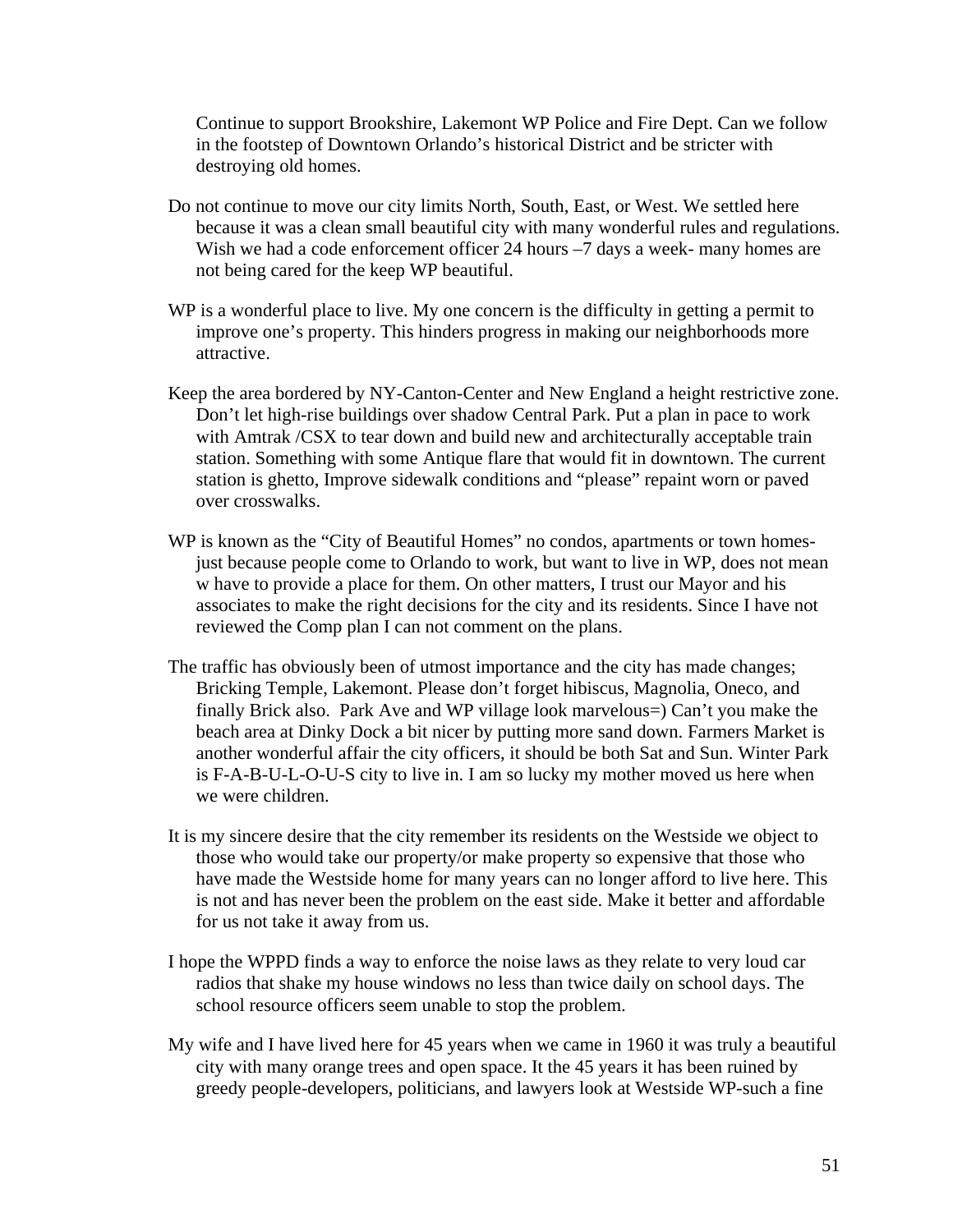place for people years ago. Downtown WP has many ugly buildings now. Shame on the government.

- To understand how to create a vision ….sending out a request on a single card with such a big request does not suggest our leaders have come up with a reliable, valid process yet. This is not the way great cities like Savannah, Charleston (and many others) evolve and stay fresh and ready for change. Please try again.
- We were annexed into the City of Winter Park illegally, not by our choice. We were lied to several times. We had a great neighborhood before the WP Gestapo came in. Our bills are much higher now and we don't like it. I've lived here for 67 years and never cared to live in WP. Hope this helps you shape your future now that you have my kind of mayor.
- Accountability- WP city people and developers and citizens cooperation instead of contention.
- I am so vehemently against elected politicians using their office to change zoning ordinances for specific benefit of greedy developers! Waatan outrage!! I am in WP for one reason: It is unique!! Gov't officials and elected officials should and must hold the bar solidly against any increase over what exists as a treasure of a little town w/ small scale buildings and a dedication preserving and allowing green space/light space/less traffic and water runoff.
- My vision is a Mayor and commissioner who are free of the corruption that plagues the current representatives. The fact that the city has allowed a dirt pile to sit on Venetian way and spoil neighbor's property without the city taking corrective action speaks volumes about how the city representatives have been sold to the highest bidder. If not true, then appearance is just as bad.
- I see a city with all residents having an equal responsibility in governing the policies and regulations. I see a city with its many employees respecting the homeowners. NO PART OF WP SHOULD BEAR ALL THE BURDEN LIKE THE Brookshire Heights subdivision. I like WP but too much speed, traffic, and congestion in downtown is not my idea of a leisurely day. Some of us senior have no computer and rely on the library. I pay taxes for so little service. Nothing is going o change but I am an eternal optimist so I mailed this postcard.
- Thank your for asking, but in truth I am not online to review the "Comprehensive Plan." A couple of question occur to me though how comprehensive (i.e. final and exhaustive) can any plan be that might have to change over time? And how much can the residents of WP, dissociated from the process and details of the plan, trust those who actually draw it up?
- Maintain small town feel. No large condo developments. Reduce property taxes. Open the hazardous waste facility more often. Thank you!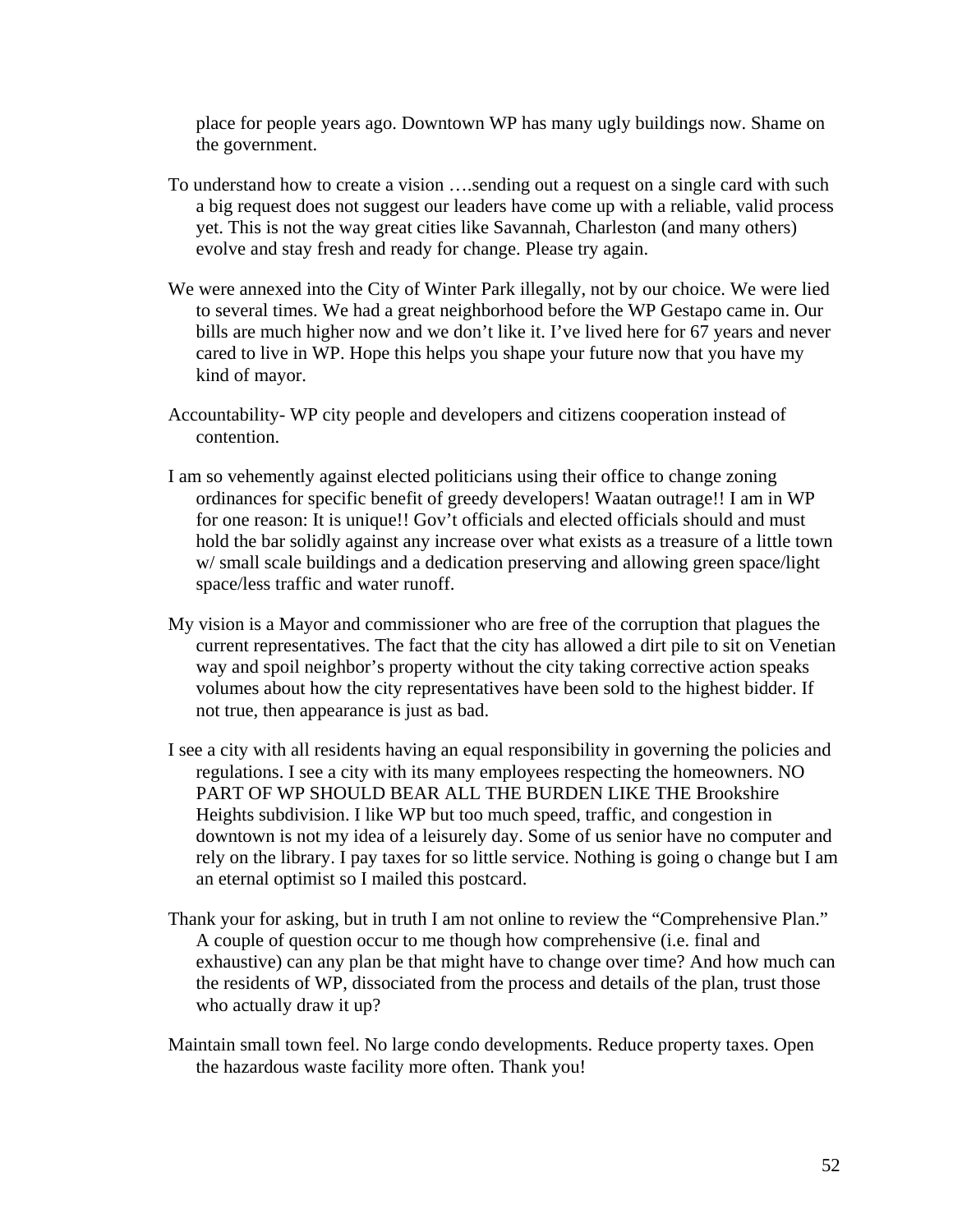- Reconsider the "asset" driven economic development model. Study alternatives to public/private partnerships. If taxes must go up to build a new city hall the so be it. Limit lot sizes in CBD to avoid appearance of single large scale projects. Make sure all project are guided by the governing principle of maintaining our village character.
- Existing codes need more stringent enforcement in residential areas! The city should not be in such a hurry to cut down mature trees-far too many have been removed unnecessarily since '04. Regulating and protecting the tree canopy needs to be strengthened and enforced! New residences' size needs to be restricted so that new homes fit the context of our city. We support setback requirements, 40' height limit w/no variances in commercial areas, and length limitations. NO MORE ANNEXATION!
- Stop placing the "show" needs before the needs of the people. Keep more of the small town atmosphere versus big growth-like big condos. Invest in the services WP provides for its tax payers. Garbage collectors who don't leave trash remains on driveway, cleaning out of storm water drains on a regular basis, code enforcement personnel who can follow through with the needs of citizens and have real disaster plans ready to implement.
- I hope that we'll find ways to cultivate a spirit of unity and celebration ofcommunity. The city is wrought with individualism, as evidenced by a tenuous mayoral election. Residents were uncivil during town hall meetings, which is intolerable. My vision is to create a climate where we seek firs to understand, then be understood; where we hear the voices of a marginalized West WP and adapt accordingly, and where we contribute intellectual and social capital to discussions/planning regarding regional growth.

Do not grant exceptions to the plan period.

My vision is that WP be able to maintain its uniqueness and grow with proper leadership. It would be nice to remain the little town that was. Unfortunately, this is the 21st century and growth is a necessary evil to be accepted. We want the city to provide but that always seems to require more money. Over the years, WP has slowly taken ownership of problems that come with growth - crime, traffic, schools, energy, etc. If, I don't want higher taxes (or more rate increases) then the money needed must come from some other sources. These are attainable with a balance that is acceptable to the "old" and "new" WP residents. Old is/was great but it won't generate the necessary funds to handle the previously listed problems that a static community must face when all around us continues to grow. My vision is "new" happening with leadership and controls. It seems to me that no growth will continue in rising costs for the average wage earner and I am one taxpayer who is reaching my limit. Federal and State governments take enough, I don't need WP getting on the bandwagon because we want to stay in the 19th century. I live in the WPHS area and my perception is that more effort is made in "the areas" of WP than an equitable distribution citywide. A prime example is response time to power outages. The coming hurricane season may prove me wrong.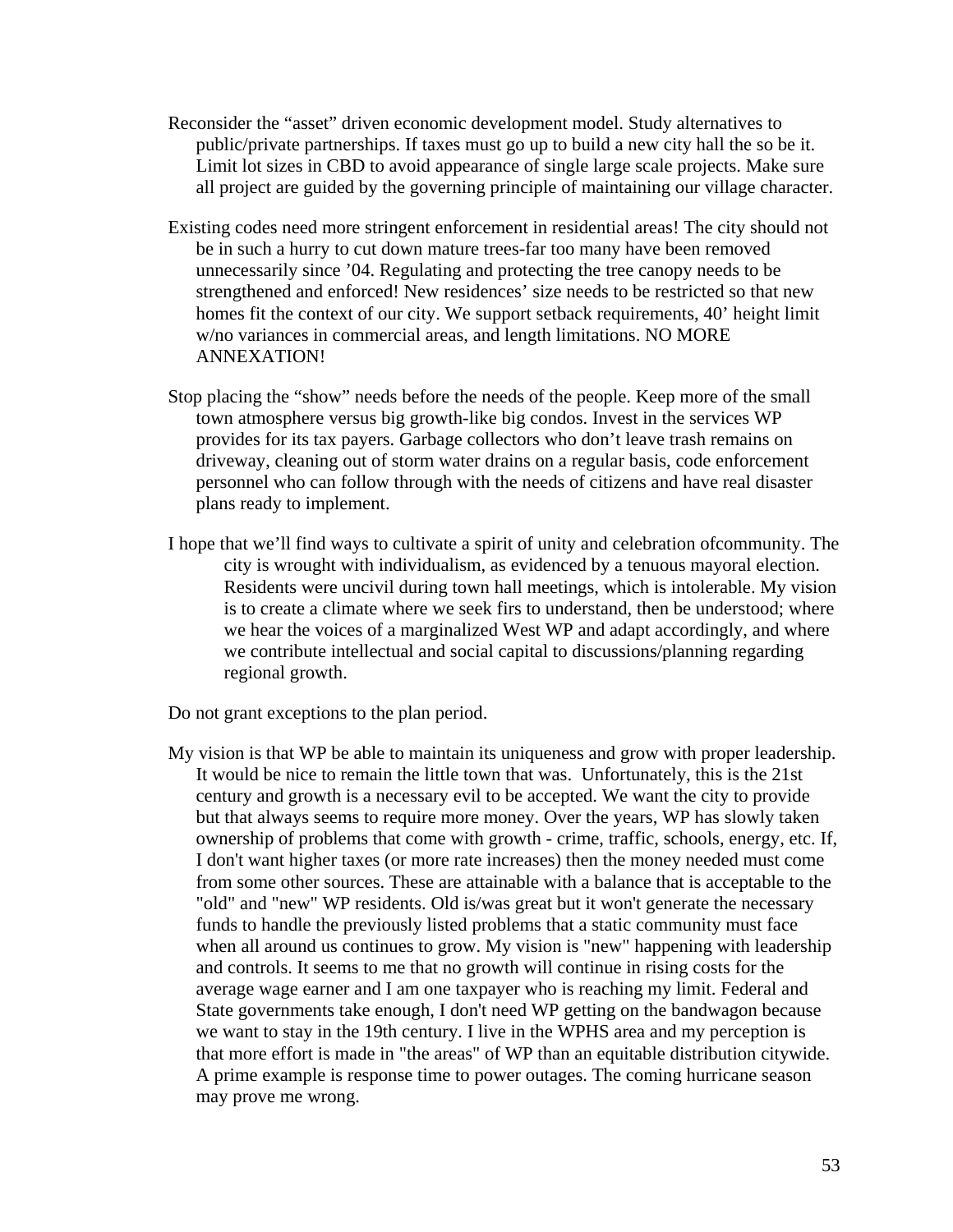- First let me say congratulations on becoming Mayor of Winter Park. You asked if I would provide "my vision" for Winter Park. While I have lived here most of my life, I have never actively responded to a question such as this, until now! Please allow me start by saying, these developments that are sprouting up everywhere are doing irreparable damage to the "small town, quaint feel" of Winter park. Don't misunderstand; I do believe that growth is an important part of our city. However the unchecked and over-priced expansion of our city will change it forever and not for the good I am afraid. A couple of month ago I attended a zoning board meeting with a friend. They were discussing the development of the site where the D.O.T. office is. The main point of contention was, how the structure is going to look! It seemed a little preposterous. Our zoning and planning boards SHOULD NOT BE THE "LAP-DOGS" OF DEVELOPERS. Please understand, I am not implying that those bodies are doing anything wrong, but the appearance that they are a "rubber stamp" for developers is widespread. I know its easy to "snipe from the cheap seats" and a far different situation from where you are sitting. I just wanted to give you my friends' perspective and mine. Oh and if you will allow me to vent for a minute. When the city "bricked" Pennsylvania Ave then Lake Sue then Winter Park Drive. I noticed that the "bricking" is uneven...on purpose! Isn't it discriminatory to try and control speed in one area of the same road and not in the other parts.(stated purpose for the uneven bricking). It strikes me as odd that the people on the Lake Sue/Winter Park Dr. get much smoother "bricking". Are their children in less need of cars traveling at reduced speeds to protect them? Not to mention the POOR maintenance of the roads now! Oh by the way, to whom do I send the balancing and alignment bill I need every 6 months because of those brick streets? If there is any way that I may be of assistance to you or your staff, please don't hesitate to contact me.
- The City of Winter Park's Planning Department and Citizens charett have done a good job on the comp planning and transportation review. The only problem is not establishing a link between Comp Plan and Park and Recreation Plan to a common goal of quality of life. During next ten years of redevelopment. The right of ways in the community needs to be walkable and connective to sustainable neighborhood resource centers. Winter Park residences are aging population and oil depended. The centers of resources are outside the walkabe range most homes. There is a need for lineal parks to resource centers using ADA and Universal Design standards for electric scoots as well as wheelchair and lineal park walkways to more public transportation bus stops.
- The question asked in the recent mailer is what do citizens envision for the City going forward, to which my response is very much the same of what we have been seeing recently with the redevelopment and considerable upgrading of buildings, open spaces and infrastructure. Certainly some mistakes have been made, but I would much rather see the City moving forward batting .900 than see it return to an era of no progress. I believe Jim Williams, Don Martin, Alberto, Jeff and others have and are doing a terrific job. My hope is that they will be allowed to continue with guidance.
- I love Winter Park and have been a resident here for over twenty years. I have owned four homes here and have only moved out of Winter Park once for about a year and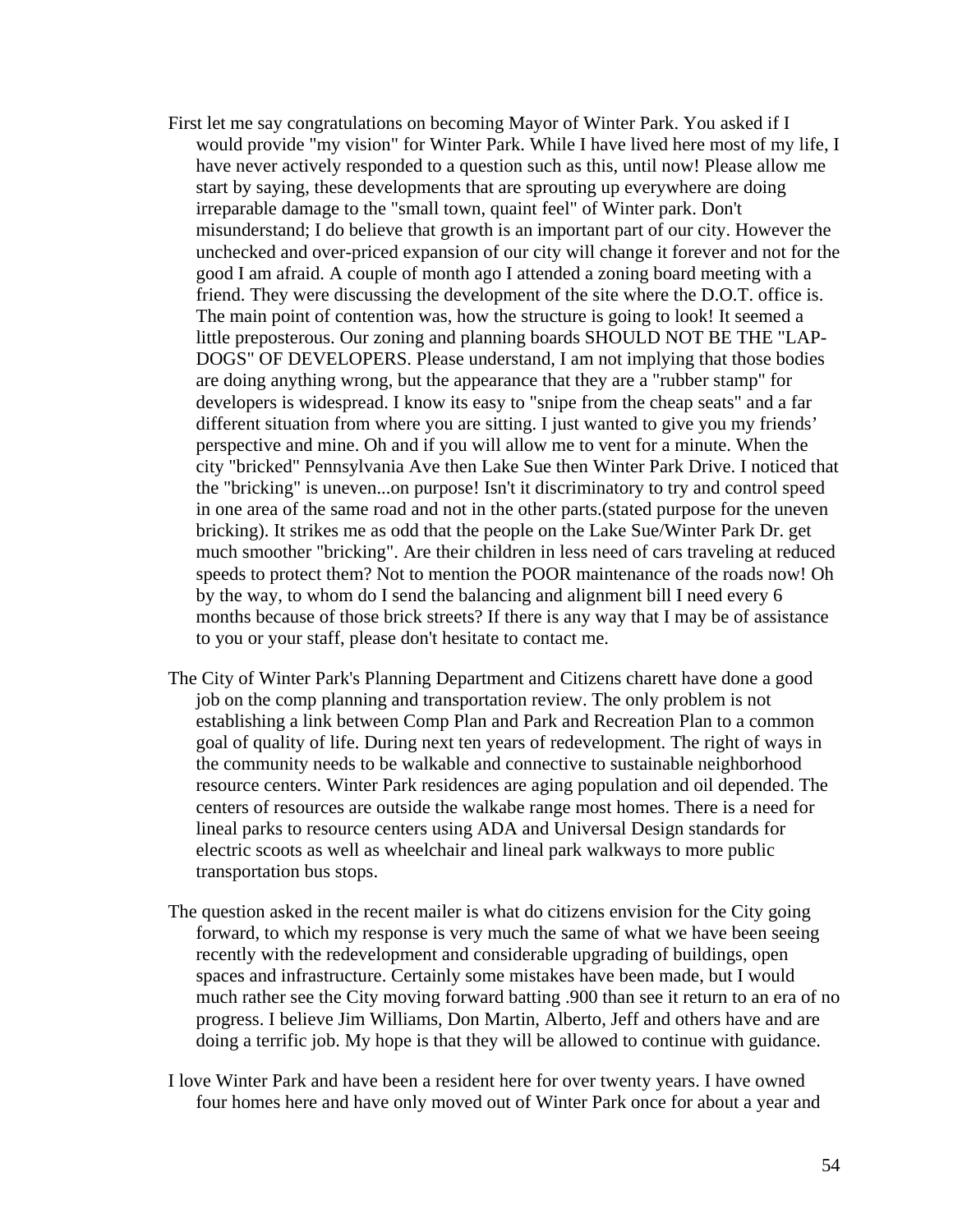decided that I missed the ambiance of our delightful town too much to live away from it so I moved back.

I understand the trend towards bricking our streets and adding the round-abouts; although I personally dislike driving on the brick roads because they are noisy and jarring to my body despite driving the speed limit or lower.

I am NOT IN FAVOR of allowing more building of multifamily homes or high-rise dwellings in our city. One of the nicest things about living here has been being able to travel through our community for errands and social events without being bogged down with frustrated drivers and people who are being impacted by the increase in development and population. I AM IN FAVOR of developing the areas around Fairbanks and north to Canton between 17-92 and Park Avenue for housing and businesses if the construction can be contained to low rise business, restaurants, shopping or single family dwellings or at the most duplex type townhouses WITH enough parking on the property to eliminate this on road parking dilemma. MOST IMPORTANTLY for us is the cycling issue. Central Florida and particularly Orlando and Winter Park speak of being "bike friendly" communities. This is a sad misconception and I implore the City of Winter Park to consider having an AVID cyclist on one of the committees to provide input into the further development of cycling paths, lanes and trails. Our current bike lanes are strewn with debris, broken glass and potholes some of which are so bad they necessitate us to pull into a driving lane to avoid crashing our bikes or ruining our bike rims. I am surprised that the city hasn't been sued for damages caused to a bike or cyclist because of potholes and debris in the cycling lanes. More effort needs to be given to educating the drivers of our usually friendly city that cyclists have all the road rights of motorists. After all, I live here and I am sure a good portion of my tax dollars goes towards the maintenance and development of roads-so I consider it my right to be able to have access to safe cycling in our city. Perhaps cycling lanes could be swept more frequently and homeowners who live adjacent to cycling lanes need to be informed to keep their cars, garbage bags and trash receptacles out of the cycling lanes; because after all, they are cycling lanes not utility easements or parking spaces. Articles explaining the rights of cyclists and that we are actually not supposed to ride on the sidewalks would go a long way to helping educate the community to cycling rights. Another point which may be insignificant given there are only a handful of houses backing up to Glenridge Drive is the noise pollution. Although I am sure there are other neighborhoods with a similar problem. I live in a home that was remodeled with additional sound proofing on the exterior walls as well as double paned insulated windows. From about 4:00 p.m. until well into the night we are accosted by the blaring music and booming of the bass of motorists stereo systems while in my bedroom which is at the front of our home. Perhaps signs in designated residential areas would be a friendly reminder that not all of us enjoy listening to other people's music choices-either that or having a patrol man sit behind our houses to issue citations for noise pollution. All in all, I think we have a fine city. I congratulate you on your election to office. I voted for you because I believe you will uphold some of the original values of our quaint town and will limit the impact that the building explosion has had and will have on Winter Park.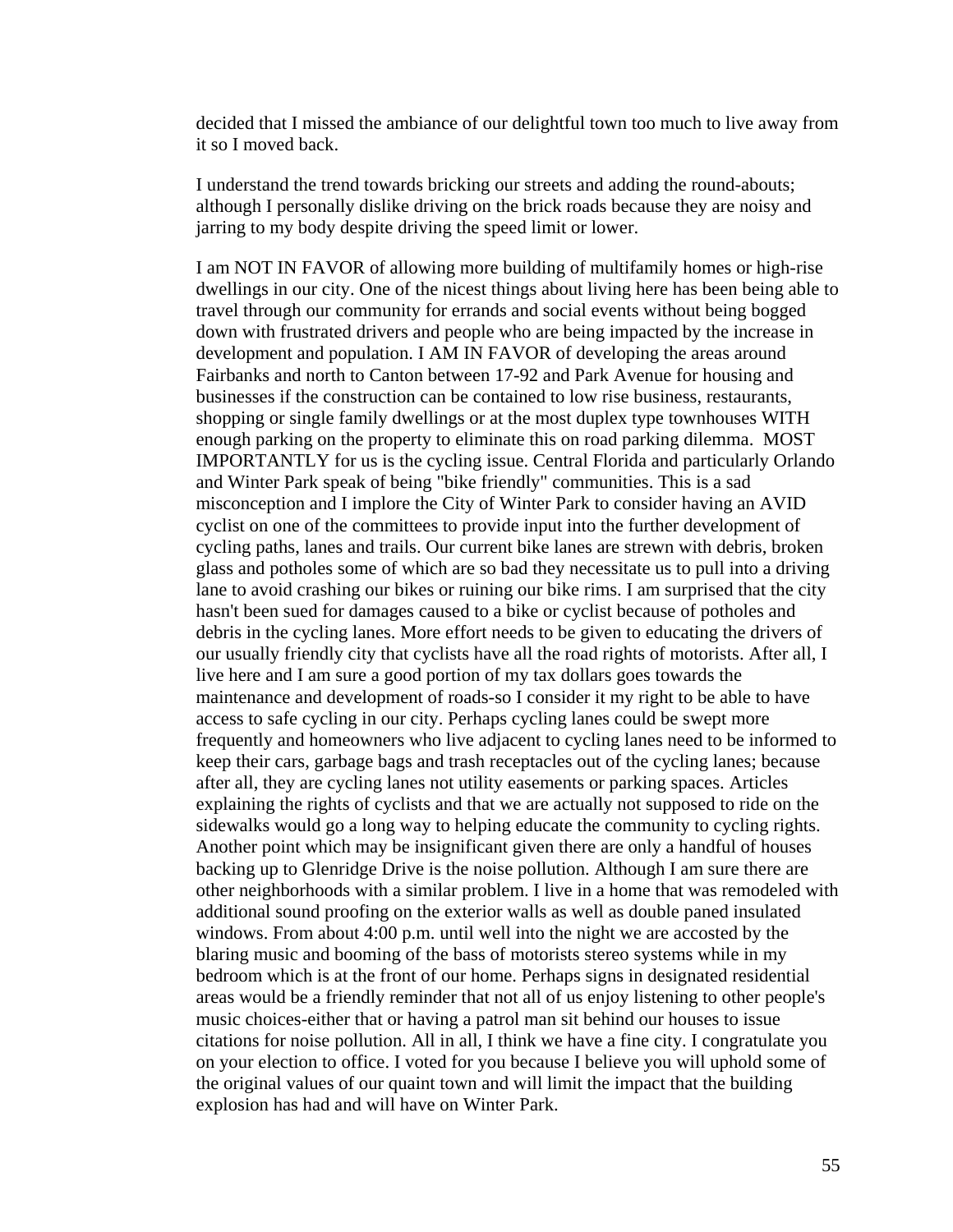You asked for my vision for Winter Park.

A. My vision for Winter Park is that we have a City Commission that thinks street bricking is a good idea. We should continue to brick streets in Winter Park because:

1. Brick streets are uncomfortable and inconvenient for everyone to drive on.

2. Brick streets deteriorate making them progressively more unconformable, inconvenient, and sometimes unsafe as time goes by.

3. Brick streets appease people who purchase homes on through streets and then whine about the traffic.

4. Brick streets allow bureaucrats to make claims of reduced traffic and reduced speeds in an effort to advance their careers.

5. Brick Street provide no documented improvement in public safety.

6. Brick street appease people who hate cars.

7. Brick streets give realtors a selling point.

8. Brick streets deter people from driving into Winter Park so we can expect a lower level of economic activity.

B. My vision for Winter Park is that we have a City Commission that further erodes the rights of private property owners. We should further erode private property rights by:

1. Enforcing existing rules that deny property owners the right to remove trees that restrict their desired use of the property.

2. Rescind permit approvals because an active minority of resident's objects to decisions made by the City Commission.

3. Expand existing rules that allow the City Commission to classify certain properties as "historical" without the consent of the property owner.

4. Create as many limitations, restrictions, and regulations as needed to deter investors from wanting to construct new commercial buildings in Winter Park.

C. My vision for Winter Park is that the City Commission continues to nurture a City Management that prides itself on stonewalling legitimate resident inquiries into City business. We should nurture this attitude by:

1. Making sure that all responses to resident inquiries are intentionally incomplete.

2. Making sure that inquiring residents will need a lawyer to have any chance of getting a complete answer to questions raised.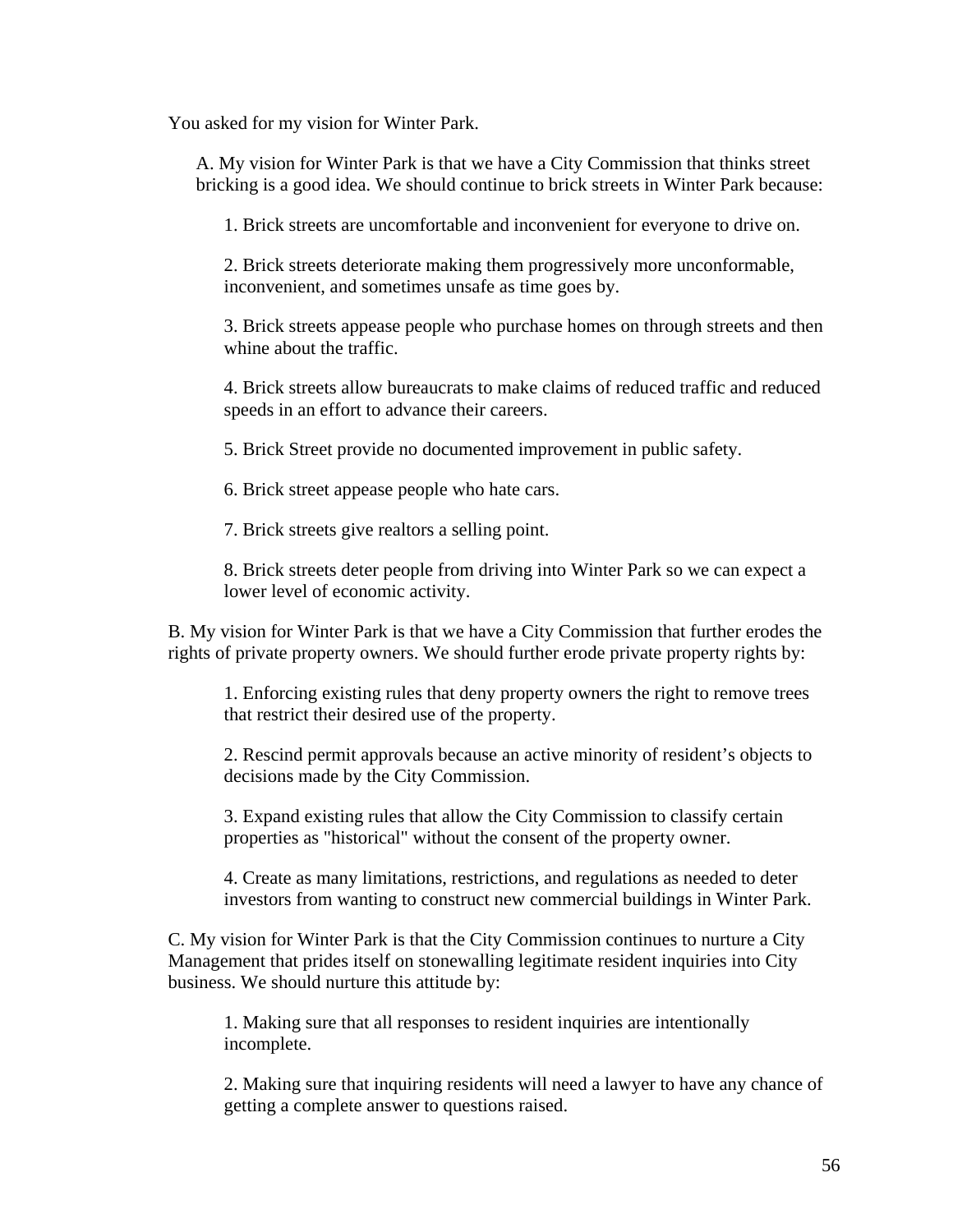3. Making sure that public communications are sufficiently obtuse and incomplete as to not motivate resident inquiries.

4. Making sure that public communications focus on subjects like awards received and park activity schedules, while avoiding discussion of meaningful decisions and issues.

4. Make sure that each City employee is trained to avoid the substance of issues because an uninformed or misinformed public is almost as good as not having to deal with the public at all.

D. My vision for Winter Park is that we have a City Commission that spends every penny it gets its hands on. We should do this by:

1. Having single issue elections at odd times of the year to approve bond issues and charter changes so that only those with a vested interest in the issues being voted on are likely to vote.

2. Spend every penny that results from increases in real estate values and then borrow money on top of that to build more and more government buildings to serve a constituency that is not growing.

3. Continually increase the number of full time and part time City employees.

E. My vision for Winter Park is that we have a City Commission that ignores the interests of residents who pursue their private lives without initiating contact with the City, and that responds only to those constituents who actively pursue personal agendas. We should do this by:

1. Creating committees populated by residents with particular agendas. For example, we should invite people who are passionate about expanding spending on City parks to form a committee and let them come up with ways to fulfill their agenda at the expense of all other residents.

2. Pander to people who demand the City remain exactly as it was then they brought up their family here, regardless of the irrationality of such demands and regardless of the negative impact such pandering has on attracting economic activity to the City.

3. Recognize that the loudest voices are the only voices that count and avoid thoughtful consideration of the interests of those whose voices are not being heard.

4. Ask the residents for their vision of Winter Park so the City Commission doesn't have to commit to one of its own and thereby can avoid responsibility for their decisions.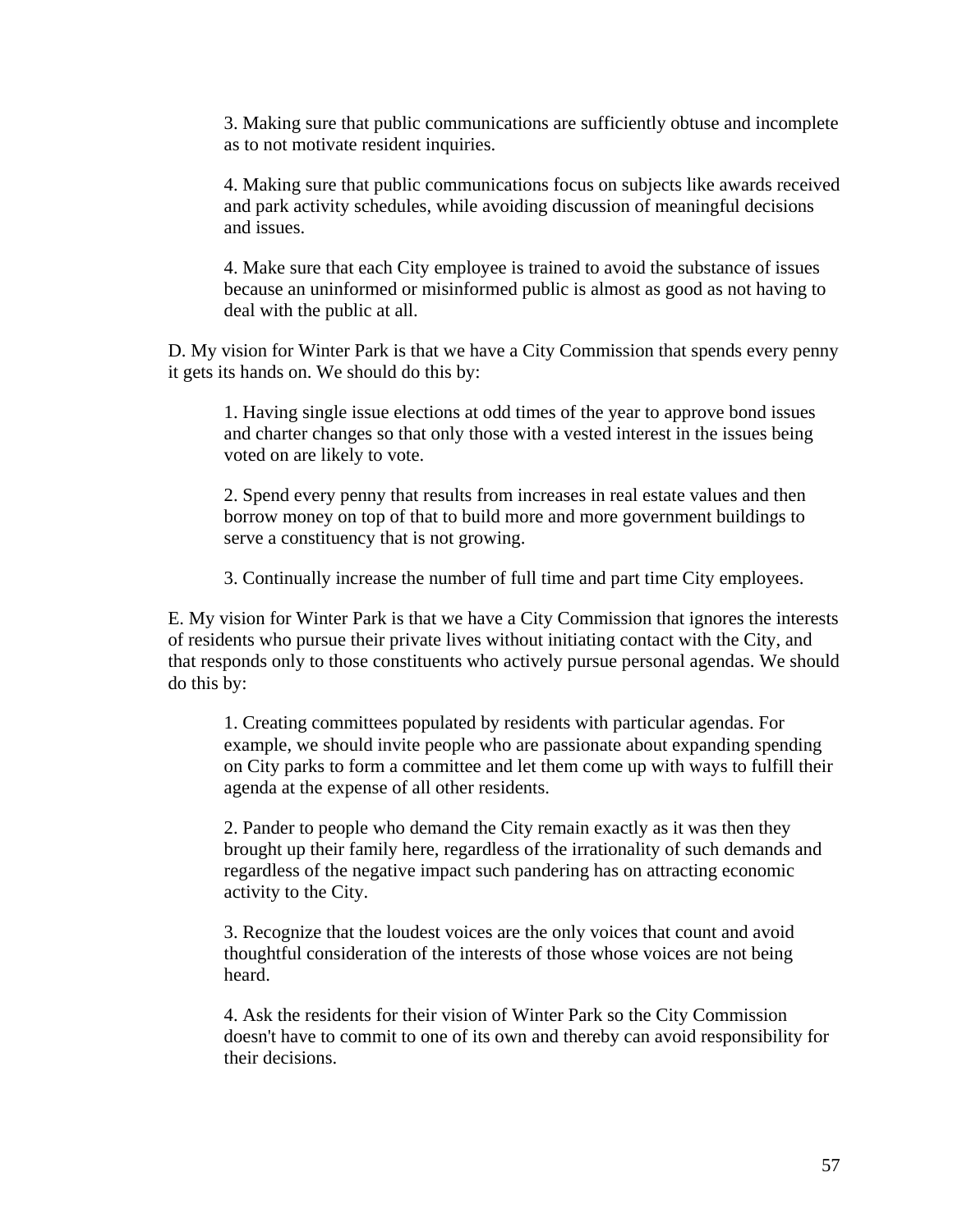I am sure you will all agree that this vision will serve all the people of Winter Park for the long term. Hey, wait a minute, this vision is exactly what we have now! By golly, you all are way ahead of me.

- Take better care of the streets. –Less government control -better electric service -Keep property taxes down -leave anything not mentioned above alone.
- I am not going to think about this-politicians will do as THEY and THEIR SUPPORTERS want them to.
- Before making any decisions by the commissioners-present the proposals to the residents/voters-let us have an input on final decisions-example! Our neighbor Orlando –gave the store away- let's don't let this happen in WP- it seems to be heading that way! \*Put to a vote (2) two property case study- no condos no hi-rise
- Not all of us have the time to comb through a 77-page document –as much as we care about our beloved city. Suggestion: provide an executive summary with critical issues under discussion highlighted.
- Stop annexing all the garbage that adjoins WP. It does not compliment our city and merely spreads the services we pay for a lot thinner. WP Residents should be given an opportunity to vote first. WP does not have to become a large city.
- Poop Scoop signs in all parks, handicap accessible restrooms in all parks, by the sinkhole by the basketball courts, sign about no alcohol and no motorized vehicles (vespas, gopeds) in the park, last football championship game on a Sunday 12 people were drinking beer and by the portable bleachers and then intoxicated people got into cars and drove away, police enforcement at CK Island Park on Sat and Sun. Retired Bicycle Patrol
- Contain city spending to inflation rate -Maintain or lower taxes by expanding base through a common sense approach to tax base expansion. –Allow economic development that helps all our citizens -Maintain the beauty of our streets and lakes -Explore the traffic issues on Aloma and Lakemont
- Keep new building in village center modest to conform to our small town image. Revise new Post office plans downward. Preserve the Black West side neighborhood. DO NOT encourage more cars. KEEP bricking roads and PLEASE!! No more sharp tax hikes for seniors.
- NO more annexing! No more condos. Keep construction out of Central Park. Improve service at the library and limit it to residents, build a local shelter for lost animals.
- We want Sewer
- Control population density, keep costs as low as possible, assured quality, social help for those who need it including veterans, open door policy for individual input, Police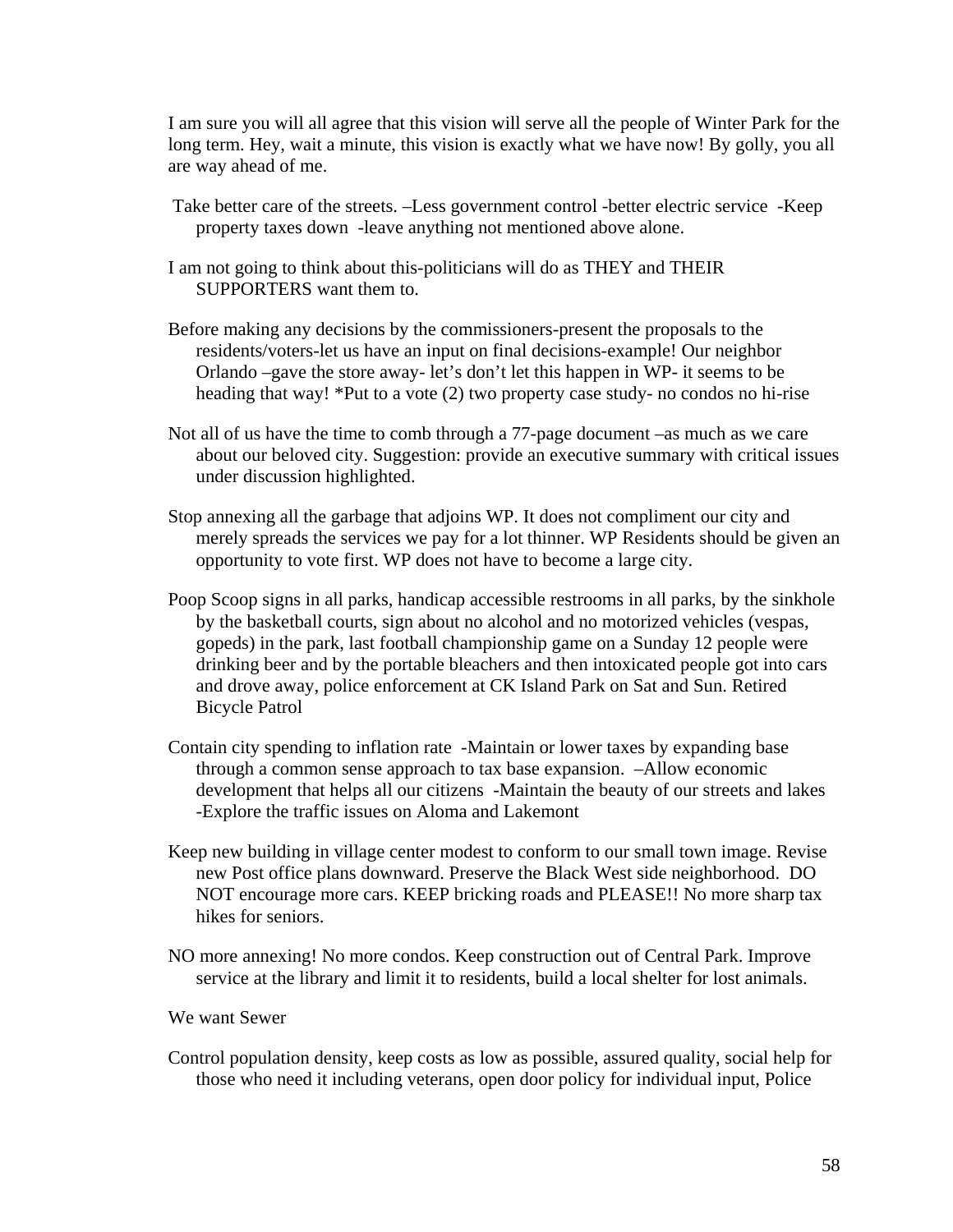that have very good social skills with people not just to lock them up. Put the golden rule into practice. Varied types of businesses that are an asset to the community.

- 1. Waste management is terrible at replacing severely damaged trash containers. They take more than 6-8 months to do so. 2. Code enforcement needs to pay better attention to lawn/yard care. Many homes are untamed which causes pests (mosquitoes, rats, etc) to multiply. 3. Speeding in the neighborhoods is completely uncontrolled!
- Winter Park is a very nice place to live. We enjoy the lakes, scenery, and cultural events very much. We are worried however, about the number of illegal Mexicans and others coming to city and state. Why, for example can't the police arrest them if they are here illegally? What about WP employers who hire illegal aliens?
- A City that realizes bigger is not better; a City that recognizes what it is, what it is not, and what it should never try to be. We would do well to consider an ordinance similar to that enacted in Carmel-By- The-Sea years ago:

"THE CITY OF CARMEL-BY -THE-SEA is hereby determined to be primarily, a residential City wherein business and commerce have in the past, are now, and are proposed to be in the future subordinated to its residential character; and that said determination is made having in mind the history and the development of said city, its growth and the causes thereof; and also its geographical and topographical aspects, together with its near proximity to the cities of Pacific Grove and Monterey and the businesses, industries, trades, callings and professions in existence and permissible therein."

--- Adopted by Ordinance No. 96 passed on this 5th day of June 1929

A City that refutes the New Urbanism mantra; a City that refuses to permit redevelopment that adds to traffic, density, and congestion;

A City where the citizens command more respect and response from officials than do developers and the Chamber of Commerce;

A City where Boards 00 NOT include individuals who manipulate the policies and recommendations of those Boards for their private gain, and that of their associates and clients; a City where individuals with direct and indirect conflicts of interest, including employment, consulting, partnerships, and contracts, ARE NOT permitted to serve on these Boards; a City where such individuals are replaced with involved citizens with NO conflicts of interest, who choose to participate in the process solely out of an altruistic desire to maintain the special nature of Winter Park;

A City where I can walk along Park Avenue without having to dodge tables/waiters/restaurant patrons/and restaurant employees;

A City with a height restriction of two-stories/thirty feet (30') on Park Avenue, New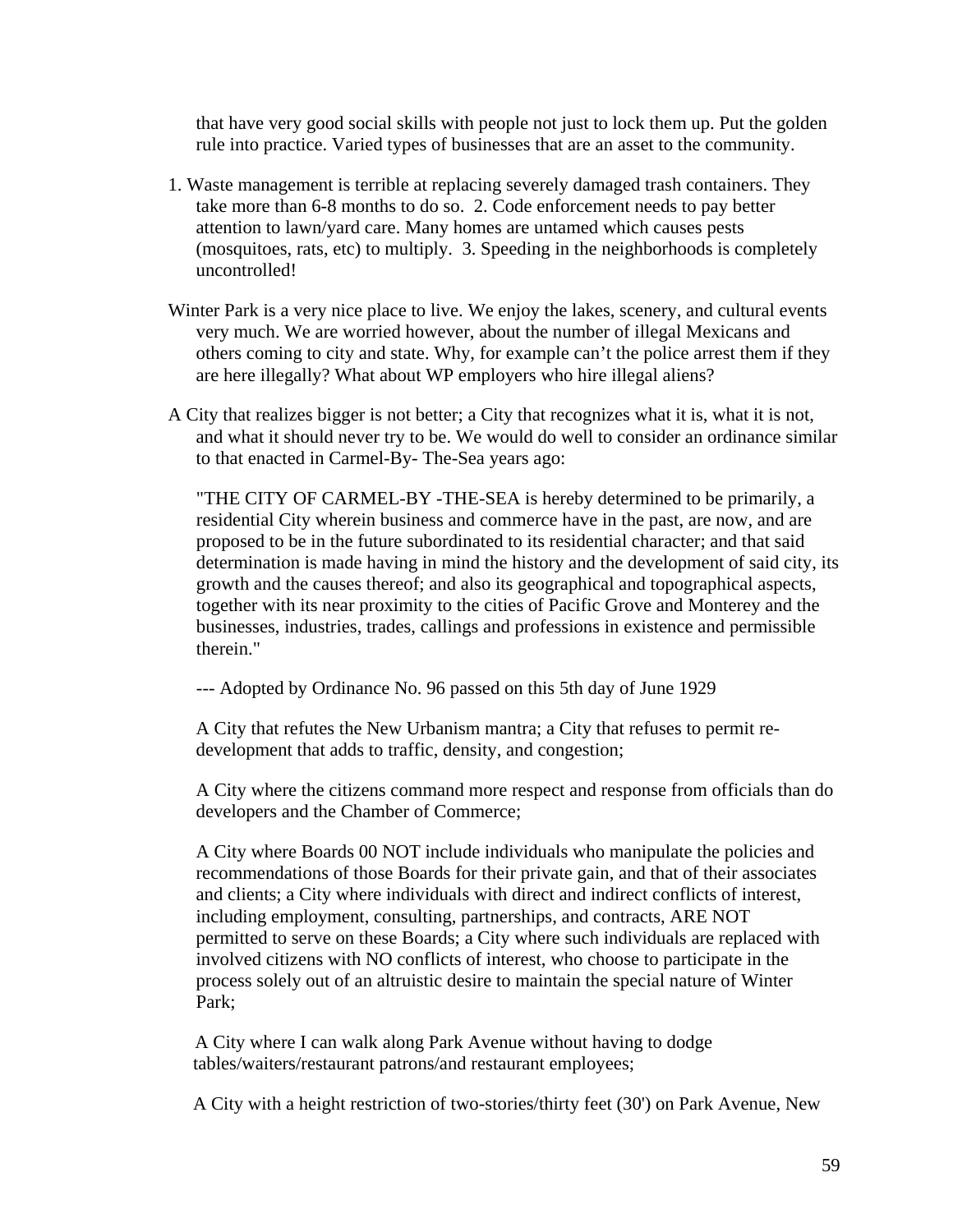York Avenue, Morse Boulevard, New England Avenue, Lyman Avenue, and similar streets in the Central Business district, and three-stories/forty feet (40') everywhere else; a City which permits NO MORE FOUR-STORY BUILDINGS ANYWHERE IN THE CITY LIMITS;

A City with no new buildings over one hundred feet (100') in length;

A City with CONSISTENTLY ENFORCED required set-backs with landscaping/green space/trees for every building, no exceptions;

A City which revises the FAR requirements so builders can't utilize with gravel driveways instead of concrete, to cleverly circumvent the intent of codes and play "by the rules;" a City which changes from a % requirement of non-permeable (which includes gravestone driveways/parking areas) to a % requirement of LANDSCAPED/GREEN SPACE for every lot, residential and commercial;

A City with no more special deals with/concessions for developers; Winter Park is attractive enough without any giveaways;

A City with no more annexations;

A City, which will not attempt to use eminent domain for economic benefit;

A City in which Code Enforcement takes a pro-active, rather than reactive, stance toward quality. Of life issues that affect all of us or just certain neighborhoods;

A City which lives up to its motto: "City of Culture and Heritage;" and

 IS. Finally, a City that bas the fortitude to say, "No," to those who would change our character and scale to suit their personal agendas. Thank you for considering my perspective.

Central Florida is growing in an out-of-control manner. I hope that a wise Comprehensive Plan for Winter Park can be developed and followed to prevent such growth from eradicating our unique town. I hope that exceptions will not be made when profit calls for a few instead of good for the entire community. Winter Park is not a unique town in the United States, but it is nearly unique in Florida. We are in a state of uncontrolled growth for profit which dates from the days of Ponce De Leon and the fountain of youth to the dredges that made most of Florida habitable to the massive "small town" developments of today. We need to adapt to change with plans, not just react to what sounds and feels good at the moment. My vision: Building Height: We should maintain our small town flavor by keeping our building heights low. No new buildings any higher than they are at present on Park Ave. from Aloma to the golf course. No buildings over 6 stories looming around Central Park. No high rises - over 8 stories - in most other areas of Winter Park. I would make an exception for buildings in high commercial areas along 17-92. This already has plenty of ugly, dense commercial areas. Perhaps some new taller buildings would be an improvement. They should have some set back from the street to prevent the "Baldwin Park affect." Condos are the latest craze and there are plenty already planned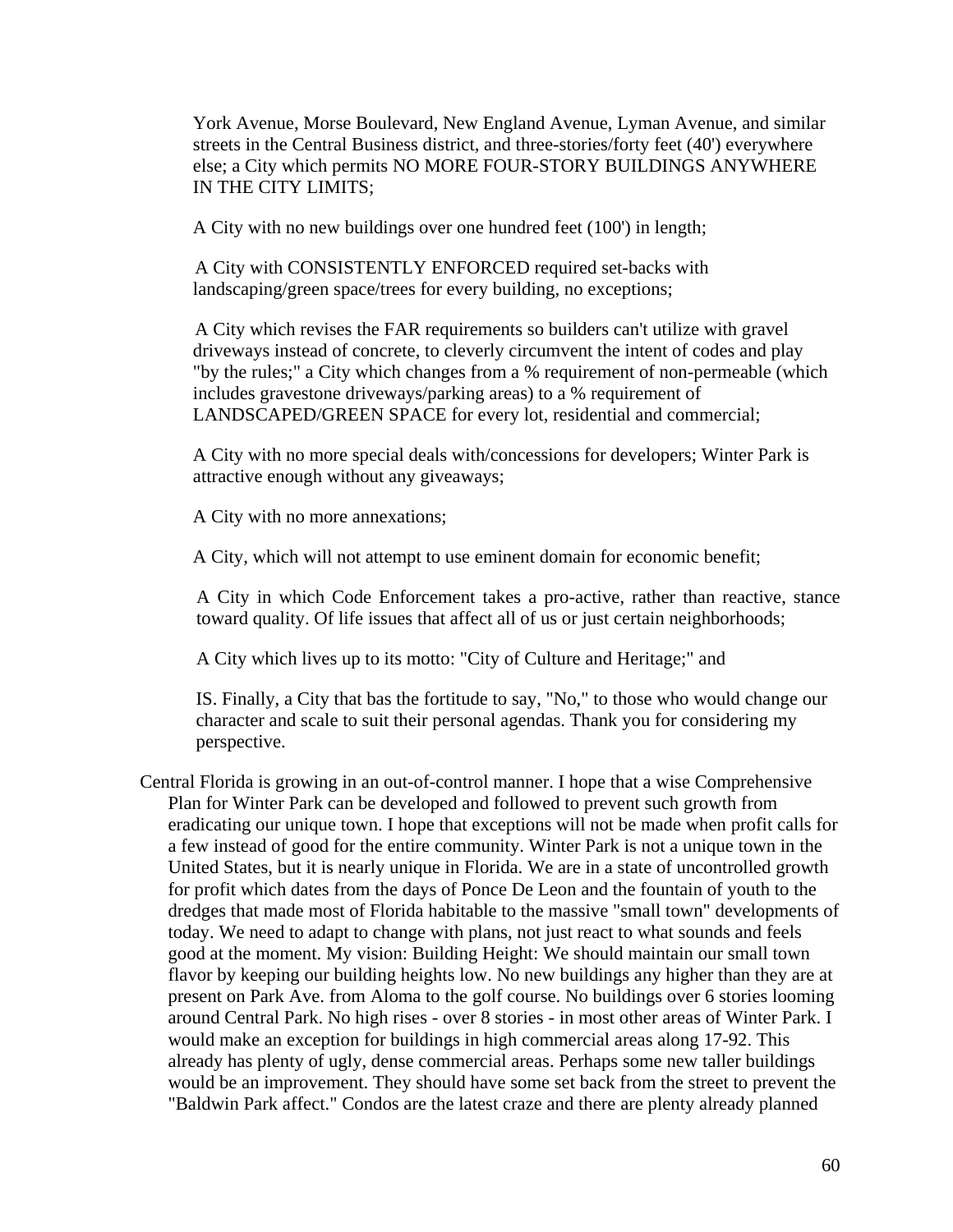for our city center. Evidently, someone on the planning board is due to make plenty of money on some of these projects. I assume they were given variances or was there no plan for the city already? I take full responsibility for my apathetic interest in the growth of Winter Park. The presently planned condos are all at the very high end in price. Therefore, they will add money to our tax system and may not generate too much traffic, as I would guess that they will be second or third homes for the majority. However, do we need more? Do these presently planned conform to our present plan for the city? The argument over the Carlisle seems to be too late. I agree with others that it is too tall and too close to the park. If it cannot be prevented, let's avoid more similar ones. If it must be built, can the developer be required to redesign and have a bigger setback from the road or fewer stories? Less expensive condos need to be reviewed in terms of density, traffic, and impact on schools, quality, and management. Our traffic is already too heavy for our roads. We don't need to add hundreds more cars to roads that can't handle what they have already. Any such condos should have strict parking requirements, sensible plans about entering and leaving the road, landscaping and quality architecture, and future management plans. How about teardowns and rebuilding of current housing? Does the plan address this change in our city? There are hundreds of smaller houses that could be replaced and it would be good for the city. However, lots used to be larger in proportion to the house. The lawns and trees are what make Winter Park so appealing. Today, gigantic houses are commonly placed on very small lots and the results can be seen in many housing developments in our area. I am not against tearing down an old house, but restraints need to be developed as to the size of the new house. The consideration should be how it would look if the entire neighborhood were the size of the new house. We want to keep our setbacks and side yards. These controls should be in place for the West side and lesser neighborhoods as well as the wealthier areas and central city. The development of the West Side is a real question. Will this continue to be a predominately Black section? What kind of constraints on building will be developed for this area? This is valuable property that developers would love to get their hands on. Gentrification is always a problem for those living in the old area. It always happens. Could our city learn by studying some other cities so we could be less harsh and uncaring? High standards should be kept for this section of town as well as others. Traffic I live near the high school. If the school buses and car traffic could be diverted to travel less through the neighborhood when the new roads open I would certainly appreciate it. Traffic circles are annoying and dangerous. I don't believe they should be continued. I don't know what can be done to eliminate traffic when all of Central Florida is growing at such a tremendous pace. I think that additional traffic police stopping people and giving out tickets will have the most effect. Other visions: The city does not expand the city limits unless the areas are closely identified with the current city (such as Winter Park Pines); and the utilities, services such as police and fire, etc. are fully funded to keep standards at present or above present levels. Winter Park continues to have a beautiful appearance due to continued tree planting and necessary cutting, park enhancements and upgrades, attractive signage, underground utilities, etc. Roads are maintained at a high level. Brick is not the surface of choice except in area like Park Ave., west side shopping, Farmers' Market. I am sure that brick roads are more costly to install and maintain. I feel there is no need to install uneven brick roads, as they will deteriorate soon enough to be uneven. Basic utilities and services are at a high level throughout the city, not just wealthier areas. I'm thinking of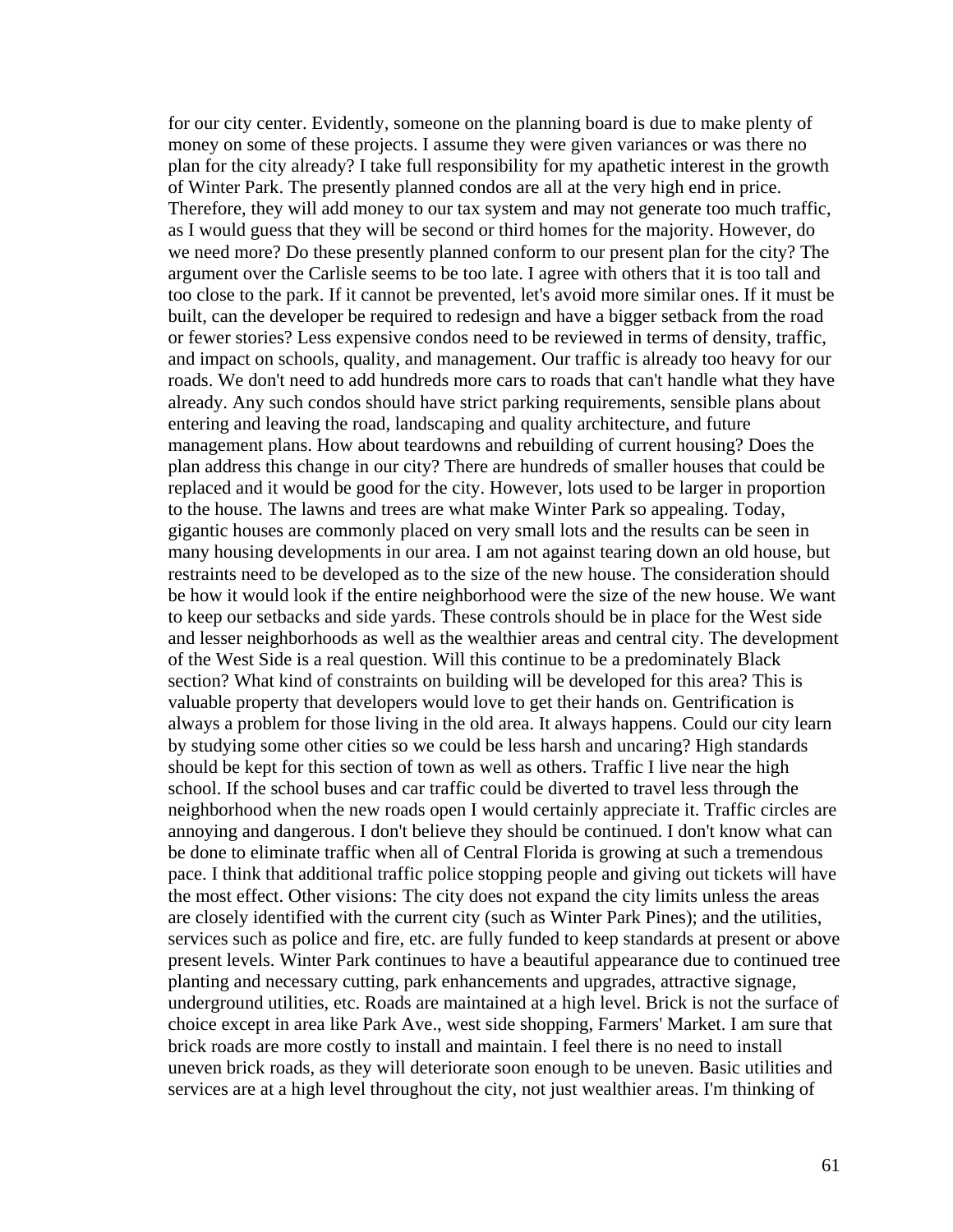street lights, drainage, sewers, trash and garbage pick up, police, fire, and the like. Thank you for asking for input. I am hopeful that we can discipline ourselves and Keep Winter Park Beautiful.

- Stop up rooting the poor without being fair as far as helping them relocate and putting money in pockets of the people not just the rich like you.
- 1. Reduce or eliminate freight on CSX rails. 2. Implement no whistle "quiet" train ordinance. 3. Policy on enforcement and adherence of zoning ordinances, it should not be the neighbors who have to insist on compliance.

Do not close Blue Ridge!! (For benefit of "water bridge") or anybody else!!

- We want Street Lights, have been asking for them for a long time, you can not see at all on Parkland Dr. 2800 thru 3000 Blocks on nights when there is no moon Please help us??? I have to walk at night Thank you.
- Should another hurricane make necessary a massive collection of debris, please find someplace besides WP to collect it. We've had our turn of the noise, dust/air pollution, and termite infestation. We appreciate the quick pick up which was accomplished last time. We do not feel this section of WP should bear the burden of a mountain of debris with every hurricane.

## **CULTURE/ENVIRONMENT**

- Keep Winter Park friendly. Do not encroach on our green space. Keep building heights reasonable. Park Ave should keep its flavor-reduce or stop national type stores. Keep it unique. Round-a-bouts are not the answer to traffic. Keep low speed in neighborhoods no additional lights on Aloma etc.
- A historic preservation of Hannibal Square. –Some type of limit to the "growth" in downtown WP. –Limit development of Hannibal Square to affordable homes for the residents. When the city was founded in the late part of the 1880's a land trust was set up for the residents of Hannibal Square let's keep it that way. (I'm serious look it up) I voted for you Dave don't let me down!
- Put "Heritage and Culture"  $1<sup>st</sup>$  in any planning for now and the future. Have conviction to veto any development that changes our city into a high-rise concrete jungle. One doesn't have to go far to witness "growth" by unscrupulous developers: High density Baldwin Park…Historic College Park has lost its charm, raped by weak, look the other way commissioners and boards. Thanks for the opportunity for our input!
- Broaden and enhance waterways connecting lakes of WP- open them to public use by making them more accessible and more of an area attraction. This is a core asset of the city, and yet largely ignored. We think greater density if well planned is what is needed here.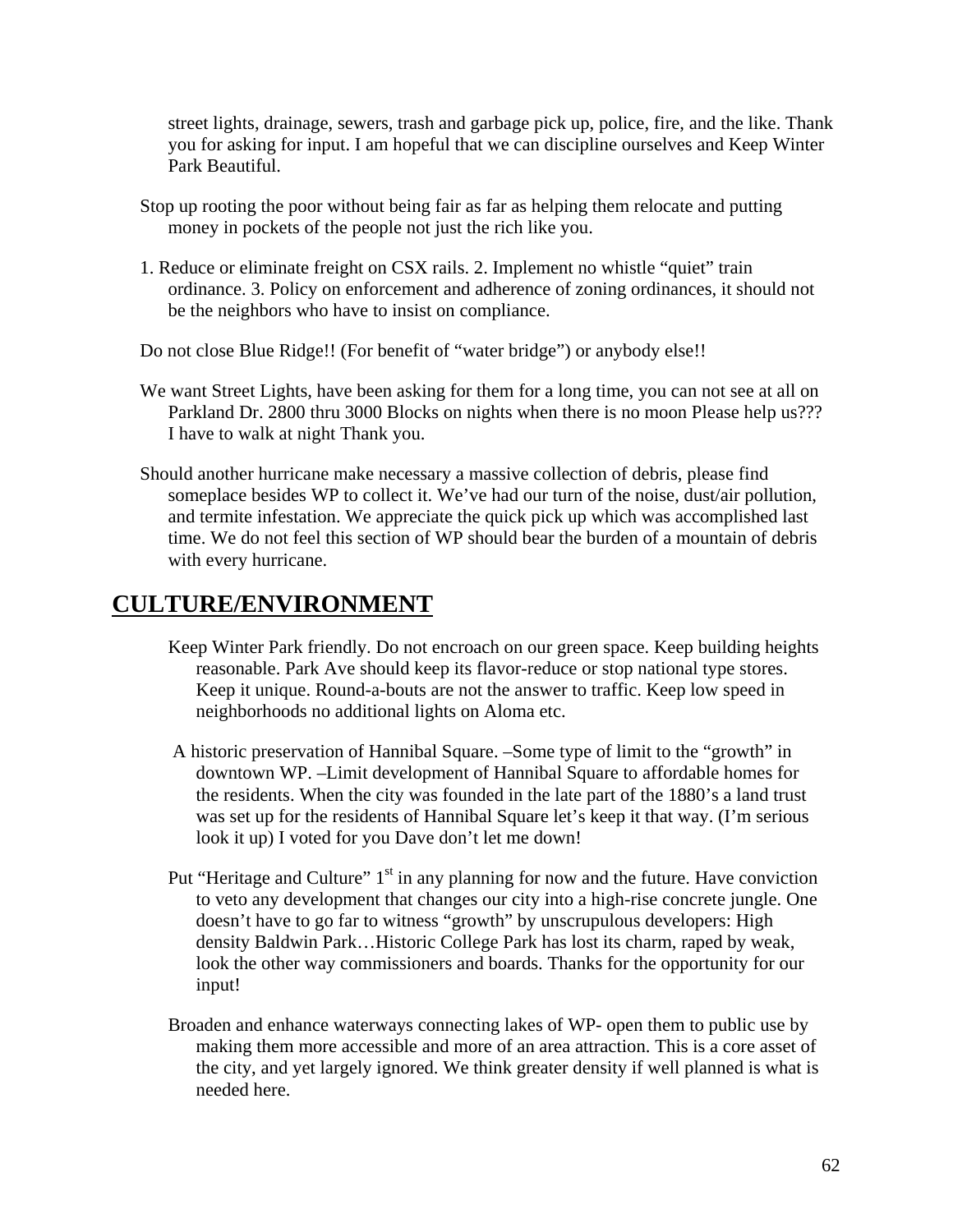Preserve Green Space, limit building height, preserve historic home sites, maintain reasonable density, and plan for traffic problems. We don't want WP, FL to look like Queens, NY! Please respond to residents concerns about the dirt and disruption from Navy Base Construction. Please don't tell us it's not your problem.

Beautify all areas- as area grows roads must also to meet the demands.

More open spaces-parks, etc. More trees replaced

- My vision for this beautiful city as we look at the next ten years would be to make sure all the green space and natural beauty remains protected and preserved. The charm and unique energy that attracts tourists, residents, and benefits to the overall economy of WP, I believe. Is directly tied to this and the sense of "community" and neighborhood friendly feelings that are evoked.
- Vision: Varied, yet environmentally respectful architecture (NO Mc mansion on small lots) A quaint downtown with local businesses and brick lined streets (not a vertically developed downtown that blocks the beauty and openness of Park Ave) Originally developed neighborhoods (not synthetic, created developments) We moved from Greenway, CT and Manhattan not b/c of expected tax relief from eager developers, but because WP reminded us of the Greenway of our youth. We expect to pay higher taxes for the higher quality of life, not better shopping options
- Promote upgrades to existing older homes. –Ease up on some of the requirements i.e. 7.5' and 12.5' for 2 story rebuilds to promote creative design. –Do not change zoning very easily. Keep land vs. house ratio as is. –Keep parkland beautiful and promote green friendly city.
- We are woefully lacking a historical presentation ordinance for homes. There are significant and unique homes being raged in the name if bigger and newer is better" Forget the commercial areas with height and density- that is smart growth! The neighborhoods are being destroyed!
- Clean appearance, healthy lakes, and compatible architectural styles in commercial and/or large residential structures. Friendly and helpful police department.
- 1. More sidewalk dining on Park Ave 2. High density residential in downtown 3. Buildings like the Carlisle!! 4. A beautiful new train station so my family can ride the commuter rail 5. Find a site for the Enzian.

Keep tax down, continue the beautification, and keep our lakes clean.

1. Taking strict measures to ensure that development does not pollute our lakes and that lakes remain accessible to the public, along w/new parks and open spaces. 2. Create more bike paths so that bicycles can commute and shop in safety. 3. Planting of live oaks throughout WP, not primarily wealthy neighborhoods. 4. Require new condo projects close to shopping areas to have affordable ground level retail space 5. NO WALMARTS EVER!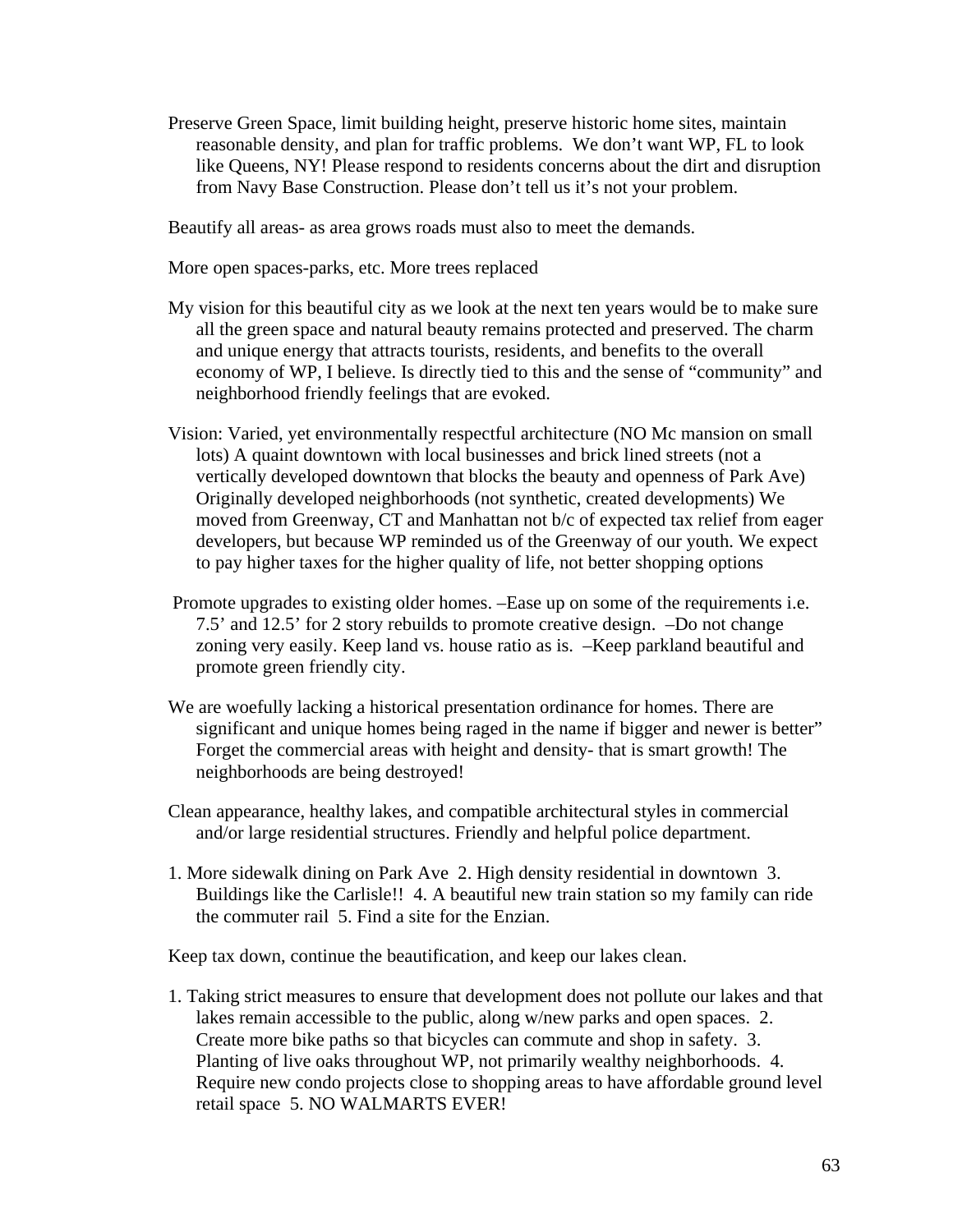- As much green space as can b preserved, WP conservation of trees and Central Park is wonderful. Hannibal Square is a great space too. We moved here b/c of the eclectic flavor of neighborhoods w/in a city and so close to Orlando!! (We've only lived her for 5 months)
- Do not annex anymore. Keep the library for WP residents only!! Give more money to the library. Build an animal shelter so lost pets have a place to stay. Require spaying and neutering of pets.
- Our vision for WP is to grow out of the High rent home district and Park Ave areas. There is much more to WP than the downtown area. WP should focus more of it efforts on cleaning up the West Fairbanks area. The "live oak fund" needs to be distributed more evenly.
- NO! Public access on Lake Kilarney
- Problem #1 The swimming pool will go sometime in the future, well all children should learn how to float and swim for their benefit #2 Keep the swimming pool, be sure all children learn to swim. There are enough big building in WP
- The holler property should become a discount-parking garage, like the one on Park Ave. More parking I needed on the Park Ave./ Fairbanks end. The progress energy Location should become a public park. Or make both of them parks.
- For WP to be known as the city of trees and the city of homes building height must be limited to 2 stories (commercial and residential) -streets to be pedestrian friendly (for bicycles too!) -Angle parking on the commercial side of Park Ave and no parking on the Central Park side of Park Ave. – Open space for sky, air, trees, and parks. –Low density
- The maintenance and clean up of the chain of lakes is paramount. Green space by Park Ave as well as Leu Gardens. Kraft Azalea Gardens is vital to the city's appeal. And of course the oak canopy and brick streets.
- Our family would like to see more investment in our parks and recreation facilities and more development of walking/ biking trails/lanes. Managed growth in business tax base and to keep the "charm and feel " of WP for the future.
- I would like to see the following: a 'tweens after school and summer program -full time (minimum of 30 hrs) computer Trainee to train citizens at the community center. –Someone to visit local senior citizens in and around their homes (ex. Yard work, minor repairs, reading, etc)

 Hold a library benefit (WP Library) to raise funds for more innovative library equipment and draw children and adults (new computers  $\rightarrow$  new technology $\rightarrow$  wireless internet for free). Cooking classes at the fine restaurants. Public lake area for WP residents (good for those who don't live on the lake but keeps away non WP residents)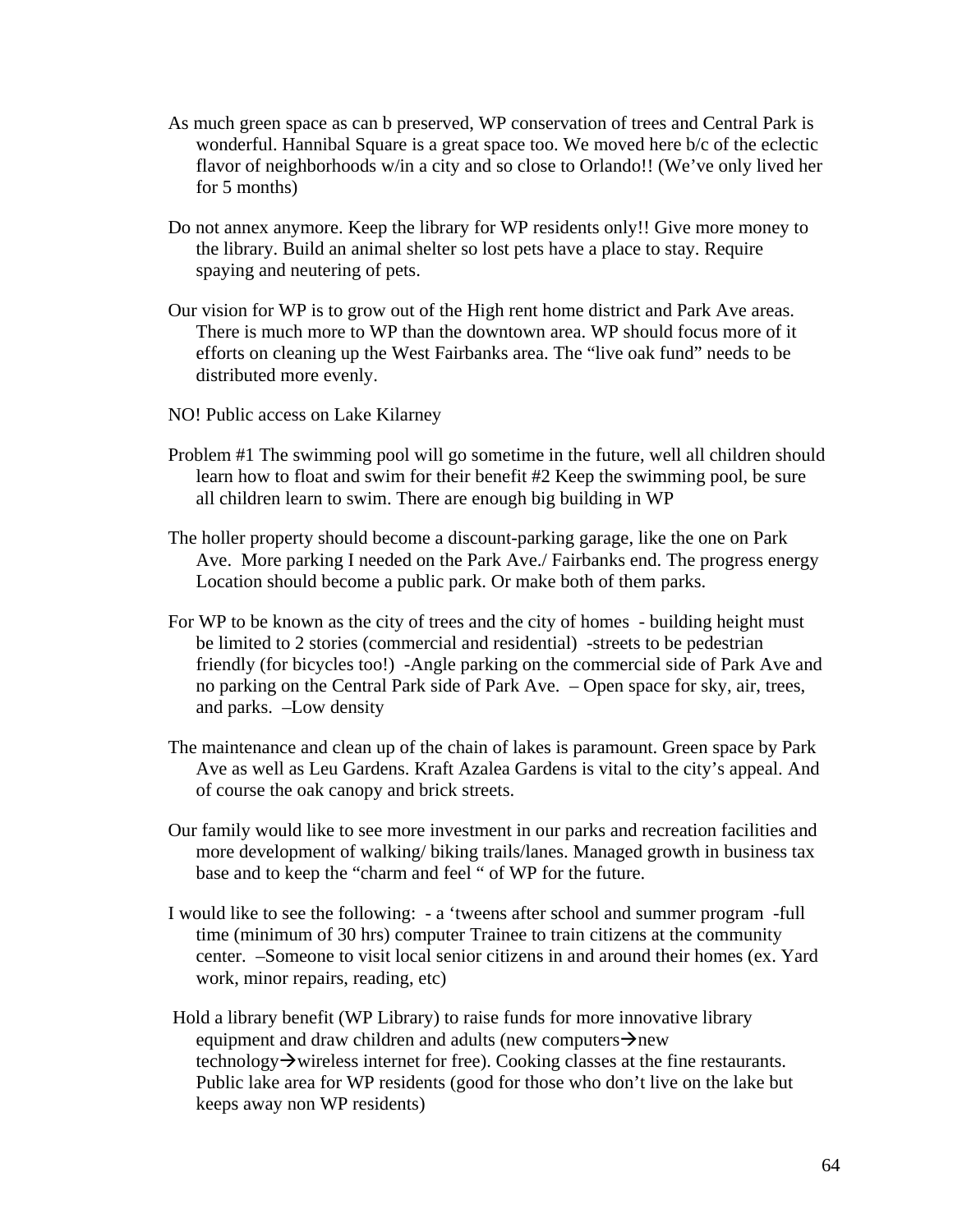- 1. Where development doesn't run rampant for the sake of greedy developers and to the detriment of the citizens 2. Where the citizens of WP are not held hostage to hoards of outsiders who crowd our streets for special events held all too often. 3. When contractors and lawn maintenance are required under existing immigration laws, to certify that their employees are US citizens or documented aliens; furthermore, my understanding of the patriot act empowers local law enforcement to arrest and hold for deportation any and undocumented alien of whom they have knowledge. 4. Where quality of life issues like noise abandonment i.e. excessively loud car stereos, people walking dogs unleashed and/or not cleaning up after their pets; using cell phones in cell free areas-were prosecuted by laws/fines, etc. 5. Where petroleum powered leaf blowers are banned- like in some other noise conscious cities.
- -More public lakefront access -More parks, green space, bike paths -low buildings stricter zoning on amount of build able footage as people tear down old houses.
- Keeping in mind that positive models for behavior and relationships are formed at the home and school, it follows that WP high School and its feeder schools serve our community as foundations for future development as surely as development of our brick and mortar infrastructure. As a professor emeritus at Rollins College, my vision for WP in the next 10 years includes the hope that any political decisions made by the leaders of WP concerning our town's long-term future will include careful and continuing support of our schools. Providing up-to-date resources, infrastructure, and supplies for our teachers, staff, parents, and student as well as committing ourselves enthusiastically to making good decisions for future generations are difficult and worthy goals.
- Invest in infrastructure (e.g. streets, waterworks, lighting) -increase investment in educational institutions (e.g. high school, etc)  $\rightarrow$  it increases long-term value of WP -support Police Department more. –Develop infrastructure to maintain growth
- No more franchises up Park Ave- leave those to shopping malls. Foster cultural awareness by collaborating with Cornell Museum, Morse Museum, and Crealde. GARUANTEE that the parks (Dinky Dock esp.) Remain dog friendly. Better architecture.
- New development-less density…schools must be a priority; Recreational space for young and old alike and friendly to the handicapped…. Gentle Ramps…Trees that bloom in spring and fall, or all year long Parks with a special place for pets…Benches, standard and some a little higher …this helps the old and those who are handicapped when developing new condos or garages Think Hanging Gardens…. How about landscaping the mini garden front of my home?! Thank you!
- Continued managed growth of the downtown area-the parking garage is a great addition. More efficient processing of remodel license requests remodeling improves everyone's living conditions and improves their home values. Increased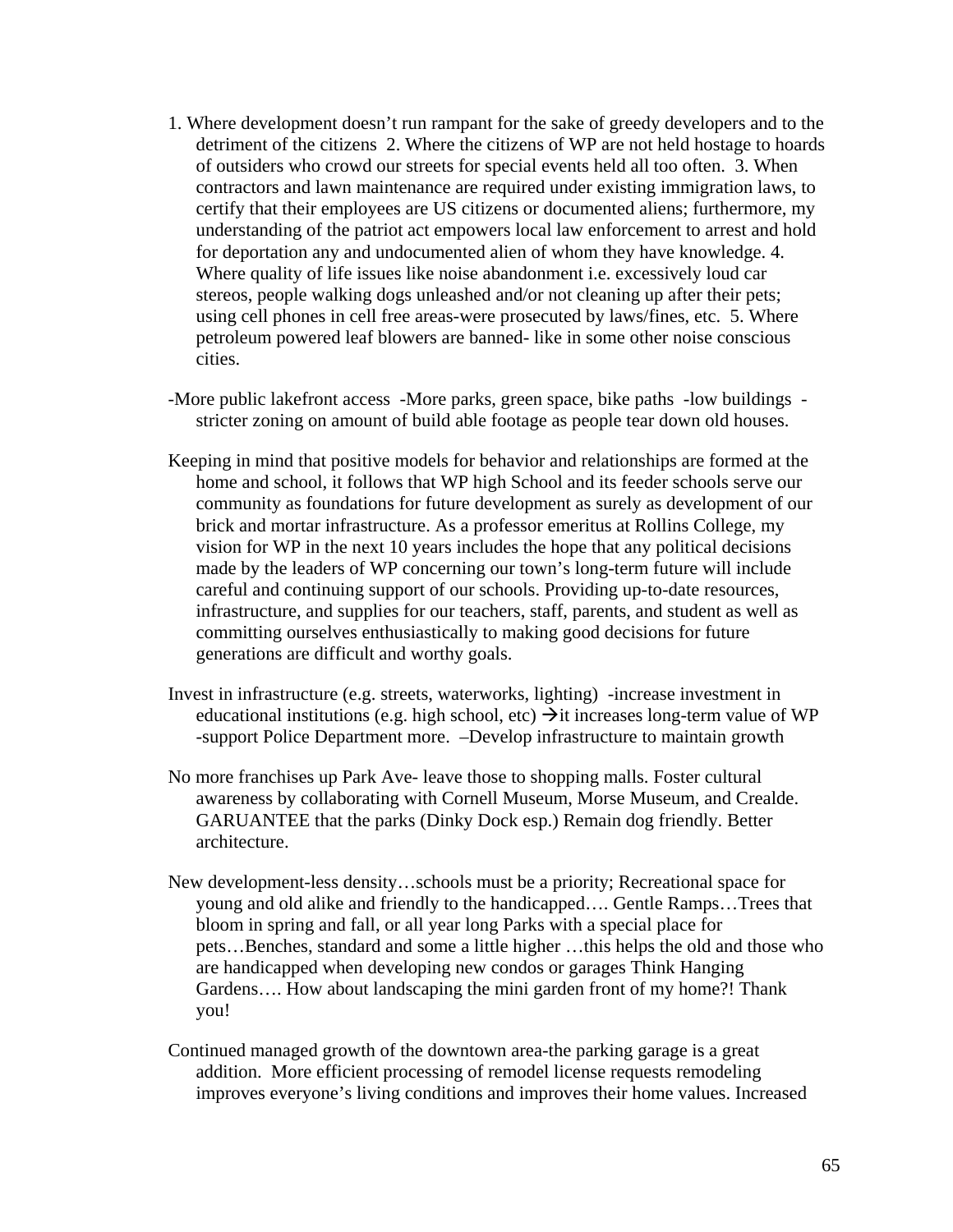public transportation including light rails WP participation is important for all of Orlando.

- Allow gated communities. To keep lakes and lakefronts- i.e. lake Tuscany very dirty/fencing need replacing rusted! Streets pave in a timely manner! Via Tuscany from Horatio = Horrible! Keep lakefronts natural i.e. wall putey @ via Tuscany Oaks lot #1 from house to lake terrible.
- WP's business district –esp. Park Ave, should follow its present historic lines: charming, two-story, mid- 20thc century Mediterranean style small shops, restaurant, and businesses. As long as the city continues to consider any size building as a "planned development overlay" builders, like naughty children, will continue to press press press for every concession they can get- and the city down strict zoning rules for builder in the central Park, Park Avenue area, they will continue to leave the city open to constant
- I am very interested in the city retaining and preserving the historical buildings and properties of the past. We need a strong historical preservation board similar to Orlando's so that classic architecture will not be destroyed by developers. Orlando's Thornton Park ambiance will be preserved for all time. I would be willing to help and serve.
- Think of WP as a historic city-history abounds in our commercial, residential, and open spaces. Preserve that history-stop the invasion of DEVELOPERS who are selfserving advocates for profit. We have already permitted the violation of building, height, density, scale, and traffic. There must be a general moratorium for three years. Otherwise, historic WP will be just another suburb, generic in its characteraesthetically corrupted-simply the product of ambitious developers whose only investment is a temporary interest in a city that can bear profit.
- I've lived in WP for 46 years. It's too late to save its quiet quaintness. It's too late to save dozens of charming smaller homes. There should be laws against tearing down older homes with distinctive historic styling. There's a few left. Stop all the development. It's adding nothing but crowded streets.
- Strong vibrant downtown, continued well-considered development to support downtown. Good stores and restaurants- we do not want to stop dining on the Ave. We want to continue to make WP a destination for those who live here and those who don't. We want to offer arts and culture in WP.
- My vision for WP would include any development or restructuring of property, streets, land use being kept within the quaint style that WP tried to maintain as a historic town. High-rise structures have no place towering above quaint European style buildings and cobblestone streets. What makes WP a unique place to live and travel destination is its small townful and community atmosphere.
- I have owned a condo in WP since 1989, a condo that was considered a "luxury apt" in the 1950's. It's cement and steel architectural design is phenomenal-It's beautiful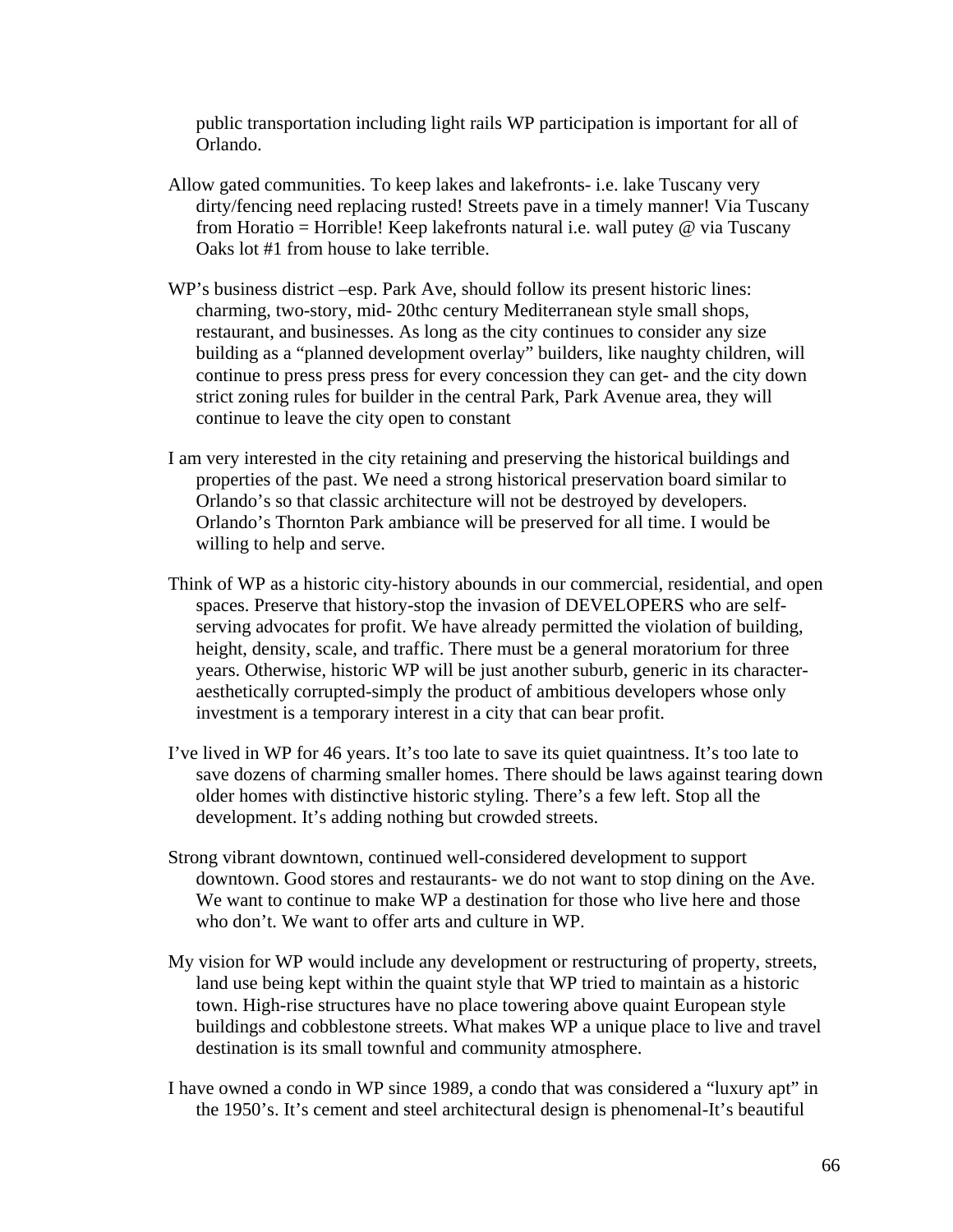overhangs are almost indestructible in hurricanes! However it saddens me to see that many beautiful structures are being lost because new owners have the financial ability to purchase a desired location-raze the old beautiful home and build something larger and modern. A recent example of this mentality has been brought to my attention during the WP boat ride through the lakes: a charming English Tudor home was about to be replaced by a new building. Historical aspects and old money have taken a back seat to modern and new money. HOW SAD!

- I know this is not in the plan but1. Keep the city safe. 2.Keep Loitering off the conors 3. Keep WP drug Free that's a big job 4. Keep loud music down on the West side 5. Let WP grow but keep it beautiful THANK YOU!
- 1.Consider the neighborhood and cultural aspects FIRST in development considerations. The impact of high density land use is not promoting why we moved to WP Do not want tall buildings, multipurpose spaces because traffic is the result plus environmental issues. 2. Continue monitoring and planning for maintenance and quality of the lakes-runoff and pollution form increasing traffic and roadways contribute to decline 3. We do not need more shopping or eating venue, especially by a chain. 4. Continue to even out brick roads when and after they are laid. 5. Continue the holiday celebrations, music in the park and other types of family and community activates that promote the quality of our city.

#### **DEVELOPMENT**

- Railroad overpass! Maximum 9 floors on new buildings- Palm trees on Park Ave. and on all landscaping. A WP much like Palm Beach: Tropical sophisticated, and elegant. Less density. Annexed West Fairbanks Avenue from 17-92 to I-4 and upgraded. No more visible electrical wires. No more billboard!
- I see a walking community with more density, not less, to help sustain great retail and great restaurants on Park Ave. People want to live in the care and I feel we should promote Winter Park. Allow current developers to proceed. Also don't impede restaurants with outside dining setbacks-this is done all over the world!
- Controlled growth-smart growth-not huge high-rise buildings. Green spaces-maintain parks; gold course easy access. Excellent police force and fire-health and safety smart reliable electricity. Strong property values, vibrant downtown.
- I have lived in WP for 50 years. During those 50 years I spent 22 years living elsewhere as an active duty service member –always retaining WP as my home-of-record. During this travel, I have only deepened my love for the city of homes. I look for civic leadership that protects the special character that is WP.
- \* I am strongly in favor of more development in Winter Park if used to defray the high taxes we are paying. I have owned several homes in Winter Park and our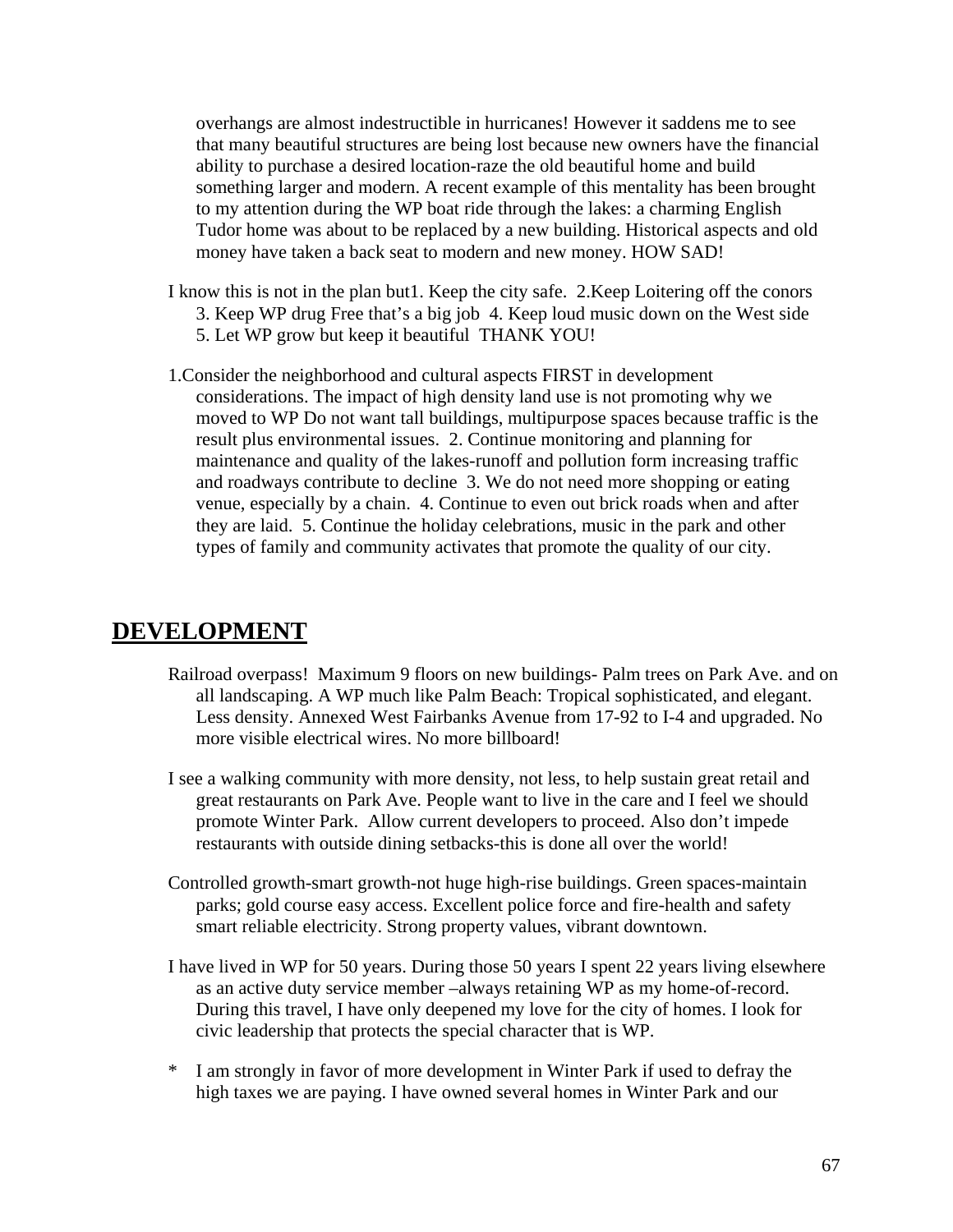current taxes are so high that we must question whether we will retire in Winter Park!

\* We must drive past both the Holler Chevrolet and Progress Energy sites every day. They are extremely unattractive and rundown and in no way consistent with the beauty of the rest of Winter Park. I am unhappy that the city is holding up development of these tracts. They would make very lovely residential townhouses or condominiums and might or might not have retail/office included.

\* Re the Comprehensive Plan: I am somewhat less concerned about the height of buildings than about the size of sidewalk setbacks. Building essentially to the curb is unattractive and does not foster a "walking environment." The height of the new building on the corner of Canton and Park seems suitable for New York Avenue but not for any further development of Park Avenue.

\* Yes, the scale of buildings is critically important but we are also in favor of strong property rights. I believe the city is honor bound to allow the Carlisle to continue based on the approvals already given.

\* The current site of the Post Office is quite ugly and not fitting for Winter Park. For heavens sake, let them build the Carlisle and fix things up there! We need that new post office. Don't let it get away.

It is unfair for citizens to bear the cost of legal fees to fight the developers of the Carlisle when the city granted the approvals.

Thank you for the opportunity to share my opinions.

- In answer to growth in Winter Park, big developments need to be slowed down especially in the older residential neighborhoods. Old ranch style homes are being knocked down and much larger 2 story homes are being built. As life long residents of Winter Park, these homes do not belong. A homeowners association was formed in our neighborhood without knowledge of many longtime residents. New residents come here and want to change everything, even the name of our section of North Lakemont Ave. We used to play on Lakemont when it was a 2-lane dirt road. Also keep the quaint home town style of downtown Winter Park, no tall buildings and do not bow to the developers who only see concrete and stone, but fail to see the grass, trees, and natural spaces that are slowly being done away with.
- I think, if anything, the City suffers from "paralysis by analysis" and drags out the permitting and approval process too long, allowing too much input by citizens who don't have a clue about commercial real estate development. I am fully supportive of all new projects in Winter Park, provided that they are of quality design and construction. Given the scarcity of land in the city, and the cost of that land, it makes sense to allow developers to maximize the use of each site; and if that means going up 5 or 6 stories, I don't have a problem with it. The Denning Drive corridor, The Progress Energy sites, and the Holler sites—all deserve to have large mixed-use projects in place. Even after all projects are built out, I don't foresee a huge adverse impact on traffic in the area. The Carlisle project has every right to proceed. The developer has jumped through enough hoops already. As long as all of these projects go through the development review process already in place, I only see the new projects as enhancing the charm and character of Winter Park….not taking away from it. I would rather see quality mixed-use projects than vacant lots, or an empty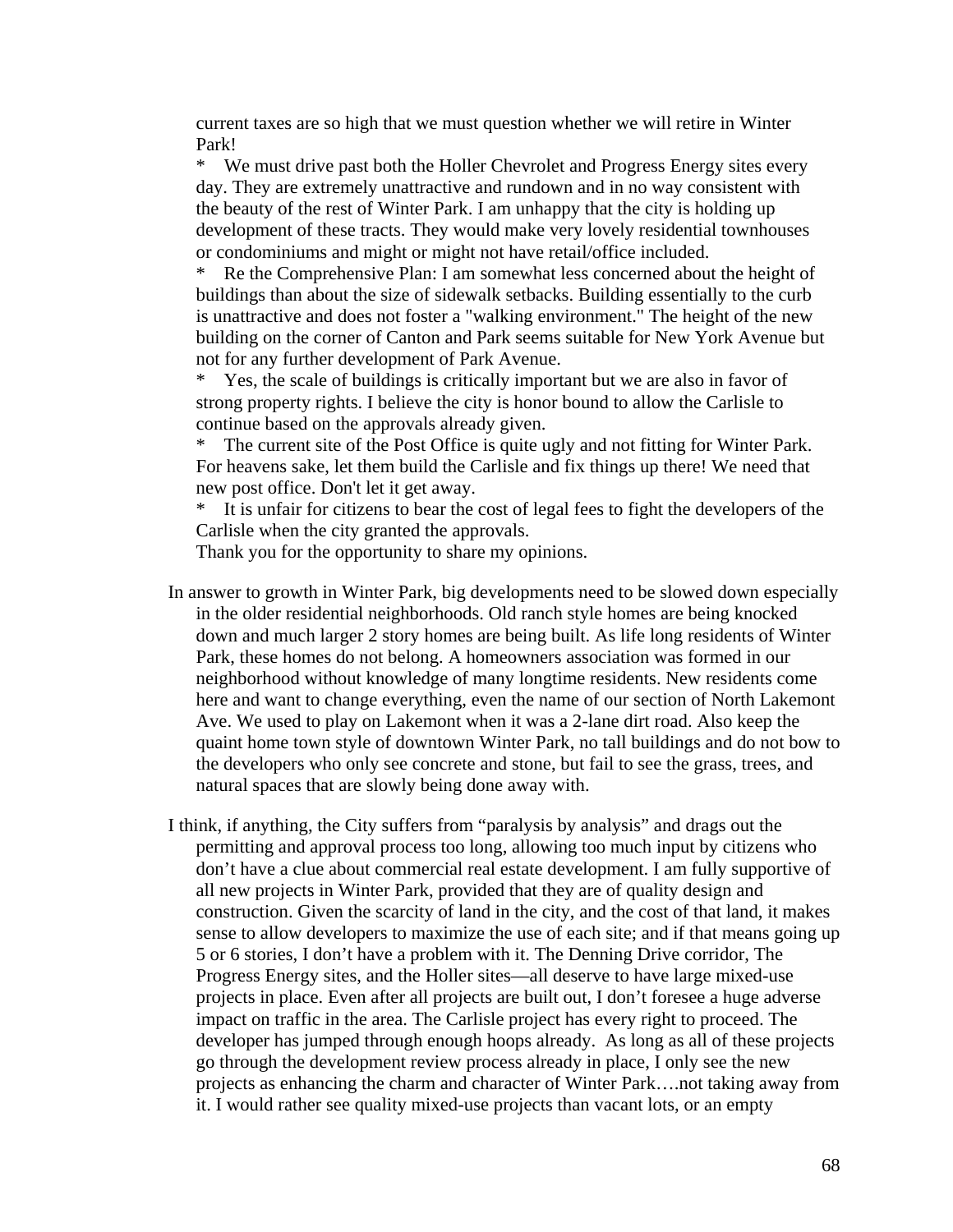building, such as the State facility at Denning and Morse. I would also like to see the City Hall re-development get back on track, before increases in construction costs increase the budget that much more.

More to follow just wanted to weigh in on CBD heights early..have fun. ...That Park Avenue and intersecting roads from 1 to 2 blocks on each side of Park Ave (including Fairbanks) should be 1 or 2 story buildings..no more. ...That throughout the CBD no more than 3 stories should be allowed and then only with front and back setbacks and the 3rd floor set back at a 45 degree angle. I hope this information will help you make a decision to support my Vision for Winter Park. Park Ave: 16 one story (35%), 25 two story  $(54\%)$ , 4 three story $(9\%)$ , 1 six story.  $(2\%)$  46 Total Bldg. on Park Ave. CBD \*\*: 42 one story  $(28\%)$ , 76 two story  $(51\%)$ , 13 three story  $(9\%)$ , 13 4 story (9%), 2 five story (1%), 3 six story (2%). 149 Total Bldg. CBD\*\*

\*\*The information has been documented for Park, Knowles, Interlachen, and New York as well as Canton, Morse, and New England with N/S streets going from Swoope to Fairbanks and in the case of Knowles to Lyman and the E/W streets going from Virginia to the east side of Interlachen. It is interesting that Park Avenue seems to mirror the percentages for the remainder of the CBD.

Thank you very much for asking residents what their vision is for Winter Park. Although public workshops on projects may satisfy governmental requirements, it doesn't give an accurate view of what the majority of the residents want. We do not support increased numbers of condos and higher density structures. What attracted our family to Winter Park is the family environment, the quality of schools and the low-density development as compared to other Florida urban areas of similar quality. The image we had was of a "village" reminiscent of New England or Europe. Condos and increased density of development doesn't attract people who are trying to raise families, and certainly does not give the "village" feel. Higher density will further increase traffic and overwhelm what makes areas like Park Avenue attractive to families. Before moving to Winter Park, we often visited Park Avenue to enjoy the park and the nearby restaurants with our boy-girl twins. We could often park in close proximity to a restaurant we choose to patron, and this is still true today. We think that the City should not allow replacement of existing city owned property, such as the existing City Hall property, with structures that cover the entire area and city block. The existing mature trees and grass areas of this block are an amenity to the residents. Also, the planed scale of the Carlisle project is utterly ridiculous to anyone who understands what Winter Park has been about. Are private-public partnerships the only way that we can have a new City Hall and Post Office? We also would like to know if there have been any studies or investigations into improving the connectivity of the SE section (i.e. Windsong/Winter Park Pines area) of Winter Park to the Park Avenue core area. Presently, the only connection is through Osceola Ave. This 4-lane connection with traffic at speeds always greater than what is posted is not at all pedestrian friendly. Has consideration been given to reducing the number of lanes through this area so that it is not used as a primary east-west route for cars to cut through the City? And finally, we do support having a City Architectural Review Board (ARB). However, we think it is important that the board be comprised of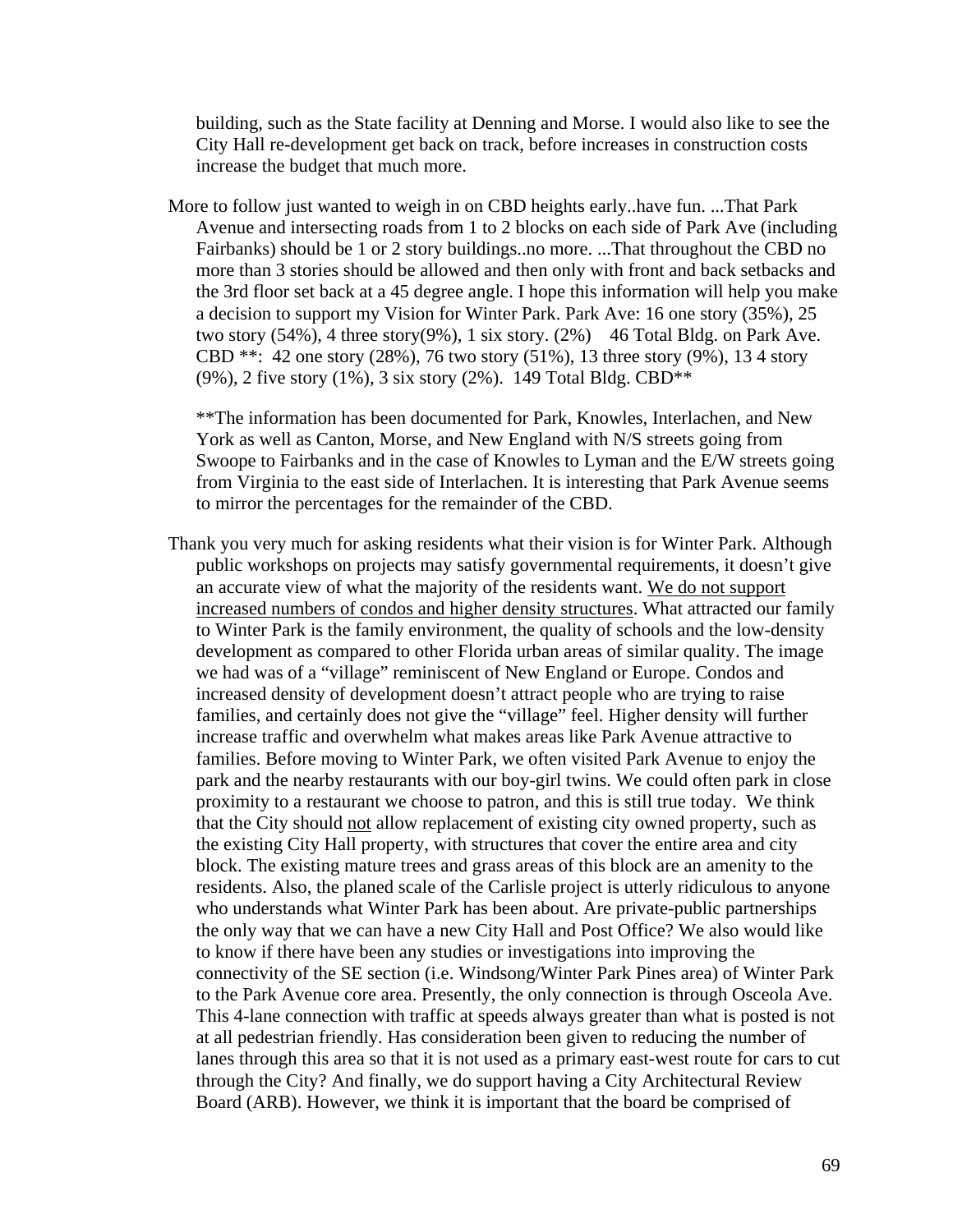individuals that are not benefiting financially from development, even outside the Winter Park area. Once again thank you for asking residents what their vision is for Winter Park. A response to the questions asked above would be very much appreciated.

- We envision Winter Park as an Urban Village surrounded by 4 story buildings in a oneblock radius and 5 story buildings beyond with NO equipment HVAC on top! Comments on current recent buildings:
	- SunTrust Building is successful. It has articulation and trees.
	- Park Place is not successful. It has inadequate articulation. It is too close to Canton Ave. Inadequate landscaping.
	- Garages: SunTrust garage should be the model for all future garages. Poor design on garage attached to Park Place.
	- Bank America is a very nice building ruined by a white half-story floor of equipment on top that is very visible.

Disallow building permits without adequate on-site parking, i.e. new Chamber of Commerce. They will overflow onto the streets and not use off-site area. Do not allow shop owners to park on the street and move their cars. Many are not using off-site parking lot. Build the Carlisle. New York Ave. looks awful. Enlarge Central Park as planned. Proceed with design for a new City Hall. It is badly needed. Proceed with plans for Enzian Theater. It will be an asset. Park Ave. Retail Area: Keep core with one, two, three-story buildings. For major construction projects: Since many residents are unable to read plans or visualize building scale, you might consider requiring a scale model on a scale site to be available at City Hall for 3 mos. before permitting with blank scale models of contiguous buildings.

- We have been residents of Winter Park for 41 years. Have seen many changes, all for the better. However, we do recall friends, mostly professional people, move from the community after retirement because of a lack of suitable housing. The majority moved to the Orlando Country Club area because of the town houses that were built. We should and can keep these people in our community with Condo's and town homes. This means increasing the density, so be it. Our wonderful retail establishments need to be supported and that takes people. We support what developments are on the drawing board. Create a beautiful town center, within . We are not in favor of growth by annexation.
- We think that the plan that WP has had for 15 years has served us well up until the last few years. 2 stories and 30 feet is plenty for Park Ave. 3 story buildings in the CBD. Height should be stories AND feet. It's nice to see the trees over the tops of the buildings. The buildings should be set back as far as possible, with landscaping between the buildings and the street if possible. The one-on-one review on a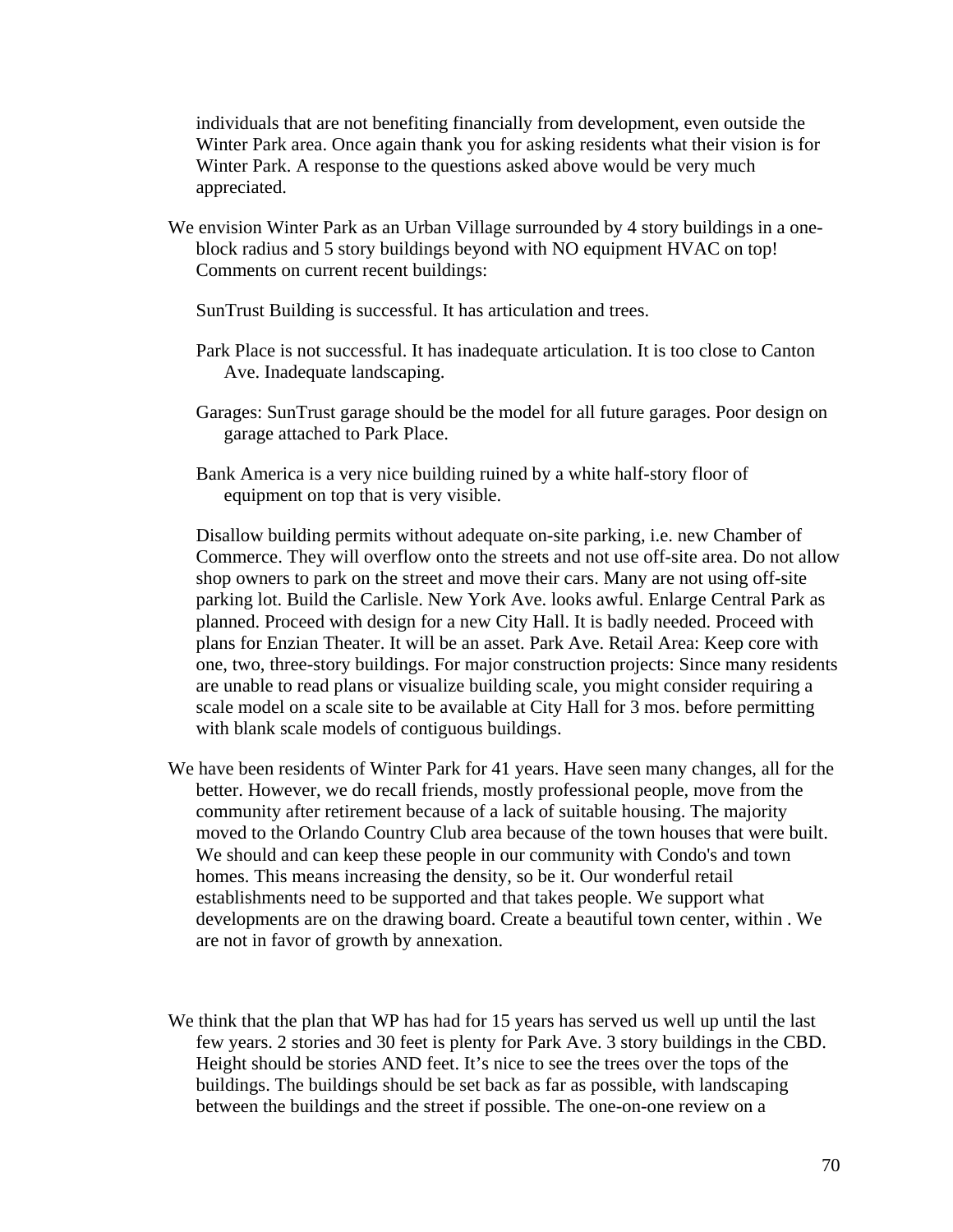conditional basis has gotten out of hand. (Give an inch and they take a mile.) The building where Jacobson's was is too big for Park Ave. It spoils the view looking south from the Morse Museum. We want a pedestrian scaled village. If the Commissioners aren't up to abiding by the wishes of the citizens to enforce strict adherence, we support an architectural review board. Density brings more traffic and our town can't handle more traffic. Light Rail should run along I-4, not through WP. It gives undesirable people easy access to our town and can increase crime, to say nothing of tying up traffic. Currently, the nicest thing about living in Winter Park is accessibility. This has been made possible thanks to keeping a lid on construction and unnecessary growth. Plain and simple. We need to guard against new construction proposals and whom it will benefit. The people who live in Winter Park, or the developers who are simply in it for the dollar and are sometimes non-residents? This is the key question all City Commissioners should ask themselves prior to voting on any type of new construction in our city. Otherwise, soon New York Ave. will no longer be an easy drive through, instead we all be dealing with another Park Ave. And it may already be too late.

- Winter Park's inherent value lies in our efforts to preserve the city's charm. Recent projects do not necessarily reflect any effort on the part of our city officials to listen to the desires of city residents (i.e. the atrocity located on the corner of park and canton). If we wanted to live in celebration or Baldwin Park, we would buy a home there instead of here. Elected officials have the obligation to ensure that our city's charm is preserved. Perhaps you could consult with Rollins College, which has done an outstanding job of upgrading facilities and enhancing the campus, while maintaining the historical integrity of our town. If Rollins can handle this through private funds, we should be able to do just as well with the much larger public funding. Landscaping and tree preservation should be a requirement for all projects, with strictly enforced height requirements for construction. An architectural review board, composed of local residents and their choice of architecture consultants, should be required for all new projects seeking approval. If the project doesn't pass that review board, it should not be built.
- My vision for the city of Winter Park is one that retains the high ranking that Winter Park enjoys as an exceptional small city in which to live by managing carefully all items that affect the quality of life. This means focusing intently on growth. I'm not antigrowth at all but also want a limit on the height and scale of buildings so that the charm of Winter Park is not destroyed. This has already happened to some degree with the allowance of a number of larger, more nondescript buildings that look like anywhere USA. One of the main reasons that our property values continue to grow is not only location but also the quality and uniqueness of this location. When we become like everyone else, the value in one's eyes quickly declines. The residents of Winter Park should be involved in determining exactly what these building codes are and how they are implemented. The decisions of a few must be backed by the vote of the whole community. Traffic density is another area of concern. On a day-to-day basis, Palmer Avenue looks like a cut-through street as many people from outside the city use it to avoid other high traffic areas. This increases both noise and air pollution along with the wear and tear on city roads. Lakemont has also become a traffic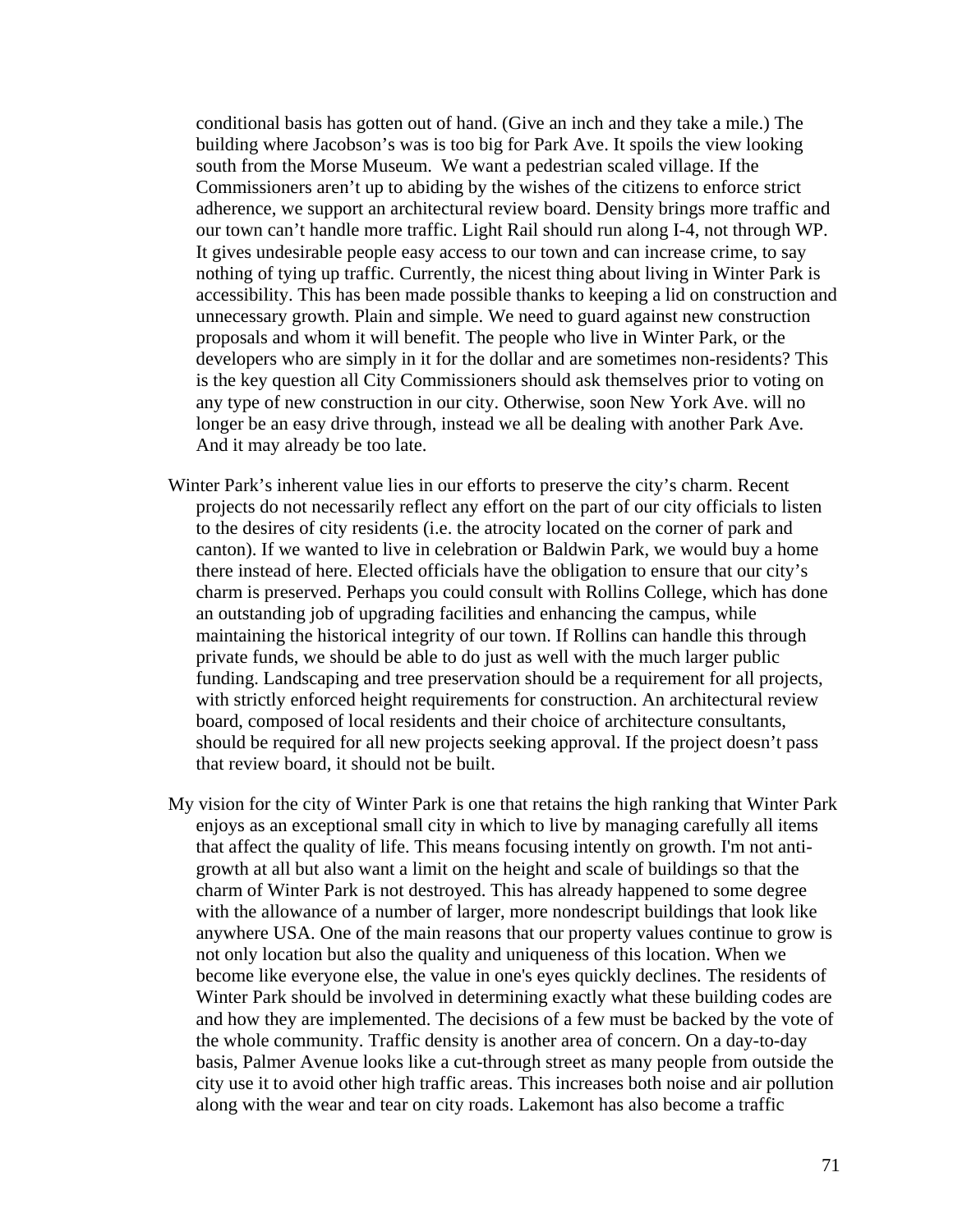nightmare, particularly with the influx of cars from Baldwin Park adding to the issue. Noise and air pollution, wear and tear, backups and delays all affect the quality of life negatively, again making it just one more troubled area. Our city employs some of the best and brightest minds that no doubt can come up with strategic ways to handle traffic and lessen the negative effects. Real estate in Winter Park has made a lot of money for a lot of people and arguably at a high cost in terms of negatively affecting image. Before decisions are made regarding buildings and homes, the long term cost and effect need to be closely studied. At the same time, there are many positive, unique attributes to Winter Park that should be continued and enhanced that give the city a sense of neighborhood and community like no other. These include: annual parades (on Park Avenue and boat parade) Christmas and Independence day programs in the park popcorn flicks the arts (Polasek and Morse galleries for instance) historic districts being able to walk/bike to dining/shopping destinations I have lived here for over 15 years and want to see Winter Park continue to be the diamond in the rough for my family and generations to come

- My vision for the city incorporates both the city's appearance and general "livability"-- the "heart and soul" that characterizes residents' daily experience in the community.
	- 1. Physically: Maintain what remains of the village scale, and remediate what you can from errors of the past.
	- Repeal the Planned Community Development Overlay. I do not believe that profound change should be enacted without commitment to a significant citizen process.
	- 3. Adhere to the Comprehensive Plan and do not continue to amend it in a manner that weakens the city's ability to protect the village character of Winter Park.
	- 4. Consider the City of Delray's system of government. Current citizen sentiment provides an opportunity to engage citizens.
	- Require setbacks and plantings of trees and shrubbery, and require that developers assure their proper sustenance and maintenance.
	- Tighten our sign ordinances, and enforce them.
	- As leaders, Commissioners must do all they can to foster respectful practices in civic meetings and throughout our community. Graciousness, courtesy and respect require that we address certain customary practices or habits that do not foster a mutually beneficial and congenial way of life. Mutual respect, good manners and extension of appropriate courtesies are all essential for happiness and well-being. *Winter Park needs to be more than a community that is lovely in appearance*. The more than occasional citizen rudeness in board or commission meetings and the frequent disregard of drivers for pedestrians are areas that require remediation. Law enforcement appears disinterested in pedestrian safety in the downtown business district, and apparently needs "persuasion" to cooperate, but they must take the lead in educating drivers, and requiring driver deference to pedestrians. *Yielding to pedestrians is absolutely required in most of the country.* We need to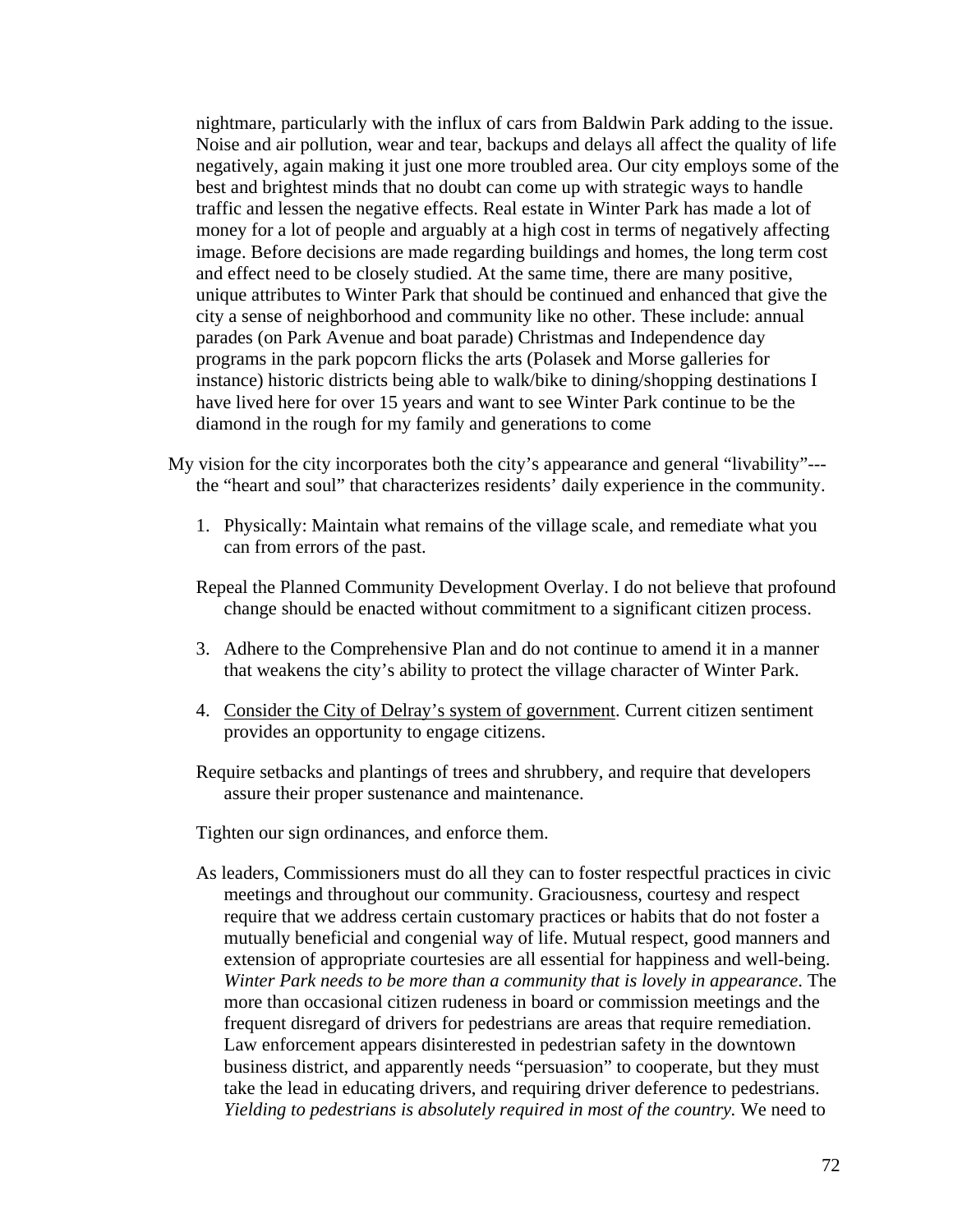change drivers' blatant disregard for citizens in our crosswalks to protect the safety and sense of well being of citizens and visitors alike. It should be a great embarrassment to all of us that greater Orlando leads the nation in the number of pedestrian deaths. Thank you for soliciting citizen input with a process that allows people to express their desires and interests in and open-ended fashion.

My vision, naive though it is, would be to return Winter Park to the village concept it once was prior to it becoming a trendy, "happening" town and the land of the McMansions. My family relocated to Winter Park from the Washington DC area in 1965. I have seen Winter Park change from a highly desirable community where wealth was understated to one that thrives on wannabe bling and glitz. I used to live in Westwood, adjacent to Beverly Hills, California. I don't mind either bling or glitz but Park Avenue has more ersatz bling and glitz than the real thing. The stores that used to cater to the understated wealth of Winter Park have exited and their replacements are poor substitutes. If citizens clamor for bling and glitz, at least offer the real thing. Make Park Avenue another Rodeo Drive or Worth Avenue with true luxury fashion and five star restaurant cuisine. The traffic throughout Winter Park is atrocious - worse than any traffic on Los Angeles' west side, which has a lot more going for it from culture to restaurants to shopping, than Winter Park. Aloma Avenue as well as 1792 are unmitigated disasters with respect to traffic. The City needs to take over both roads - notwithstanding the resistance of the city of Orlando and Orange County. Speed limits need to be strictly enforced. Motorists regularly zoom through the light at Aloma and Lakemont at 50 miles or more per hour, and speeding along all of Aloma creates very dangerous road conditions. Winter Park has become a prime cut through location. I live in Windsong (Glenridge side) in the Elizabeth's Walk section of the subdivision. Even with a light at the entrance to the subdivision it is hard to exit the subdivision due to the constant stream of traffic on Glenridge and drivers exceeding posted speed limits. Actual stop lights, not blinking lights, need to be operable during the weekend as well as during the Monday to Friday time period in view of the hoards of people traveling along Glenridge from Baldwin Park and Seminole County. Windsong is a perfect example of the changes that have taken place in Winter Park where people opt to live in pseudo castles or chateaus.

When I lived in California, I occasionally spoke with people who had grown up in Beverly Hills and other areas of the west side of Los Angeles before it was overrun by flight capital from Asia and Iran in the '80s. The '80s marked the decade when Beverly Hills was transformed from a village where the locals shopped to a highly commercial, very upscale urban center. The residents of Beverly Hills did not see until it was too late the transformation of their village. Those who have been able to have escaped to the more tranquil Monterrey coast just as many long time Winter Park residents are saying good by to Winter Park and moving on a permanent basis to Ashville, North Carolina where they are able to replicate the lifestyle that once was that of Winter Park.

Winter Park does not need more urban density to further clog the roads and make it even more an urban center. Zoning needs to be changed to not permit the residential density that is now permitted. Homes are being permitted to be built on sites that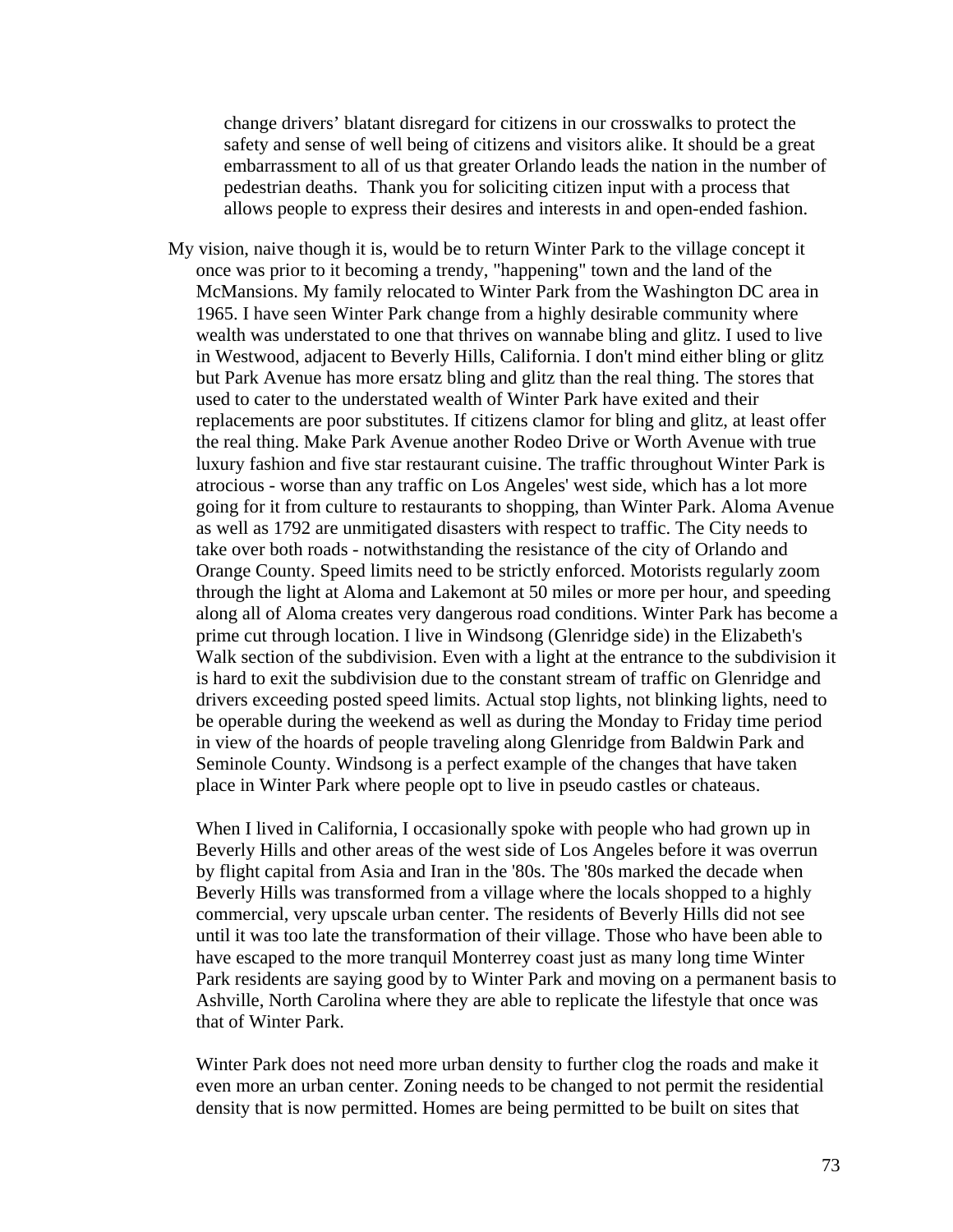aesthetically support homes considerably smaller. If individuals want to live in a 10,000 square foot homes they then need to build the home on several acres.

Just as Beverly Hills will not be able to return to the times when it was a tranquil village for the local residents, I am fearful that the same fate awaits Winter Park. As soon as I am able to, I hope to be able to relocate to the kind of town Winter Park used to be.

- The height of buildings on Park Av. should be restricted to no more than two stories using the old scale of measurement. There should be limits on size and strict setbacks to prevent the canyon effect..The reason people come to WP is because of its unique village quality and wonderful park; wake up--it is also the reason WP prices have escalated. There is nothing like it in Florida. Landscaping between the buildings and roads are a necessity. By looking at the horrible building on the old Jacobson's site. I think it would be wise to have an architectural review board; the Douglas grand appears to become another horror what will have to live with..No more...the people have voted and spoken. Keep all WP in the lovely tradition it has maintained. Hannibal Square, so far, is being developed well.
- First, I want a city government that sends out professionally designed, unbiased surveys that can be tabulated to provide meaningful data. How does a response to this question help to guide us? It would seem, like so many former city surveys, to be merely a formality so the city can say they surveyed the residents. As an example, when residents were queried about the bricking of Winter Park Road, the choices in the survey were do you want "designer brick" (come on, call a rough brick a rough brick!) or do you want no improvement to the street at all? Also, why survey residents AFTER the Comprehensive Plan has been modified...wouldn't it make more sense to do so first? My vision for Winter Park includes an understanding and adherence to development standards that include "smart growth" and "sustainable growth" guidelines that so many forward-thinking communities are adopting today. Andres Duany, one of the foremost community planners today, and his book " Suburban Nation" should be required reading for all those involved in shaping our vision. (By the way, he referred to Winter Park of a decade ago as an example of good planning.) My vision is a Comprehensive Plan that maintains Park Avenue's desirability by keeping it pedestrian friendly, low density, and no more buildings over three stories or 40 feet, appropriate set backs and green space, and perhaps some design and review board input. Our government should understand that not all development is good. It is naive to think that developers will consider the best interests of the community...it is the city's responsibility to develop a vision and manifest it in a Comprehensive Plan, with citizen input on major projects and/or significant variance requests, and no major deviations such as we have seen lately. There is no shortage of developers in Florida, and the quality developers will not be driven away by a well thought out Comprehensive Plan. We can attract quality projects that fit our vision, and are of benefit to both the community and the developer in the long run. Developers like to talk about the tax benefits of growth, and we in central Florida are belatedly learning of the immense costs in terms of traffic congestion, water depletion, overcrowded schools, a decimated wildlife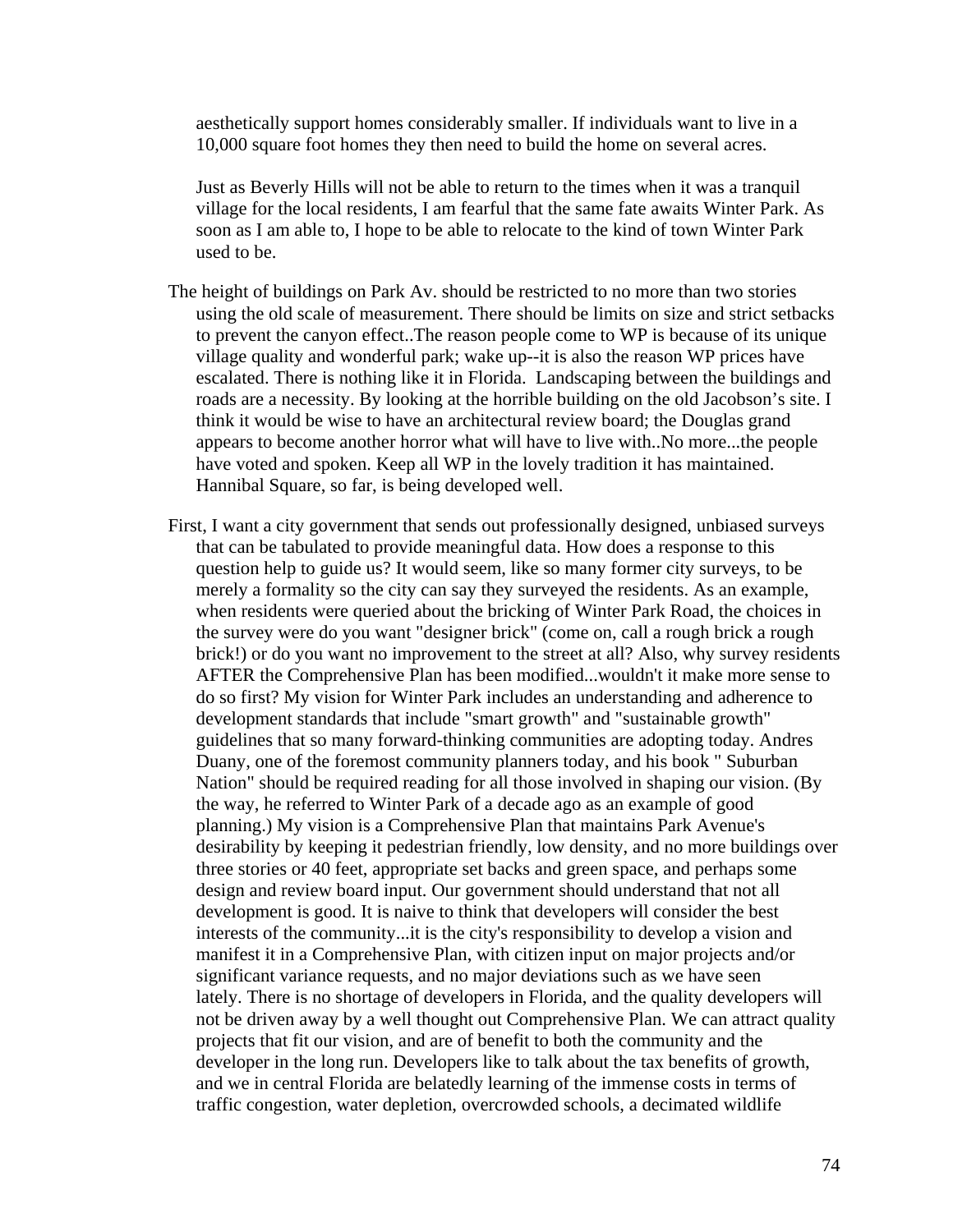population and vanishing green spaces. We need to carefully chart our future, not have it decided for us or worse, simply happen to us. My vision is a Winter Park where citizens are involved...and I stand ready to assist on a board or in any way that my 25 years in real estate development can be of service for the good of our community.

- I have been a resident of Winter Park since November 1976. My grandparents retired to the Phelps property in 1957 and I bought it from my family. As you can see, like many residents, our family history in Winter Park goes back a half a century. I did not receive the 2006 Input Card in the mail so I am writing this e-mail in its stead. I am very concerned about the development in the downtown area. I believe there should be height and length limitations on all new building projects. The proposed Carlisle, for example is far to long and high. Height limitations should be 40' on a conditional basis as provided for in the Comprehensive Plan. Enforcement of these restrictions will prevent downtown from becoming a "Canyon of High Rises". In addition, setback allowances for green space and pedestrian-friendly streets should be provided for and strictly enforced. Once precious green space is plowed under, there is no going back. I believe it is shortsighted to continually build bigger and bigger structures in the downtown area, which leads to unwanted traffic and congestion and robs Winter Park of its charm and beauty. Residential development should also be closely regulated as it relates to size and scale in order to maintain the unique character of the city. The Waterford Lakes area in SE Orlando is a prime example of this type of over--development. Traffic is terrible and grid locked while more and more development continues. In the long run this will severely reduce the appeal of the area and affect property values. Thank you in advance for your time and consideration.
- In response to the 2006 Resident Input Card that was sent out (thank you very much for caring about the concerns of the citizens of WP and for reading these). Florida is fast losing its heart - small towns with a distinctive Florida personality. With new residential developments, shopping centers, pseudo new town centers, and the remaking of old towns, one could be Nebraska, Maryland or Florida. Winter Park is where I choose to live- shop, eat out, enjoy museums, events at Rollins, worship, walk the "Avenue", participate on a city board and pay taxes. It is a living, breathing town sustained by the love of its residents. To destroy this, to remake Winter Park into another Celebration is to deny its history, its uniqueness and will in a sense destroy the residents. To take this wonderful town away from us would be tragic. I would like My Hometown to be accessible, comfortable, pedestrian and parking friendly. I can currently ride my Vespa (bought from a WP dealer) around town, drive into the Post Office parking lot, park and run in to mail a package, ride it to the Dentist, to shops and to the many restaurants scattered around town. After the streets were bricked, the "Avenue" is narrower, several parking lots have disappeared and traffic during the day is horrendous. After the completion of current projects, traffic, parking problems and frustrations will increase. I would like to see renovation and restoration of existing buildings and new construction conform to the character and traditions of Winter Park. Building with setbacks from the street, with trees and green spaces, and restrictions on height (there are already too many tall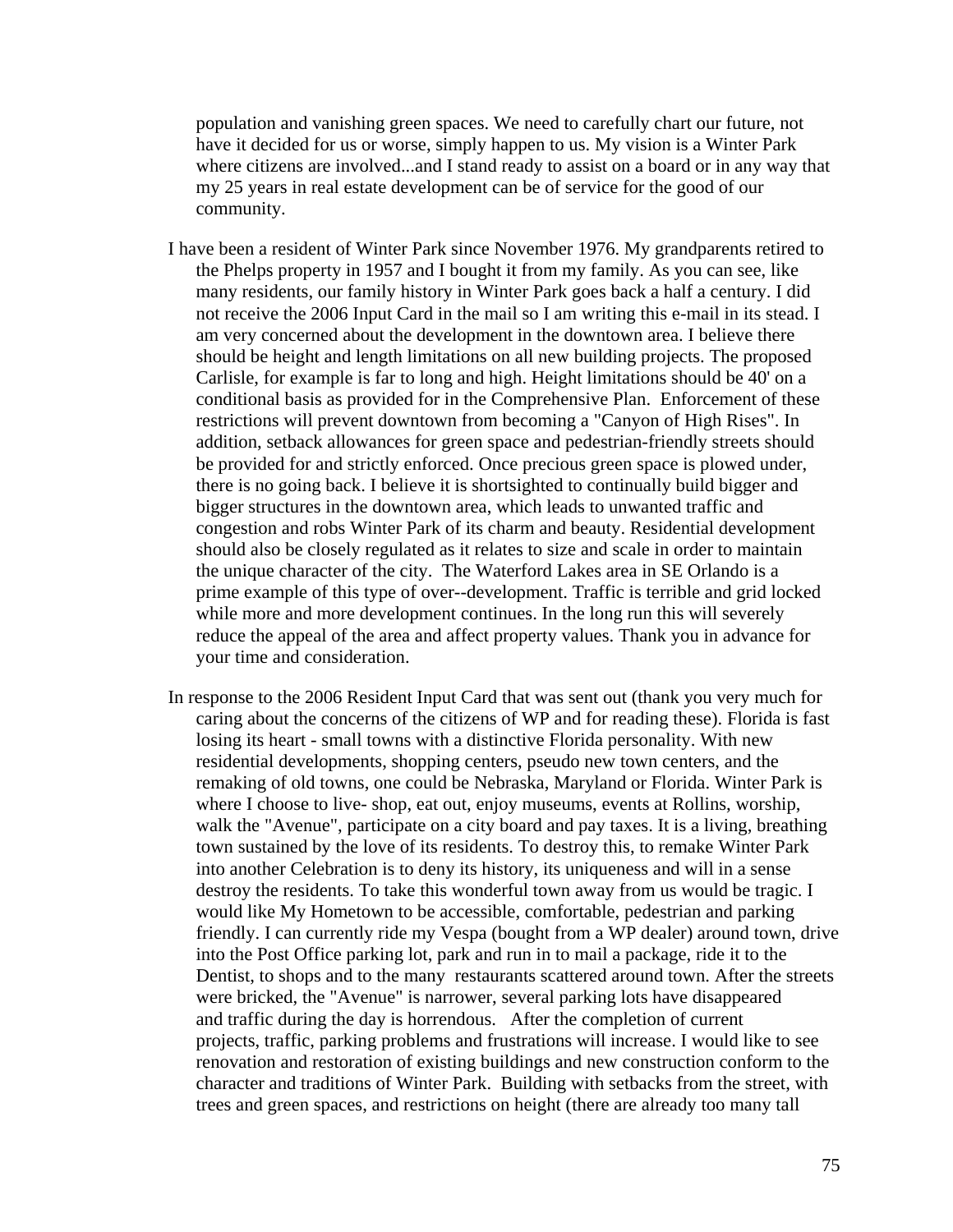buildings that block the vistas and the glorious Florida sky) are only two ways to preserve the unique character of Winter Park. Many improvements have been made that have greatly enhanced Winter Park and have been in keeping with our distinctive personality. I hope that future projects will follow in the same manner. Winter Park is a Hometown by, of and for its residents. We ARE Winter Park. Please don't make it a "destination" for visitors. Thank you very much for "listening".

In 10, 20, 50 years, my hope is that the quaint village feel and appearance of Winter Park will not have changed and that the following will have occurred to preserve it:

1. The downtown look remains unchanged. All redevelopment, through very stringent architectural and zoning requirements that are adhered to and not amended or bent for anyone, be adapted to blend in with what exists now and building heights in the CBD be restricted to 2 stories.

2. The Winter Park golf course remains as is.

3. The train station (and trains!) remains where it is. How many towns still have their train station right in town anymore? So we have to wait 5 minutes for a train! Slow down your life! I like hearing the whistles and feeling the vibrations from the trains!

4. The New York Avenue corridor have the same restrictions as Park Avenue and thus be a parallel continuation of shopping and dining for both tourists and residents.

1. Central Business District, Park Avenue, remain 2 stories or 30 feet

- 2. Central Business District, Off Park Avenue, 3 stories or 40 feet
- 3. All other areas, 4 stories or 50 feet
- 4. All buildings in Business District, not a business, have 10 feet of green space
- 5. No upper floors overhanging city air space
- 6. Create an Architectural review board

7. Limit the density of multifamily structures in the Central Business District, including the Winter Park Village. We cannot handle all this additional traffic or keep the village feel.

8. Keep our public parking lots and do not give them up to a park on the west side of the train station or to a parking garage at the corner of New England and Knowles. The parking garage where the old Jacobson's parking lot used to be is not what I want Winter Park to turn into.

9. Keep the post office where it is and on ground level. Keep the library where it is. Keep the train station where it is. Keep WP Golf Course. Keep the quaint pedestrian village feel to Winter Park.

Limit buildings in the Central Business District, Park Avenue to 2 stories or 30 feet 2. Limit buildings in the Central Business District, off Park Avenue to 3 stories or 40 feet

3. Limit buildings in all other areas to 4 stories or 50 feet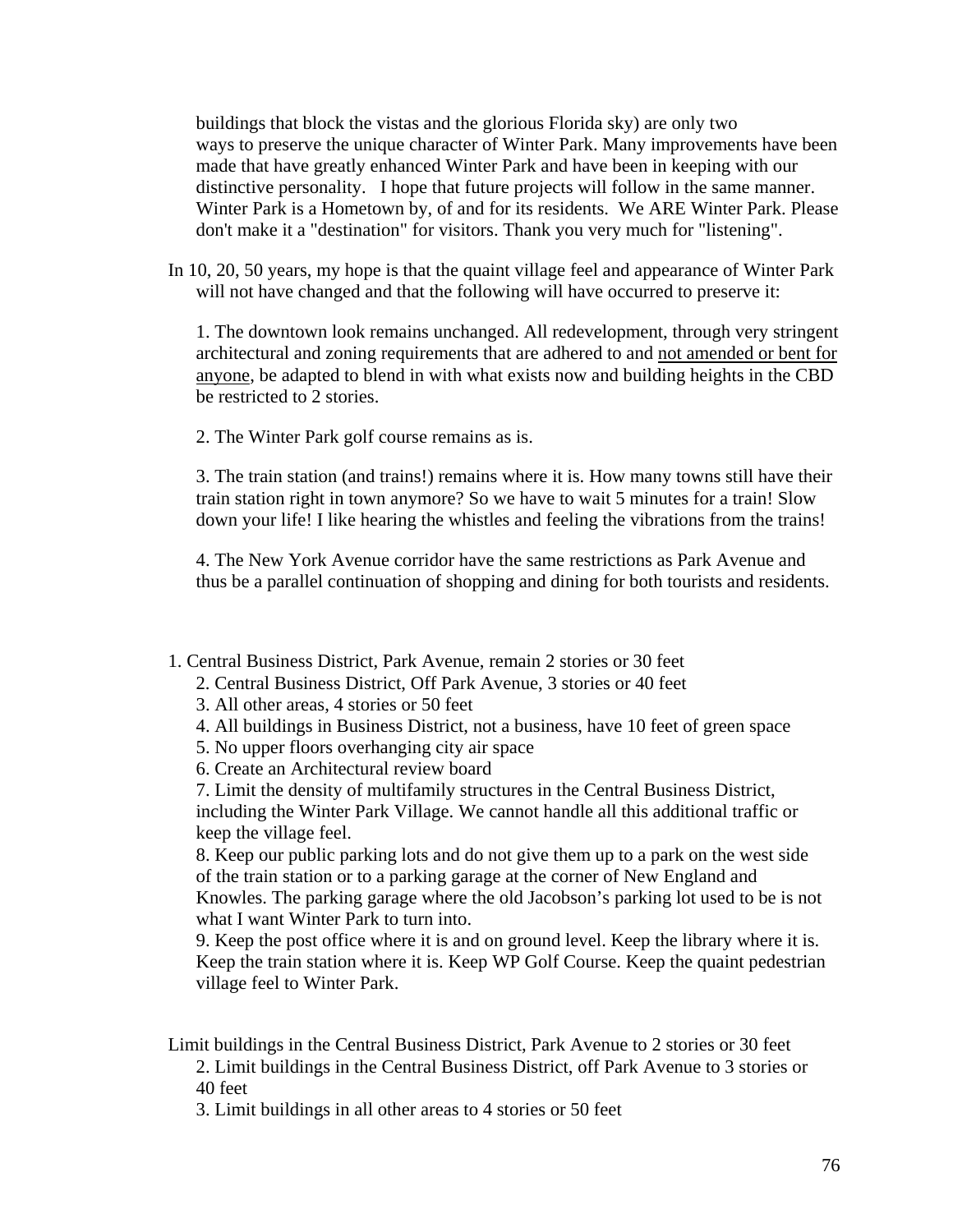4. Mandate that all buildings in the Business District, which are not a business, have 10 feet of green space

5. Ban upper floors overhanging city air space

6. Create an Architectural Review Board

7. Limit the density of multifamily structures in the Central Business District, including the Winter Park Village.

We cannot handle all this additional traffic or keep the village feel.

8. Keep our public parking lots and do not give them up to a park on the west side of the train station or to a parking garage at the corner of New England and Knowles.

The parking garage where the old Jacobson's parking lot used to be is not what we want Winter Park to turn into.

9. Keep the post office where it is and on ground level.

10. Keep the library where it is.

11. Keep the train station where it is.

12. Keep WP Golf Course.

13. Keep the quaint pedestrian village feel to Winter Park.

Setbacks – These should be mandatory and based on building height. Do not give them up in exchange for other building features. No more "colonnade" tunnels for people to walk under (Park Place, Carlisle) so that buildings can be built out flush to the curb. No more balconies hanging over the right of way. Setbacks are important in single-family residential areas too, especially front setbacks. Our lovely deep front yards distinguish us from developments inspired by the "new urbanism" craze. All setbacks of buildings more than 25 feet tall should have landscaping and/or water features.

Heights – Base these on feet, not stories. I think three-story buildings are fine for our city center. *However*, a normal three-story building measures 30 feet; add 5 feet for a parapet or roof feature and that makes 35 feet. It is inexcusable for a 55-foot-tall building to be referred to as a three-story or even a four-story building. The Carlisle is a "four-story" building 60 feet tall with 72-foot towers – where does it end? The term "stories" is meaningless and misleading when referring to a building's height. A height of 55 feet is too tall for the city center. Write height guidelines based on feet, not stories.

Sunlight angles – No sunless "canyons" formed by too-tall buildings crowding the curbs. Along with proper setbacks, the facades of a building should be terraced back if necessary so that the entire building fits into a 45-degree angle drawn out from the center of the street to allow sunlight to reach the street. (Roofing over the terracedback area, as recently allowed on the Vega building, negates this effect! The terrace must be open for sunlight to pass.) The winter solstice (the sun's highest position in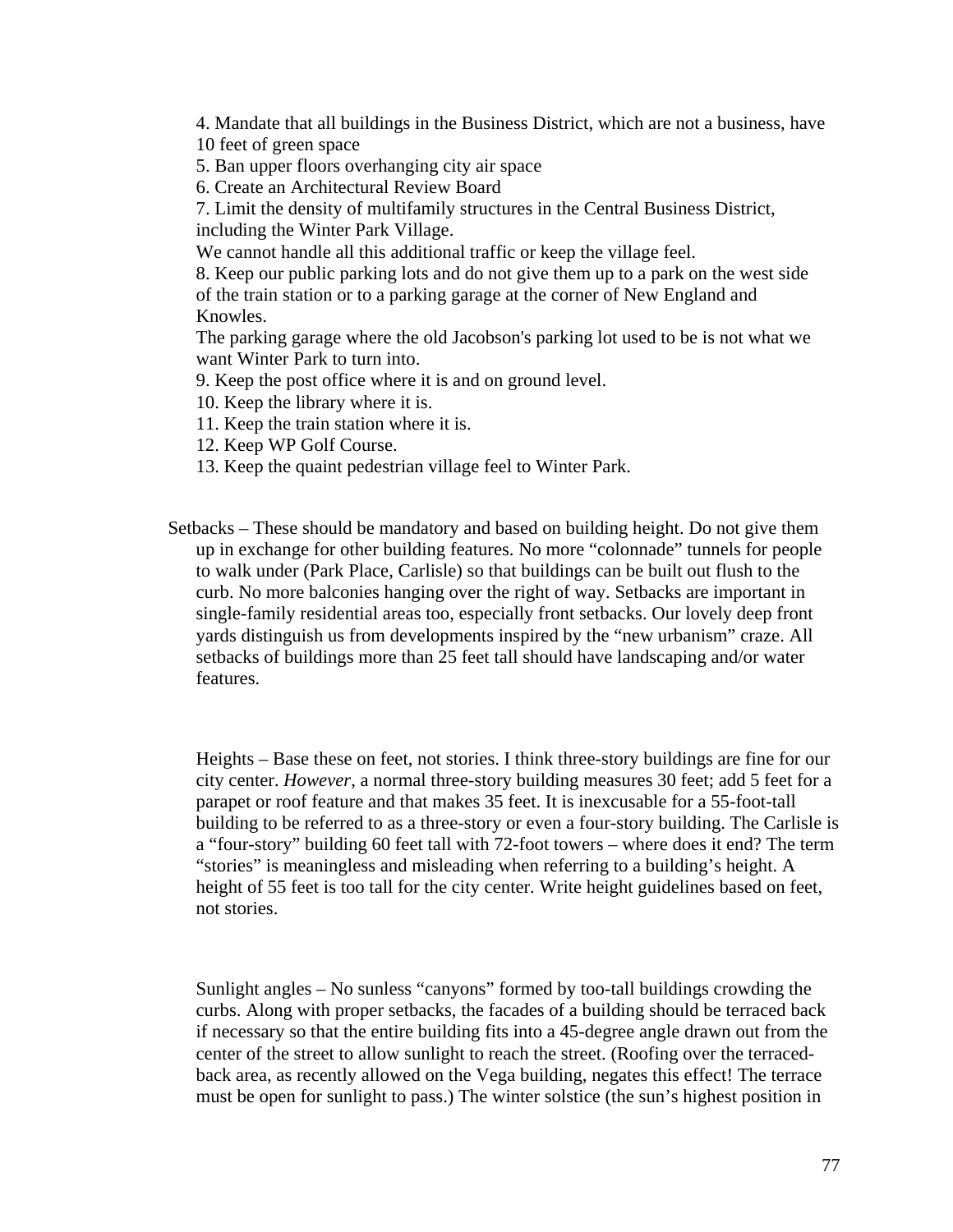the sky in December) is only 38 degrees. Even with a 45-degree terraced setback, a north-facing facade can cast permanent darkness over a street during much of the fall and winter. *This is a crucial consideration for the psychological impact our city will create, especially among sun-seeking Northern tourists who spend money here!*

Developers' architectural models – Developers should be required to submit to the city not only 3-D physical models, but also computer-generated 3-D perspective renderings (either interactive or multiple views) that show 1. how the building's height, mass and position relate to the existing streetscape; and 2. how the building affects sunlight on the street during various seasons and at various times of day.

Central Park – Do not mess with this! The park does not need "street furniture" or stone walls or vendor kiosks (I heard a "new urbanism" groupie at a conference complain that he couldn't buy ice cream in Central Park Walk across the street to the ice-cream store, for crying out loud!) The park needs grass and trees and fountains and squirrels and kids. Which is what it's had for, what, a century? No buildings on Central Park. No buildings directly abutting Central Park. An occasional sprucing up is nice; the rose garden is a nice, small, passive addition; a prettier stage might be nice, but nothing that looks like a building.

City Hall – This should be a free-standing building, city-owned and on city property. Private development has no place in our City Hall. Nor do condos, shops, privatelyowned theaters, nor parking that is not municipally owned and 100 percent open to the public. City Hall is too important a symbol to allow developers to take it over as they have our post office in the Carlisle. We must entirely own our City Hall.

Overall lifestyle vision – This is the same mantra that most Winter Park citizens have repeated for years: A walkable, open-feeling village with plenty of passive green space and sunshine, much as we already have and are famous for. Buildings of the proper scale and setback so as not to overwhelm the streetscape. Nature and natural traditional materials and finishes.

Here's something to consider: Psychologically, people get a village feel amid buildings that are not taller than a walk-up. That would be a maximum of three stories, sometimes four. Think of every quaint, charming village or neighborhood you've visited in the world, and you will see this holds true. This perception is because there is a physical limit to how many stairs a person can climb. Once a building violates this psychological height limit it becomes a high-rise. The perceived need for an elevator destroys the human scale. We want our village to be walkable, but the buildings themselves must appear to be walkable too.

Thank you for considering my opinions.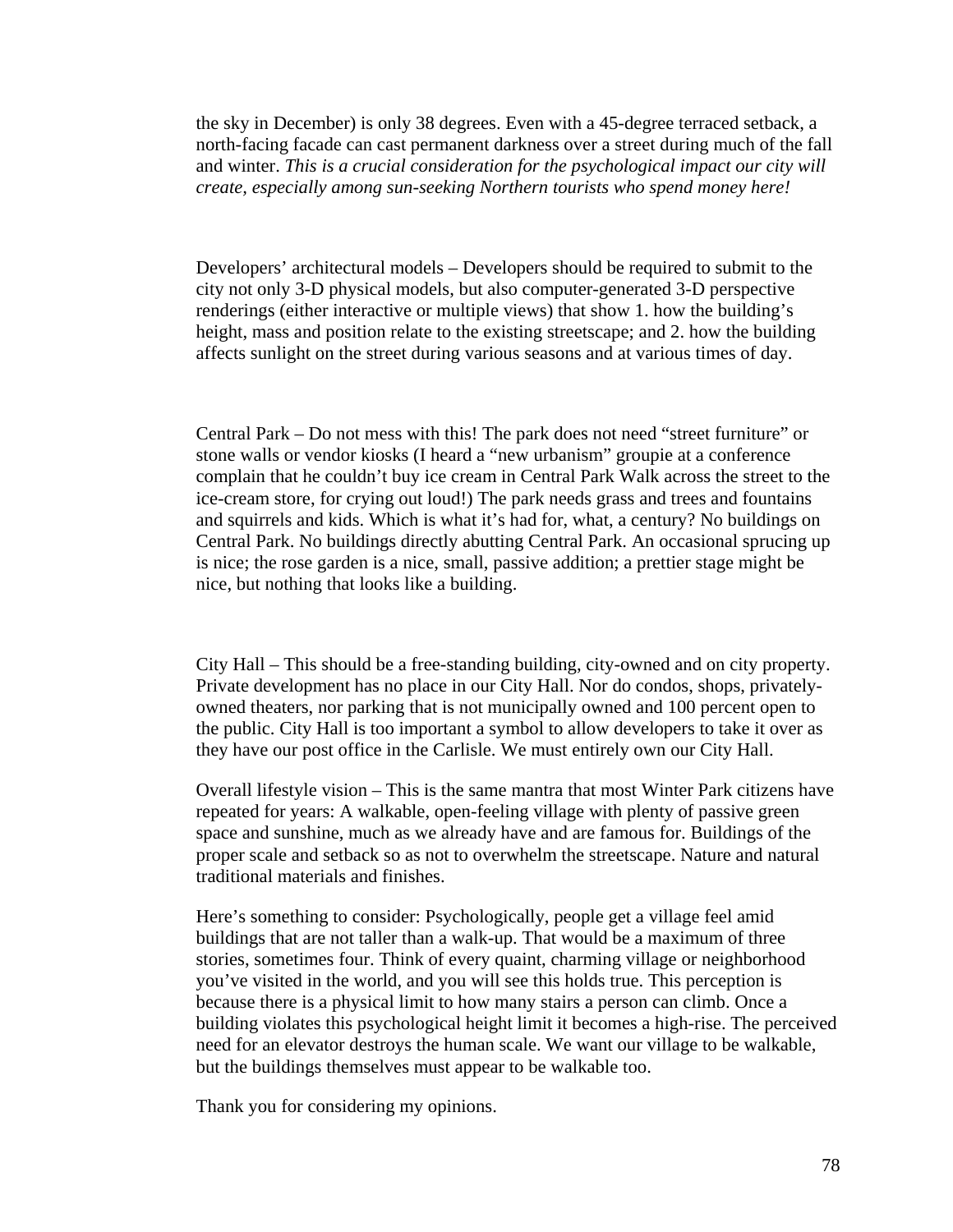- 1. Stop tearing down everything in WP inn order to build huge condos, offices, etc. 2. Redesign Lakemont and Glenridge to improve traffic flow and REDUCE SPEED – very difficult to get in and out of Waterbridge and WP towers as well as other feeder streets. 3. Maintain the charm that is WP Remember, bigger is not always better. Don't forget those of us who live in WP!
- The Plan should address Emergency plans for a "Hurricane Charlie (2004)" type storm. An example of current planning breakdown was the use of Ward Park Fields B, C, & D for chipping storm debris created an unacceptable burden upon the residents for four and one-half months following the storm, introducing significant health risks and disruption of the lives of the residents. The City's after-action review of the 2004 Hurricane season amounted to a self-serving pat on the back reminiscent of FEMA's initial press releases following Hurricane Katrina in 2005. The City was more than willing to blame others rather than identify areas for improvement. Additional Active/Athletic parks need to be planned for an acquired based upon additional residents brought into the City. The current Active/Athletic parks appear to be operating at maximum capacity and some events have had adverse impacts on surrounding residents. The objectives of the Recreation element should not result in sacrificing Quality of Life for residents surrounding Active/Athletic facilities. At the Parks and Recreation Commission held 4/26/2006, it appeared that the only new parks being added to the Winter Park inventory are Passive parks. The demands of new residents and Orange/Seminole county non-residents jeopardize the quality of life for residents surrounding the existing Active/Athletic parks.
- Our family is very concerned about the movement to keep low density and growth indirectly controlled via special interest persons. Our population increase is inevitable and must be PLANNED for by creating high density areas of "live work" like downtown WP-PLESSE PLAN PROPERLY
- Thank the lord, David Strong is our mayor now…Something "new" or "different" is not always the way to go. There is something to be said about tradition. My vision for WP is this; take it easy, go slow and know those people who are only interested in making money will not understand a person who has lived here since 1961. Those interested in money are not interested in the aesthetic. Look at nearby Baldwin Park. A perfect example of what not to do. Identical houses 8 or 10 feet apart no room for even a tree WP is land locked and cant spread out. Lets accept it. Lets not make a disaster of WP by going taller.
- Please do not clutter our beautiful city with more High-rise buildings. Do not allow a building on Central Park!!! Charles Hoomer Morse must be turning in his grave! What will Park Ave be without a park? This is what

make Wp charming and uniqua and draws tourits.

WP is a lovely place-do not ruin it with high buildings-keep 4story to 4 story not 5 or 6 –Do not develop every single place- keep spaces-you don't have to double in size - WP holds its own in what it has now. DON'T OVER DO!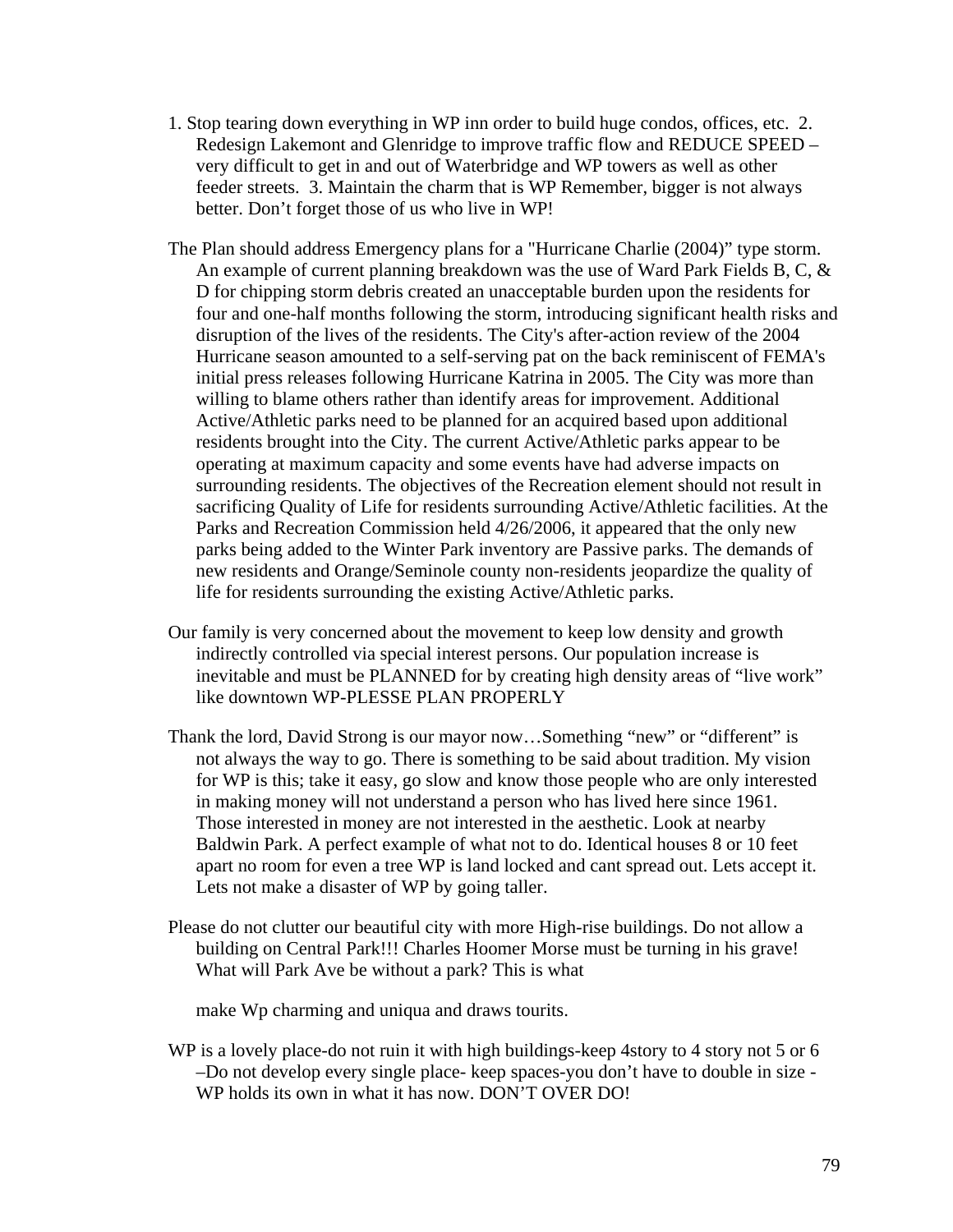- A city that has some control and limits on building height, scale, density, traffic, and parking. A city that doesn't continue to put up barriers to replacing small, junky, slum houses with nice well designed homes.
- I am neither in favor of increasing building height nor in increasing the population density in downtown WP.
- We need to renovate older properties (such as Aloma and Fairbanks) rather the increase density. Traffic is making our great city more difficult to live in. Creating more square feet of commercial or multifamily is not a solution. NO MORE VAIRANCES!!!
- Building requires thought, which integrates all aspects of ones life. I would like to see more though to incorporating the needs of the community into the building of malls, shops, and banking in one area so that all needs are taken care of conveniently instead of having to travel all over the city to accomplish these goals.
- Don't let them put up any more condos-streets and infrastructure can't support it- Keep WP beautiful!
- Keep new construction at a reasonable height. If I wanted high rises I would move to NY or Chicago.
- WP will inevitably grow over the next 10 years and beyond but must make certain it is handled responsibly. As a 26 yr resident (also at this address lives a life long resident Sandra Skolfield) I have been disillusioned by disregard for traffic, road conditions, and rampant building of McMansion. I find it increasingly intolerable to drive around my town due to blocked roads by utility work and construction related vehicles. Keep WP reasonable and retain the beauty.
- While moderate growth is normal, even desirable in a town like WP, our community's expansion seems to satisfy builders' profit at the expense of it citizenry. Thos who live here know that WP is already overcrowded. Condos can only exacerbate the situation my vision for the city of P is the small town community atmosphere it's once enjoyed, where kids can pay freely, and grown ups can move about freely unencumbered by condo dwellers.
- Hold changes to a minimum!! Make only necessary changes to keep the city properly maintained. Try too keep the "As is" as much as possible!!
- Our "household" wants regulated, careful, controlled, reasonable growth of buildings. We would like this plan to consider INSCALE building that is compatible with what we already have. School capacities, traffic, environment must be considered. It seems we are presently on overload because growth has not been regulated or planned carefully.
- Think "smart" not "big." Do not allow multi-family dwellings on residential streets. Do not allow large developers/apartment complexes to destroy the character of our city.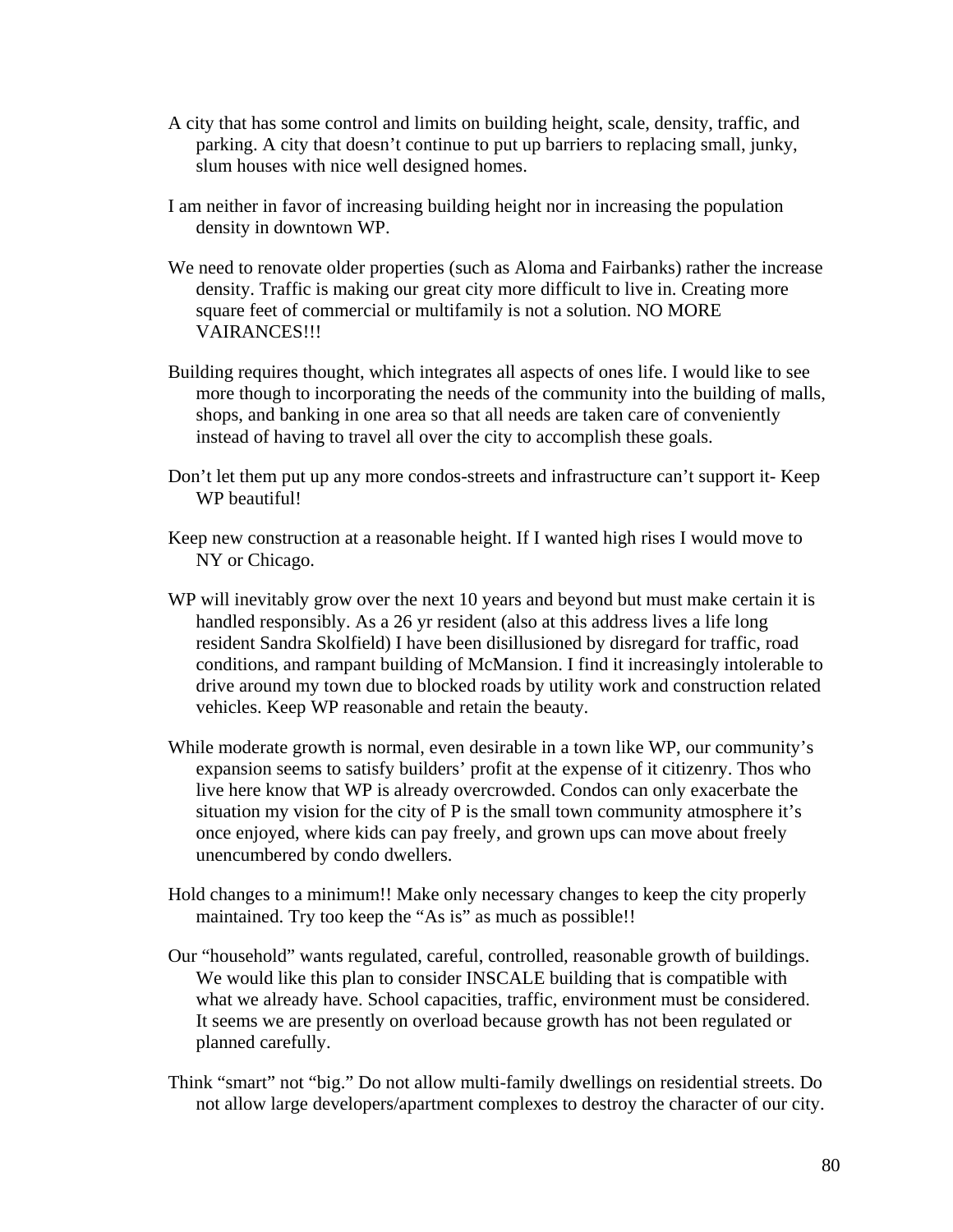Do not allow variances so that buildings can exceed city statues.

- We would like to see the building height restricted- open space preserved and increased where possible. It is also important to us that there be affordable housing in the city so that our police and staff members can afford to live in the city they work for! It would be ideal to minimize cut through traffic and construction traffic in residential areas.
- Hello, I am very distressed about the rampant over development ruining our city's character. The monstrosity on NY Ave where the old Sprint building stood is inexcusable! Pleas enact a total moratorium on all new project until new standards are established. Increased density does not improve our quality of life; increased green spaced does. Thanks for letting me vent.
- The Glenridge property should be reconsidered! Instead of more homes built on that property it should be better utilized via building a school there. The area does not need more traffic, and the new Glenridge School is already becoming over populated. With more homes, just how do you think you can educate our children with overcrowded classes? The area is already having traffic problems, why add more? Where will another piece of property to be available for a school?? (In this area)
- The building on Canton and Park has already violated building height. The building is out of scale for downtown. The architecture on the two building under construction on New England and Morse Blvd are horrible and out-of-scale How did his happen? And what can we do?
- Examine new ideas for East-West traffic for alternatives to Aloma Ave -Maintain central Parks charm -Rethink Carlisle and sign a bill a nice new post office. That fits the setting.
- 1. Focus on keeping the CBD a vibrant commercial, park and community asset. This is a priority over WP village and the Holler property. 2. Keep height limitations at 55' (maybe one/two exceptions) not over tree height. 3. Be flexible and open to new ideas! The West side community development is a good idea. It's an asset. 4. The parking garage was a good idea. Do another one for the future. It helps the CBD
- I believe the city should revert to the days when height of building was restricted. The city resident responded loudly when the first National Bank of WP (now Bank of America) went to 5 stories. We must protect the nature of our city even if it means restricting development. I'm a resident since '57.
- Congratulations on winning the election! 1. No more large developments 1. No more extremely uneven Brick streets. More residents can do nothing but harm the character of our town.
- #1 Preserve Park Ave –green, city hall, view of sunsets, sunrise, down height #2 No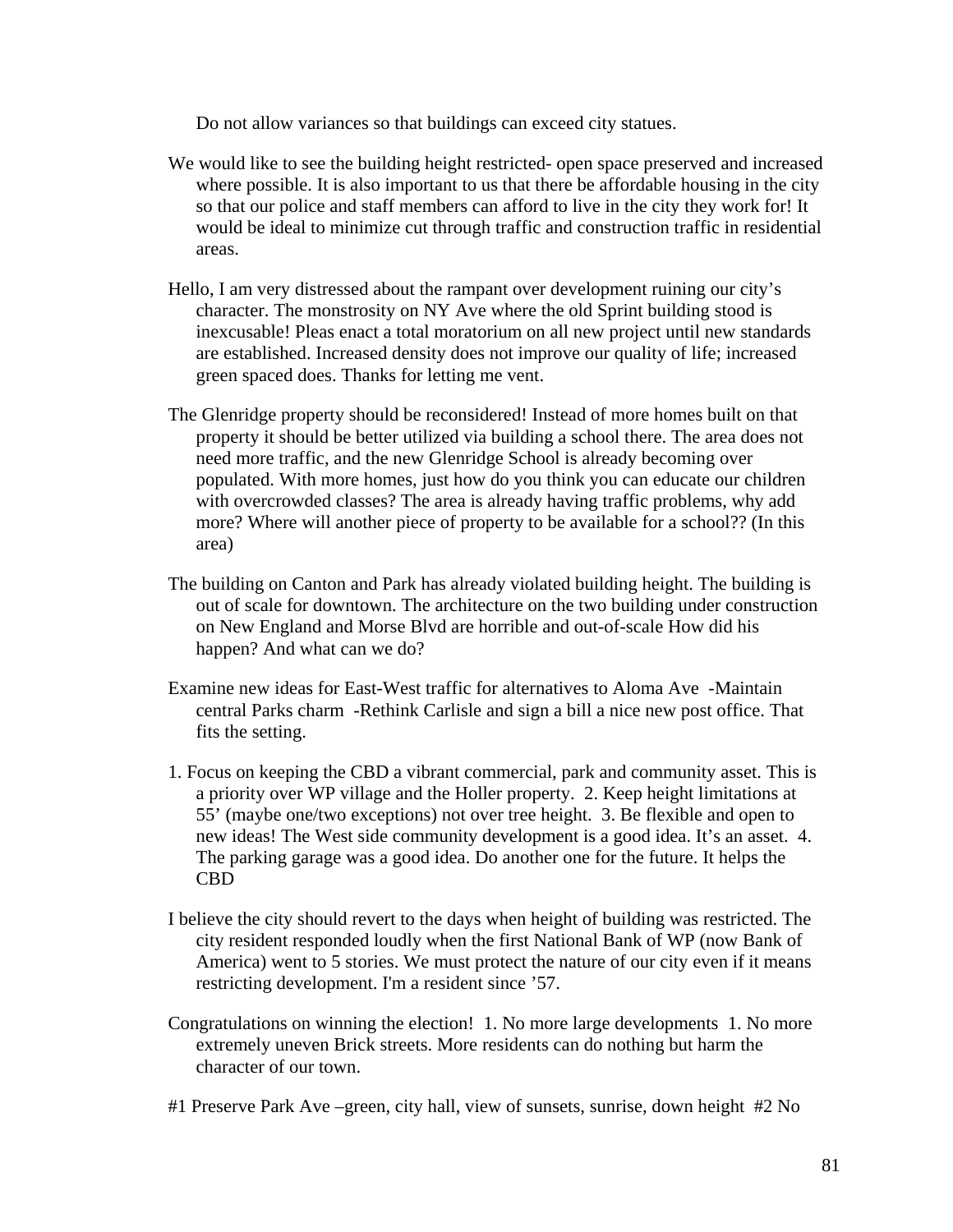"projects" Only town houses bordering residential i.e. Denning and Fairbanks #3 Always make sure residents can park and walk on Park Ave for free. Besides not smart to put 5 stories near sinkhole.

- I would like to see more pedestrian density downtown-I like the renewed vigor if the city! Additional parking garages and moving setbacks closer to the road in order to apply parking behind the buildings will soften the traffic
- I would like to see WP thrive and grow- we need more residential and more vibrant commercial throughout all of WP- city should continue to approve all reasonable rezoning and to support the property rights of the landowners. Many of us like all of the positive change we have seen during the last 3-4 yrs.
- New urbanism! Higher density, more walking, downtown, WP village area, Holler area. 3-5 stories. 35'-55' Traffic- If they don't move here, they will move to Oviedo and drive thru here. Because of cut throughs, traffic will always grow until an alternative is easier (Horatio, SR 50,etc.) More tax paying traffic is better.
- We are in favor of carefully planned development- we think downtown could use some more residents but don't want complexes to be out of scale. We are very much in favor of maximizing parks and green space and in extending city utility to all of WP. We would also like commuter rail with a stop in WP
- I would like to see expansion controlled not only because we don't love the resources but also because it changes the whole complexion of WP. It bothers me that when the new Post Office will be built, we might have only entrance through the underground garage which I feel is not safe. Hope you can do something about that hope that when the projects that are started are completed that will be it. Good Luck!!
- WP needs to build upon the unique character of a diverse community. The scale of Park Ave is unique ad various architectural styles is good –Especially the courtyard spaces. WP Village could be anywhere USA. Decisions and directions provided by the current planning staff is turning Winter Park into Coral Gables North. The character of recent Development is bad.
- Keep it small. Prevent traffic congestion in downtown. Limit growth of downtown. There are many homes; especially in old unincorporated WP, that have junk/crap in front yards. Monitor/enforce more closely. No more brick streets in residential areas.
- Concentrate efforts to repave roads in the Holt Ave/ Rollins College and Ninth Gr. Center area and Mead Gardens cleanup. Quite embarrassed of the appearance of our historic section. We agree with the majority of long-term residents (38 yrs for us) that no more variances/zoning amendments should be considered for urbanization of WP. Our charm will be forever lost. We are now a cookie cutter community  $=(10$ yrs what then? Park is our name our heritage. Keep Green.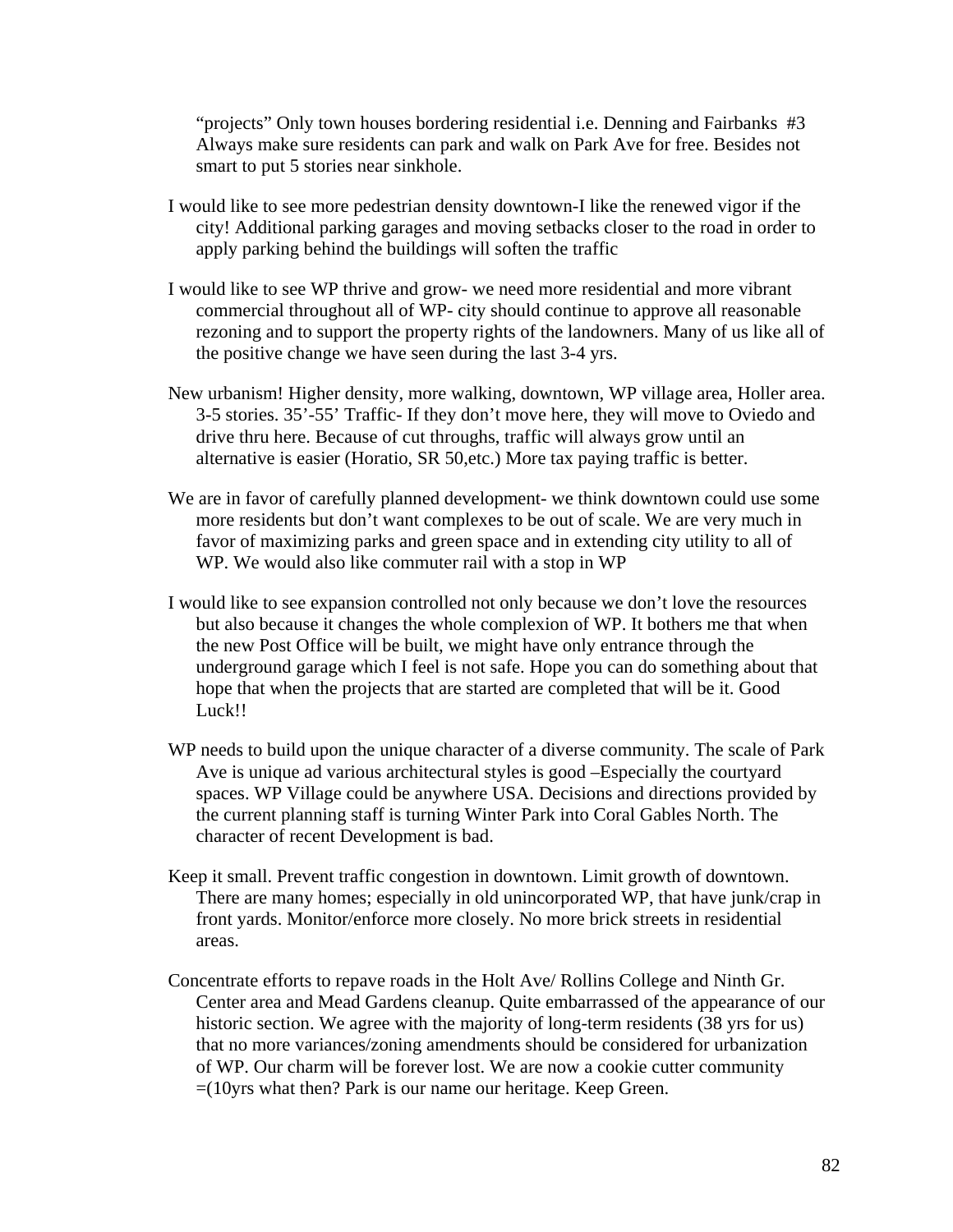- 1. Keep the city (downtown) in an appropriate scale. 2. Dismiss the staff of the planning department. 3. Brick more streets.
- There is a lot of room for growth off New England Ave. such as retail, shops, restaurants, and small-scaled town homes/condos.
- 1. No more condos please- creates more traffic 2. City limits should be kept no more expansion 3. Keep Mead gardens, Ward Park, and city Golf Course for general public not to developers 4. Present codes for new buildings should be adhered to 5. Maintain and keep unique buildings by codes and building restrictions (mainly downtown WP)
- Limit sizes of new houses. Crack the whip on greedy developers. Limit how loud construction noise can be. When I complained of steel rod cutting noise on house being built beside me, the contractor said" hey lady this is a construction zone." "Oh," I thought, "I thought this was my home."
- Growth in downtown WP is essential. Residential growth will provide the restaurants and their merchants the sales they need to stay in business. It will provide the city with additional sales tax and property tax dollars. With attractive, active, vital businesses and services downtown, urban dwellers will WALK to frequent this businesses- their expendable income will stay WP. In order to maximize return on investment, developers must be allowed to build more than two or three stories high. Contrary to some belief, 4 stories is not a high rise! With the proper aesthetic and setbacks, multi-story buildings will not detract from the charm and village like feel of WP. I envision the day when the entire area between Park Ave and WP village will be filled with semi dense residential and business. Where the buildings for each are, where the sidewalks are wide, and the streets safe. I envision Fairbanks and 17-92 redeveloped with residential and small business to create a more attractive and vibrant entry into our city. Non-residential commuter traffic through WP will need diverting, as best it can be. Our city is already fortunate to have beautiful mature trees, and copious parks and green space. We don't need to add to green space except to require adequate landscaping in proportion to each new building/development. We DO need people on review boards who are experienced in reading plans and conceptualizing blueprints and drawings. My fear is: with so many contrary, anti business, naysayer current residents, developers will find the climate and cost of doing business in WP too adverse, and move on to surrounding areas, leaving us here 10 years later, wondering what happened to "all those great little places" that USED to be on Park Ave.
- No more brick streets. No more housing developments. No high-rise. Continue to emphasize trees and flowers. Single-family homes. Keep streets repaired. Don't sell out to developers.
- The city of WP is already overcrowded- I do not support any further development. Inspiring areas within the City is good; but should be done with a view and uncluttered landscapes; no more than 4 stories (to pursue views) and somehow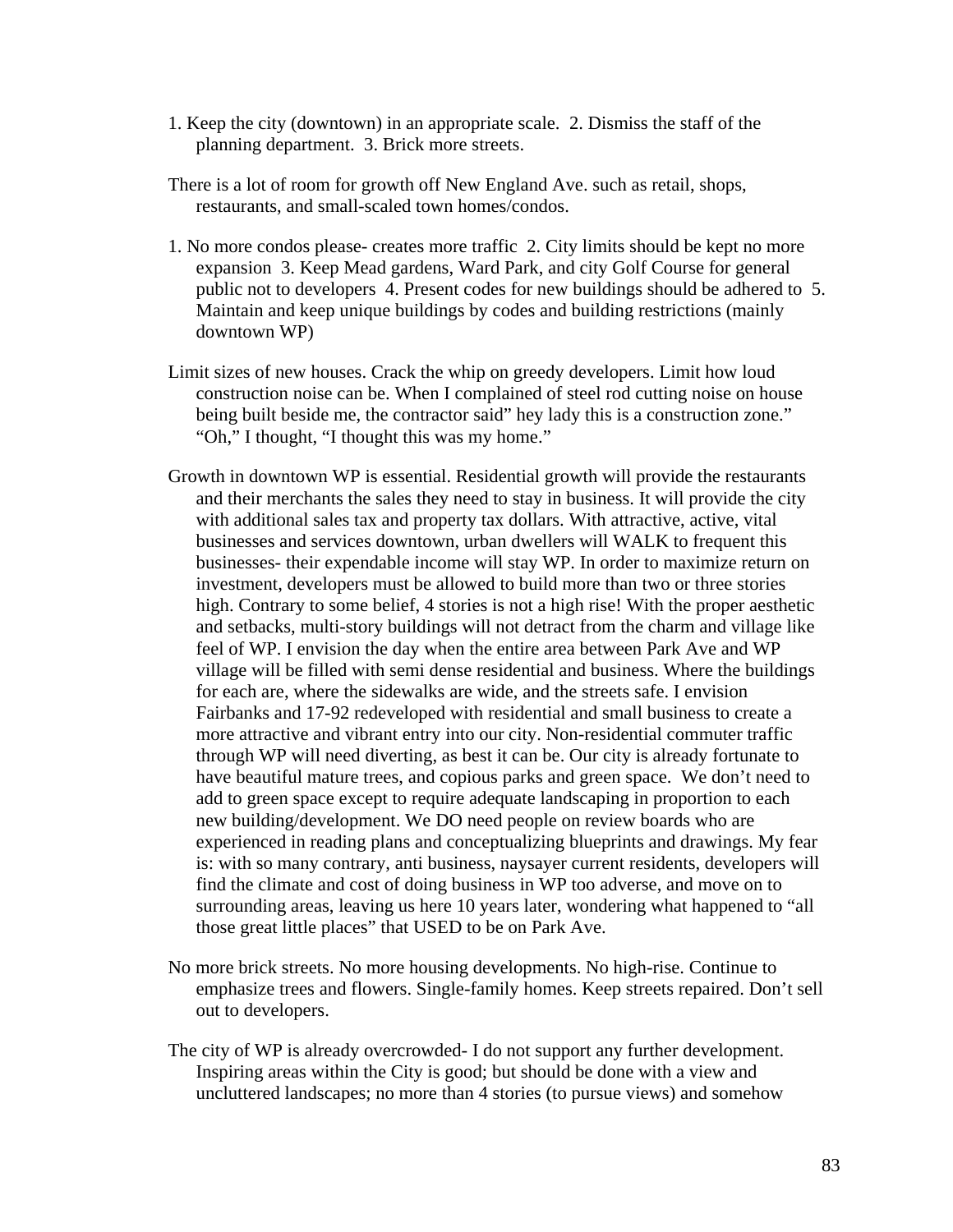inspiring traffic flow –presently, WP suffers from traffic congestion and terrible drivers- WP is not "special anymore

- Large-scale developments are compromising the town as it was. I would like to see it stop.
- 4.5 million people will move her in the next 50 yrs: WP is an URBAN not a rural village, make the downtown a place where people can live! 4 stories would be ideal, given Mcmansion rise to 35 feet. Also, work for light rail, Mayor Strong fears the impact of…. too many pedestrians? Make WP a destination where people can walk and a place not just designed for the auto. Humans no Hummers! Our town was founded on rail and a walking, human scale. Lets get back to our history not the 1970's. Envision the future, love the past, and don't fear change!
- We feel that our city will continue to grow with the changing times. Our concern is that a well managed and control system for expansion will be in place. A couple of things for consideration. A. No dogs at the Farmers market B. Enforce the control of side walk paths on Ave. food establishments
- More emphasis on "gateway" to the city-Fairbanks Ave from I4 is a dump 17-92 is a fast food run. Aloma Ave looks blighted with rental properties in the Balfour area. Park Ave is nice, but as a resident I can only go to church there. Focus on decreasing taxes by responsible development.
- We need, more than anything, a good gateway to the City from the I4 corridor that is not cluttered with poor quality development. We need to keep a vibrant business district and Park Ave full of walking space. We need a good plan for the high quality development of the Holler property and continue to upgrade our streets.
- Limit height, scale of new buildings (the new and towering large scale bldgs takes away the charm and character that attracted people to WP in the first place) Leave some open green areas with trees for parks. When constructing new buildings allow for sufficient space for customers and employees to park. WP does not need al the big massive condos and buildings that the developers would like to build.
- A pedestrian, friendly village, with lots of trees and blue sky, eclectic shops (no chains), a cozy feel, no freight train traffic, commuter trains OK. Citizens involved with city business and direction, care for and protect the parks. No high-rise buildings excellent schools chose cooperation between city and Rollins.
- The building being built near the WP central Park are entirely too close to sidewalk and roads – they should be set back and in style with the existing buildings. I am totally against dogs on Park Ave at restaurants while their owners eat-also at the farmers market on Sat. where there have been confrontations between the dogs, plus food is in the area.
- No more condos- too much density and traffic. Less cut-through traffic in neighborhoods. More green space for parks and families. No more huge buildings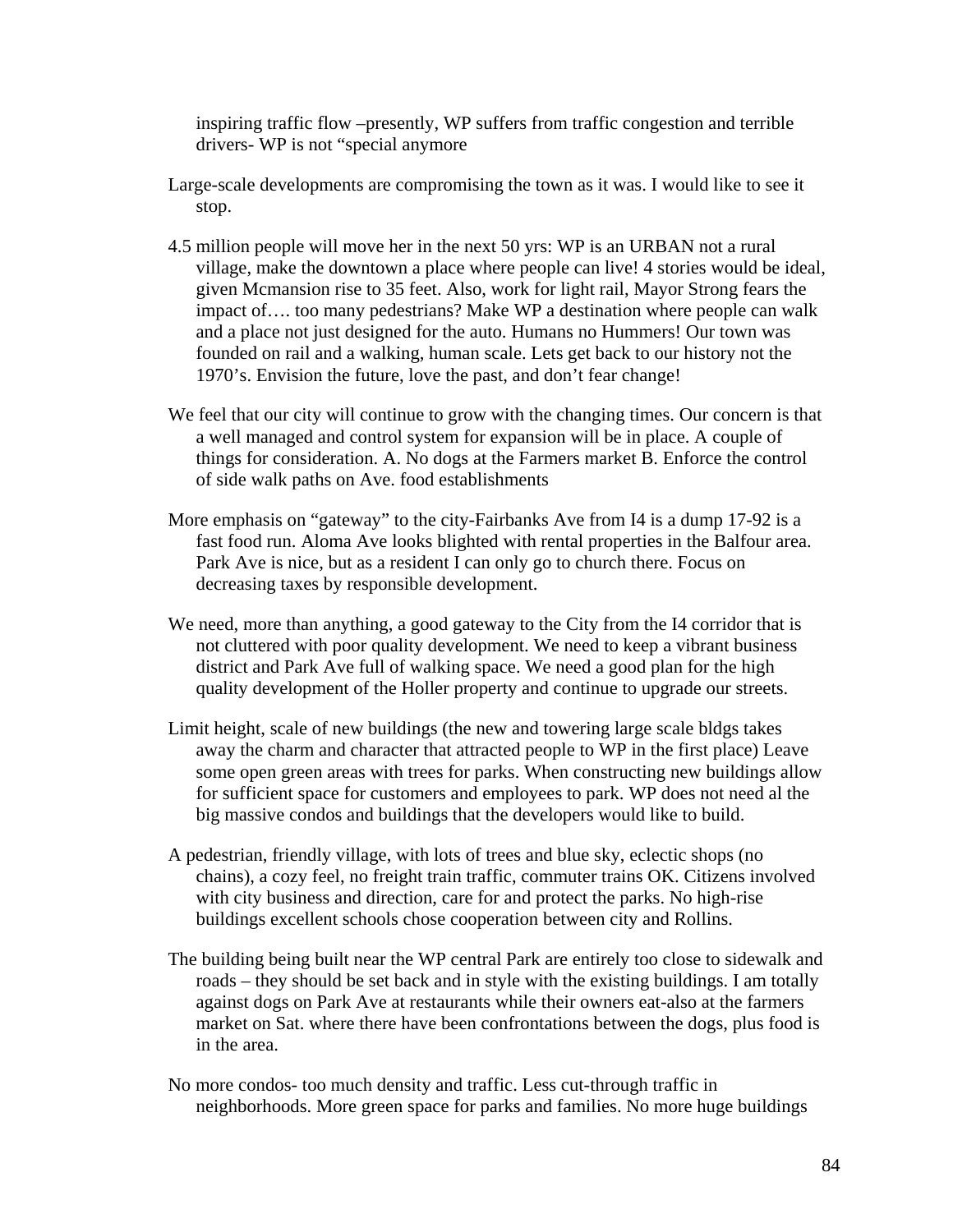on Park Ave or downtown. Did I say no more density and traffic? No more condos! More trees!

- A vibrant downtown with a couple if cafes, a bookstore, and a small movie theatre (like the Enzian). No more Downtown buildings over 5 stories. Fewer giant, oversized homes. Continue the city's good work with auto traffic calming and reducing cut through traffic. A green Central Park, with opportunities for both interaction and solitude. A vibrant, diverse WP. Fewer giant houses over 3000 sq. feet. They are out of scale with our town! Thank you!
- I believe the most unique and identifying aspects of WP are 1) Canopy trees-not palm trees 2) Low rise buildings around our downtown area-as evidenced by nearly every advertisement promoting our city (including WP mailers) are photos of our smaller (2 story) buildings; 3) our open air park (NO buildings) which conveys an atmosphere of a small town and a beautiful feeling. If I want 4 story buildings I can move back to South Florida!
- 1) Put in place strict sign ordnance: all commercial at ground level and no signs posted to advertise anything! 2) REPAVE OUR MAJOR ROADS in WP- they are AN EMBARRASMENT!!! (Fairbanks, Aloma, etc!) 3) Cut down on parking in our neighborhood streets i.e. Grinnell Terrace etc. It is very dangerous, ticket cars! 4) Strict building maintenance: painting, debris, no boats, etc in driveway. 5) Building Height-no taller than allowed now 6) No more high-density buildings (apartments, condos)- that will keep the traffic down!
- Newly annexed commercials should have a separate district for guaranteed representation on the city commercial. To make all seats city total foes not represent all citizens equally. The old WP area had citizen coalition that

excluded equal representation.

- Stop weeding the residents out of the West side. 2) Stop building parking lots and tall buildings on West side. 3) Have input from West side during the planning to Comp. Rush zone. 4) Don't extend hours for Dexter's Bar! Remember the plan promises. 5) Build more affordable HOMES for residents 6) Consider the Senior citizens, reduce traffic, safety, keep Pool
- I do not want to live in another Orlando! I voted for Mr. Strong with the hope of stopping the rampant demolition of our neighborhoods more than our downtown. I voted to be annexed into WP because of its neighborhoods not because I wanted a 3 story newly constructed monstrosity towering

over me- I could have enjoyed that in Orlando!

I am concerned about the changing character of existing residential neighborhoods. The demolition of the smaller 1 story 40-60 year old houses and their replacement by starter mansions is adding to the affordability problem in WP-Demolition of EXOST. Houses or expansion of a house by more than, say 40% in air-conditioned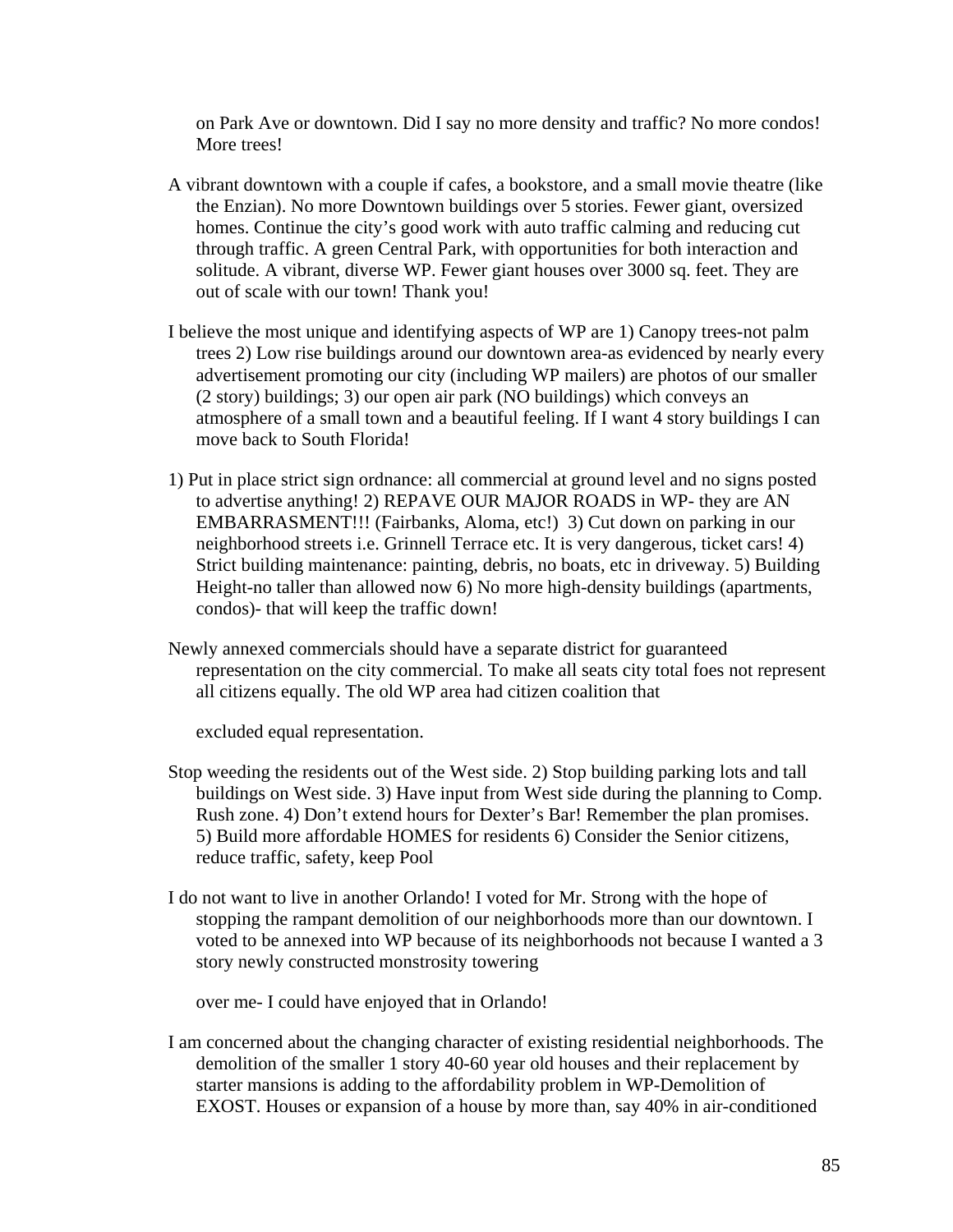area should be discouraged and financially thwarted. The residential transformation is a greater threat to the WP character then a few downtown structures.

- 1) There will always be big money. We don't need to develop every square inch or just change our name to Baldwin Park. Take a 2-year break on major development. 2) Traffic: slowing traffic at main entry points. School zones are a joke. 3)Schools: protect our quality. It would have been nice to get some base property to help WPHS?
- Stop the expanding growth of WP. Stop further development! Stop the construction of multi storied buildings. Stop-Stop-Stop. Stop retail expansion into residential neighborhoods.
- WP needs a vibrant downtown that includes: 5 star hotel, Enzian theatre, new upscale restaurant, grocery store, new condos, workplace housing, an expanded Central Park with a longer stage area, commuter rail station, WiFi, digital kiosks, public restrooms, a flower show, jazz festival, wine and food festival, and a cultural festival that showcases our arts orgs.
- PLEASE do NOT let the theater be built next to the congregational church. It would take light form several important rooms on the West side and be a big problem for a number of the children.
- Please- no more of these monstrous buildings built right up to the sidewalk with no landscaping and costing outrageous prices (condos). A person with a medium income can no longer afford to live here. Also, I feel that the West side should have a representative on the city commission. It is tragic that developers have taken over much of Hannibal Square reducing housing in that area. I am sad watching downtown being ruined.
- The plan has already made exceptions for height of new buildings. Pease do not make anymore! Also do not even think about ramming the Enzian Theater (or any other building) next to the Congregational Church on

## Knowles

- 1) A city with real neighborhood parks (in all neighborhoods) 2) Preservation of the west side and retention of the African-American community 3) No more high-rises especially near residential communities 4) Revision of zoning laws for teardowns (more setbacks) 5) Affordable housing similar to Hannibal Lard Trust
- 1) I wish that Park Ave garage could be demolished. It is an outrage for our lovely city to have THAT. 2) I hope "we" will have brick streets, no parking meters, no "new" things in Central Park, and I wish 3) that WP could be publicized as a community that does not want huge buildings (Carlisle) despite tax base mania.
- To remain basically the same downtown. Please do not allow the Enzian to be built behind First Congregational Church. This church was founded by the first WP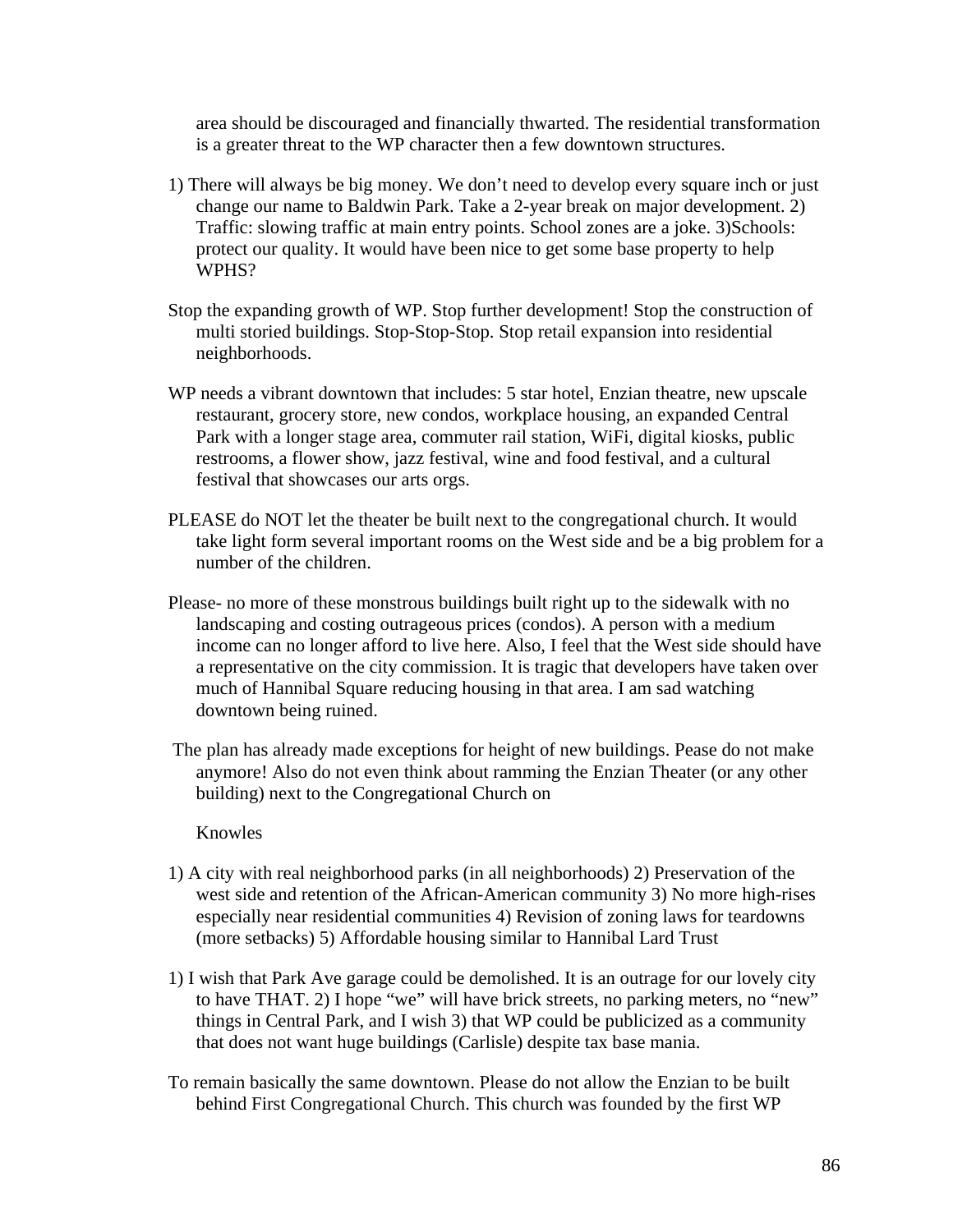residents and also founded by Rollins College. It is a very thriving church where many groups in the community meet at all hours. Many of these involve children such as boy scouts, brownies, Girl scouts, and choirs. There are 3 schools that meet there with an attendance around 200 children. Easy access to the back of the property in necessary. A large building would also cut off daylight to the chapel, library, and meeting

rooms downstairs and upstairs.

- To planning and zoning: In addition to the two case studies which concerns WP residents, more stringent regulations as to building height and setbacks of residential property should be considered and a review made at a potential builder site by both planning and zoning and developer to make certain that adjoining homes-on both sides are not compromised. Come see 859 Palmer and the 6,000 sq. home which has a narrow driveway 8' from my home-all which could have been altered in the beginning
- The city has spent a good deal of time and money to repair broken sidewalks (which was a great improvement) however; Bldgs are still breaking them up during home construction or improvements. Please have the city building inspector revise the Comp. Order (C.O.) form to moderate that our Bldg Inspectors not issues C.O.'s for repairs and new construction until all sidewalks are fully repaired!!
- We would like to be able to develop, reconstruct, or remodel our homes, to conform with those in proximity to ours. We live in Northwood Circle and would love to build on the some Planter it Penn place and surrounding areas.
- No cars in downtown area. Put a stop to widening disparities; make O more affordable/accessible- No above ground electric wires –more sidewalks less McMansion sprawl (hello Baldwin Park!)- Less gentrification for the area abutting downtown –keep the parks in good shape –keep the oaks, but make sure the older ones get taken care of so they don't destroy houses in hurricanes!
- 1) WP can only house and hold so many people. We must agree on the density for each area followed by other topics. 2) Encourage good design. An architectural review committee could help. Also, hire the best we can find. Require an architect for a house over a certain \$ allowance. 3) Encourage variety in building style. The couple of traditional styles used I WP will look dated in a couple of years an architectural design competition should be considered for the city hall.
- No more condos! Allow bigger homes on same size lots. Bury power lines. No more annexations. Brick streets with proper brick (not like Pennsylvania)
- Light rail for the metro area is smart and inevitable- WP is smart and he'll allow and have a station in town- Some higher density is smart helps slow down sprawl and destruction of our native lands –good architecture and design is the key, as is rail. I don't object to building at the north end but the architecture is horrid. Good reasonable building density codes and guidelines is very important. Encourage the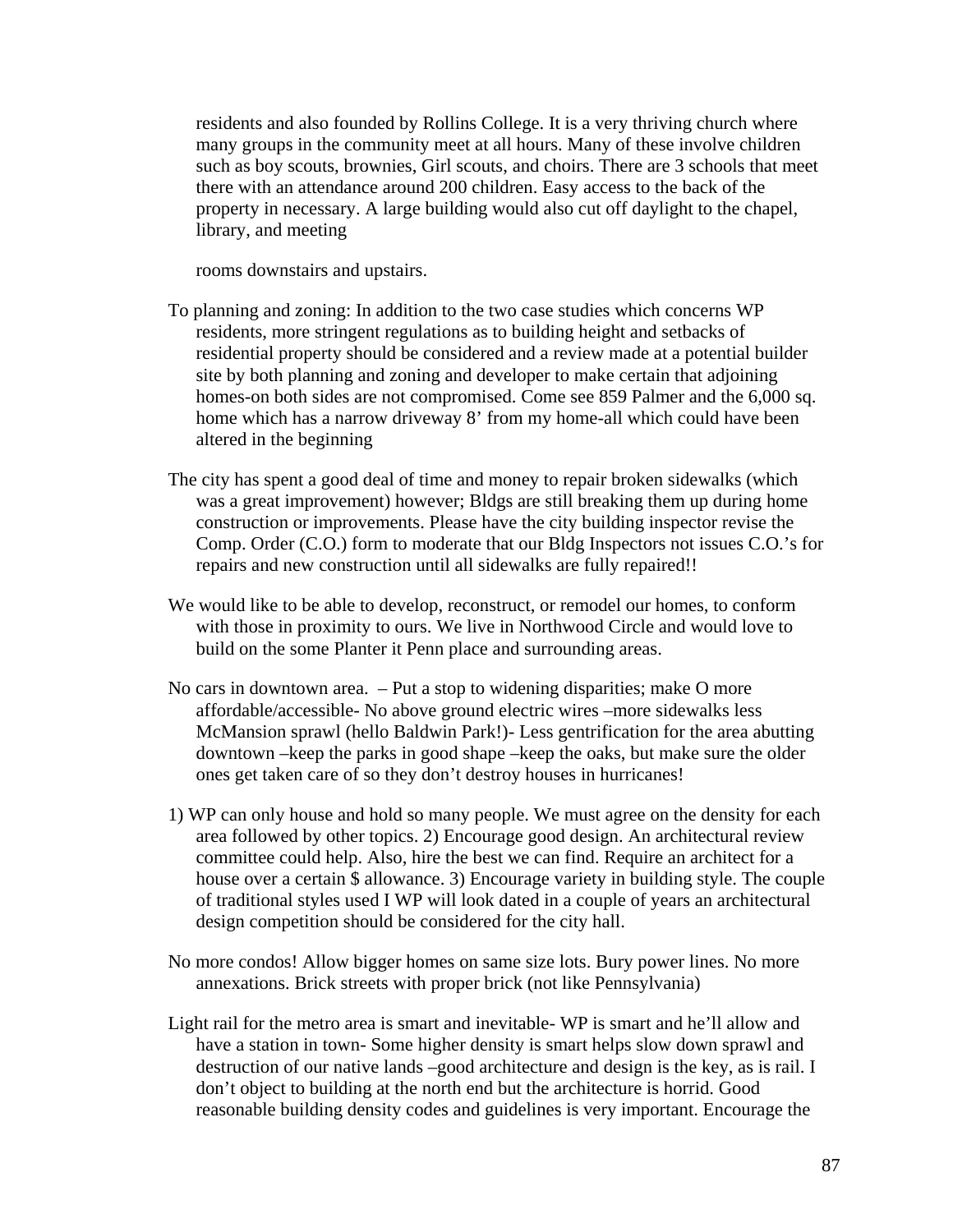arts-visual, art sculpture, and well designed park spaces.

- Limit all Bldgs on Park Ave and one block on each side to 2 story bldgs. Adjacent to Central Park to 2 story bldgs. Other Bdlgs. Limited to 3 stories in thee downtown area. We need setbacks wit plenty of plants and trees. Expand and protect Central Park. Keep curbside parking for easy in and out shopping.
- I would like to see WP kept low-key. Buildings no higher than 2-3 floors on Park Ave, and west of the park. The "new look" e.g. the new building across from Morse Museum is appropriate for downtown Orlando, built is an eye-sire in WP. Fairbanks Ave (holler property) might support that style. Keep our city quaint.
- Buildings that take away all green space would be unattractive in WP. Building Height should not exceed the height of any of the original buildings on Park avenue (not inclusive of the monster building at corner of Canton and Park)
- My vision for the city of WP is a pedestrian community with Building Height limited to four stories. New condos to be limited to 4 stories also! We must limit the density of new units built and keep traffic impact in consideration when approving new construction. New bldgs. Should be set back 8 feet from curb and have plenty of landscaping. The new bldg. On the N end of park Ave is hideous! This is not what to do!

I would like to see WP approve developments, which do not require variances.

- We would like to see the park spaces around WP left alone. Condos across from NY Ave are OK, but NOT ON CENTRAL PARK. Please enforce the size rules for lots and do not turn us into Thornton Park or Downtown Orlando-Orange Ave Condos, why are boat docks allowed in Public Gardens (Kraft Azalea?)
- Height restrictions at 35' everywhere and setbacks. Low density. Affordable housing with no trade offs. Control of traffic no more Winter Park garages. Architectural Review Board instituted. Please make the plan

As restrictive as possible

- My vision is village scale. I like the comprehensive plan as it is written. I don't believe in zoning variances to add height and density. Our roads are crowded enough. I don't like the absence of setbacks. I don't believe in zoning variances that put a huge parking garage practically in someone's backyard. The homes being built are ugly and have no character because the builders are trying to squeeze as much square footage as possible on to a lot. I think there should be architectural review boards. I could go on and on.
- I have a concern about continued building of parking garages and the scale thereof. I have attended many meetings and these approvals were based on architects selling the projects o not " seeing these garages" Also the city needs to incorporate more stringent landscape requirements on downtown projects. Some of the project scale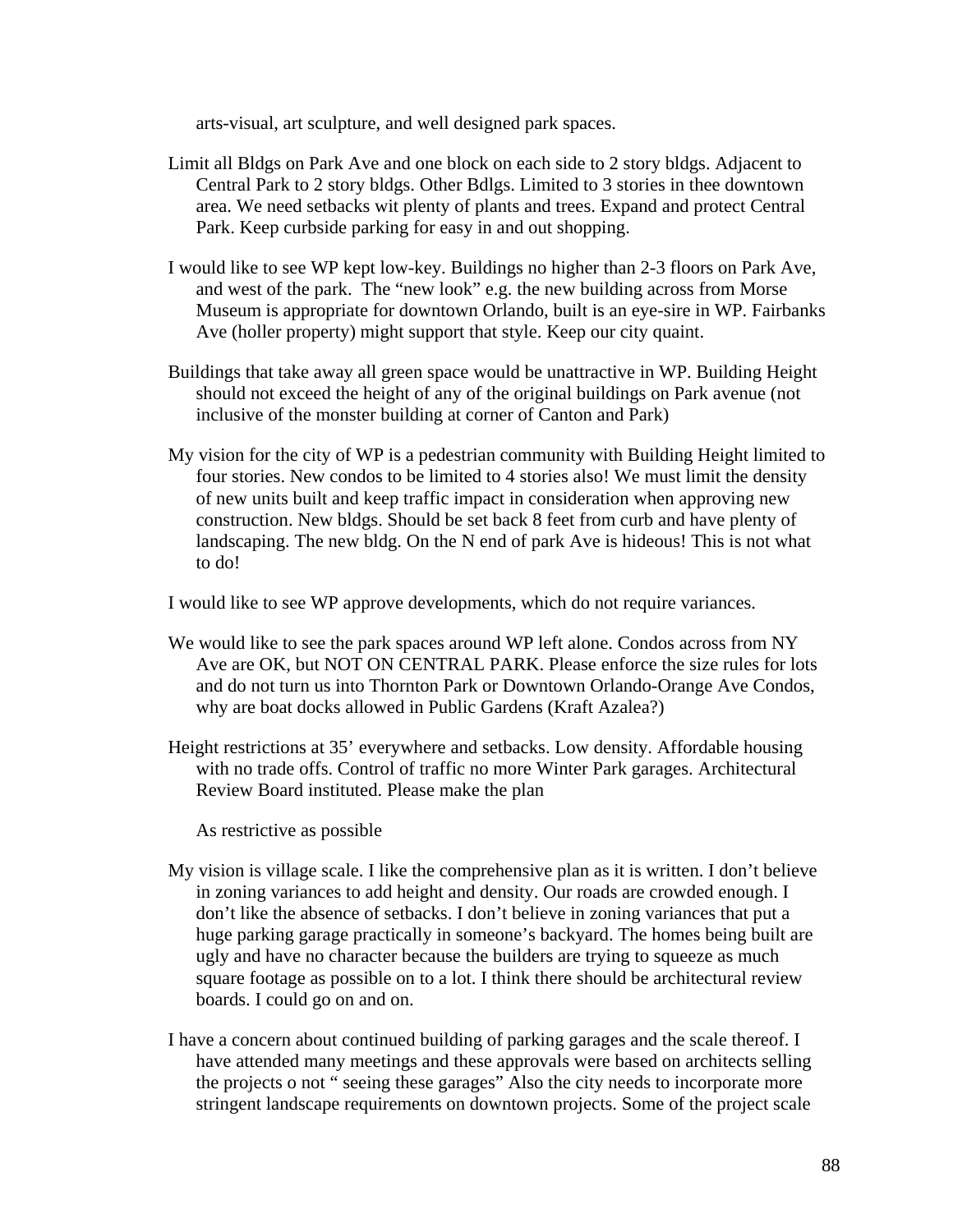does not fit and I am pro development.

- Please keep building heights at tree top height. Also please require some green space between sidewalks and buildings in out lying areas or much wider sidewalks.
- I would love to the city with a 4 story apt. Height is hard to estimate but reasonable ceiling s 10-14 ft each story. Keep as many old buildings as possible. Brick as many streets as possible to slow traffic.
- No building taller than three stories in downtown WP. No building in Park Area.
- My vision imagines a city with a strong " sense of community" surrounded by beauty, charm, and human scale." "Human scale" translates to a height limit of 35'm everywhere, with setbacks of 10' commercial and 25 residential. FAR ratio of 65%. Keep trying to find ways to slow traffic.
- 3 Story limit w/in 35' tall. Green space around buildings. Control of traffic w/o new ugly garages. Architectural review Board. Recreate "village environment."
- I love WP. However, we live in a changing world. There should be building height for residential and commercial. Residential single-family 35', condos 3 story-office /commercial 5 or 6 story but maintain Spanish/Mediterranean theme. Traffic comes with territory not fair to change impact fee on new home but not on existing home regardless of when buys each home.
- 1) Building height- try to maintain limits in vicinity of 5 stories 2) Building scale try to maintain current scale by use of street setbacks, green zones and distance between structures. 3) Density know that density increase= Automobile traffic increase 4) Neighborhood preservation: don't continue to encroach on west side 5) foot/bike traffic: try to expand safe foot and bike zones
- No buildings over 3 stories high in the downtown area. No buildings adjacent (abutting) Central Park. Stop pondering to greedy developers- our growth can be slow and steady, NOT leaps and bounds. You may entice "outsiders," but they are fickle and will go elsewhere next year, you will lose locals who love to dine and shop in the village atmosphere.
- Controlled and compatible development on new projects. Mass, scale, and architectural character should be examined. Height should be considered (both higher and lower) in relationship to the area being developed.
- Remain the feel of a small town. No buildings higher than 4 stories on Park Avenue and surrounding streets. Condo bldgs set back from the sidewalk not like the new Langford- or ugly block wall- solid on corner of Morse and NY Ave.
- Buildings 2-3 stories in height. Mixed housing –including some low-moderate priced homes. Right now WP- looks wonderful-flowers greenery, trees. Please fill potholes and add sand to newest brick streets. Thanks!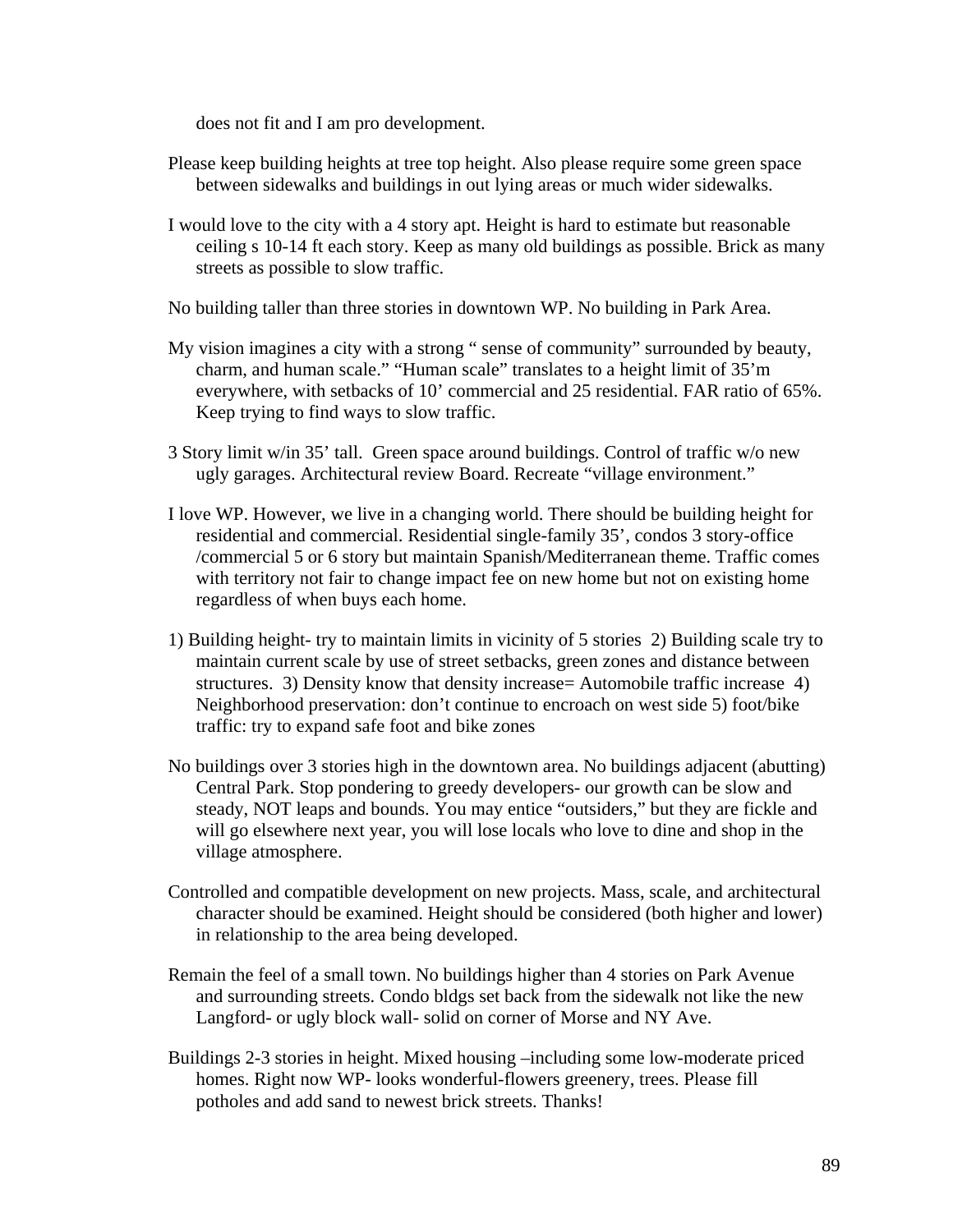- The old comp plane height limits were an acceptable scale for the city. 35' ion Central Business. 55' in some areas outside of CB. These should include all mechanicals. There are areas where no front setbacks work but these should be very limited.
- No subsidies from less affluent to more affluent neighborhoods (e.g. brick roads). Traditional height limit 2 stories; extraordinarily 3 stories medium density. Condos ONLY permanently affordable (via shared equity) apartments. Emphasize public transportation options and bike paths developments throughout city
- Building height –keep as now in plan-severely limit variances! Scale- keep within limits of surroundings do not dwarf. Density- limit so as not to overwhelm existing population. Traffic- affected by population density in new buildings. Stop trying to copy development areas such as Baldwin and Celebration. Keep Winter Park unique!
- Mayor and commissioners tat enforce codes and ordinances without creating special exceptions. Village scale for all buildings nothing above 3 stories. Improve pedestrian access within the CBD. Establish an architectural review committee for all buildings within certain zones.
- 1) The plan should not change. WP development rates are ok as they stand. 2) It bothers me that you want to have uniformed citizens groups decide what holler or progress energy should do with their privately owned property.
- No more than 2 story buildings/hotel, etc. No parking garages too close to Park Avenue or nearby streets…shuttle busses from Parking ok if drop off or pick up far enough from Park Ave as to not hold up traffic. No valet parking. It is so close to Park Ave it holds up traffic. Green arrow lights at Webster and Denning and NY Ave and Morse are needed. Old town looking structure preferable to keep "old town feeling" WP is an old town that's what makes it charming and attractive as well as being well kept. Bring the horse and carriage back. Recycle for all of WP not just the nice side of Welbourne Ave
- As a 5<sup>th</sup> generation WP resident (and native) my vision would include neighborhoods where every house is not exactly alike, using up to 90% of its lot. Leave some green space and trees and diversity of architecture-that is our charm, not Mcmansions and hummers! Condos etc are OK in areas like the Holler property and the Power Co. Where it is already commercial, but keep height restrictions! Wide Lakemont and Glenridge the traffic is already here and not going away.
- Provide more middle and low income housing to attract diverse population i.e. retirees, and middle and low income residents. Keep the small town old Florida charm that is Winter Park's history. Improve and maintain lakes and parks
- My main concern is Central Park and the downtown core. Please leave Central Park as is and continue meticulous upkeep and landscaping. Plant more flowers. Maintain the 30' elevation of buildings on Park Ave. and adjacent and feeder streets. Limit height of new buildings and PLEASE no more condos! Be sure the public is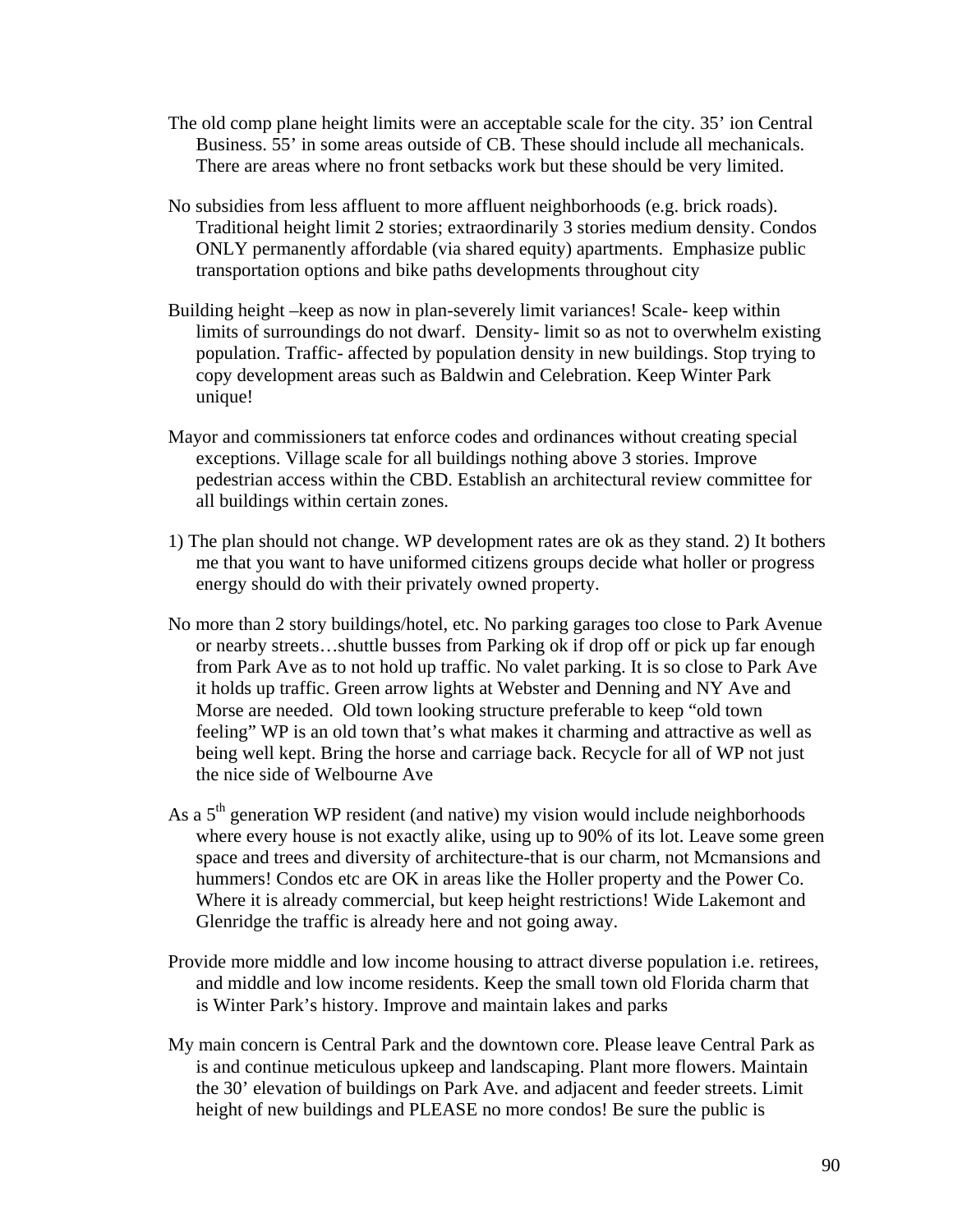informed concerning new projects in the city. Provide accurate, understandable drawings/renderings of any new building or landscaping projects and widely distribute them, including dates of pertinent meetings. We don't want WP to become another Orlando. WP is unique. Please keep it that way! WP used to know as the city of homes. Also, we don't need any more annexations.

- Central Park should stay. Bldg heights should not go over 2 stories, The owners of the store locations should lower their rents so we can have unique, quality, upscale mom and pop shops (individuality) We need more Police protection especially @ nighttime- Even have them on bicycles patrolling around Park, NY, Knowles, New England-where there is a lot of speeding- people are getting away with things that not have passed here 20 yrs. Ago. Everything seems to be lacking of the old quaint ways –that actually use to bring people here-plus restaurants need to clean out backsmells!
- At the present time my view is negative. I am against several things that have transpired in recent times, and don't believe it is going to be any different in days ahead.
- Park Ave should be modeled after Worth Ave, Palm Beach which is very elegant, charming, and upscale with the following features: 1) buildings 2 stories max with similar architecture 2) parking garages setback 1-2 blocks off Park Ave 3) continue valets on Park Ave to park cars for free 4) mostly upscale eateries and boutiques, less offices 5) courtyards with fountains branching of Park Ave with me fountains and shops
- I voted for you Mr. Strong based solely on your stand to stop this runaway development. I have lived in WP for 32 years. I chose to live here because I had checked out Rollins in the mid sixties. I have watched this town "progress" into a place that I would no longer choose to live if y'all don't stop this "beautification" there will be nothing left of what was once a charming, unique Florida town.
- Progress is good, but not to be overdone. Perhaps moderations are best. No more than 4 stories on future developments; keep streets pedestrian friendly and maintain WP's quaint atmosphere. Please don't go all "high-end" we need some diversity and it would be nice to "afford" living in WP! Friends and tourists come to our area for a reason-let's not ruin it with overgrowth.
- Dear David, Congratulations on your new job! As to a short version I am already very sad about what has happened to our town. Hope is possible to stop this "boom" (I still believe 3 stories high is good) or whatever they call tear down and ruin what is essentially a small unique and special place to Florida for residents and animals. My eternal gratitude to our police and fire rescue, parks dept.
- We have grown enough- we won't be here (ages 93 and 95) but as  $35 +$  residents we have learned to love WP as it is. No more growth. We don't want or need huge condos. Or anymore traffic. Underground power lines would be a great project and keep growing trees. Let's be a quiet residential town.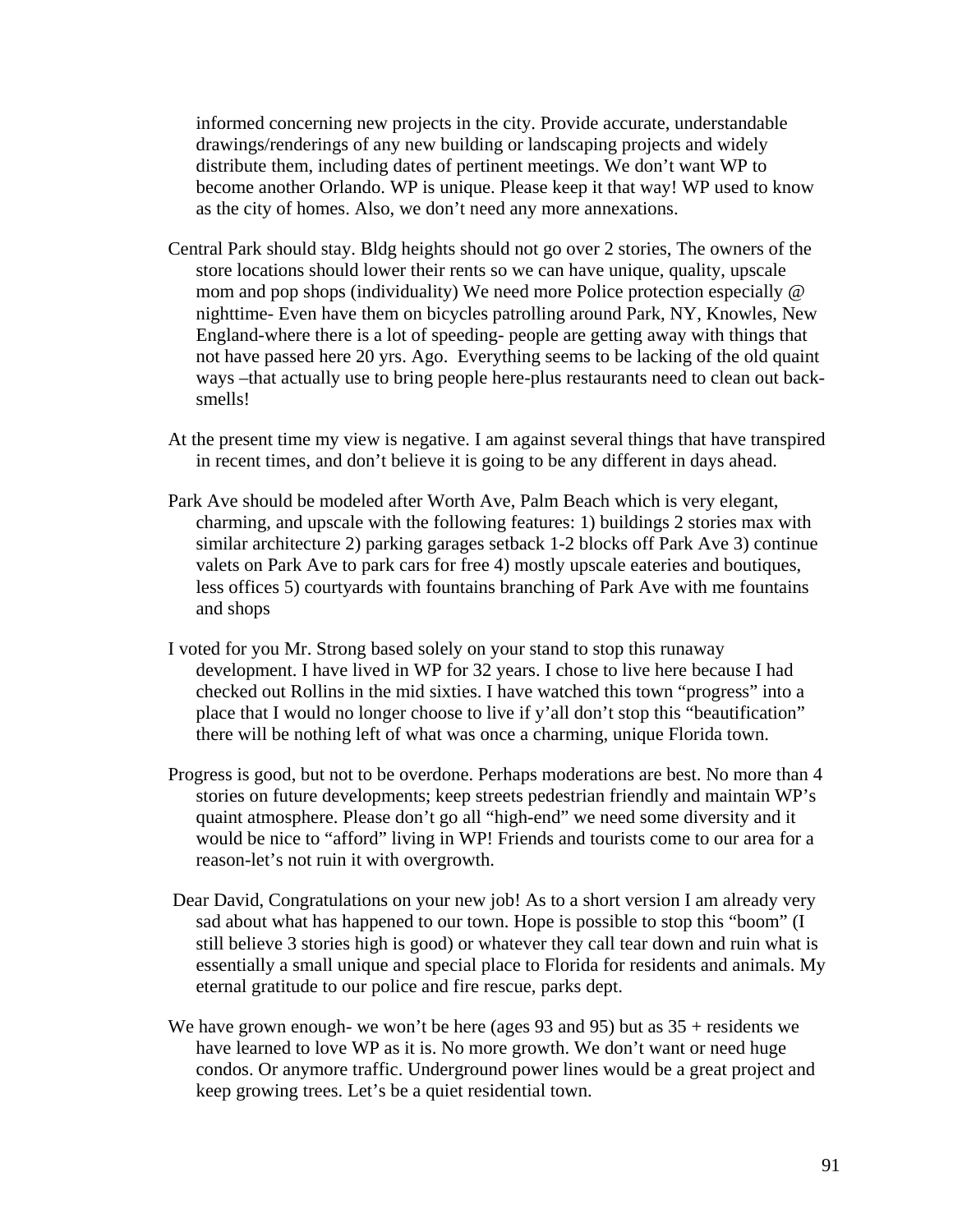- Hopefully, WP can remain a fine place to live with its individual homes and garden, both well kept, with neighbors who are friendly and helpful n the time of the hurricanes), with its parks and green places preserved. Its schools should not "bulge at their seams." We should still be proud of our colleges, art galleries, theaters, fine restaurants, museums, and unique gift shops. We should protect what we have and not give up our independent spirit. This is our town, and we can not allow developers dictate how to run it. Nor should we listen to Park Ave merchants who own three stores there, but takes his proceeds home to Baldwin Park Harbor every night! Congratulations to mayor Strong!
- I don't know if you can control everything that happens in WP You cant stop progress. But I do think WP should be about quality and size. As long as things are don with quality (high) I don't mind what happens.
- Managed, Conservative growth. Minimize traffic congestion, which is worsening. Preserve small town character.
- My vision for WP is: 1) Primarily, an extraordinarily well-managed community, safe, well maintained, green (literally and figuratively), quiet. 2) High tax community commensurate w/service extraordinaire 3)High rise condos OK 4)Diversity not important to me
- Having lived in Winter Park for 27 years I have seen many changes. Some good, some bad. Here are my suggestions. 1) bldg height no more than 3 stories 2) Review traffic on 1792 and Fairbanks 3) No more brick roads 4) No Lee Rd extension 5) Control large scale bldg of any kind- we are a village, a small charming town ( in example of other small cities. Let keep this and be true to our city.)
- Stick to the plan. No buildings over 2 stories high , at 10' per story. 3 story buildings allowed at 36' w/ 12' set backs on 3 story on all street sides. Be very creative in new development but do not go outside plan and protect open spaces require many live oaks.
- Please make special effort to discourage building oversized homes on undersized properties. Encourage development of smaller, residential, cottage like dwellings. Strive to limit commercial buildings that literally block out the sun, create shadowy ambiences. Attempt to buffer Park Ave from growing traffic congestion, Fairbanks, 17-92.
- I would lie to see WP remain a village NOT a city with 5+ story buildings. I believe that we should stick with a maximum of 3 floors since every extra floor means more cars. I am VERY concerned about the push for high density and the Holler/Progress properties.
- Limit Development to maintain charm of old WP and to avoid big city looks. Do not infringe on, or develop Central Park on Park Ave maintain as is. Do not allow buildings to exceed 3-4 floors on park Ave. Avoid turning downtown Park Ave into Naples, FL. Consider plans to use diagonal parking on Park Ave to accommodate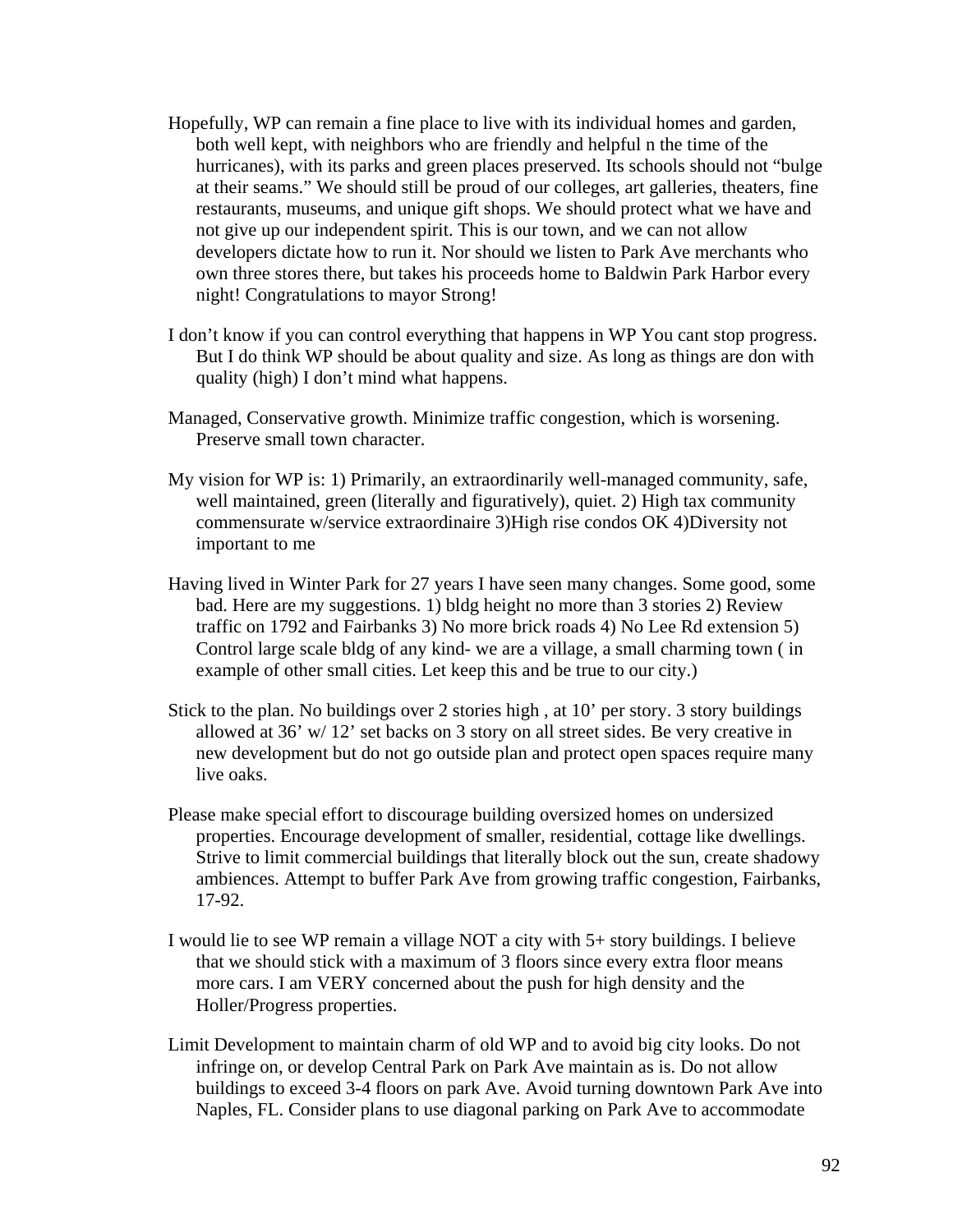more cars. Minimize the impact of the size and scale of a combined city hall/post office metroplex building

- We realize that some growth is necessary, but we are against granting variances for developers who want to bypass regulations. The Park place building and parking garage have spoiled the North end of Park Ave. Do not let anymore ugly huge buildings spoil our village atmosphere.
- Strictly enforce building codes and remove anyone who allows or ignores violations!!!!!!
- The scale, density, and height of buildings seems to be getting out of hand downtown. I remember when Rollins was denied an extra level for its garage because it would be "too high and out of scale" Why do we even consider some of today's projects? They obviously don't fit in. We don't need more condos downtown, we need to keep our open space open and green or we wont be WP. Traffic has become terrible, but I don't know what we can do about "cut through." Support Light rail!! Please develop our town wisely
- Future development should be severely restricted except for low income housing. The emphasis should be put on providing amenities for the current residents of WP.
- City Hall needs to enforce present laws prohibiting building of large condos and business offices, similar to laws existing in Santa Fe, NM. With emphasis on aesthetics and preserving vintage residential properties with power to declare the, as historic artifacts, with necessary trust funds.
- I agree with those who oppose multi-story buildings in our downtown business/park areas. Also buildings, which allow minimum space between the building line and the street! Likewise restaurants that encroach in pavement space. The beauty of our town center is that it is walk able.
- My vision is to keep WP the beautiful little city it is. Keep building heights at 3 stories only . As I remember, the code allowed only 3 stories. I think grave errors were made on Park Ave. The Carlisle plan is absolutely dreadful. How could you approve these gorgonian monstrosities. I am angry. I don't know anyone who is not angry. Shame on all those who gave their approval.
- Lower the Sq. foot allowances for residential lots, i.e. sq ft ratio of house to lot. Somehow stop the gigantic houses going up on small lots-Palmer being a perfect example. We don't want to live in Palm Beach.
- Slow down on big building projects in the city. WP is beginning to lose the charm and quaintness that has made it so famous and special. New bldg on N. Park Ave is too big, too high –ugly. Don't let the greedy "investors" ruin our beautiful community. Thank you for listening.

I would like to see WP developed into a beautiful, tasteful way-the building on Park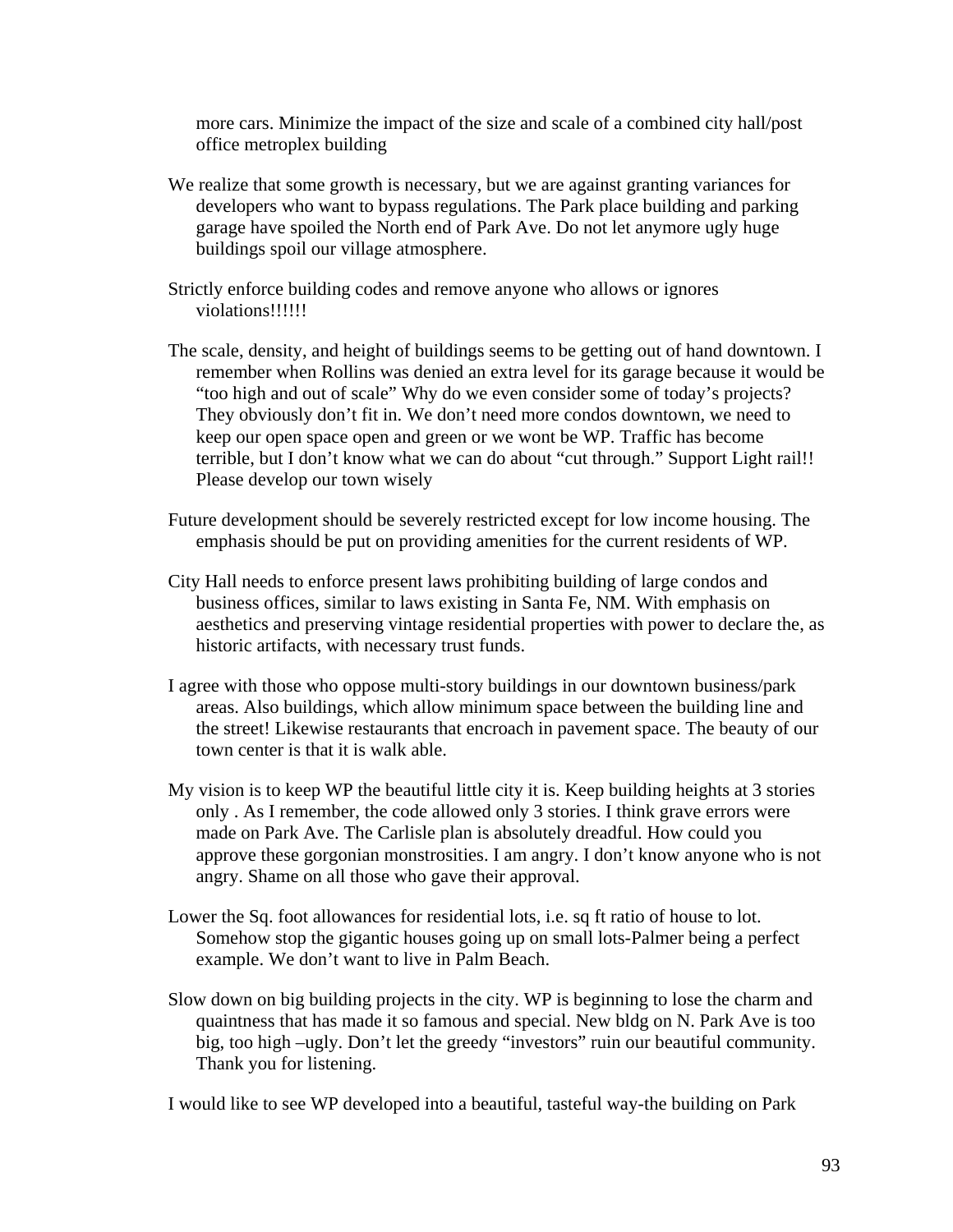Ave where Jacobson's was looks atrocious! Park Ave is starting to look like a tunnel with the buildings looming on each side. It may not be the height so much but the setbacks from the street need to be adequate. Keep WP quaint and beautiful, but still encourage upgrading the looks of the town.

- 4 floor limit supported. Limit on areas and density of condos and apts. Underground cables and wires for electricity and telephone supported. Limit on size of signs desired.
- Setbacks-Setbacks-Setbacks. All new construction should make room for significant trees and landscaping. Building to the property line as on Morse Blvd is ugly and needs the softening of nature.
- I have been here 37 years and always considered Park Ave "special" and always took my relatives and friends there to eat, shop, stroll, etc. I didn't like it 30 years ago or so when the current Bank of America building "skirted" the law and went over a 2 story height into a monster. Then that ugly colored monster barn where Jacobson's was. Downtown is no longer special and I am embarrassed to take people there. Develop further out! Keep the remainder of Park Ave the same.
- This is not the same city I moved to over 20 years ago. Development is out of control. The old 2 story Park Ave is overshadowed by the too-tall parking garages and too tall and too many condos. I would like to see rules in place for smaller homes, shorter buildings, and no more condos. The charm has gone. The \$ replaces it.
- Do not increase building heights, scale or density. I'd like to see WP keep (maintain) its original charm and beauty and not try to be another Miami Beach look with majestic buildings- keep it's quaint and beautiful look as is.
- Please, no multi-stormy building within one block of our beautiful Park; Post office or no! Let Orlando have the high rises!
- Building sizes and proportions haven't been under control. Exterior paint colors need to be regulated.
- 1) Keep the FAR @ the current 200% with possible exception of cupolas-which must be limited in height (downtown area). 2) Do NOT extend Central Park to NY Ave. We desperately need parking @ Morse and NY for shopping and the Farmers Market.
- Sending this survey out speaks volumes!!!! I grew up on Park Ave in the '60's. My wife is Joanna Henkel. Family 100 tears on Park Ave. I have a 5 million dollar residential company with my partner with office off Park Ave. I love WP! I want small-scaled proportionate, much green space, **architecturally sensitive** commercial buildings!!
- Height limit of 3 stories and 30' on Park Ave and 35' for areas surrounding Park Ave. Buildings need to be set off the street to allow for both landscaping and sidewalks.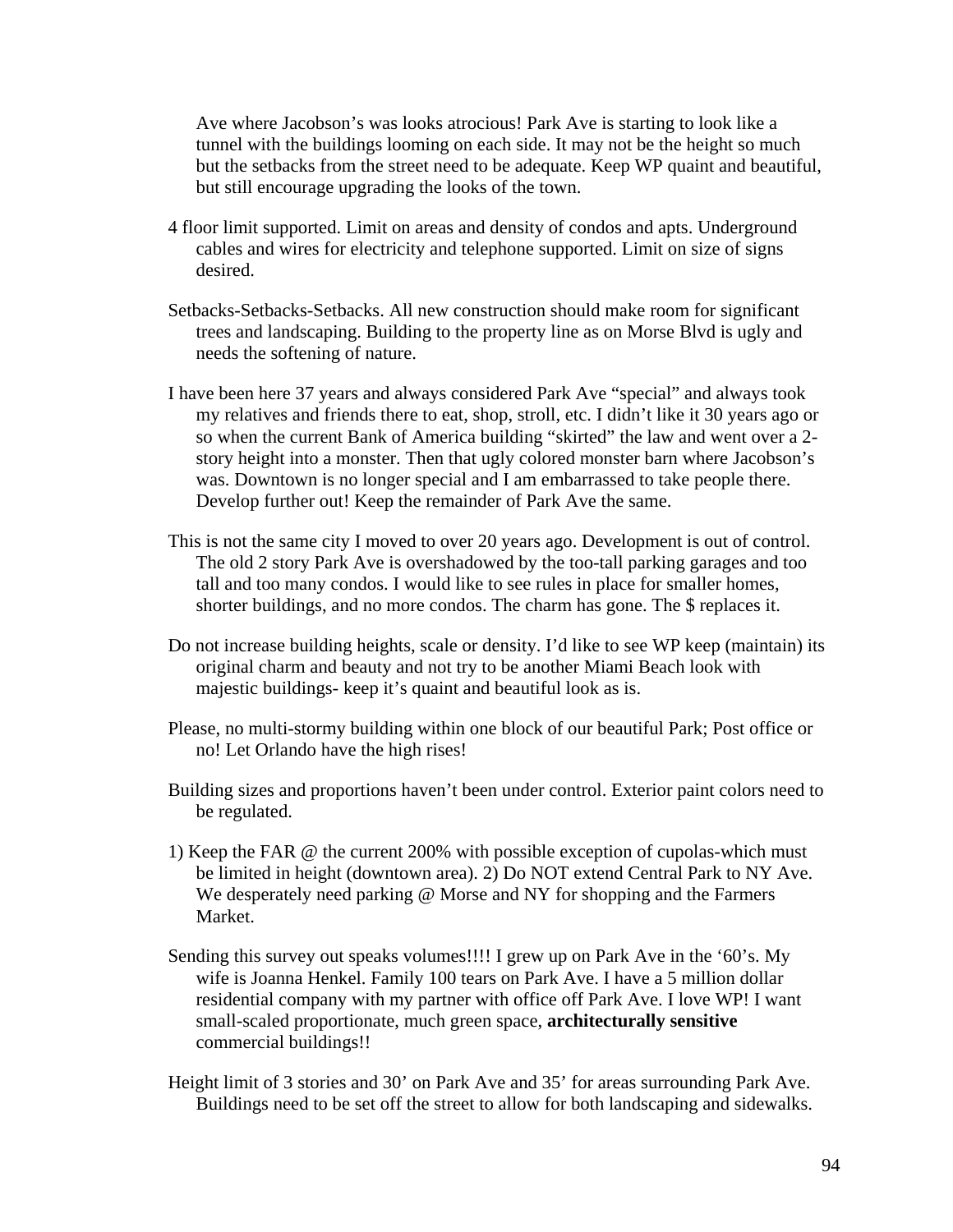There should be a limit on the size of buildings-they should be allowed to encompass an entire block or more…need to allow for landscaping between buildings. Need to study impact to traffic problems. It is a PROBLEM NOW even before big buildings are complete.

- No more high rises like Canton and Park. Too much WP traffic already and limit development intensity. Stop Post Office development as planned. Limit density on Holler, Florida progress properties to nothing more than was there before in terms of traffic.
- For downtown upscale, charming village look, with all new downtown buildings designed to compliment "Little Europe's" look. This means no buildings taller then 3 stories. For residential areas- charming tree-lined bricked streets. Please avoid changing zoning from single-residential to business or multiple residential except in areas closet to downtown already so planned.
- There should be strict limitations on house size in proportion to lot size. As is, there are enormous houses being built on small lots. Also, style of architecture should be regulated so that there is harmony, rather then the eyesore on Temple Dr near Chestnut. I would like to see small, non-chain business come back to Park Ave to give it back its character. Yes, strict laws as to building height, scale, density, and traffic. Remove the building on Park Ave across from the Tiffany Museum.

Height- low, Scale- small, density- low, traffic- all the above will help

- 1) Central Bus. District height restrictions 30'! Primarily 2 stories, occasionally 3. 2) Setbacks from the street: keep pedestrian character of WP. 3) Proper scale in keeping w/the character of the city (The landmark and Douglas Grand are too tall, too close, to street and massive: they should not have been built as is. 4) No more brick streets: you are not maintaining the ones we have try driving on Chestnut or Walnut-a mess!
- Primarily residential No tall buildings No more building greater than 4 stories around Park Ave. Let big business go elsewhere.
- 1) Limited building height 2) The scale of the city is also desired to be limited at least to what it currently is 3) We wish density to be constant and unchanged 4) We wish traffic to be controlled and minimized
- I believe the downtown area should be redeveloped only at its current scale i.e. 35' height restriction. No properties should be rezoned if they will generate more traffic than its currant use or zoning. Land uses should remain residential except Park Ave corridor, New England, Pennsylvania, 17-92, Orange, Fairbanks, Lee rd, Aloma (East of Lakemont), Horatio. No more intrusion of commercial into residential areas.
- As a property owner and business man, I have been unable to plan the use of my buildings at 213,215,217 W. Comstack Ave for over four years because the city has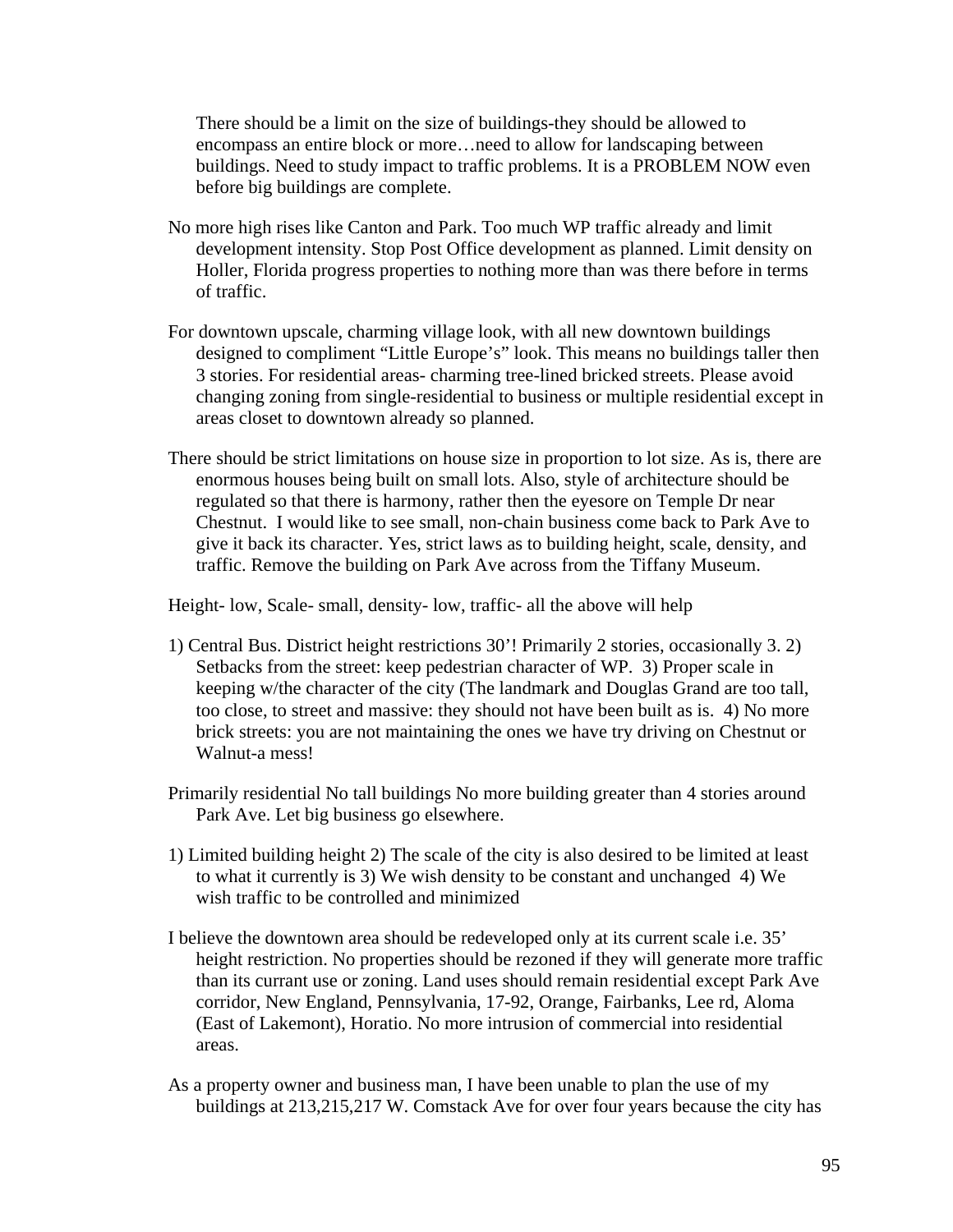been "considering" the future use of the City Hall property with a private developer, WITHOUT ANY consideration of the comprehensive plan. My input: 1) Adopt a comprehensive plan we can understand without hiring lawyers. 2) Obey it.

- Park Ave should not have any structures higher than 3 stories 4 story structures should be regulated to the east and west of Park Ave and should be confined to residences. Structures for offices should not be permitted on Park Ave and should not be more than 3 stories (for new construction)
- Traffic-legislate at state and county level. Stop the cut thru! That is our only traffic problem. Building height-4 stories 50' to slab ok architectural details to 70' OK. Scale- our zoning must address requiring balconies terraces, bay windows. ALL BUILDINGS MUST HAVE A BASE, MIDDLE, AND TOP. Density- allow 2-2.5 FAR
- We are developing too fast. The buildings are too high3-4 stories are tall enough. The houses are too large for the lots. We need to slow down and assess what we are doing. You can't take these things back once they are done. We need more parks and playgrounds for our children.
- I would like to see parts of Fairbanks/ Aloma repaved. I think there should be restrictions on the height of new buildings. Commercial buildings should be no more that 3 stories high, while condos and apartments should be no more than 6-7 stories high.
- No more high-rises- anything over 2 stories NO!!
- Maintain present height and zoning. No exceptions! Get rid of those trailer houses adjoining our park. Do not convert Central Park into a trailer park. Do not use the excuse "temporary" Do not let a developer build a new city hall. Build an independent City Hall with taxes and dignity! If we con not afford this do not build it. Do not become prostitutes. Have a little class please.
- I would like to see height so new buildings off the Ave limited to 4 stories-no higher than existing Park West0with the upper stories having a setback; sidewalks no smaller than existing on the Ave, You should honor the commitments made to the Carlisle- Any traffic that would generate would be on the West side of the RR tracks- The P.O. traffic will stay the same. Our city is headed in the right direction don't kill it.
- I like the movement to higher density within 1000 feet of Park Ave (all directions) you should not be overly restrictive on height or scale. I am in favor of the Central Station development as designed
- The CP for WP should address the next 10 yrs but plan for the next 40 years. The plan and the vision should encourage development and redevelopment to bring families that can have affordable housing. This requires allowing density. Height issues are territory concerns. Good planning together with proper guideline documentation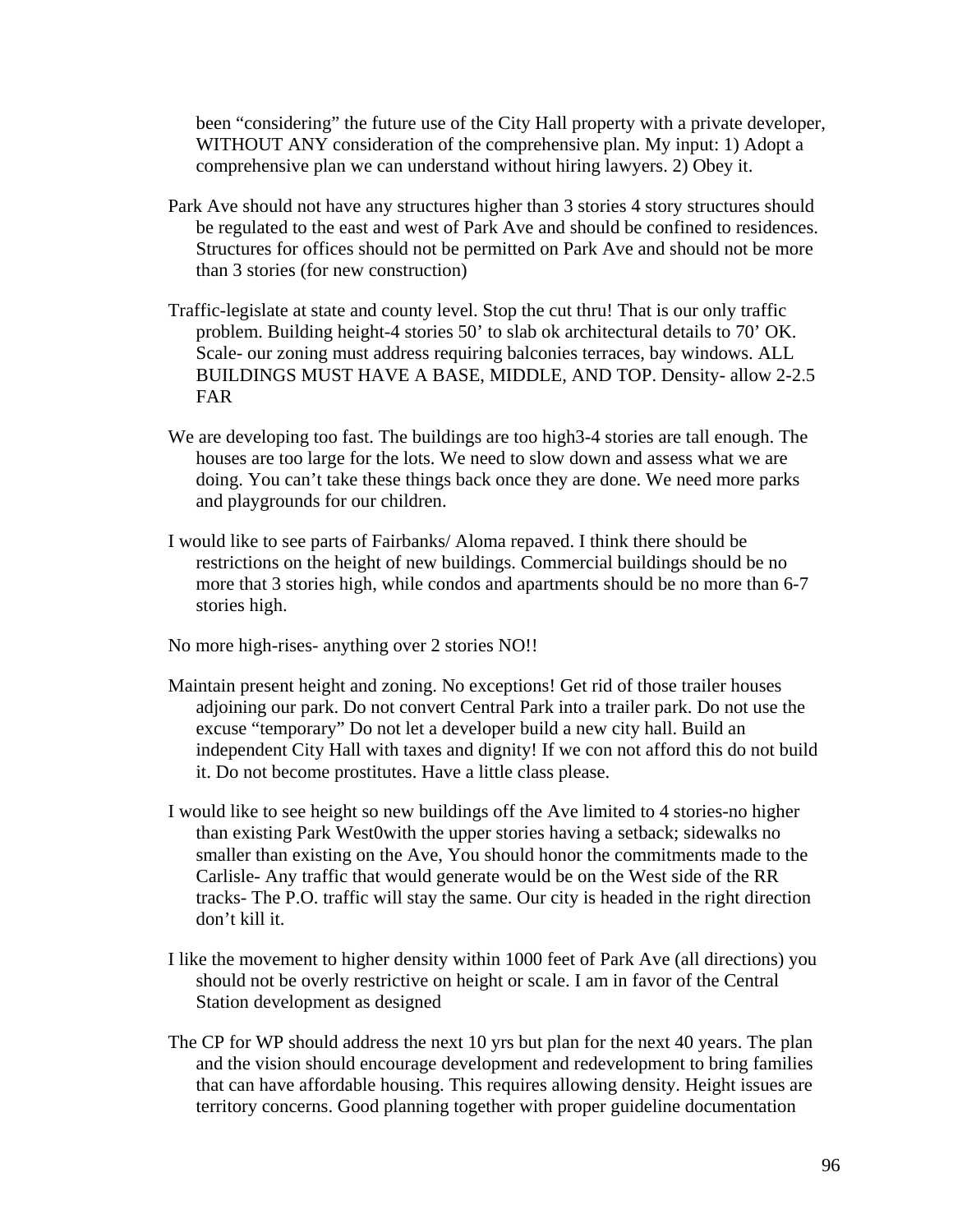can resolve current community concerns.

- The city of WP should remain a city that is residential in nature with parks and open space to complement that type of development. Higher density development condos and town homes should be permitted where current zoning permits. No property line to property line developments should be permitted and bldg heights should be limited to four stories.
- 1) Do not give zoning variance except on rare occasions 2) Bury utilities and add beach street lighting 3) Curb large Buildings 4) Control growth 5) Protect existing and add more green space 6) Add more bike paths
- Height and sale of buildings need "drastic future" DOWNSIZING. DO NOT continue Park place, Land mark, Douglas Grand buildings. Control this type of development in smaller buildings, especially around Park Ave and New York Ave and Central Park. Keep a "watchful eye" on mead Gardens and "SPECIAL INTEREST/CONTRACTOR" groups. Go slowly and carefully!! Keep WP quaint not glitzy!!
- In the next 10 yrs., I envision a W. WP that is stabilized, with NO further encroachment of office/commercial into residential areas and with far more CRAs to protect low  $=$ and moderate –income housing. Throughout the city I see homes that are compatible with neighborhoods in height and mass (no more McMansions) Office and retail bldgs also will be compatible, no higher than 3 stories downtown and 4 stories elsewhere. I see a commuter rail station in downtown WP with adequate parking and bus links.
- Building Height= no more than 8 stories; 17-92 and Fairbanks/Aloma are going to continue to be major thru favs no matter what- Design for maximum flow thru WP. Landscaping is a major concern-provide guidance re water and color. Build a high crossover from Rollins across Osceola. Keep Park Ave sidewalks wide. Keep "Doggie Park" as is- Restrict traffic to WP from Baldwin Park.
- Retain 4-5 story height. Control number of Apartments built. Control, as much as possible, traffic. Plant Live oak trees. Expand green space as much as possible. Care for mead gardens
- My wife and I are long time residents happy with the city and general planning. A few comments 1) Limit growth of condos and commercial business to lessen traffic and parking problems. 2) Maintain shorelines of our beautiful lakes and lake water quality and boating growth.
- 1) Building Height restriction ENFORCED- No building higher than 3 stories in the city core; i.e. NY Ave, Park Ave, Interlachen. 2) Less density- strictly control number of living units in the downtown core. 3) Strictly require all new buildings to be set back from the street and to have approved landscaping facing the street. 4) Keep the comprehensive plan for WP first and foremost in dealing with the developers who are out of control! No more Carlisle Fiascos!!!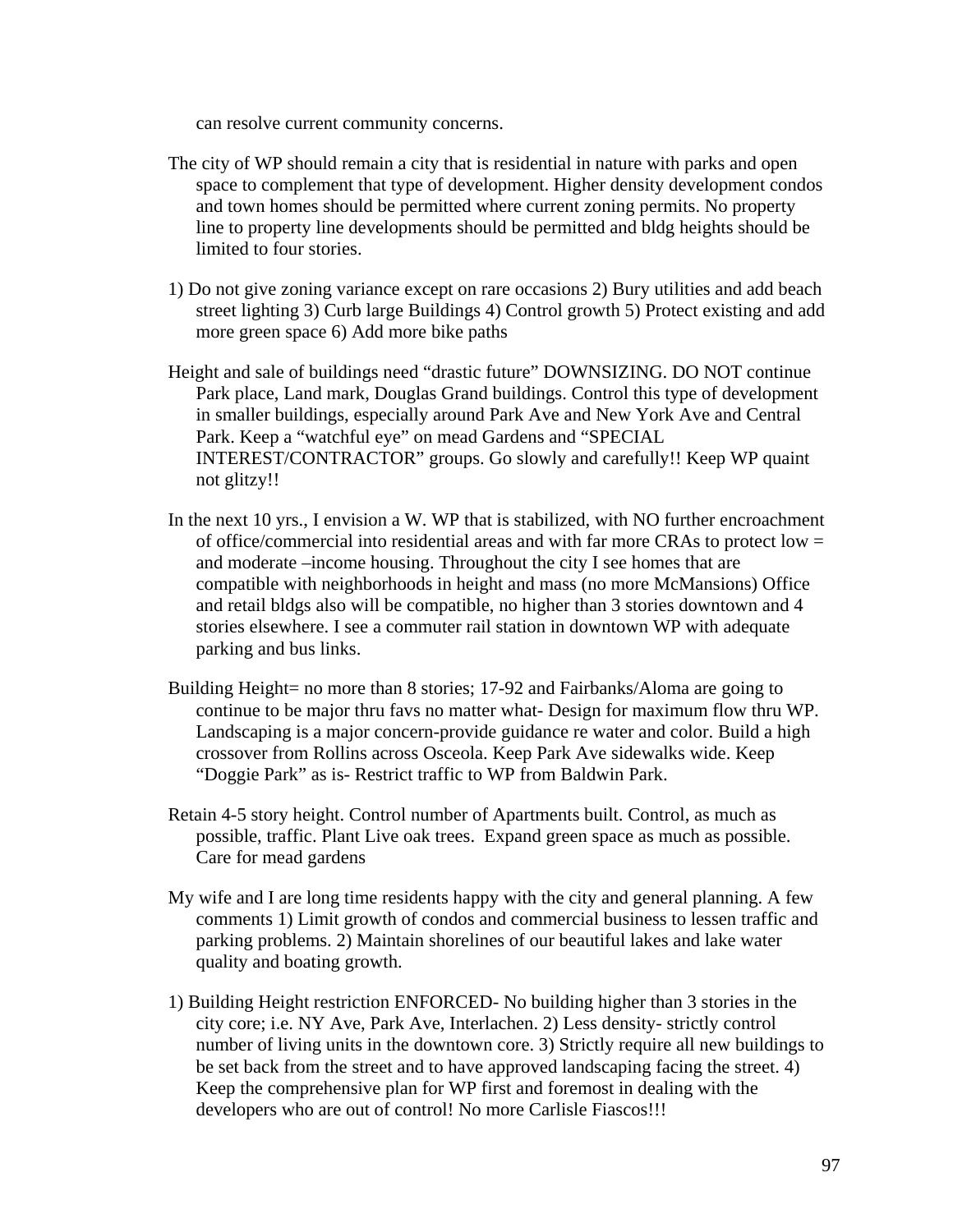- To keep out: tall buildings, over density in new constructions, over development of existing residential property
- Stop the high-rise condos! Let's keep WP the lovely village-like place it is! We are a jewel; let's maintain that look! Let' not allow money seeking developers to have their way here. Control development and send a resounding NO! To the developers.
- We feel that Park Ave should be limited to three stories-NY if in scale should be 4 stories. Everything built should be in keeping with what we have with regards to scale and architectural design. I feel strongly that we should have an architectural review board for business and residential to address the effort to keep WP as it is, and can be improved. A good board could stop these problems before they get so far. I feel the ratios in our residential areas need strict review. We can keep all thus with good leadership and guidance.
- Keep building Heights maximum 3 stories. Maybe 3 stories and attic/loft. Architectural styles are very important for maintaining our WP character and sense of place. This is what attracts people to our downtown. Some basic codes on architectural style need to be enacted; Have an architectural review board. Preserve our southern, Spanish, tropical, ad deco influences and prevent "Tudor" "cape cod" and other out of character ugly buildings from being built.
- The two criteria that have the greatest impact on City Street are building height and setback. The character of the Park Ave Business District, including every cross street extending two blocks east and west, is set. Therefore, buildings shall never be closer to a street than the distance already established for that street. Within the Park Ave business district, building height shall be limited to 35 feet for new construction, re construction or remodel/renovation. We realize there are few existing buildings that exceed 35', and frankly, they are out of place. Beyond the limits of the Park Ave Business District, the criteria for all uses (commercial, office, and multi-family) excluding single family residential, shall be: Building Height max 45' Building setback from front or side street 10' average with a minimum for 6' for architectural purposes. For building height that exceeds 25' remainder of building fronting a street shall be setback additional 10'
- A city as is was several years ago. No more High Rises, not over 35', no more buildings crowding our space. Room to walk and shop on our unique Park Ave.
- I moved to WP because of its "village" type atmosphere and lack of commercial development. WP is a very special place with beautiful homes and unique buildings. Let's keep WP the same and not allow large scale commercial development (not over 2 stories)
- Thanks for seeking our input. Three story high limit on new construction. 15-20 foot setback from curb or sidewalk Stair step construction along Park Ave. So light can flow into sidewalk and road areas Rollins college architecture details to the façade of building.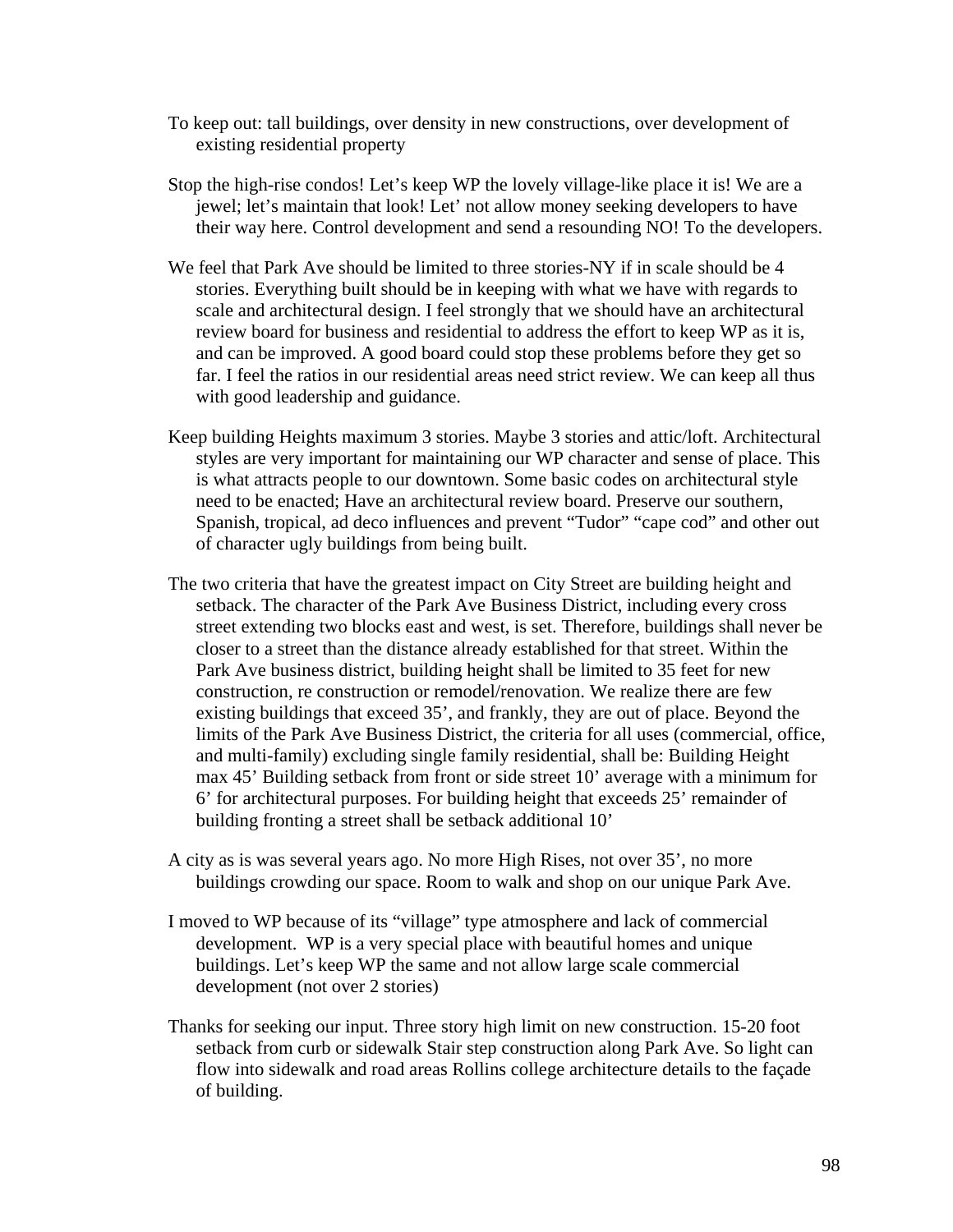- We are in favor of retaining the urban village concept that we now have in WP. It will be difficult, but not impossible, to balance the need to increase the tax base with this concept. Careful consideration to design, traffic, open space, tree and vegetation control, etc. As to height of buildings- the SunTrust building at 3 stories an d40' seems fine to me.
- To maintain the integrity of our beautiful city I feel we must control the height and density of any further building by setting a 35' height limit with appropriate setbacks. Green space has always been a major asset. Keep all we have an increase it everywhere possible. Traffic must be controlled. On Lakeview Dr and sterling Ave we have stop sign where no one stops. Help is needed here and many other areas. Please, may we have an architectural review board?
- We would like WP to remain the same as it has been for the past many, many years. Only 2-story buildings- Yes, limitations on size Landscaping between building and road should be required. Save trees! Architectural review board good idea.
- A pedestrian friendly downtown=open feeling all around "our" park. Park Ave and interesting streets for 1 or 2 blocks should not have more than 2 story bldgs. Other places no higher than 3 with setbacks. 35' height restrictions should be enforced-No more variances for special projects that destroy our village feeling- Just because some buildings are already there that are too high-I DO NOT WANT ANYMOREthank you definitely need limitation to the length of bldg size/scale of residential homes should be regulated.
- My vision is the one set in the present Comprehensive plan. 2 stories down Park Ave-3 stories on NY No more commercial buildings on the Westside-It is part of our heritage and should be protected – Central Park is sacred- No buildings around it – No more parking garages. No more ordinances and variances to help developers. Our city does not need to grow-use CRA funds to help the Westside- not private interests
- Keep residential lots form turning into 2-3 story building s. No more condos and apartments on the Westside of town unless they are affordable to the residents now living on the Westside. No parking garages next to residential lots.
- 2 story buildings throughout downtown including West side 3-story setback of road at least 10 feet more than floor 1-2. 3 Story in rest of town with open space around them. 4story at I4no taller. Architectural Review of all Bldgs. No people with conflicts on boards. No commuter rail stops Stand Alone City Hall with tress open spaces.
- Buildings no higher than 3 stories unless replacing a building that was higher (Langford), homes not built lot line to lot line and no variance on setbacks, maintain current green spaces. Moe traffic calmers on streets, particularly on popular residential cut through.

Keeping the image and look of WP while improving accessibility to the shopping by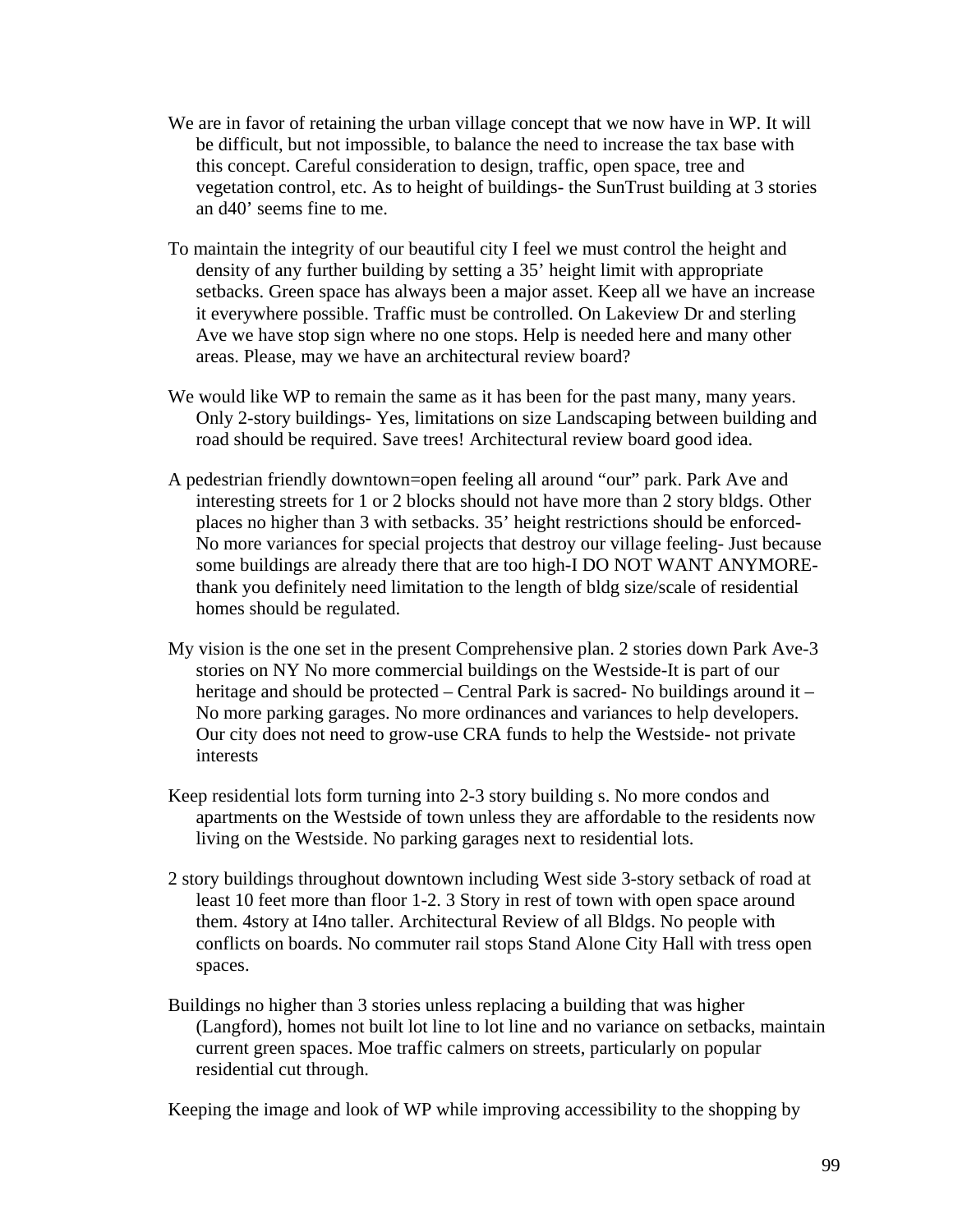off-street parking. No buildings within 2 blocks of Park Ave more than 3 stories high. (He building on Canton and park Ave is atrocious and an embarrassment to WP) Many visitors have similar comments. Put

Moratorium on new projects for at least one year.

- No building should be more than 3 stories in height. The new condos along Pennsylvania Ave are a wonderful addition to that street. However, the bricking of Penn Ave is a disgrace and miserable for those of us who live there. Future bricking should be smooth. WP needs green spaces. Do not try to cram lots of people into a small area.
- In older residential areas WP building codes should maintain the property setbacks for new construction. Otherwise we have a large 2-story building overwhelming the older homes. IN the downtown area I would like to see WP use constraint so as not to overwhelm Park Ave and the lovely Park area.

Other areas of the city-just use good judgment.

- The only downtown we have is Park Ave-the more developed (i.e. condos) allowed the less town we have curtail condos and buildings taller than 3 stories away from downtown-Also, save the older neighborhoods the city/town has a history keep itfor instance Sorenson and Fletcher knows many neighborhoods have collection of this type of house-why destroy them and 1 lot and 1 house –stop allowing 4-6 condos on the larger older lots.
- The city needs to be mindful of its unique character. Allowing more and more variance for 3 stories, where code calls for one and enormous houses on small lots will make the city become just another ordinary place. The 3-story variance will keep creeping further ad further into traditional residential areas, the development pressure needs to be contained and not allowed to despoil all of our treasure town.
- Controlled growth, keeping the height limit of buildings in and around downtown to maximum of 3-4 stories, cleaning up Fairbanks Ave, all the way down to I4, keeping an enlarging Central Park, keeping the Golf Course!!
- Bldg Height no more than 4 stories. Zone size of homes! Plan for green space on these lots so homes aren't stacked on top of one another. More green space. Sidewalks. "Village" feel- block off town from car traffic certain hours on weekends/weeknights to encourage pedestrian traffic.
- Only 1-2 story buildings at heart of city/Pak Ave. Taller buildings ok as closer to I4 (ex. Lee Rd ofc bldg) - Condos/apts needed easy access on and off I4lower congestion thru city- also higher density near I4 and provides affordable housing. Preserve Central Park-as is- possibility of adding playground
- We have been residents since 1964. We are not opposed to "progress." We are opposes to large houses on small lots with 10' setback. The larger and taller the structure,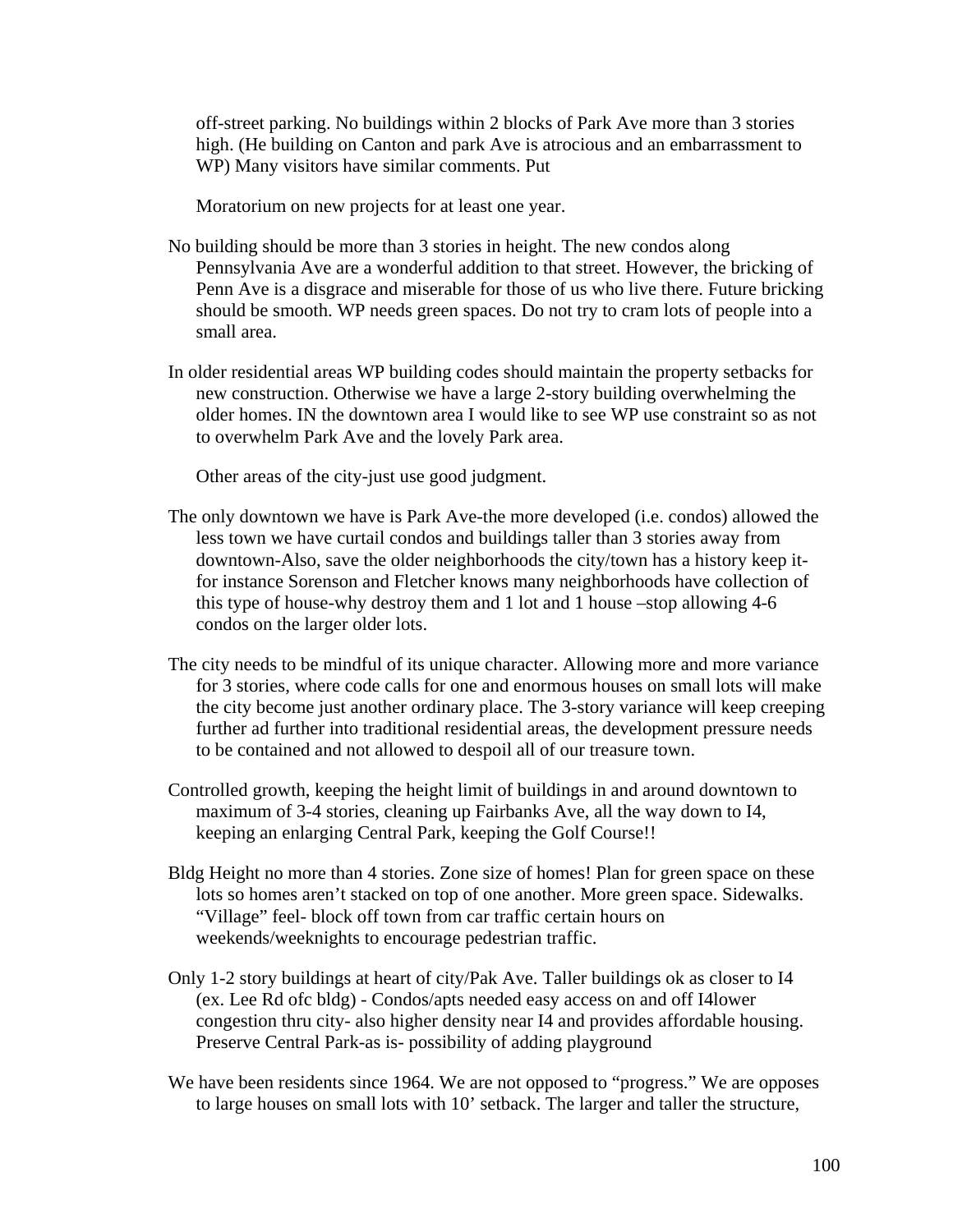residential or commercial, the greater the setback should be. Please do not include city hall into one multipurpose building.

- Present residences would like to see maintenance of heart of city and traffic control. Maintain 2 story buildings on Park Ave- no more exceptions. Limit 3 stories with setbacks in Cross St. Business District. All future buildings, businesses and condos, must provide off street parking
- 1) Controlled growth 2) Low density and intensity of land use 3) No "big box" retailers. Preference to small and local businesses. 4) Low height buildings w/proper on conformity (to historical) architecture. 5) No multi family dwellings, no condos, no apts. 6) Single family residences will help retain the "village": atmosphere. 7) Traffic control! Better or forced use of designated through fares to stop dangerous cut thru traffic on neighborhood streets.
- My wife and I become residents of WP 30 yrs ago; because its founder, Mr. Chase, established a town concept w/a large central Park. Fundamental to success of our town was legal emplacement of the Comprehensive plan that addressed land use, building height, scale, and density. Importantly, variances to the plan mandated approval by referendum. Of recent interest, the save our homes amendment to Florida's constitution resulted from ever increasing property taxes sought by elected politicians. On this issue, political activism , in no small part, contributed to success. Specifically, her large cortile of ladies tirelessly collected thousands of petitions. Recently, these ladies quietly worked to aid Mayor Strong's electoral victory over development.
- My vision is to maintain the unique character and village scale, which defines and sets apart WP. This should allow for 2-3 story maximums in the CBD, setbacks should provide for tree-lined streets, green space, and pedestrian friendly downtown area. WP should not be required to redevelop in such a way as to look like every other FL city. "Mixed-use" should be limited and have a specific definition in the TLCLDCR4 should be limited.
- Downtown residences, town homes or condos of no more than4 stories are a good thing. Downtown food market is needed, hope the one on Fairbanks will fill the bill. In favor of expanding Central ark. Opposed to relocating the library.
- I definitely agree that the ordinance adopted by the commissioner in Feb. 2005 be repealed, as the planning and zoning commission recommends. Having lived in the downtown area for many years, I certainly hope as much as possible the wonderful WP can continue.
- Keep green areas and no encroaching on central Park or the golf course. No more tall buildings in downtown area- Park Ave and NY ave (no more than 2 stories). New buildings should be architecturally compatible with the village types structure on Park Ave. (not like Park Ave and Canton Bldgs)

No buildings over four stories, no buildings that will overshadow any of the city parks.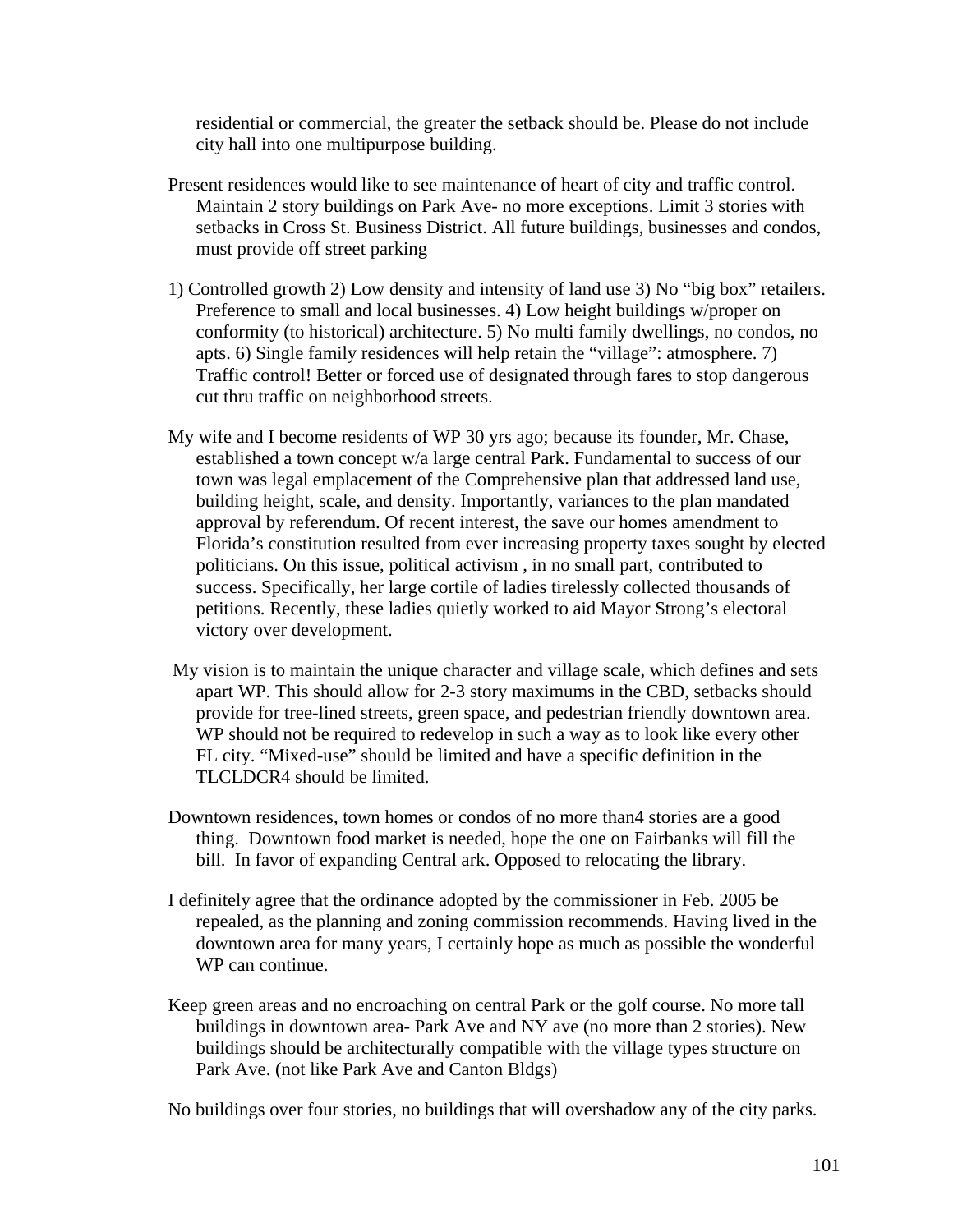Strict adherence to rules of square footage of building to let area ratio with no variance given. To continue with bike paths and good maintenance of the lakes and city parks.

- 1) Comp plan is not neighborhood sustainable focused. 2) comp plan does not allow for community service centers mix use zoning on neighborhood lots. Comp plan does not specifically "no" lot stringing and zero lot live building which allows condo to be block busters 3) Parks and recreation has no plan to make lineal parks out of street right of ways to encourage walk, work commute.
- Closely review square footage to parking ratio-it is woefully out of date as most people have their own car each. Limit buildings, especially those abutting residential property, to 2 stories. Require replacement of an oak canopy for trees lost or removed-Elms will not provide the historic canopy WP is famous for –hurricanes or not.
- 1 or 2 story on Park Ave and on intersecting streets 2 blocks from Park Ave No 3 stories. 2-3 story and away from the downtown area with 3 stories only allowed if they have setbacks from the road and the third story is setback at a 45 degree angle. 3 or 4 story on major arterial roads and then only with lots of open space setback from roads and not near intersections that are already F designation and at least two blocks away from intersection of Park.
- We believe that a majority of WP residents and voters want downtown WP to retain the "village" environment. To us that is WP. Also we don't want any building over 35' we want lots of green space with trees.
- Building restrictions: 1) height not to exceed 4 floor, with height not o exceed 45' w/exceptions of elevator shafts, service structures (a/c etc.) and architectural element in proper scale and style; 2) size consumerate with existing WP buildings (prior to 2000)Parks and Green Space: Maintain existing and add space and land can be acquired. NO MORE BRICK STREETS. Setup an emergency office staffed in emergencies (unlike none during 2004 hurricanes)
- Restrict buildings lengths to 2 or 3 stories on Park Ave and NY Ave and not change the Park in any way. WP see always had the reputation of being a lovely own. We also want it that way.
- Keep zoning restrictions! Keep height restrictions! Keep setback restrictions! Growth needs to be in keeping with the character of what makes WP as desirable as it is.
- 1) keep the height of the buildings on Park Ave to 2 stories. 2) surrounding streets at 3 stories. 3) Acquire more green space for Central Park. (perhaps using he Carlisle space instead of a building) Need architectural rev. brd.- w/ Jack Rogers! 4) Allow citizens to vote of major projects!!! (i.e. Carlisle and Douglas Grand)
- Density is not necessarily a bad thing- Providing a medium where individuals can live shop-entertain and work without driving is key to a vibrant city. Just because we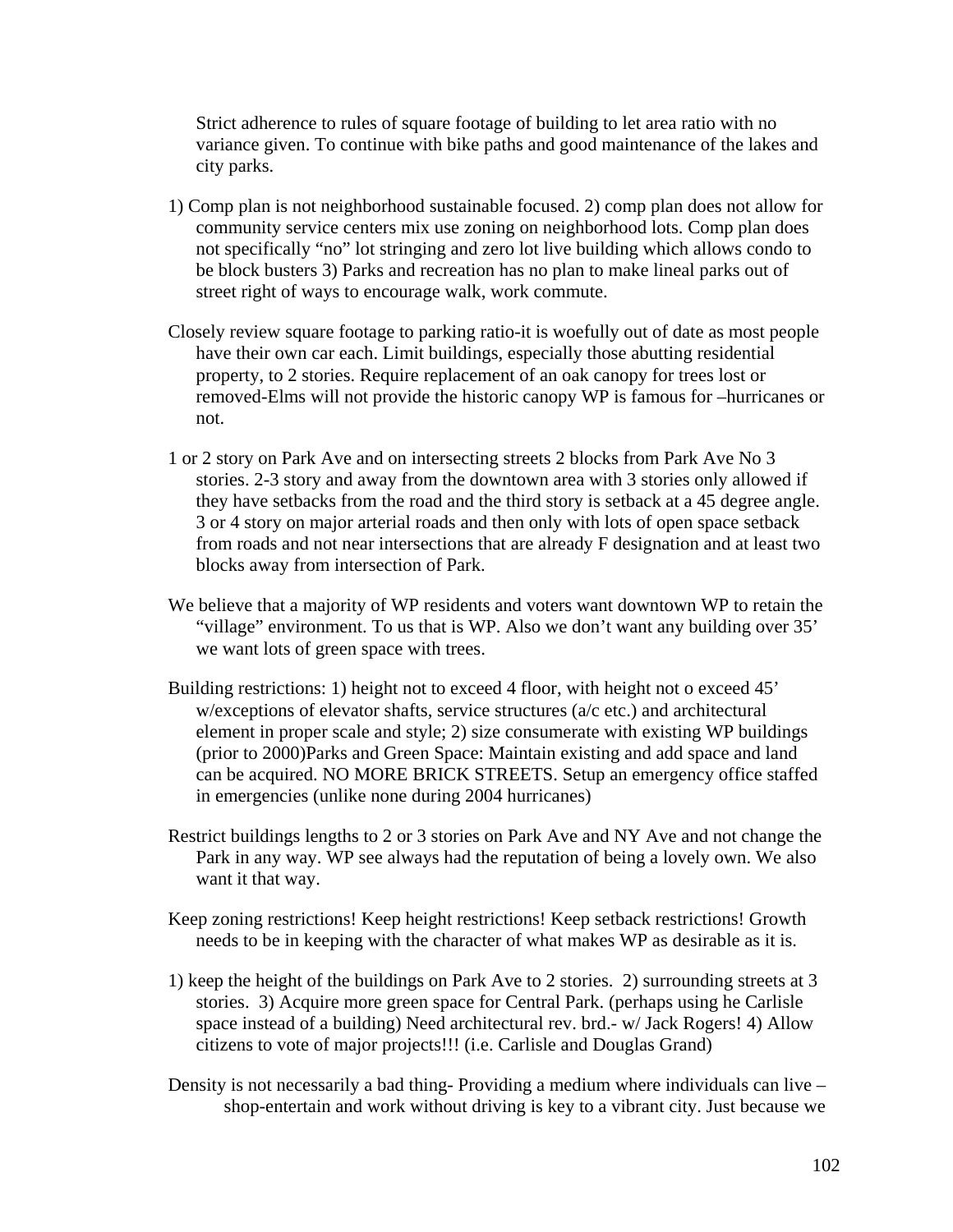own cars does not mean we should have to use them for everything. The real WP problem is to provide a method for more affordable downtown housing options-limiting density on demanding excessive concession only serve to drive up costs and prices without a resulting increase in value. WP must recognize that Central Florida is growing. Since the city cannot stop or thwart growth. Its job is to implement programs that butten the negative effects of growth. Making the downtown vibrant including Orange and Fairbanks. Live/Work/Shop/Play areas ill allow more residents live more of their lives without leaving the city limits.

Do not annex areas where crime already exists. Slow down or stop the

destruction of some of our older houses. Some of these McMansions are down right ugly! Do not let big businesses take over Park Ave it will lose its charm. More, lots more police around our schools, I want to see cruisers up and down streets morn and afternoon.

- No more buildings over 4 stories. Streetlights on all street. Replace damages trees with Palm trees that are more resilient to hurricanes.
- My vision of Winter Park is not new. I'd like to a small town that is a refuge from the traffic congestion and high density that the surrounding metropolis provides. If this city pursues a growth agenda it will squander the one real asset is has going for it: its smaller scale. The developers may not be able to make, as much money on these kinds of projects but the residents will have a better place to live. Commercial buildings should be two stories. The SunTrust Building belongs in Orlando not Winter Park. The building at Canton  $\&$  Park is out of place. People can go to the Mall at Millennia for that kind of thing. The Carlyle should not be allowed. The Park belongs to the people, not a handful of condo owners. Bradstreet Partners builds no broad streets (Baldwin Park). They are financial bullies with their threats and lawsuits. They are predatory opportunists and need to be told to respect the wishes of the communities they barge into. Residential properties should have more space around them and between them. Maximizing profits by over building has turned a community into a business. This town has turned into a real estate development and trading business, with many newcomers only staying a few years to capture their profit and moving on. It's become a perpetual construction site. Please don't just judge development proposals by how much tax revenue they provide. Lower density development is more comfortable for the residents of this town to live with.
- Thanks so much for this opportunity for in-put. I am particularly concerned with these aspects: 1) SCALE- I suggest a Comprehensive Plan that returns to the development regulations in place around 10 years ago, before the Giant McMansions began to appear and huge commercial buildings were accomplished or contemplated. 2) Set-backs and building height are the main components. RESIDENTIAL - a) Increase current setbacks particularly on sides and fronts. All current larger residences are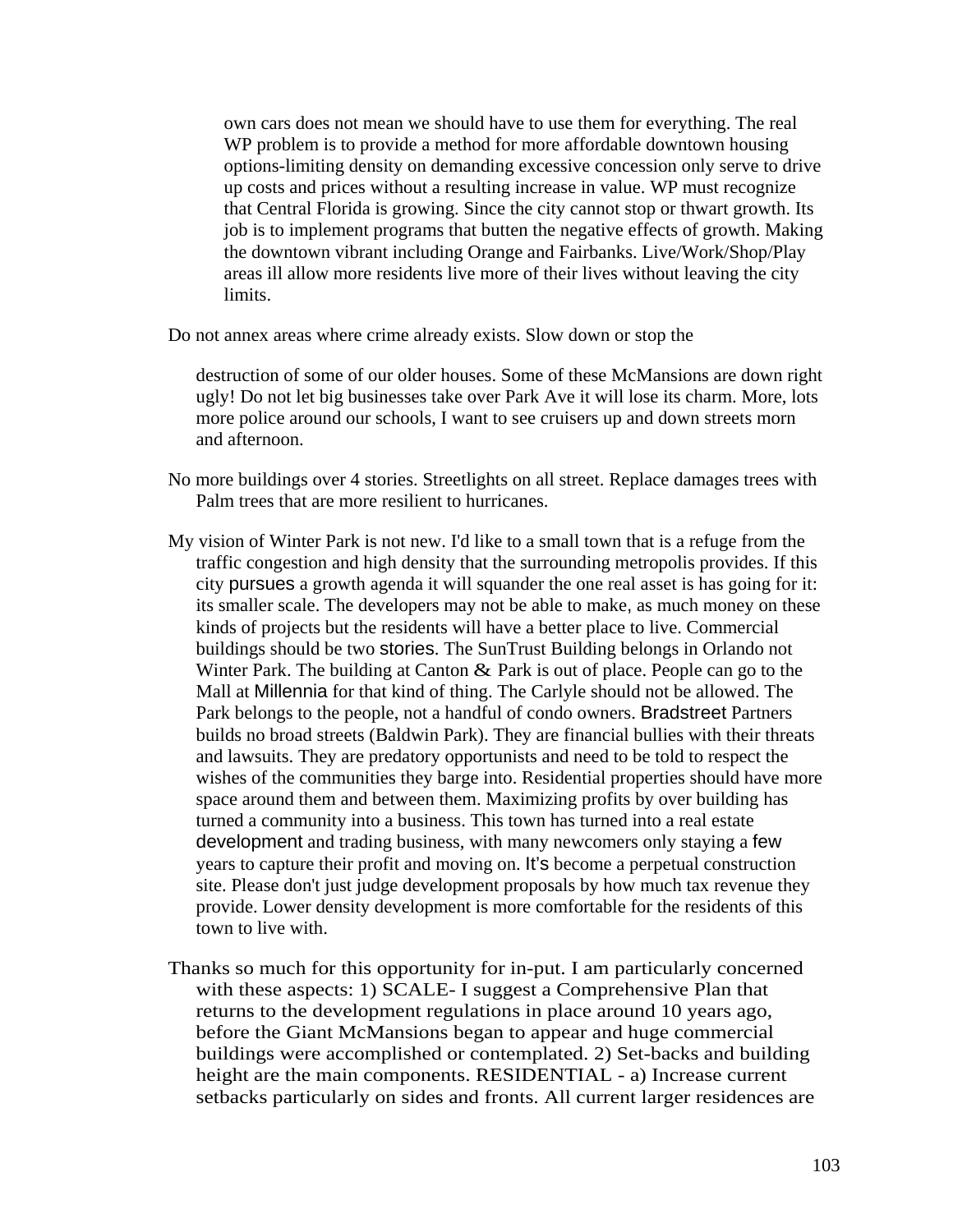attractive when they are set well back in their lots and when there is the optimal amount of space on both sides. Current side setbacks are far too small. b) Limit residential building height to a conservative ratio of house to amount of lot, NOT to the current setbacks. Maximum: 2-stories with a carefully chosen maximum height formula. COMMERCIAL - c) Limit building height on the commercial section of Park Avenue to the current heights. Do not increase heights and never, ever allow the construction of another Bank of America size building. d) Set up specific, improved maximum measurements for setbacks, heights, and square space to lot ratio. DO NOT ALLOW THE BUILDING OF THE CARLISLE OR SIMILAR SIZED PROJECTS. WINTER PARK CANNOT AFFORD THE RESULTANT TRAFFIC, SCHOOL POPULATION INCREASE OR AESTHETIC LOOK. THAT'S NOT WHAT WE'RE ALL ABOUT. It's a fallacy to say increased building and annexation will effectively broaden the city tax base. Services required will increase to match or surpass the tax income, not to mention the time lag between acquisitions and/or building and resultant tax income. Set in place formulae, etc. to handle the development of properties such as the Holler lot on Fairbanks, and the Progress Energy property on Orange, so that there is a very high ratio of green space to the buildings planned as well as building height limits of 35' max or less. I do not favor underground or in-building parking. Please put citywide limitations on them. 3) VARIANCES- NO MORE PLAN OVER-LAYS ALLOWED CANCEL ALL CURRENT VARIANCES, TO PROHIBIT THEIR USE AS FUTURE PRECEDENTS. 4) ARCHITECTURAL REVIEW BOARD - Winter Park needs one to maintain what remains of its charm. 5) TRAFFIC, SCHOOLS AND DENSITY - GOOD LUCK Comp Plan Task Force Review Committee! We're counting on you to use all your inspired ideas to control these elements. The city cannot sustain more of any of them. And thanks for your dedication.

I am a resident of Winter Park, and have been for about 50 years. I am 94 years old, and my writing is beginning to be somewhat crabby, which is why I am writing this on my word processor. I trust that is OK. I looked up your draft plan on the city's web site, as suggested. Frankly, it is a little too much for me to take in, as it seems full of legalese and professional language (at least I think so). As a layperson, I found it somewhat hard to comprehend. Perhaps a synopsis or an index would help. Here are some things I think would be good for Winter Park: I. Diminish the influence of developers and commercial investors in city affairs. Make it more difficult to change zoning regulations capriciously. Preserve more carefully the residential character of the city. Have regular reviews of zoning regulations and conformity with them. Simplify regulations and make them more understandable. Set reasonable building height regulations and observe them. None of this is new. Every politician and candidate has discussed and promised them, but in the end little is changed. Now may be a good time to make a start. Unfortunately, I am unable to leave my home without assistance, and may never see them happen. But, try anyway.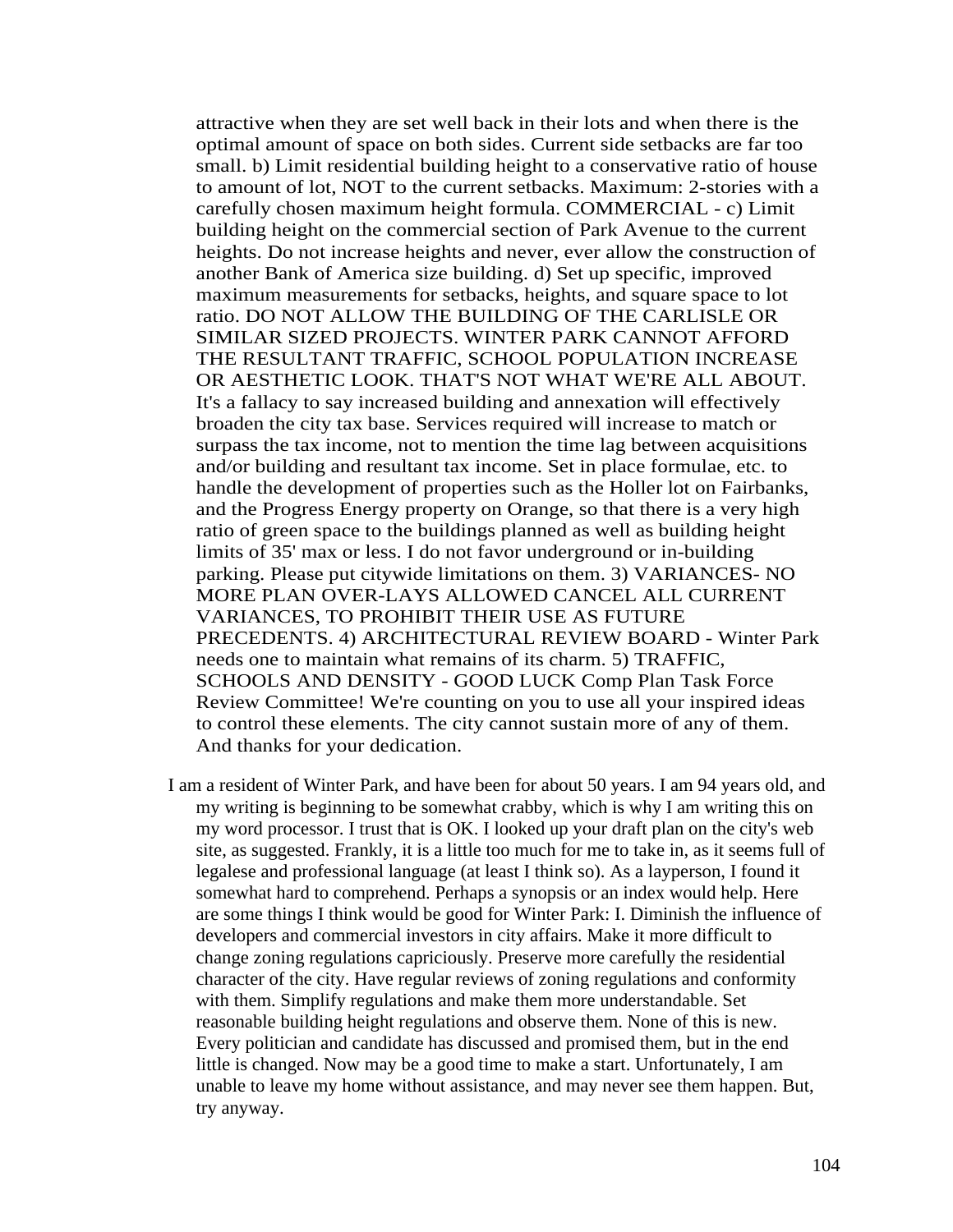- Thanks much for this opportunity for in-put. I am particularly concerned with these aspects: (1) SCALE - Suggest a Comprehensive Plan that returns to the development regulations in place around 10 years ago, before the Giant Mansions began to appear and huge commercial buildings were accomplished or contemplated (2) Set-backs and building height are the main components. **RESIDENTIAL** (a) Increase current setbacks particularly on sides and fronts. All current larger residences are attractive when they are set well back in their lots and when there is the optimal amount of space on both sides. Current side setbacks are far too small. (b) Limit residential building height to a conservative ratio of house to amount of lot, NOT to the current setbacks. Maximum: 2-stories with a carefully chosen maximum height formula. **Commercial** (c) Limit building height on the commercial section of Park Avenue to current heights. Do not increase heights and never, ever allow the construction of another Bank of America size building. (d) Set up specific, improved maximum measurements for setbacks. Heights. and square space to lot ratio. DO NOT ALLOW THE BUILDING OF THE CARLISLE OR SIMILAR SIZED PROJECTS. WINTER PARK CANNOT AFFORD THE RESULTANT TRAFFIC, SCHOOL OPULATION INCREASE OF AESTHETIC LOOK. THAT'S NOT WHAT WE'RE ALL ABOUT. It's a fallacy to say, increased building and annexation will effectively broaden the city tax base. Services required will increase to match or surpass the tax income, not to mention the time lag between acquisitions and building and resultant tax income. Set in place formulae, etc. to handle the development of properties such as the Holler lot on Fairbanks, and the Progress Energy property on Orange, so that there is a very high ratio of green space to the buildings planned as well as building height limits of 35' max or less. I do not favor underground or in-building parking. Please put citywide limitations on them. (3) VARIANCES- NO MORE PLAN OVER-LAYS ALLOWED CANCEL ALL CURRENT VARIANCES, TO PROHIBIT THEIR USE AS FUTURE PRECEDENTS.- (4) ARCHITECTURAL REVIEW BOARD - Winter Park needs one to maintain what remains of its charm. (5) TRAFFIC, SCHOOLS, AND DENSITY - GOOD LUCK Comp Plan Task Force Review Committee! Were counting on you to use all your inspired ideas to control these elements. The city cannot sustain more of any of them. Thanks for your dedication.
- In regard to your INPUT request, we suggest the following: Maintain the 3-story rule from Interlachen to Pennsylvania. Holler/Progress Energy: Do not object to 4 stories on these properties, providing that building facades are 20 to 25 feet from curb, with first half of the footage landscaped from the curb to the sidewalk with oak trees, etc. Walkways from sidewalk would connect to pedestrian crossings at traffic lights. Parking garages should be provided for residents, tenants and shoppers. For traffic control, there should be a reasonable ratio of single dwellings to condominiums to apartments to professional space to retail. Provide bicycle lanes where possible. Provide parking places for tourist busses to get them off the streets. However, we do appreciate that they bring people to Park Avenue to shop and dine. Thank you for giving us this opportunity to express our views in this manner as it is difficult for us to attend the public

Retain a village scale-controlled density-CO not create an elite "millionaires" only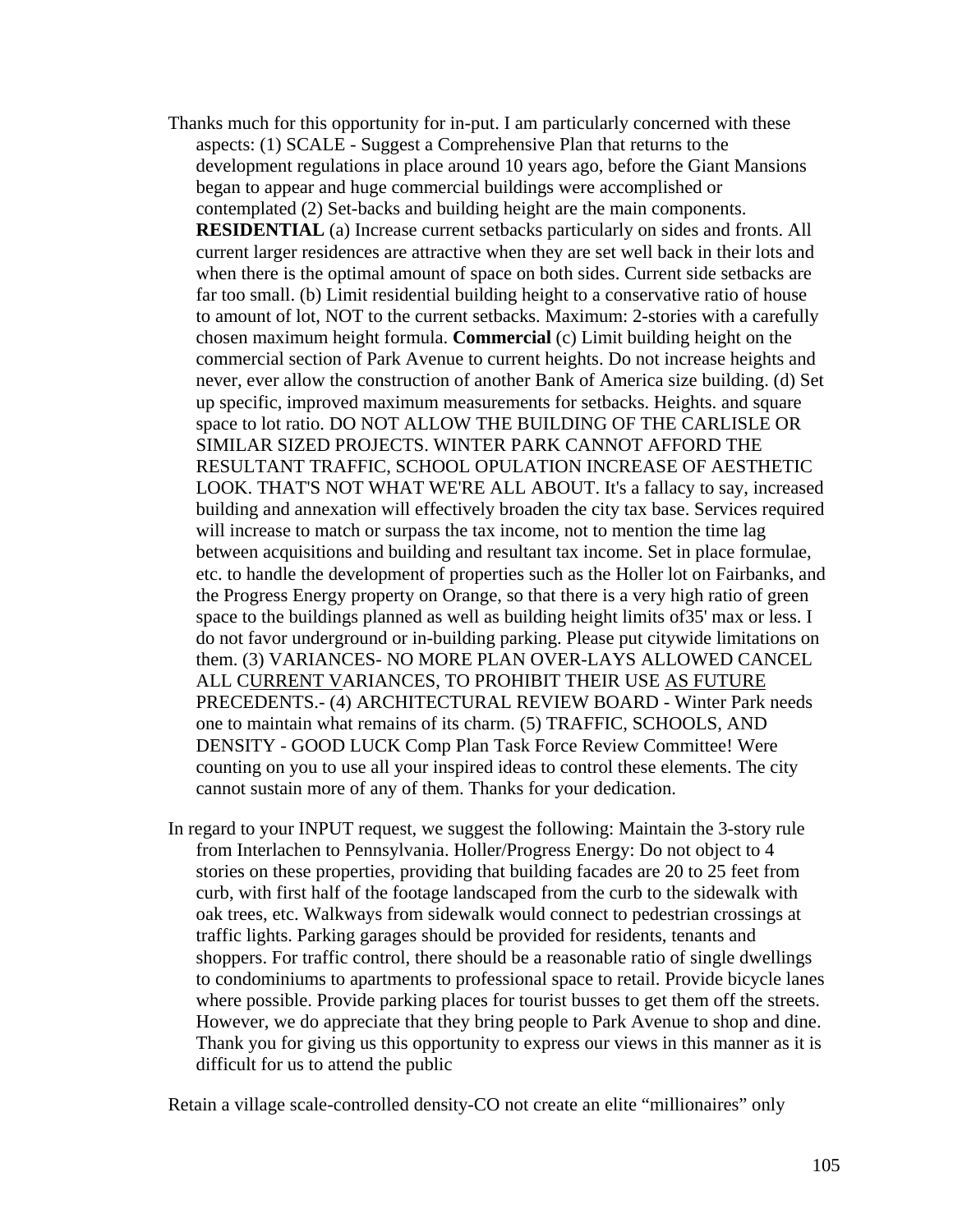community. MORE AFFORDABLE HOUSING (under 200,000)!! Where will our teachers, policeman, service workers, and social workers live? Poverty exists in WP and our black residents should be acknowledged, respected, and viewed as an asset to our community, not something to gentrify!

- Limit high density residential construction-as traffic is already a problem. Maintain or include current level of passive open green space i.e. parks, golf course, gardens. Building scale and design Standards should reflect village influence- height restrictions of 30-35'- No more Park Place structures keep retail/restaurant on street level.
- Refrain form issuing variance to allow larger buildings Park Ave should be 2 stories. Some residences downtown some residences downtown are good, but "more feet on the street" also means more cars, more children in school, and more need for water and sewers. People will not walk to work and shops, they will in their cars going to Wal-Mart etc. Congestion ruins the quality of life for everyone. Scale is important. Preserve Central Park as a village green in a village.
- The best of intentions by planners and commissioners to incorporate new growth principles into the planning of WP is commendable, however not all have worked. Witness the FAR definition being rescinded. Another very decisive overlay needs to be revisited. The planned development overlay an advisory professional architectural; review and report of every project needs to be made before final decisions are made concerning PDO projects. Either this review process rescind the PDO and return to the previous codes, which were working very well.
- Bad schools-higher taxes-taller buildings-fewer trees-more traffic-no leash laws- more government intervention and oversight-higher electric ad water utility fees- finally legalized gambling!!
- Very concerned citizens
- Buildings in downtown WP should not be 2 stories- nor should new buildings because of height limits spread out. Density is a problem that can be dealt with by not allowing citizens to build to close together. Keep WP a unique "small town " without the high-rises. The more buildings and bigger buildings- the more people and the more traffic
- A city that returns to some of the things that make it great-no more oversized buildings in the Park Ave business district, a community where a diversity of people can live, a government that follows its own laws and keep variances to an absolute minimum, a city that actually notifies neighboring property owners of proposed changes that affect them, a city that pays attention to its citizens more than the developers.
- I want to see the character maintained on Park Ave and the surrounding streets. Also, limit the building height to 35' in this same area. I want to walk down these streets and not have a crossed in feeling. With heavy density ad congestion it will also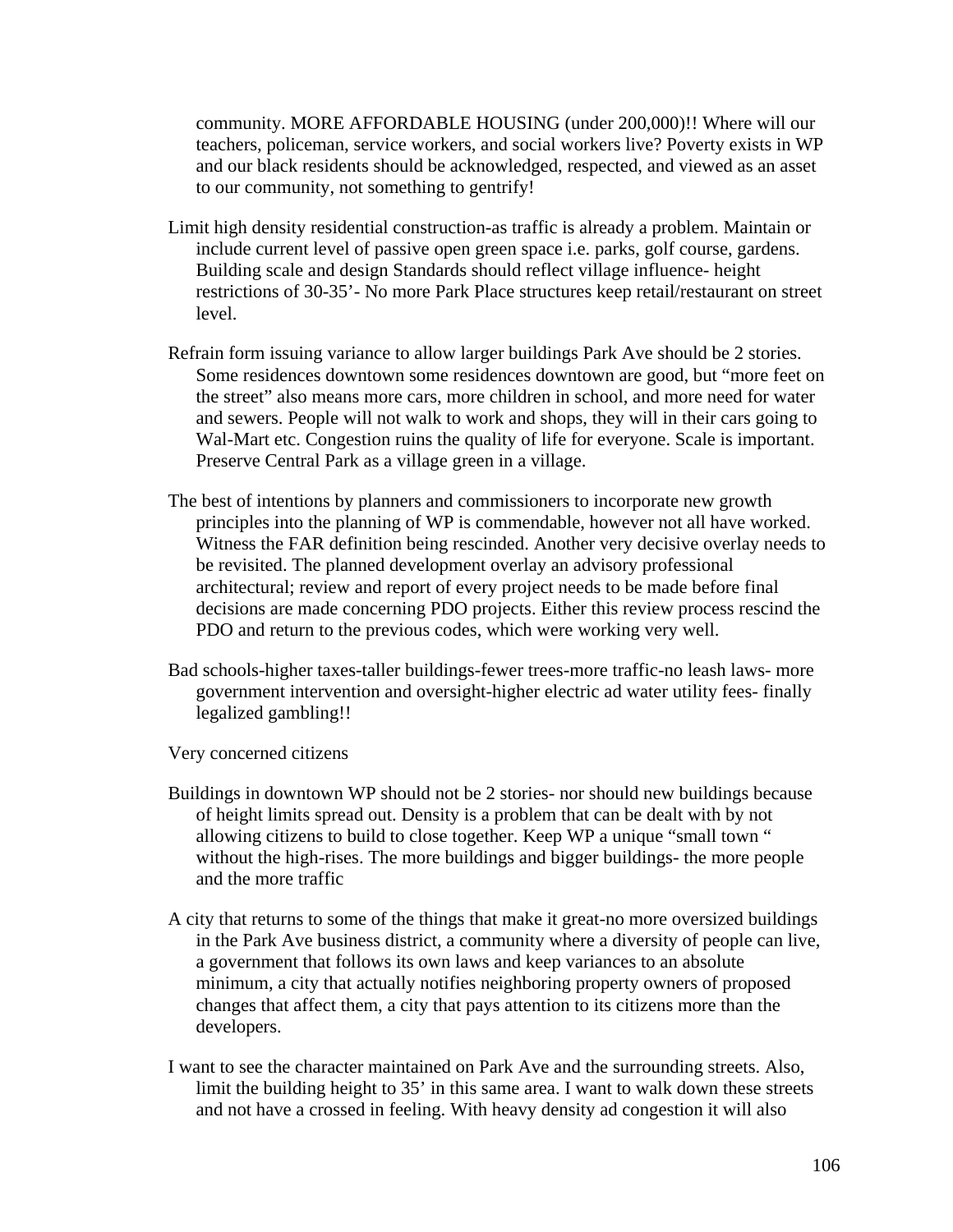hinder a good cross ventilation of airflow. Let's keep WP the gem that it is and our historical homes and buildings.

- Eliminate PD overlay and return to past codes. Return to a village scale-Keep height to 2 stories/30' or 3rd story not to exceed 35' w/ a minimum of a 45 degree setback from the street or from both streets if it is a corner lot. Buildings surrounding Central park should not be taller than 30'. Professional review process for architectural decision made by the city staff-the vision of the citizens may be different form the staff. We are not an urban core-such as Orlando. Rather we are the village of WP.
- Stop development in property where P.O. was make sure P.O. has adequate parking. Smaller signs for businesses. Watch density of housing, not too many condos. Care in regulating population density of WP. Good roadways; don't brick everything, the brick they are doing right now is rough. Maintain Central Park and rail roads as it is-it gives WP character. Adequate low-income housing needs to be in WP
- My vision sees out of scale homes built. Increased traffic and larger trucks @ Lakemont that is a new cut thru for 436 and Casselberry. Lack of noise control on Lakemont, mufflers that are illegal, loud stereos, Heavy trucks unlimited weight.
- Change the code for height setback and stacking of floors of buildings. Park Ave, Interlachen, and NY need to have shorter, smaller buildings with setbacks for green and sky space. (And Park Ave needs to have the smallest, less imposing buildings!!)Stop all annexing! Stop condo building downtown to cut the traffic. Stop catering to large entities including churches and church schools and listen to taxpayers who make up the most of WP. Stop making decisions in favor of the Catholic Church and others when the city codes haven't been followed for the residents. Have your minutes reflect what is said in the City Commission meetings.
- Restrict construction of large. Multi level homes on small lots in neighborhoods that are traditionally small single level dwellings (i.e. square footage limits, property setback limits, etc.) Abandon future "brick street" projects- they are impractical from every angle (cost, maintenance, noise) Find ways to restrict "cut-thru traffic in our city by non-residents. Limit size and weight of truck traffic into neighborhoods (especially construction related vehicles.) that destroy roads and curbs by requiring multiple deliveries of smaller loads, etc. Repair and maintenance of residential roads.
- Tree lined streets, village look and feel, pedestrian friendly, quality civic buildings, home ownership on the West side, green space evenly distributed throughout the city, form based on zoning codes. While it is a current "hot button" height is only one leg of the chair. Mass and setbacks form the streets are of equal performance. You can create a "Baldwin Park" anywhere but , Park Ave is unique and should be preserved as a one and 2-story street. The 55' height in the CBD should b rescinded allowing only buildings of 35' or less. The17-92 and Fairbanks corridors are more accommodating for taller buildings.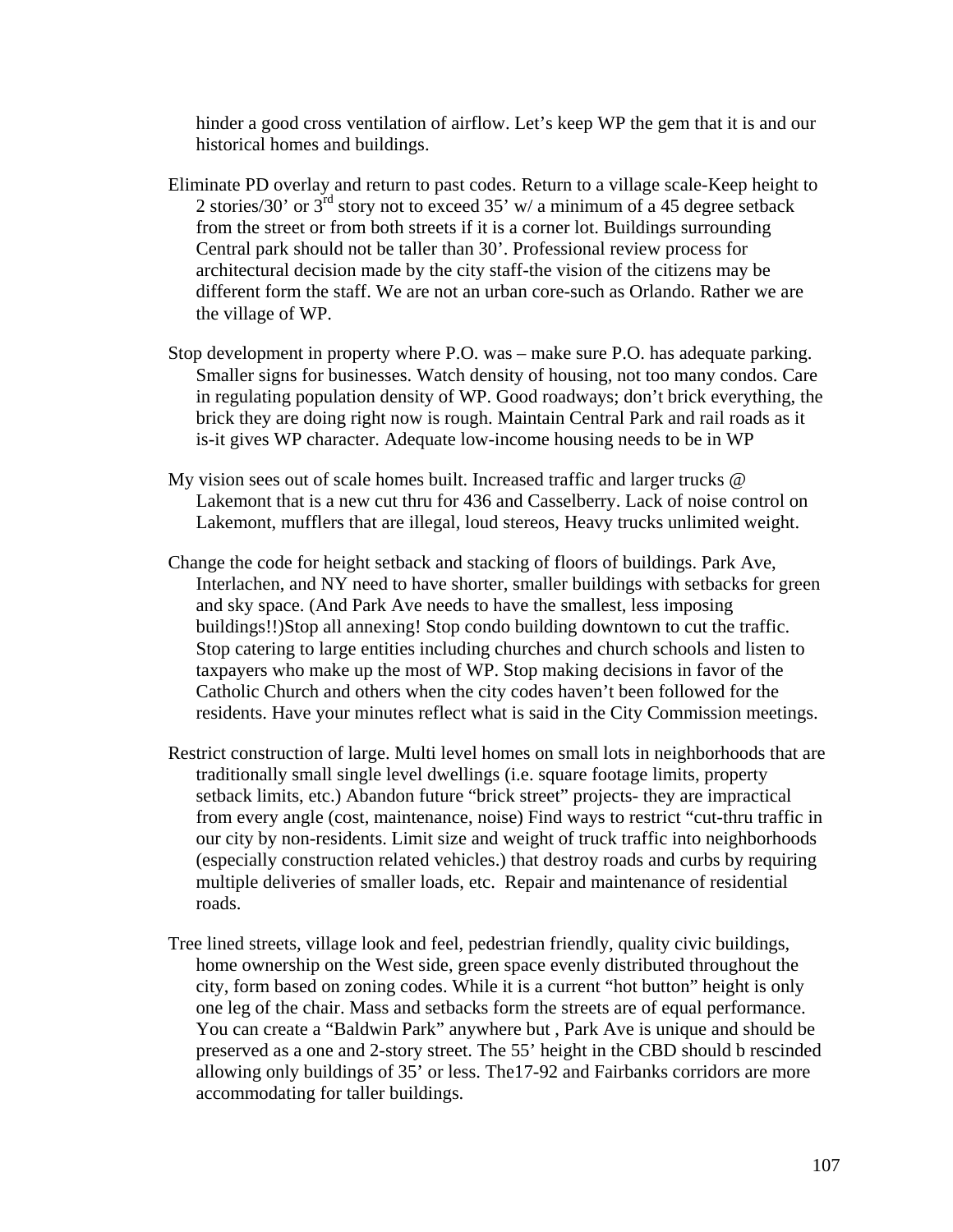- Slow down on tearing down and building up. Re check, on vehicles in front yards (for years) not being used. Being a resident since 1954- I know that brick roads were beautiful then- but not practical now!
- Keep great shopping and restaurants. Improve landscaping and appearance of roads leading to WP (especially the intersection in front of Fiddlers Green). Get rid of billboards. Get strict about signs-limit size. Keep buildings 2-3 stories tall. Keep historic homes. Limit teardowns. Like less traffic on Aloma.
- We need green space. No parking garage in the neighborhood . To keep the pools. No building higher than two stories, no condos. Stop moving us out. We need back the sidewalk. When development came into the neighborhood they need to get with the neighbors and let them know what they are doing.
- Our vision is more green space, less traffic. But realistically, we'd like to see WP 10 yrs from now look much like the WP of today. No increases in density or traffic or building height are our goals. We want to be a distinct village, an oasis, not just part of urban sprawl and congestion.
- Stop the exclusion of larger buildings on and near Park Ave. Control appearance of buildings to maintain village atmosphere. I.e. new building on Canton and Park does not fit in. Expand Central Park and no development in Park. Control size and density of new city hall complex by limiting commercial and retail space. Plan for future expansion to the west rather than building larger on existing land i.e. acquire land west of NY Ave.
- Keep the density low by limiting high-rise development, less than 3 stories. Provide affordable housing for the "west side" Encourage heritage families to stay in their homes by providing incentives. Promote the West side community to heritage families.
- Smart growth is need but growth should not be ignored or denied. WP should provide a "sense of place" to its residents and visitors. Let's embrace the growth with attractive new developments and plenty of green space and sidewalks. For example Park Ave had appeared to turn its back on change and new development until recently. It is now a great place t shop, dine, and live. I go to Park Ave at least once a week. Let WP grow and at the same time maintain the quaintness and beauty of the city.
- Building Height should be kept down- 2 levels max. traffic must be directed to major Hwy's-off residential. Park Ave should be kept the way it is no more buildings. Businesses should be able to fix and repair without losing current look.
- Stop the new developments. Limit building heights. Maintain and restore the character of the old building that gave WP its charm. Preserve and create more large parks and green space that give WP its appeal and set it apart from other areas. Must provide more parking and deal actively with traffic(Baldwin Park is/will create traffic hell. Clean the little lakes and ponds (Algae getting bad)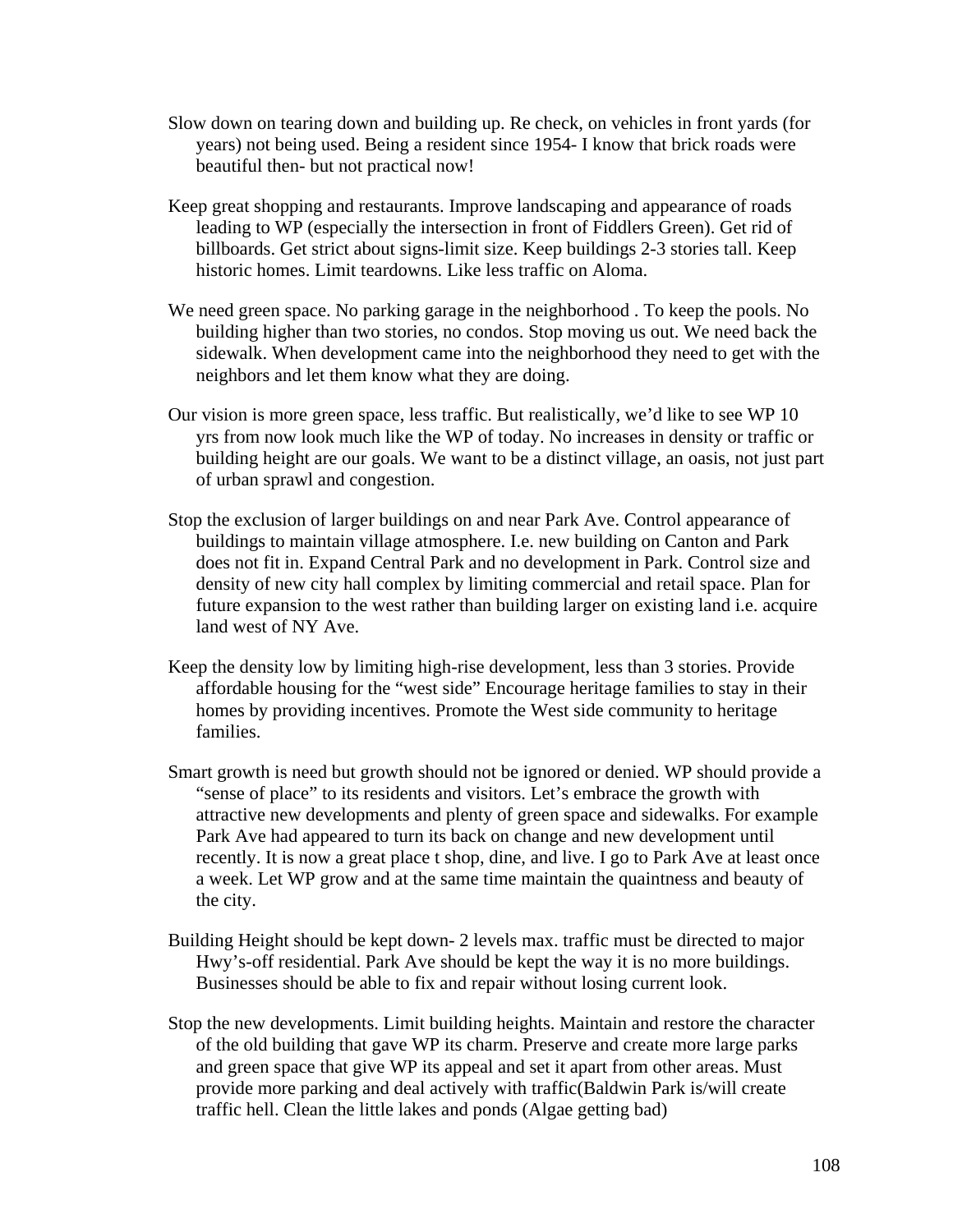- We do not need more large buildings in downtown WP that do not fit in the small town décor on Park Ave. If you want large buildings move to Orlando/ Miami/New York.
- Biking and walking friendly; green parks; visitor friendly; easy access roads w/out so much congestion; not too big but not too small. All the development that is taking place is all I want to see in the town center.
- More public transportation. No more high-rise buildings. More affordable housing. More green space.
- The city and its residents must be more involved in controlling residential redevelopment in the neighborhoods. Soon it will be too late!! Currently, contractors on speculation are in control. They buy lots, knock down2500 Sq. Foot story homes and replace them with 5000 sq. ft. 2 story look-alike houses crammed into the smallest space they can get away with!
- I prefer that WP remain a "pedestrian-scaled village" with buildings that 2-3 stories only with upper floors setback on Park Ave. For NY Ave, buildings on the Park side should have the same height limits as Park Ave. All buildings should be setback with landscaping between the building and street. Massive buildings should not be permitted. Especially in the downtown business district. Interior courtyards within and "old world" features will NOT diminish the scale of a massive building. Neither will "architectural elements." Lastly, high-density residential units downtown will reduce our quality of life with increased traffic congestion. Redevelop with extraordinary care.
- WP should be a pedestrian, bike, and pet friendly urban oasis. More green space, less concrete. More single-family homes, fewer town homes/ condos/ high-rises. I'm very concerned about the impact the Holler property redevelopment will have on the traffic on Fairbanks, Orange and Denning. Also, the alcohol restrictions for Hannibal Square businesses are ridiculous. WP should not treat its residents like irresponsible children.
- A 100% no growth policy. In the short term it may seem that this sound ridiculous. But 10yrs from now as Central Florida is a 100% grid locked-overdeveloped mess, WP's allure will be unsurpassed. Look at areas of California. It can be done.
- Height of new construction defined as feet. Setback same on all stories. Taller buildings (4stroy on Fairbanks Corridor). Commercial architectural view very necessary. Height 30ft in central business district.
- Too many multi-family dwelling being passed by zoning board in residential areas, Minnesota Ave, Pennsylvania Ave, and huge hotel type residence buildings east of Park Ave-to library. We already have a traffic problem, and now 4 times as many people living in these areas, with cars! Much foliage and natural areas in Mead Gardens is being destroyed, by one city worker, wildlife habitat destroyed, poison put along creek, does "waterways" know about this?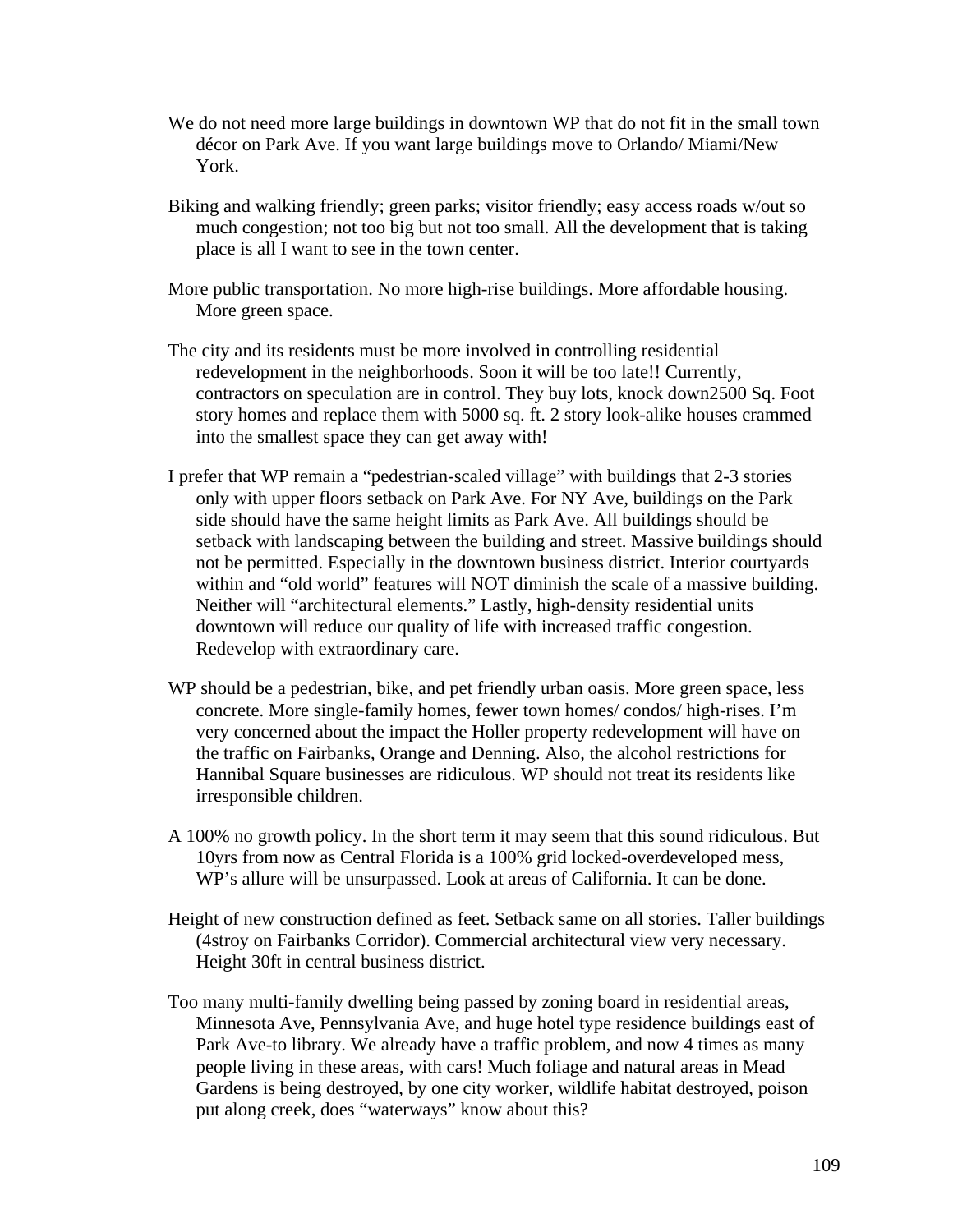- Replace streets paving dept. with commercial companies on bid basis-WP city crew is slow, slow, slow and quality is terrible. I.e. Denning and Park Grove plus many others.
- Too many big tasteless houses going up on tiny lots. What happened to the charming WP that so many of us settled here to enjoy? WHY TURN WP INTO ORLANDO?

Go Back 20 years!

- Park Ave-2 stories; leave open spaces for greenery and Azaleas, etc. Setbacks: 3-story max for the rest of the CBD. Architectural Standards for CBD. Transparency in Government dealings with development. No commuter rail station in Central Parkmove out to maybe Orange and 17-92. Traffic-too much-need concurrency with development. Broader notice redevelopment. No redevelopment on Central Park or NY Ave. Honor Comp plan.
- I am disappointed in the changes in code, which allow these huge buildings. Also, you are bending the rules and allowing homes to large for the amount of green space, especially on corner lots. Follow the guidelines that were set up several years ago.
- I am opposed to NY Ave and other downtown streets being treated as a village with obstacles. It is important that we be able to conduct business, get across town, attend church etc. Without a lot of obstacles. We have been a city all this time we don't need to be a cookie cutter copy of Maitland, College Park, Altamonte Springs, with a lot of the same builders copying each other. We should retain some landmarks and keep the quaint aspects of our community. There should also be affordable housing for more than the affluent.
- Led by a strong city government with Mayor Strong at its helm reflecting the will of the people and their best interests and not developers, my vision includes: a realistic and balanced plan for growth preserving the charm and character that makes WP special; a more aggressive and smarter approach to controlling cut-through traffic realizing brick roads do not slow down or lessen traffic; and an acknowledgment by city leaders. They failed their constituents with the traffic mess created by Baldwin Park development and a pledge to do a better job of fighting for and protecting the residents of WP. It is you, Mayor Strong, who must demonstrate leadership and vision in order to accomplish the best plan for WP. Make us proud.
- Under Mayor Marchman, We have seen the character of WP changed from a small quaint community to a haven for fly by the night developers and all in the name of putting residents downtown, so we can compete with other cities. Growth is expected but moderation should be used and consideration for the community. Also, traffic should be a consideration. We are causing our own traffic jam. Why are we trying to squeeze as many people into the smallest area as we can? The city is allowing high-density condos and apartments in what was a single family home or a duplex. With the 2 and 3 stories being built, we can no longer see the skyline and there is a feeling of being walled in with condos like Casa Cielo and the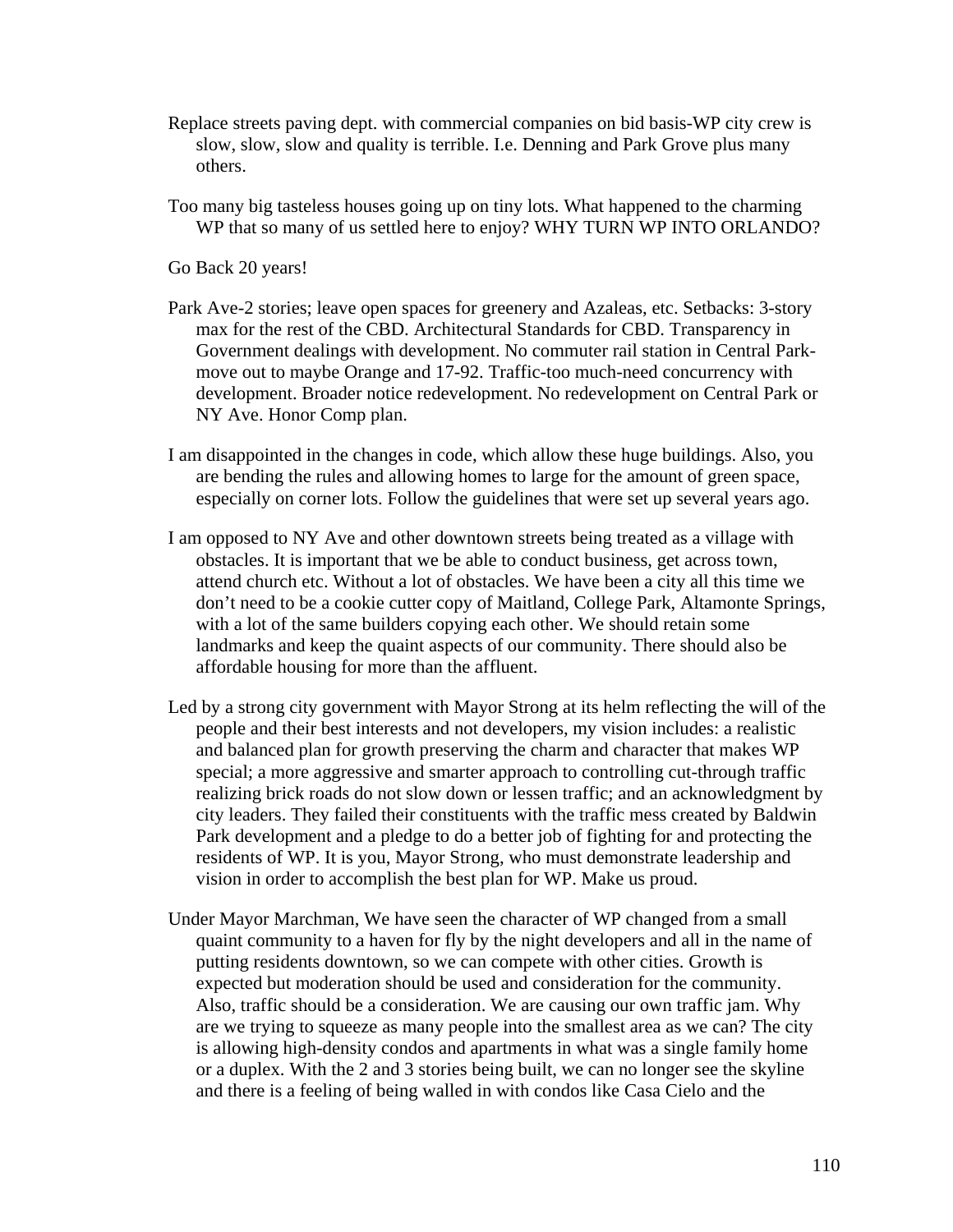duplexes across the street from them on Minnesota Ave. There seems too be no consideration by the city for the existing neighbors living in these areas. Also, there seems to be favoritism just to get more tax dollars for the city to spend. It seems to be that the city needs to live on its budget spending it more wisely than on eliminating train whistles and re-bricking streets for so-called traffic calming. With all the new construction going on in the city dust and hazardous products are constantly in the air. Why isn't something being done to require contractors to enclose areas they are sandblasting, concrete saw cutting, and demolishing? Since a lot of these buildings are very old they could contain lead paint and asbestos. Code enforcement does not police the landscaping companies who weekly inundate our streets with debris and leaves and we are forced to pay more for storm drainage cleaning due to this. If more trees are going to be planted, lets take care of the ones we have and remove the dead ones. We voted for you, Mayor Strong We hope you can make a difference! We look forward to ousting the rest of the commissioners, as they come up for election.

- We feel that the best quality of life for the residents of WP will be maintained if: A comp plan is followed that returns to the development regulations, which were in, place around ten years ago. In residential areas there is an increase in setbacks and there are limits in building heights and more conservative ratios of amount of house to amount of lot. Commercial building heights are limited to current heights and measure are in place to set up specific, maximum measurements for setbacks, heights, and square space to lot ratio. No more plan overlays are allowed. While we are in favor of architectural updating, we strongly disagree in population density is either necessary or desirable.
- Build new City hall along lines outlined years ago with the Streetscape. Bring back WP's minibus system. Enlarge civic center and lake Isle
- Keep building 3 stories in height in the city and keep policies to control. All streets all ways at night, and every one keep them yard clean in front and back.
- Continue the direction you are going. Specifically, I recommend you take action to annex properties west of 17-92 and North of Lee Road ad far North as you can go. Then proceed with planned development in that location. Recommend we not plan anymore "large" buildings in and around Central Park/ Park Ave area. We need to maintain as much charm as we can.
- Holler Chev. And Progress Energy Land should not be sold for condos. this should be used for commercial things. Stop building High rises and condos and have office buildings. They are eyesores to the WP area. Example the one built on Canton and Park. We do not need any more parking garages.
- Planning groups have been appointed for some of the major areas of redevelopment i.e. Holler property and Progress Energy. Those recommendations need to be complied with even if they cost more. A few dollars of extra taxes are worth keeping "WP"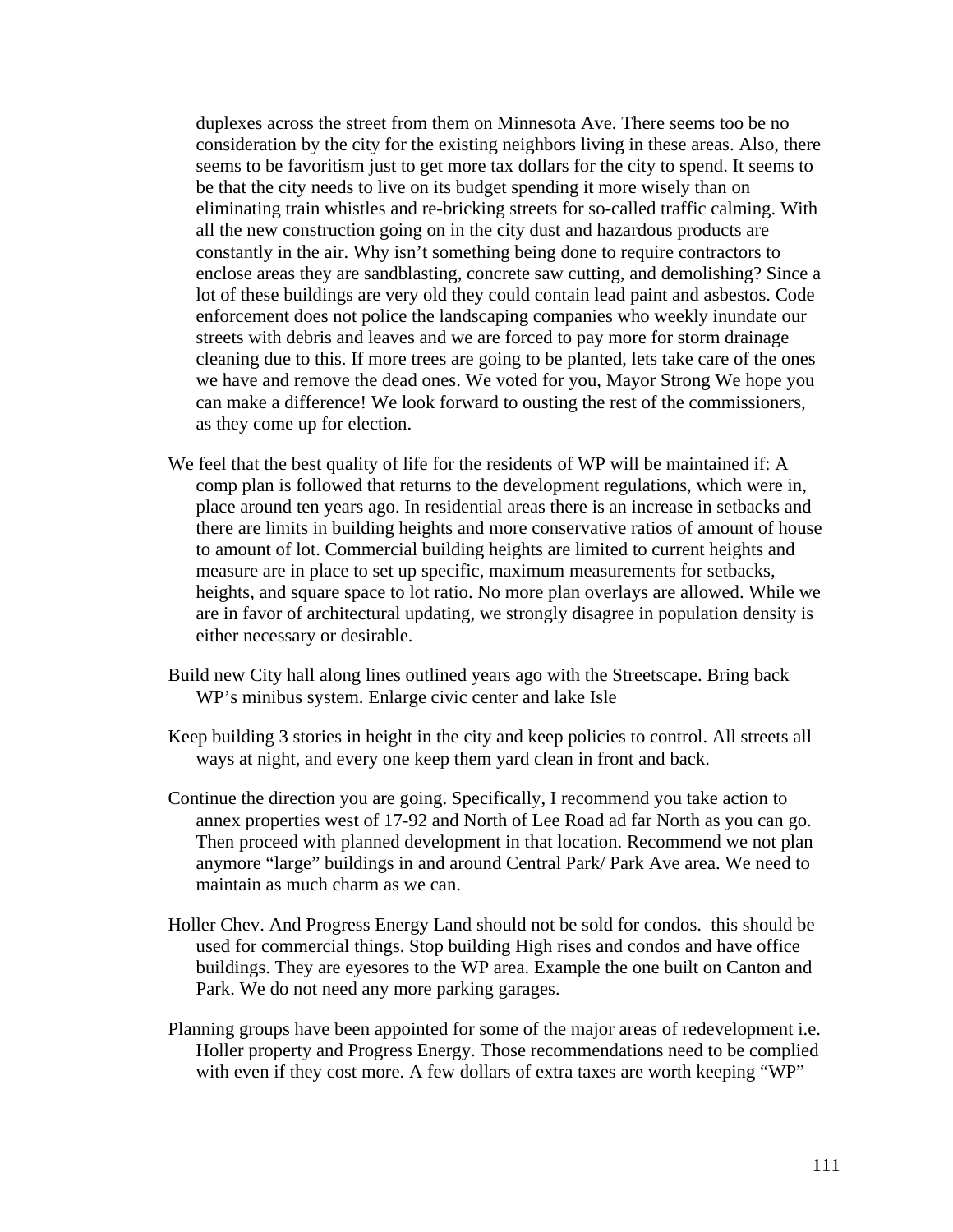- 2 story CBD, no commuter rail in Central Park; no public/private developments, curtail gentrification of Westside, CRA money to be used to help develop sustainability of residential character of the Westside; preservation of Central Park and honoring Cent. Park master plan, tighter tree preservation ordinance, no parking garages, follow Comp plan and land development codes, no land giveaways without appropriate public participation, No development on Central Park. Relieve traffic and enforce concurrency, no new urbanism, limit condos-school concurrency
- A comp Plan created by taxpaying residents-not merchants and not attorneys or other employee of developers. Buildings in the CBD limit to 30 feet in height. More density should be on Denning, Fairbanks, and Aloma. No more 4 story buildings on NY or Morse. WP should remain a 2 story village scale.
- Marchman's management of the city increased buildings in number and height, scale of buildings, density of people and traffic. DO NOT CONTINUE HIS POLICY. We are a beautiful city of HOMES, keep it that way. Do not commercialize our landscape with condos and destructive planning.
- The CBD should retain its flavor, with no additional structures on Park Ave rising above 2 stories. This could be relaxed to 3 stories a block behind Park. I support the Enzian theatre in the proposed location-Main corridors coming into CBD should be properly scaled, no higher than 3 stories, or 4 with proper setback. Setbacks are as important as heights. An architectural study should be done to clarify these. I am for development, but restricted to achieve the best interest for our citizens.
- I have no problem with urban infill, high density development in the "downtown" area. On the other hand the McMansions in the old neighborhoods stink. The city council needs some backbone-do not let substandard development happen. Take a look at the parking garage built on the old Jacobson's site . It's an accident waiting to happen inside, no turning radius.
- I am extremely disgusted with the commissioner and glad to have a mayor the will oversee the beauty of keeping WP an exclusive place to live. I disagree with all the building of condos and our lovely post office. How will you serve patrons of the post office without space to park?
- We would like the city to scale back height and size requirements. The new development down W. New England replicates the avenue beautifully. However, the building @ the corner of Canton and Park is a disaster from the height to the horrid color. This is what we don't want our beautiful city to look like. We believe bldg height should not be above 3 stories and concur with the Carlisle being scaled back. We think final design (i.e. ext. color and architectural design) should be reviewed prior to approval.
- Create setbacks and height/floor requirements which keep residential and commercial buildings in good scale and stop the over grown look which is currently permitted. Leave Central Park as is-the charm is simple elegance.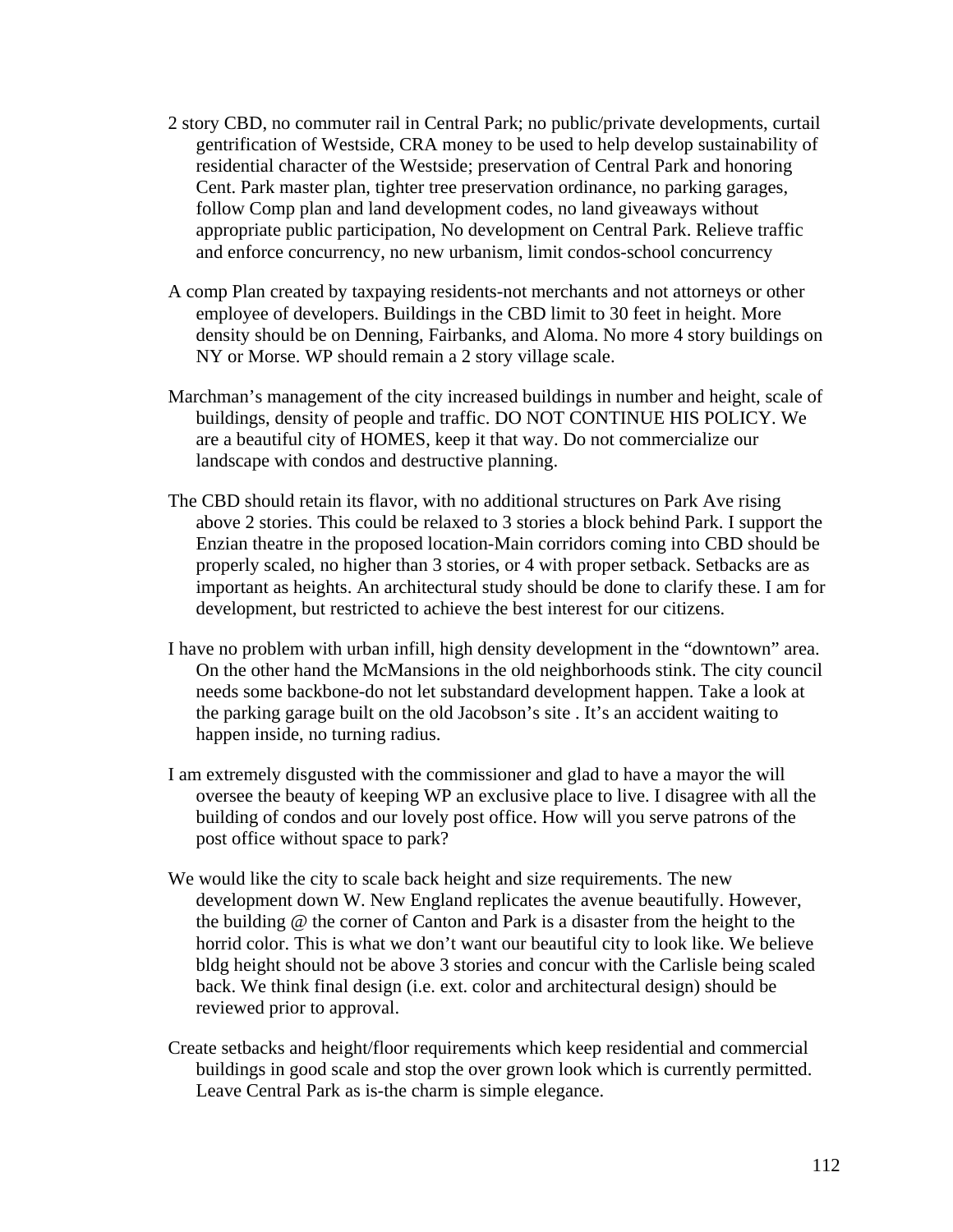- It is essential that we keep in mind the uniqueness of our beautiful WP and strive to maintain the scale and charm that have define it. Traditionally, 1 and 2 story buildings have been the norm on Park Ave. Lets keep to the scale and predominance of these heights. Please, no more "high-rises" (4 stories plus). Please require that three-story buildings must have the setback of the  $3<sup>rd</sup>$  story.
- Corridor of Park Ave should have height restriction of3 stories conform to scale and charm of the area. Area within 1 block of Park Ave should have height restriction of 3 stories. All other areas-buildings no higher than 5 stories. Multi family dwellings limited to 10 units per building-we are becoming WAY to dense downtown-traffic will be a nightmare and we are in danger of losing the quaint charm of WP.
- I believe the "urban village" concept is more urban than village. There will be a lot of pressure to develop higher density residential throughout WP where zoning allows. I believe the city needs to set strict maximum density for residential that border on unreasonable. Packing ,more people into the same area will only decrease the quality of life we now enjoy.
- Please no tall buildings to shut out the sunshine! Maintain and beautify the downtown Park. It won't be easy-the growth of traffic, population etc, but please try to keep the intimate, unique atmosphere of WP. Shopping the little shops along Park Ave. and lunching in Hidden Garden was a pleasant surprise
- A dynamic town that pursue the interest of all its citizens, nut just the wealthy folks on brick streets. Some residential development downtown and support local businesses. A movie theater and some bars would be nice downtown.
- Encourage new urbanism. Annex home acres area and facilitate complete redevelopment. Transform 17-92 into a classic grand boulevard and Fairbanks into a gateway boulevard. Allow 4 story, larger scale, denser building on major streets. Embrace rail transportation. Develop a trolley line between Park Ave and WP village. Press on under grounding. Keep up the good work with live oaks.
- A city of homes; condo numbers capped to prevent increased population density. A CBD of 2 story buildings, heights increasing away from center no more than 4. Commercial buildings, as well as homes, having landscaped setbacks from street. A city, which protects its neighborhoods from commercial and other inappropriate developmental encroachments. The "village" of open spaces that we brought into.
- Increase foot traffic around Park Ave by encouraging small condo/ town home projects; clean up old dilapidated buildings. Review existing zoning that may need to be changed because of changing time in our economy and new building styles. Clean up Fairbanks to I4 encourage and give incentives. Protect Park Ave merchants. A more effective questionnaire would have elicited a better response.
- Stop vehicles from running red lights. Stop vehicles failing to stop at stop signs. Excessive speeding on Aloma, 17-92 and other streets. No traffic control. Poor planning east-west traffic –worse than I4 on Aloma, 17-92 etc. keep buildings in